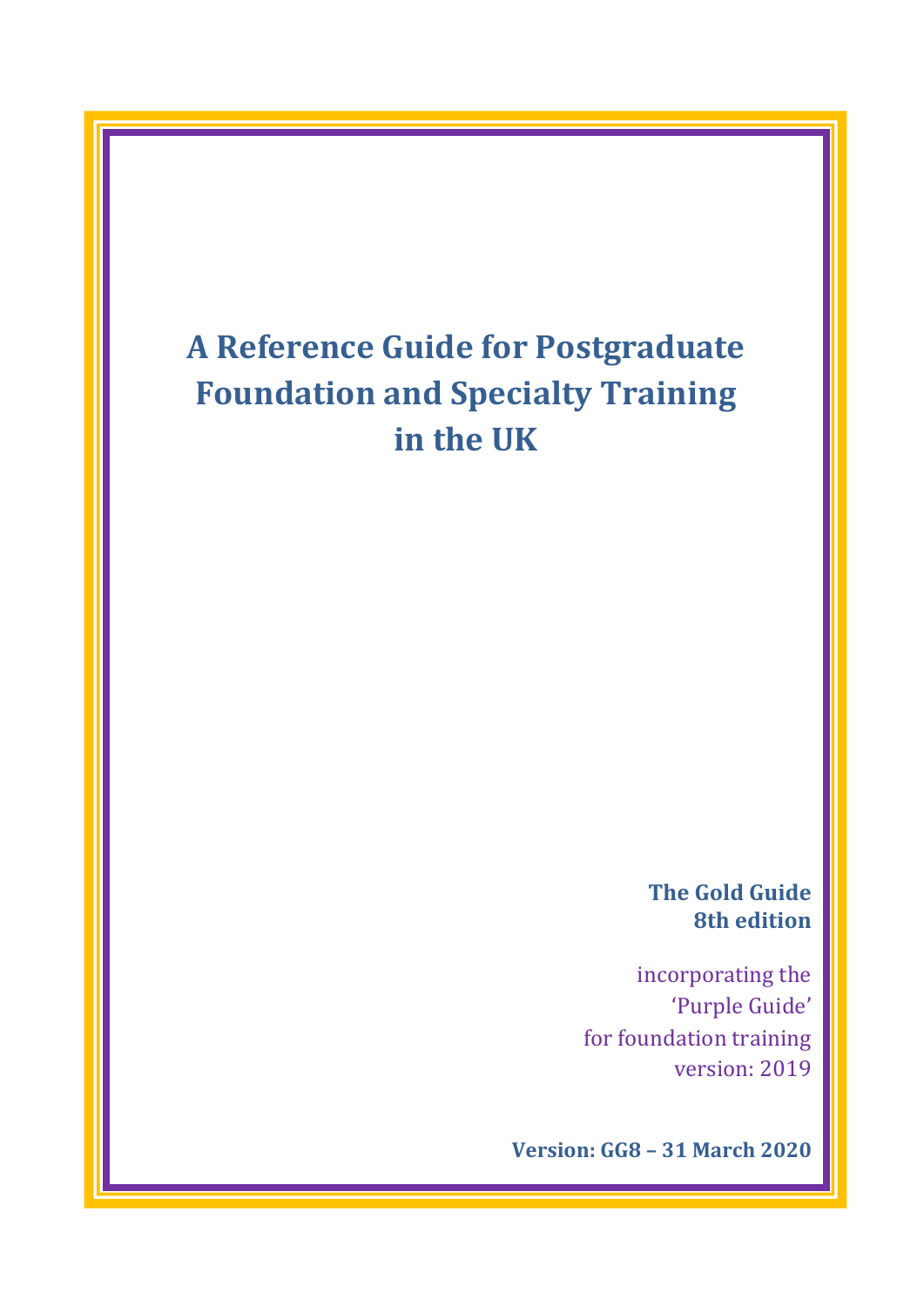# **A Reference Guide for Postgraduate Foundation and Specialty Training in the UK: 'The Gold Guide'**

# **Contents**

| Educational and clinical supervision (foundation and specialty)  20     |  |
|-------------------------------------------------------------------------|--|
|                                                                         |  |
|                                                                         |  |
| Section 3: Undertaking a Foundation or Specialty Training Programme 22  |  |
|                                                                         |  |
|                                                                         |  |
|                                                                         |  |
|                                                                         |  |
|                                                                         |  |
| Training numbers (applicable to core and specialty trainees)  25        |  |
| Deferring the start of a foundation or specialty training programme  26 |  |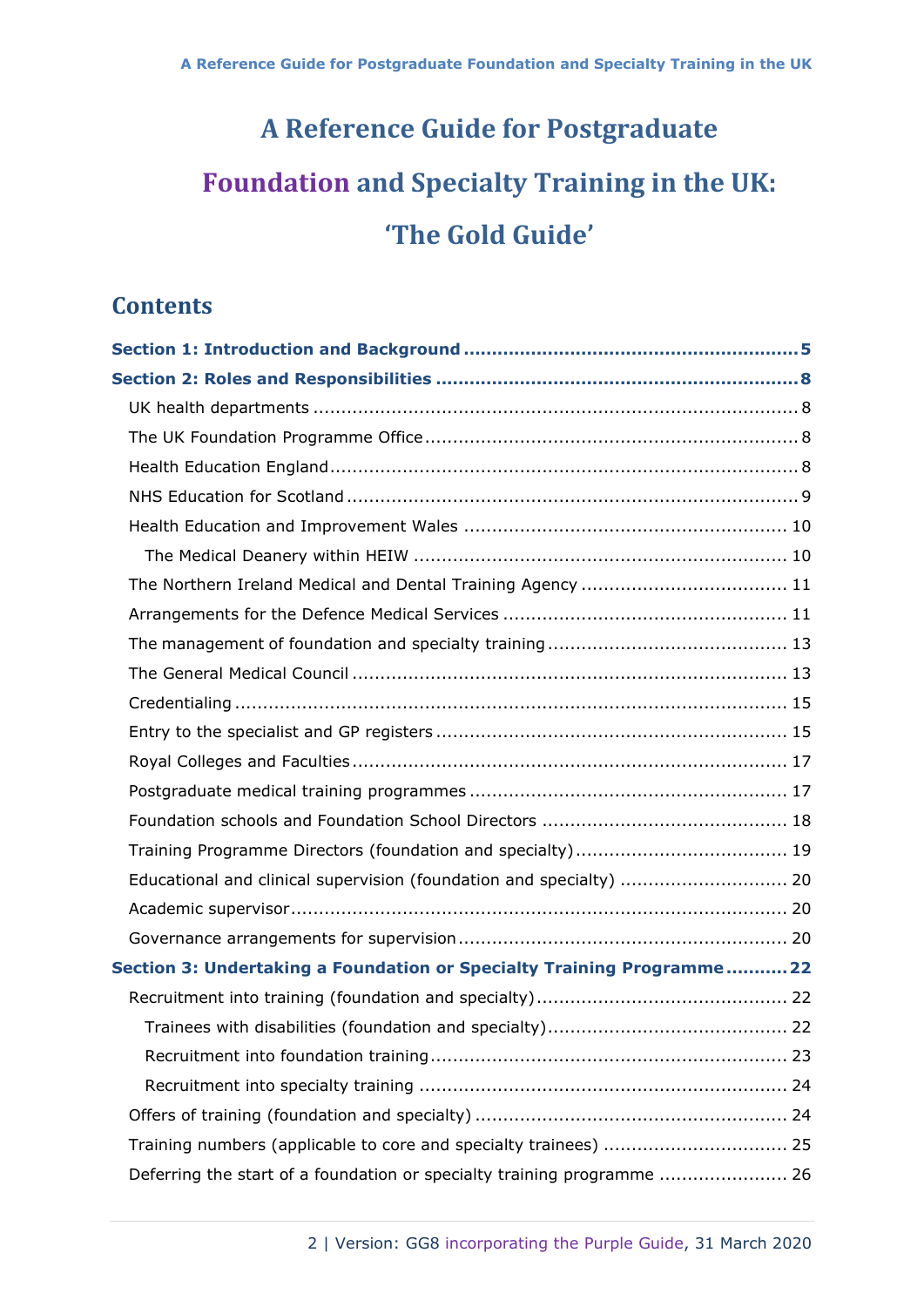|                                                                       | Maintaining a NTN: Continuing registration and remaining in foundation training 29                                                             |  |  |
|-----------------------------------------------------------------------|------------------------------------------------------------------------------------------------------------------------------------------------|--|--|
|                                                                       |                                                                                                                                                |  |  |
|                                                                       | Locum appointments for training/stand-alone foundation posts 30                                                                                |  |  |
|                                                                       |                                                                                                                                                |  |  |
|                                                                       |                                                                                                                                                |  |  |
|                                                                       | Sub-specialty certification during training and post-specialist registration 34                                                                |  |  |
|                                                                       |                                                                                                                                                |  |  |
|                                                                       | Removal from foundation training and withdrawal of the training number<br>(NTN)/contract - when is the training number/contract withdrawn?  35 |  |  |
|                                                                       | Doctors in specialty training employed permanently outside of the NHS  38                                                                      |  |  |
|                                                                       |                                                                                                                                                |  |  |
|                                                                       |                                                                                                                                                |  |  |
|                                                                       |                                                                                                                                                |  |  |
|                                                                       |                                                                                                                                                |  |  |
|                                                                       |                                                                                                                                                |  |  |
|                                                                       |                                                                                                                                                |  |  |
|                                                                       | Option 1: Integrated academic and clinical programmes  43                                                                                      |  |  |
|                                                                       | Option 2: Taking time out of programme to undertake research 43                                                                                |  |  |
|                                                                       |                                                                                                                                                |  |  |
|                                                                       |                                                                                                                                                |  |  |
|                                                                       |                                                                                                                                                |  |  |
|                                                                       | Time out of programme for approved clinical training (OOPT)  46                                                                                |  |  |
|                                                                       | Time out of programme for clinical experience (OOPE) - not applicable to foundation                                                            |  |  |
|                                                                       |                                                                                                                                                |  |  |
|                                                                       |                                                                                                                                                |  |  |
|                                                                       |                                                                                                                                                |  |  |
|                                                                       | Absences from training and impact on certification (or completion) date  51                                                                    |  |  |
|                                                                       | Movement between HEE, NES, HEIW and NIMDTA (foundation doctors)  51                                                                            |  |  |
|                                                                       | Movement between HEE, NES, HEIW and NIMDTA (specialty trainees) 52                                                                             |  |  |
| Section 4: Progressing as a Specialty Trainee or Foundation Doctor 55 |                                                                                                                                                |  |  |
|                                                                       |                                                                                                                                                |  |  |
|                                                                       |                                                                                                                                                |  |  |
|                                                                       |                                                                                                                                                |  |  |
|                                                                       |                                                                                                                                                |  |  |
|                                                                       |                                                                                                                                                |  |  |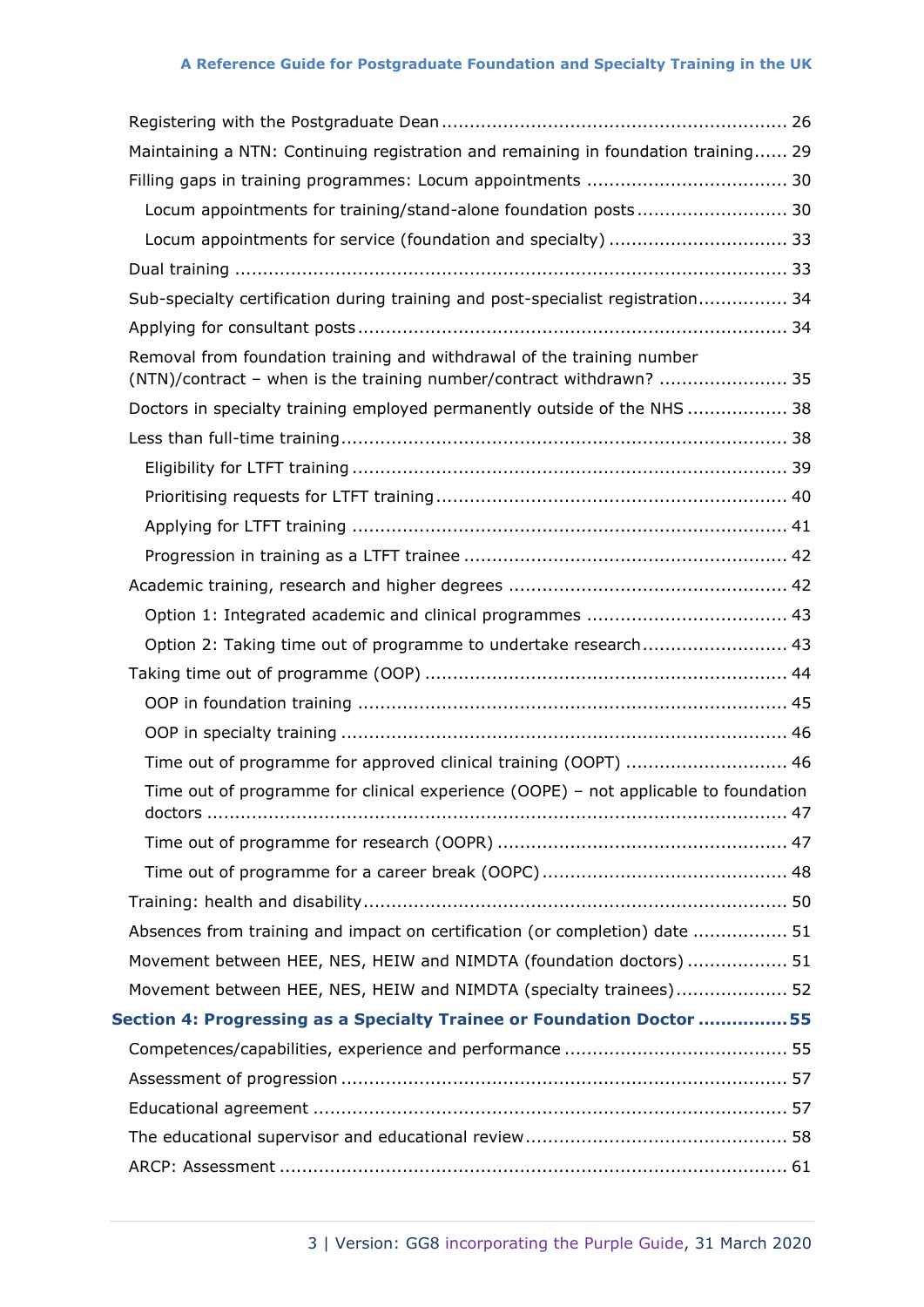| Pausing training for reasons other than statutory leave (not applicable in foundation |  |
|---------------------------------------------------------------------------------------|--|
|                                                                                       |  |
|                                                                                       |  |
|                                                                                       |  |
|                                                                                       |  |
|                                                                                       |  |
| The ARCP for integrated clinical and academic training programmes 82                  |  |
| Recording academic and clinical progress - academic assessment 83                     |  |
|                                                                                       |  |
|                                                                                       |  |
|                                                                                       |  |
|                                                                                       |  |
| Appeal against Outcomes 3 and 4 or withdrawal of a training number/contract  86       |  |
|                                                                                       |  |
|                                                                                       |  |
| Appeal against a decision not to award a CCT/CESR(CP)/CEGPR(CP)  88                   |  |
|                                                                                       |  |
|                                                                                       |  |
| Accountability issues for employers, Postgraduate Deans and trainees 90               |  |
|                                                                                       |  |
|                                                                                       |  |
|                                                                                       |  |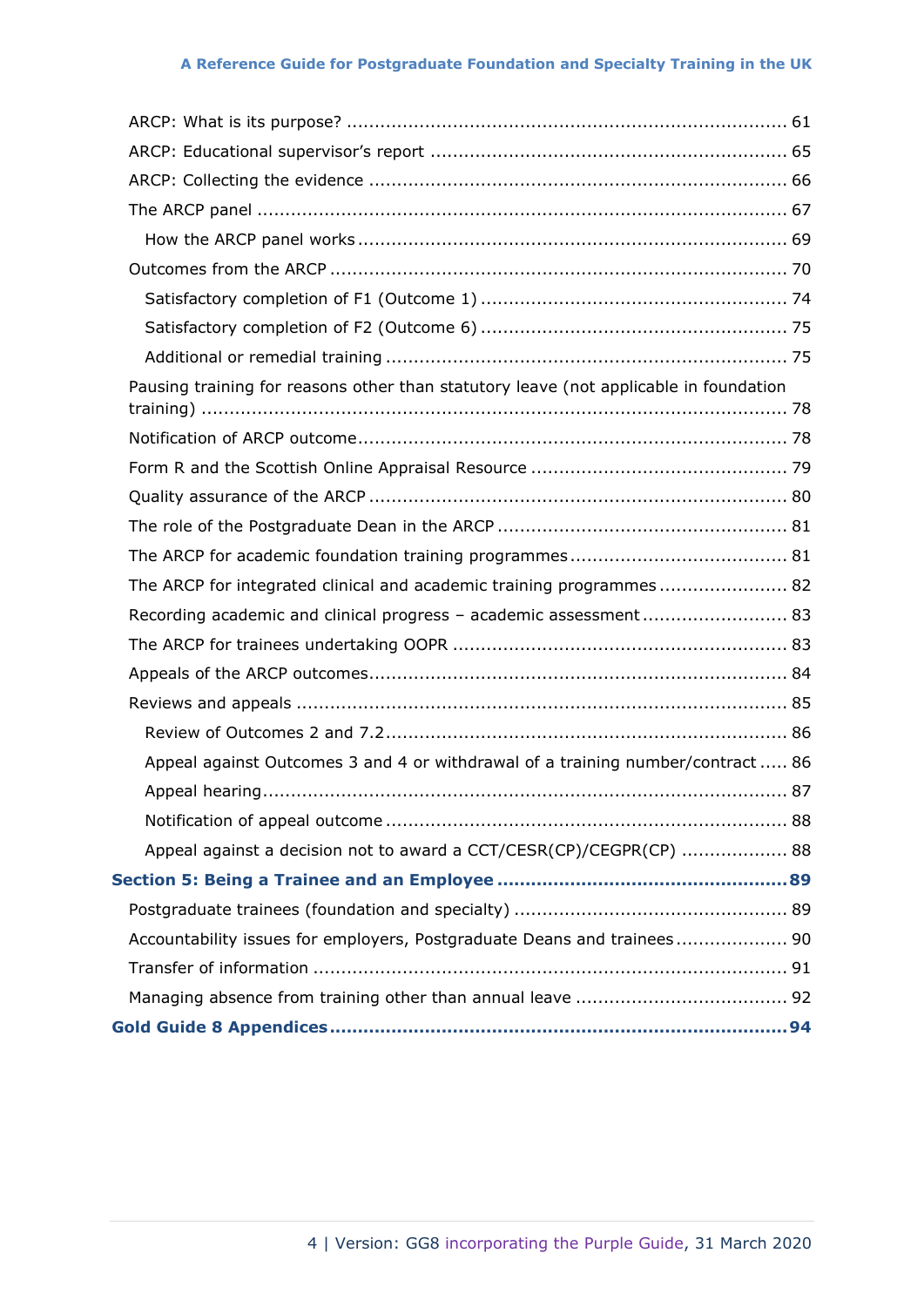# <span id="page-4-0"></span>**Section 1: Introduction and Background**

1.1 This eighth edition of *A Reference Guide for Postgraduate Foundation and Specialty Training in the UK* (also known as the Gold Guide) sets out the arrangements agreed by the four UK health departments for specialty training programmes. It is maintained by the Conference of Postgraduate Medical Deans (COPMeD) on behalf of the four UK health departments.

1.1 i It incorporates the Guide for Foundation Training in the UK version [2019](https://foundationprogramme.nhs.uk/wp-content/uploads/sites/2/2019/11/FoundationGuideTraining_Sept19_Update-1.pdf) (also known as the **Purple Guide**), which sets out the arrangements agreed by the four UK health departments for foundation training programmes.

1.2 This edition is a consolidation of earlier versions of the Gold and Purple Guides, and replaces all previous versions. It aims to set out a framework with clear principles for the operational management of postgraduate foundation and specialty training to support consistent decision making by Postgraduate Deans and their support structures in a transparent way. It applies to all doctors in core and specialty training (including public health non-medical trainees) and to all foundation doctors across the UK. For the purpose of clarity, these doctors will be referred to as trainees throughout this document.

1.3 The Guide is applicable to all trainees in General Medical Council (GMC) approved programmes, whether in substantive or locum appointment for training/ stand-alone foundation posts. Guidance for international postgraduate medical training schemes, the Medical Training Initiative and other similar bespoke schemes will be published elsewhere.

1.4 Throughout the Guide, any reference to specialty training includes general practice and core training. Where arrangements differ between specialty, general practice and core training, these differences are noted. Similarly, where there are differences for foundation training, these are referenced and defined. Furthermore, where specialty is mentioned, this also includes GMC-approved sub-specialty programmes.

1.5 It is a requirement of the GMC that doctors who wish to enter specialty training, whether through core/specialty programmes or locum appointments for training, should apply through an open, fair and transparent application process.

1.6 All doctors recruited into GMC-approved core and/or specialty training programmes are known as Specialty Registrars (STRs), normally annotated with the year of training (e.g. ST3 for a trainee at the level of third year of the specialty training programme). 1

1.7 Where there is reference to Certificate of Eligibility for Specialist Registration (CESR), this also refers to Certificate of Eligibility for General Practice Registration (CEGPR), and the CESR combined programme (CESR(CP)) also refers to the CEGPR

<sup>&</sup>lt;sup>1</sup> In accordance with the GMC's 2012 [position statement,](https://www.gmc-uk.org/-/media/documents/moving-to-current-curriculum-position-statement-nov-2012_pdf-57653277.pdf) **all** trainees were required to move to new curricula no later than December 2015. There are therefore no legacy trainees who would retain SpR and GPR titles.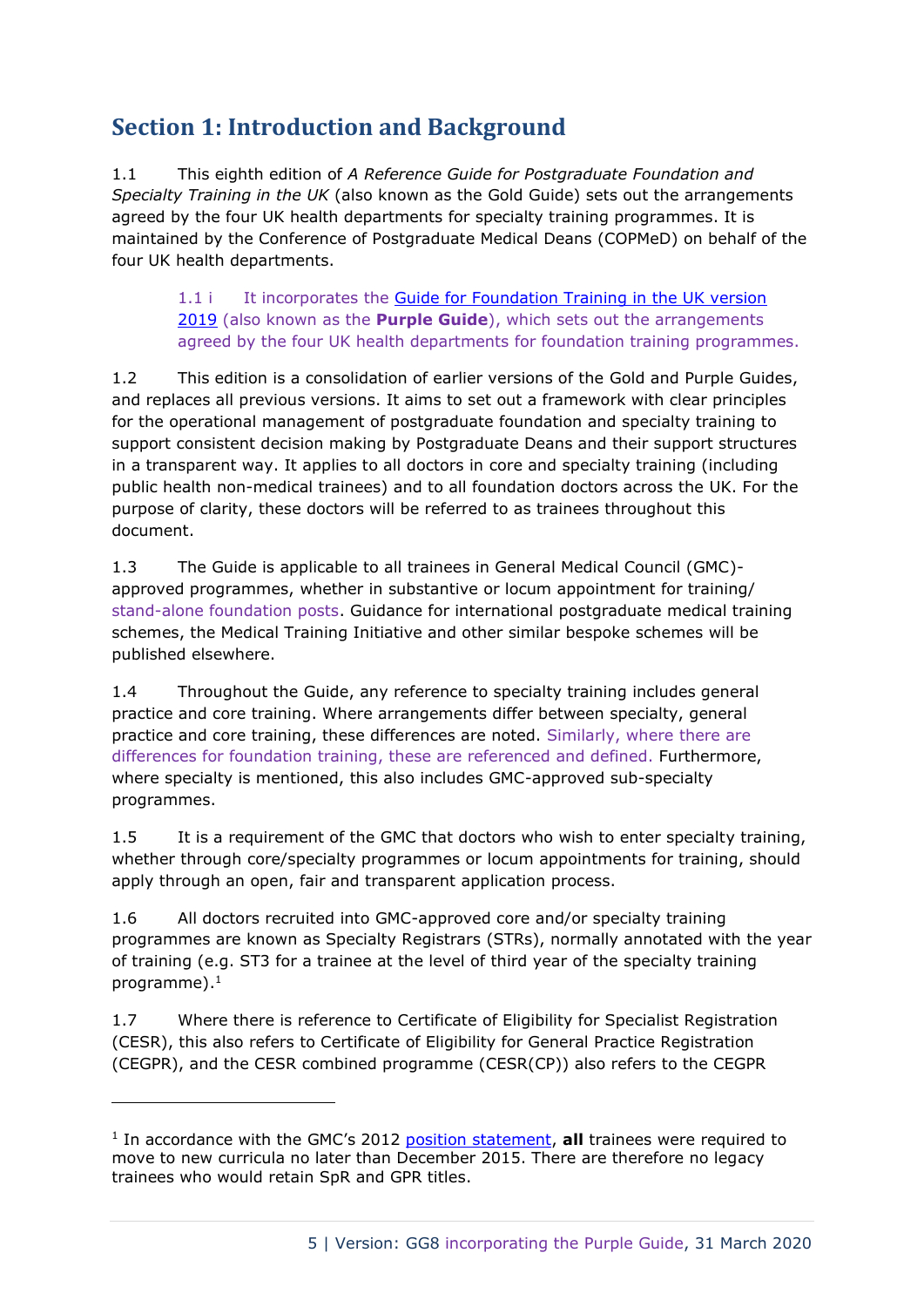combined programme (CEGPR(CP)). Where arrangements differ between CESR, CEGPR, CESR(CP) and CEGPR(CP), these will be noted in the Guide.

1.8 Throughout this Guide, reference to Postgraduate Deans includes those nominated by Postgraduate Deans to act on their behalf, which includes Deputy and Associate Postgraduate Deans, Foundation School Directors and Training Programme Directors for foundation and specialty training.

1.9 In the development of this Guide, the contribution of stakeholder colleagues from all four administrations is gratefully acknowledged.

1.10 This Guide is applicable UK wide but there are some national variations in its implementation to reflect organisational structures. These have been highlighted appropriately.

1.11 The Guide is not a contractual document and will not cover every eventuality. There are occasions where it may be necessary to derogate from the guidance defined in this Guide.

1.12 The Postgraduate Dean has discretion to offer flexibility in making derogations from the Gold Guide/Purple Guide in exceptional circumstances and for sound educational reasons such as to accommodate changes and innovations in training delivery. Examples might include (but are not limited to) additional experience/ competences/capabilities through credentialing programmes, and 'step in and out of training' options including *Out of Programme – Pause* (OOP Pause).

1.13 This Guide does not address issues relating to terms and conditions of employment (e.g. pay, the 'period of grace', job plans and work schedules) of doctors in foundation, specialty or general practice training.

1.14 The standards and requirements set by the GMC are extensively referenced to ensure that the Guide is underpinned by them.

1.15 The primary purpose of entry into training is to be able to progress towards and achieve either completion of a foundation programme (and obtain a Foundation Programme Certificate of Completion) or core training, or obtain a Certificate of Completion of Training or equivalent.

1.15 i If a trainee is unlikely to be able to undertake any training for whatever reason for a continuous period of more than two years, the Postgraduate Dean should review the maintenance of the training number/contract<sup>2</sup> in line with paragraph 3.106 and consider whether the training number/contract should be withdrawn (in accordance with paragraph 3.99 iii), taking into account other relevant factors that impact on suitability to continue in a training programme. This is for well-founded educational reasons (such as the need to maintain foundation competences/capabilities or to satisfy the requirements for remaining on the Medical Performers List for general practice).

 $2$  In foundation training, the correct reference is the training contract.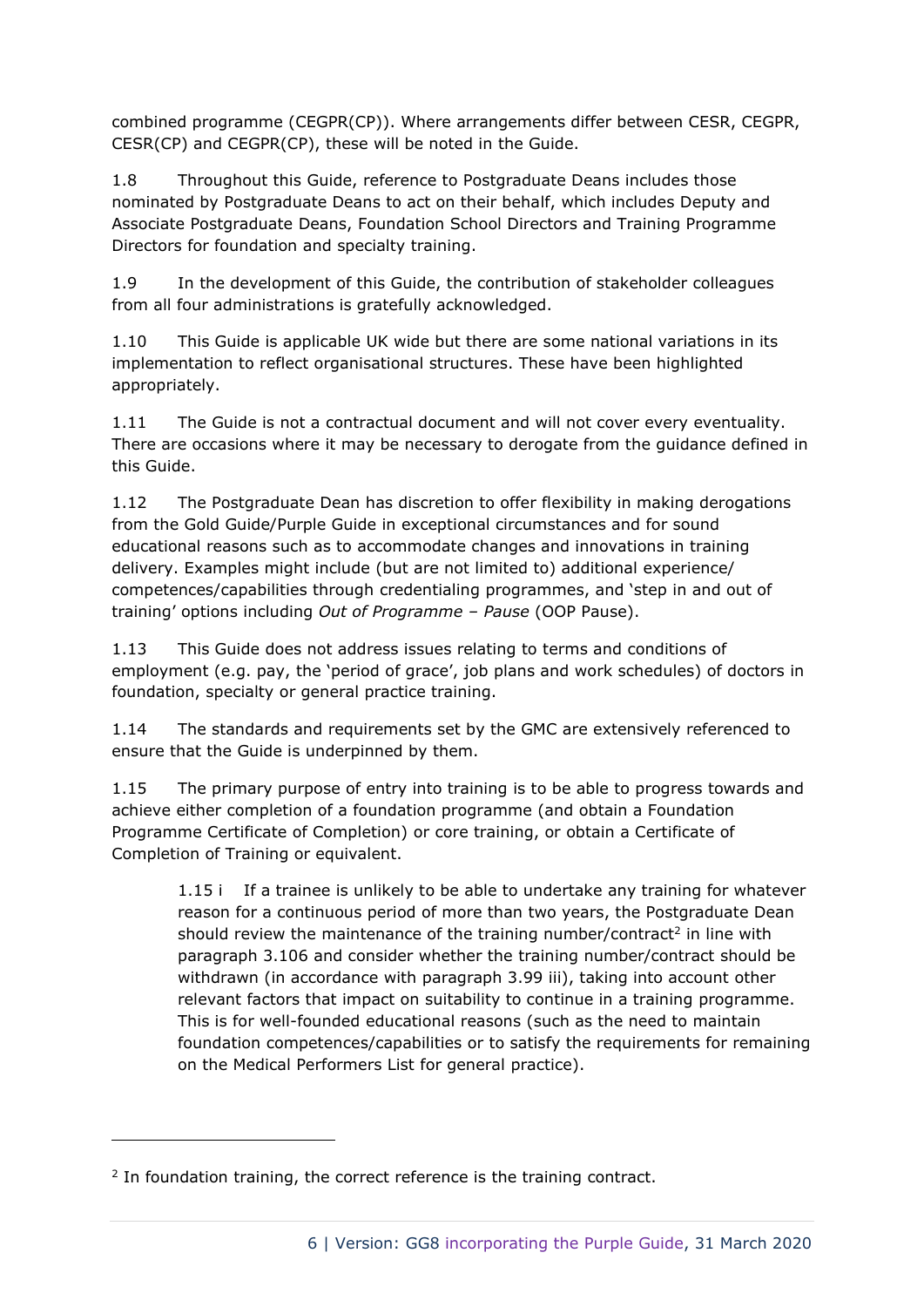1.15 ii Where a trainee has been out of training for whatever reason for a continuous period of more than two years as defined in paragraph 1.15 i and wishes to return to a specialty training programme, the same principles will apply. The Postgraduate Dean will assess suitability to return to (and continue in) a specialty training programme in accordance with paragraph 3.99 iii. Academic trainees are permitted to have a maximum of four years out of programme for research (paragraph 3.174) and this time would not be included in the period under consideration in paragraph 1.15.

1.16 The Gold Guide is published in electronic format and will be available on the four UK specialty training websites as well as on the COPMeD website. This will enable updating of the Guide to ensure that it reflects developments in postgraduate medical training. The review of the Gold and Purple Guides will be aligned and synchronised biennially. Gold Guide version control is the responsibility of COPMeD; however, the UK Foundation Programme Office will maintain governance responsibility for and advise on the components of the Gold Guide relating to foundation training.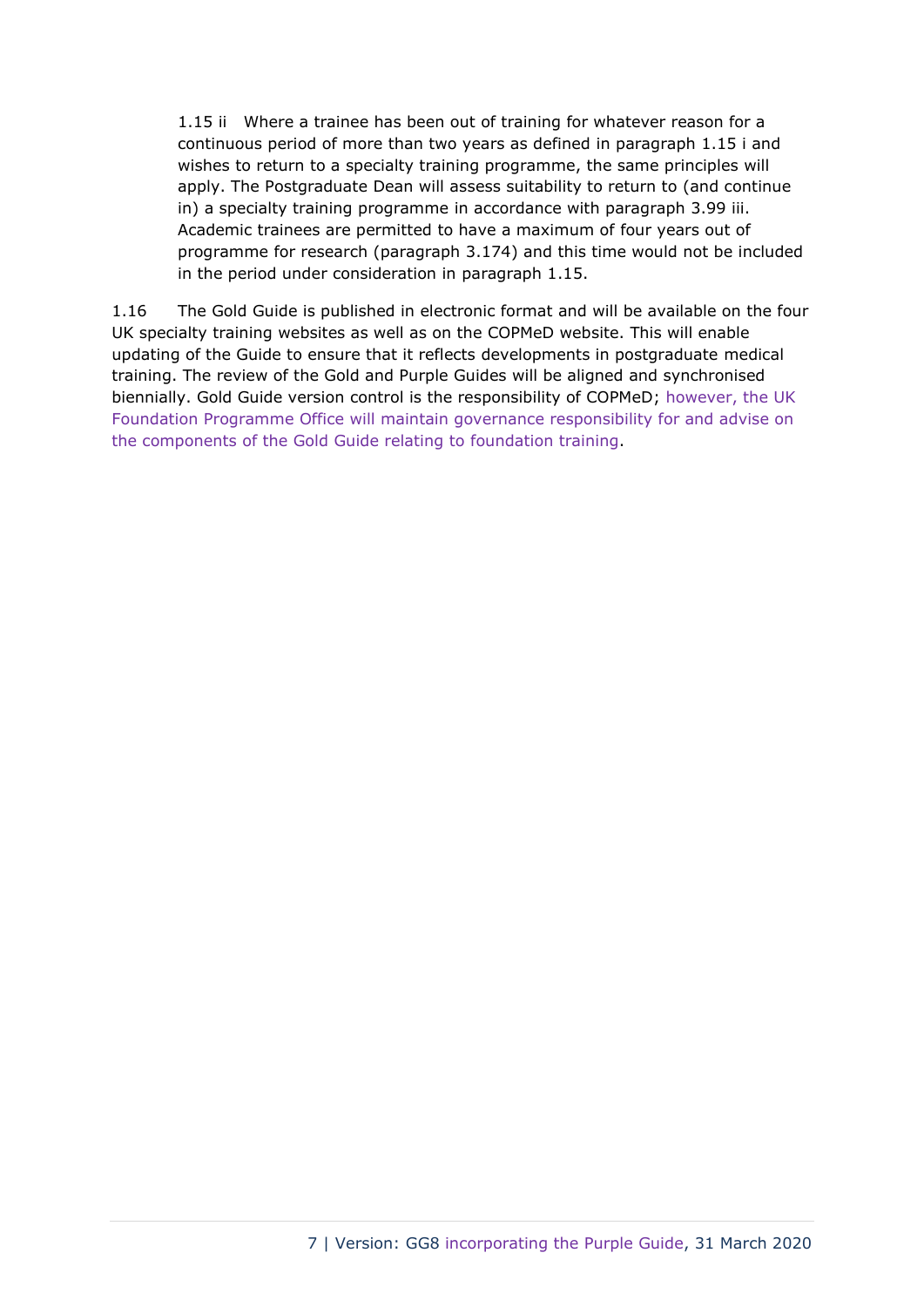# <span id="page-7-0"></span>**Section 2: Roles and Responsibilities**

# <span id="page-7-1"></span>**UK health departments**

2.1 Policy on medical education is the responsibility of health ministers. Coordination and alignment of those policies across the UK is through the Medical Education UK Reference Group. Detailed policy issues are remitted to health officials, who will bring the contents to the attention of their respective health ministers.

# <span id="page-7-2"></span>**The UK Foundation Programme Office**

2.2 The UK Foundation Programme Office (UKFPO) manages the national application process for the UK foundation programme, issues guidance on foundation training and promotes the consistent delivery of the foundation programme across the UK. It is funded by and is accountable to the four UK health departments. Working with partners, the UKFPO enables the sharing of good practice to help raise the standards of training.

# <span id="page-7-3"></span>**Health Education England**

2.3 Health Education England (HEE) supports the delivery of excellent healthcare and health improvement to the patients and public of England, by ensuring that the workforce has the right numbers, skills, values and behaviours, at the right time and in the right place. It has five national functions:

- 1. providing national leadership on planning and developing the healthcare and public health workforce
- 2. promoting high-quality education and training that is responsive to the changing needs of patients and local communities, including responsibility for ensuring the effective delivery of important national functions such as medical trainee recruitment
- 3. ensuring security of supply of the healthcare and public health workforce
- 4. appointing and supporting the development of Local Education and Training Boards (LETBs)<sup>3</sup>
- 5. allocating and accounting for NHS education and training resources, and accounting for the outcomes achieved

2.4 HEE will support healthcare providers and clinicians to take greater responsibility for planning and commissioning education and training through the development of Local Education and Training Boards, which are statutory committees of HEE. While HEE is

<sup>3</sup> Following integration with NHS England and NHS Improvement, terminology for LETBs may be subject to change (likely to be replaced with People Boards).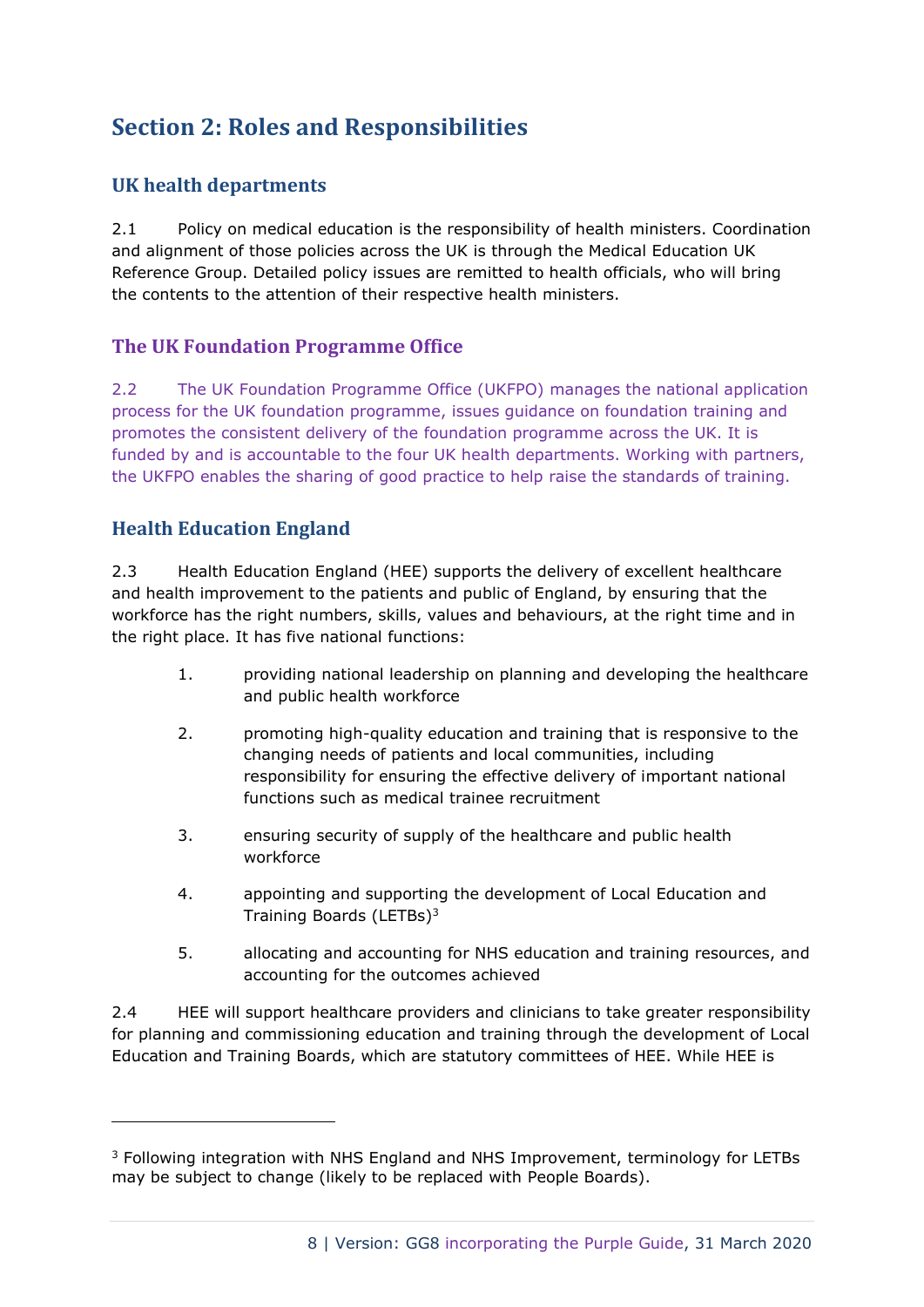accountable for English issues only, it works with stakeholders as appropriate in areas where there may be implications for the rest of the UK.

# <span id="page-8-0"></span>**NHS Education for Scotland**

2.5 NHS Education for Scotland (NES) is a national special health board, established in 2002, working in partnership with its stakeholders to provide education, training and workforce development for those who work in and with NHS Scotland. NES has a Scotland-wide role in undergraduate and postgraduate education as well as continuing professional development across all professional groups, and it maintains a local perspective through centres in Edinburgh, Glasgow, Dundee, Aberdeen and Inverness with over 1,000 staff who work closely with frontline educational support roles and networks.

2.6 The overarching aim of NES is to deliver first-class medical education and training for Scotland to ensure safe, effective care for patients, both now and in future. Working with all its partners, NES aims to achieve this by:

- i. organising and providing excellent training programmes that attract high-quality doctors to Scotland
- ii. meeting and exceeding all regulatory standards through consistent application of best practice and the principles of continual improvement
- iii. supporting the ongoing education and training of Scotland's trained doctors, together with those who support their work

2.7 NES also supports the appraisal and revalidation of all doctors in Scotland as well as several cross-cutting and multi-professional programmes, including patient safety, quality improvement of patient care, and the development of Scotland's remote and rural workforce.

2.8 In addition, NES prepares professionals for practice in clinical psychology, pharmacy, optometry and healthcare science, and it provides access to education for nursing, midwifery and allied health professionals, healthcare chaplains and healthcare support workers as well as administrative, clerical and support staff.

2.9 The Scotland Deanery of NES was created on 1 April 2014 from the four extant deaneries in Scotland. The Scotland Deanery is responsible for managing the training of Scotland's postgraduate trainee doctors, who deliver care every day while in hospitals and general practices within NHS Scotland. Staff in the regional teams work closely with the wider NHS through the regional workforce planning groups.

2.10 The Scottish model also allows its four regions to work together as part of the Medical Directorate of NES, ensuring equity of recruitment and management approach. National policies and working committees, such as Specialty Training Boards, mean that Scotland can consistently deliver a high-quality approach.

2.11 Within the Scotland Deanery, Postgraduate Deans and General Practice Directors have identical roles and responsibilities for training; they provide strategic leadership and direction for postgraduate medical education and training to meet the requirements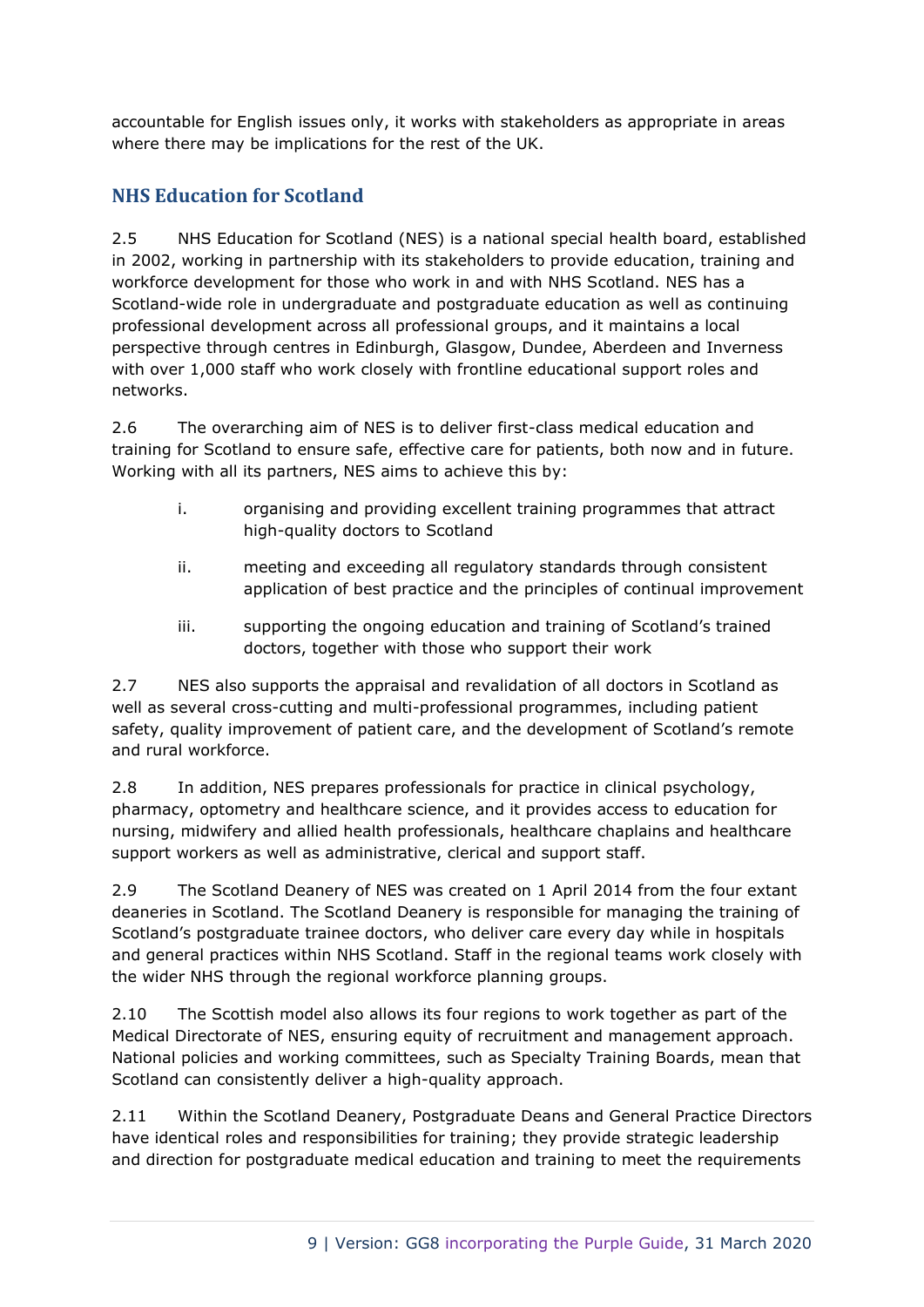of General Medical Council (GMC). They take advice from Colleges and Faculties to assist them.

# <span id="page-9-0"></span>**Health Education and Improvement Wales**

2.12 Established on 1 October 2018, [Health Education and Improvement Wales](https://heiw.nhs.wales/)  [\(HEIW\)](https://heiw.nhs.wales/) is the only Special Health Authority within NHS Wales. HEIW sits alongside Health Boards and Trusts, and has a leading role in the education, training, development and shaping of the healthcare workforce in Wales in order to ensure high-quality care for the people of Wales.

- 2.13 The key functions of HEIW include:
	- i. working closely with partners and key stakeholders, and planning ahead to ensure the health and care workforce meets the needs of the NHS and people of Wales, now and in the future
	- ii. being a reputable source of information and intelligence on the Welsh health and care workforce
	- iii. commissioning, designing and delivering high-quality, value for money education and training, in line with standards
	- iv. using education, training and development to encourage and facilitate career progression
	- v. supporting education, training and service regulation by playing a key role in representing Wales, and working closely with regulators
	- vi. developing the healthcare leaders of today and the future
	- vii. providing opportunities for the health and care workforce to develop new skills
	- viii. promoting health and care careers in Wales, and Wales as a place to live
	- ix. supporting professional organisational development in Wales
	- x. continuously improving what HEIW does and how it does it

#### <span id="page-9-1"></span>**The Medical Deanery within HEIW**

2.14 The Medical Deanery will continue to ensure the delivery of high-quality postgraduate medical education and training that supports service provision in NHS Wales by working with outside agencies to provide and recruit to sustainable high-quality medical training programmes that meet educational and curriculum requirements while maximising opportunities for access to community and rural placements, ensuring that patient safety is at the centre of training for the health service in Wales. This includes:

i. ensuring a programme of support and assessment are in place across Wales to underpin the medical training programmes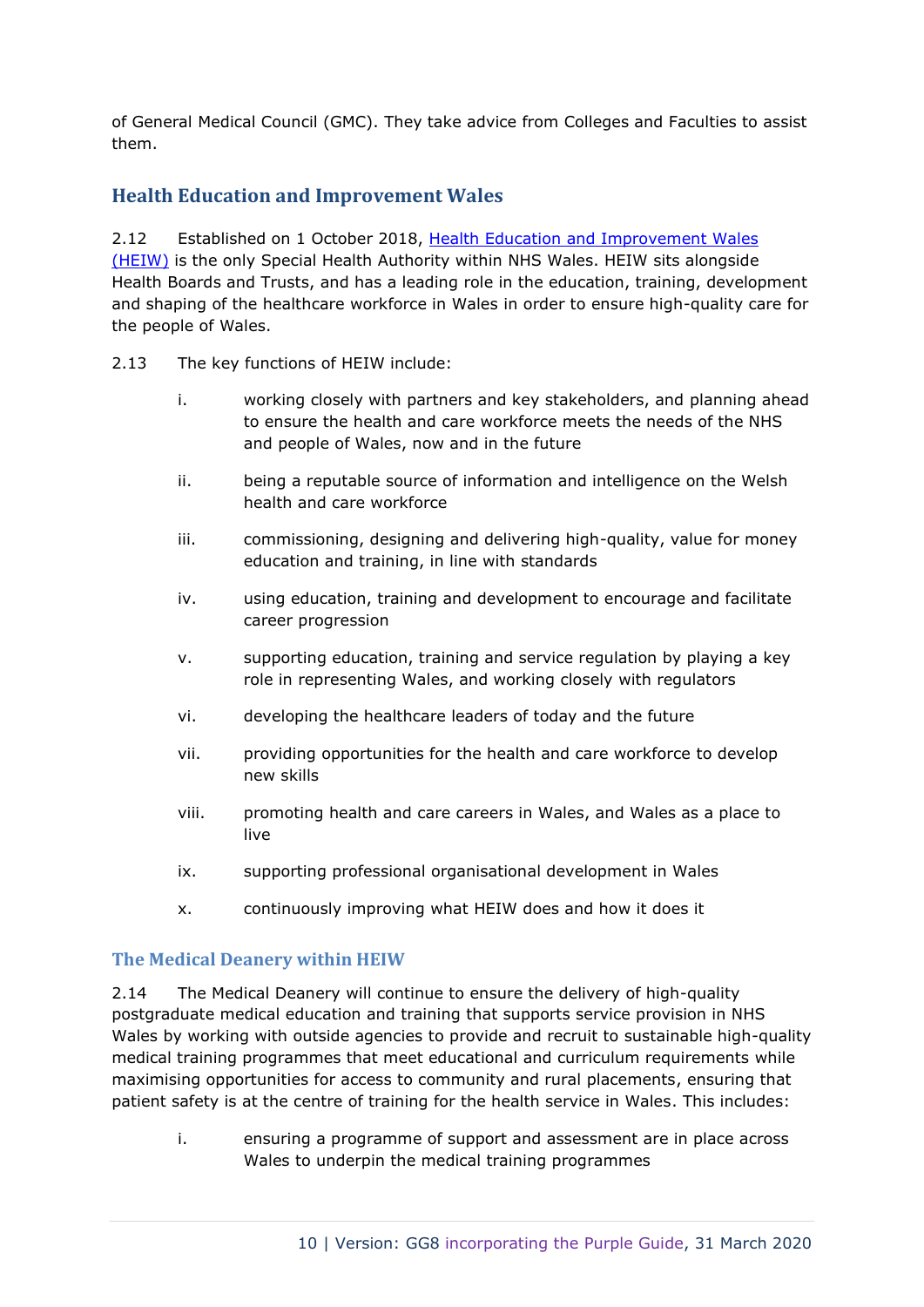ii. ensuring the methods of providing medical education and training across Wales deliver to the highest standards, represent value for money and provide a range of learning methods/environments for trainees

# <span id="page-10-0"></span>**The Northern Ireland Medical and Dental Training Agency**

2.15 The Northern Ireland Medical and Dental Training Agency (NIMDTA) is an arm's length body sponsored by the Department of Health for Northern Ireland (DoH) to train medical and dental professionals for Northern Ireland. It achieves this through:

- i. the commissioning, promotion and oversight of postgraduate medical and dental education and training throughout Northern Ireland
- ii. the recruitment, selection and allocation of doctors and dentists to foundation, core and specialty training programmes
- iii. assessment of the performance of trainees through annual review and appraisal
- iv. close partnership with local education providers (principally Health and Social Care Trusts and general practices) to ensure that the training and supervision of trainees supports the delivery of high-quality, safe patient care

2.16 NIMDTA is accountable for the performance of its functions to the Northern Ireland Assembly through the Minister of Health and to the GMC for ensuring that the standards set by the GMC for medical training, educational structures and processes are achieved.

2.17 There is a *Management Statement and Financial Memorandum* between the DoH and NIMDTA, setting out the relationship in detail.

2.18 NIMDTA was asked by the DoH in January 2019 to take on the function of being the single lead employer for doctors and dentists in training in Northern Ireland. This began in a phased fashion from August 2019.

# <span id="page-10-1"></span>**Arrangements for the Defence Medical Services**

2.19 The armed forces employ doctors in the period immediately following completion of F2 to undertake basic medical duties in a variety of home and deployed environments, known as General Duty Medical Officers (GDMOs). GDMOs are military officers who have already been selected, trained in military skills and commissioned into the armed forces. GDMOs undertaking general duties are not in formal training programmes but work under supervision in a similar way to specialty trainees, and generate an educational portfolio of their experiences and learning development as a doctor. Experience will be gained in the areas of primary care, trauma management, public health, occupational medicine and, importantly, leadership and management. Annual appraisal will be conducted, and evidence of experience will be mapped to GMC domains and the GDMO curriculum. This should be available for scrutiny at any selection interview. Time spent in these posts does not count towards a Certificate of Completion of Training (CCT).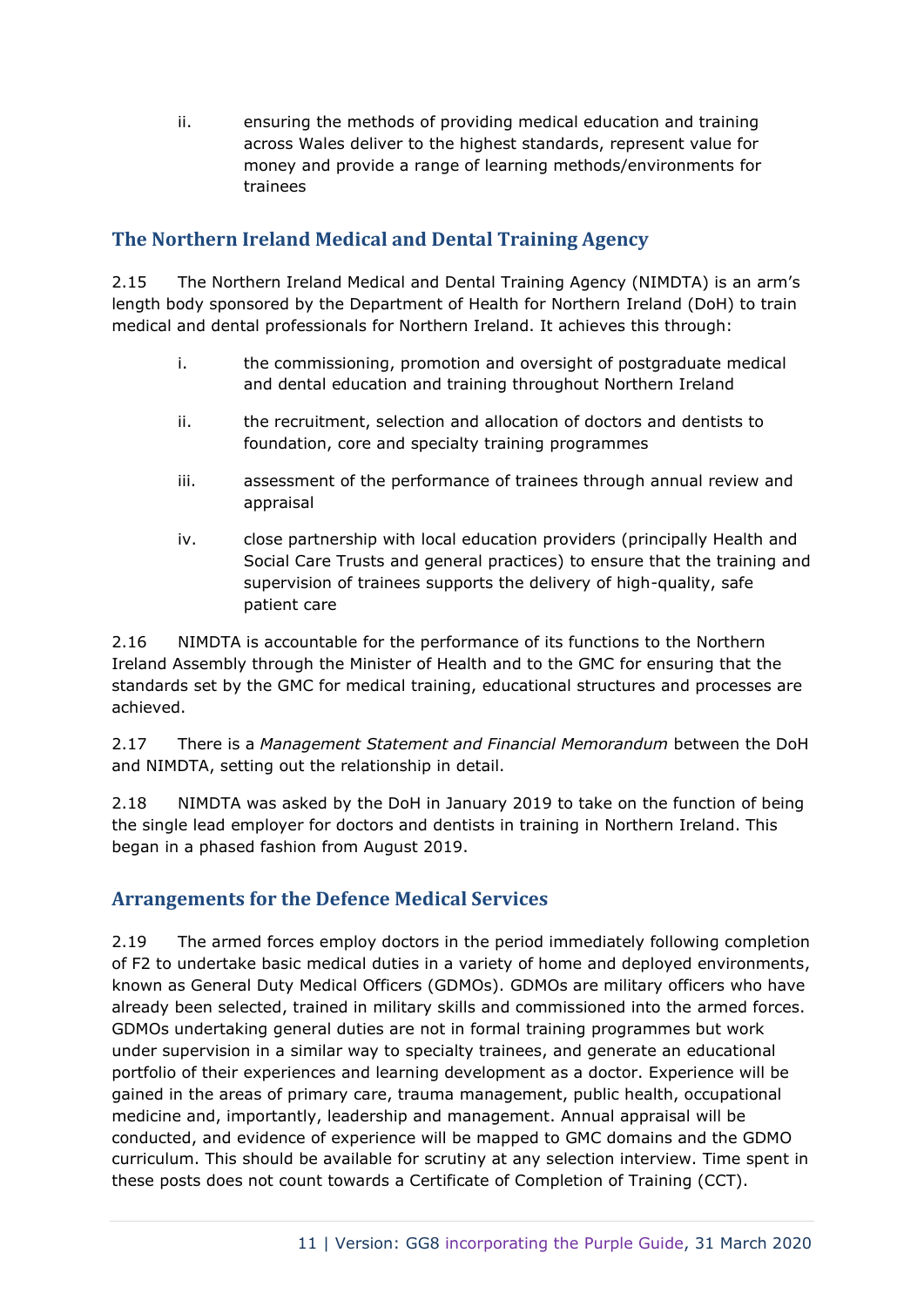2.20 The Defence Deanery, a part of the [Defence Medical Academy,](https://assets.publishing.service.gov.uk/government/uploads/system/uploads/attachment_data/file/822207/20190722_DMA_Prospectus_Full.pdf) will continue to train medical officers in primary and secondary care specialties for practice in the armed forces. Consultants and general practice principals in the Defence Medical Services (DMS) will be by qualification, experience and personal quality equal to their NHS colleagues. Professional training will follow (as closely as possible) the pattern required for NHS trainees as well as meeting the needs of the DMS and the GMC requirements for the relevant curriculum.

2.21 Military candidates who wish to be considered for specialty training will be selected by the Defence Deanery from those who satisfy both the entry criteria and person specification for the chosen specialty. These candidates will be presented before the relevant national specialty training selection panel as part of the national recruitment processes. They will be required to achieve at least the appointable score for that specialty but will not be in competition with civilians for NHS-funded appointments. They will be ranked accordingly along with their civilian colleagues. All such national selection panels will include representation from the Defence Deanery.

2.22 Successful military candidates for specialty training will be selected as required by the DMS. Those appointed as specialty trainees will be awarded a Defence Deanery National Training Number (NTN) by the Defence Postgraduate Medical Dean and the prefix of the NTN will remain 'TSD' to designate the trainee as a Defence Deanery trainee. They will hold this number until the completion of specialty training but those who (of their own choice) leave the armed forces through premature voluntary retirement will be required to relinquish their Defence Deanery NTN. If they wish to continue their specialty training as a civilian, they will have to seek an appropriate vacancy in a civilian training programme, for which they will have to compete.

2.23 For those who retire early for reasons beyond their control (e.g. medical reasons or because training is no longer available through the Defence Deanery in their specialty) and who still wish to continue training as a civilian (where possible in relation to any medical restrictions), the Defence Deanery will assist in applying for an inter-deanery transfer to a suitable NHS-funded specialty training programme. However, this will be subject to the availability of an appropriate NTN in a civilian training programme. The Defence Deanery NTN will then be relinquished.

2.24 All Defence Deanery specialty trainees occupy posts in specialty training programmes approved by the GMC, and their progress will be monitored as required by the GMC-approved curriculum and programmes of assessment for the relevant specialty. This could include attendance annually (or more frequently if required) before an assessment panel convened either by the host locality in HEE, NES, HEIW or NIMDTA, or the Defence Deanery as appropriate, for Annual Review of Competence Progression (ARCP). The ARCP panels will normally be attended by the Defence Postgraduate Medical Dean or their nominated deputy and, as for civilian ARCP panels, a proportion of Defence Deanery ARCP panels must include external representation.

2.25 Following the successful completion of a full programme of specialty training and receipt of a CCT or a Certificate of Eligibility for Specialist Registration/General Practice Registration via the combined programme route (CESR(CP)/CEGPR(CP)), any service medical officer seeking accreditation as a DMS consultant will be presented to an Armed Services Consultant Appointment Board for confirmation of NHS equivalence and suitability for consultant status in the armed forces.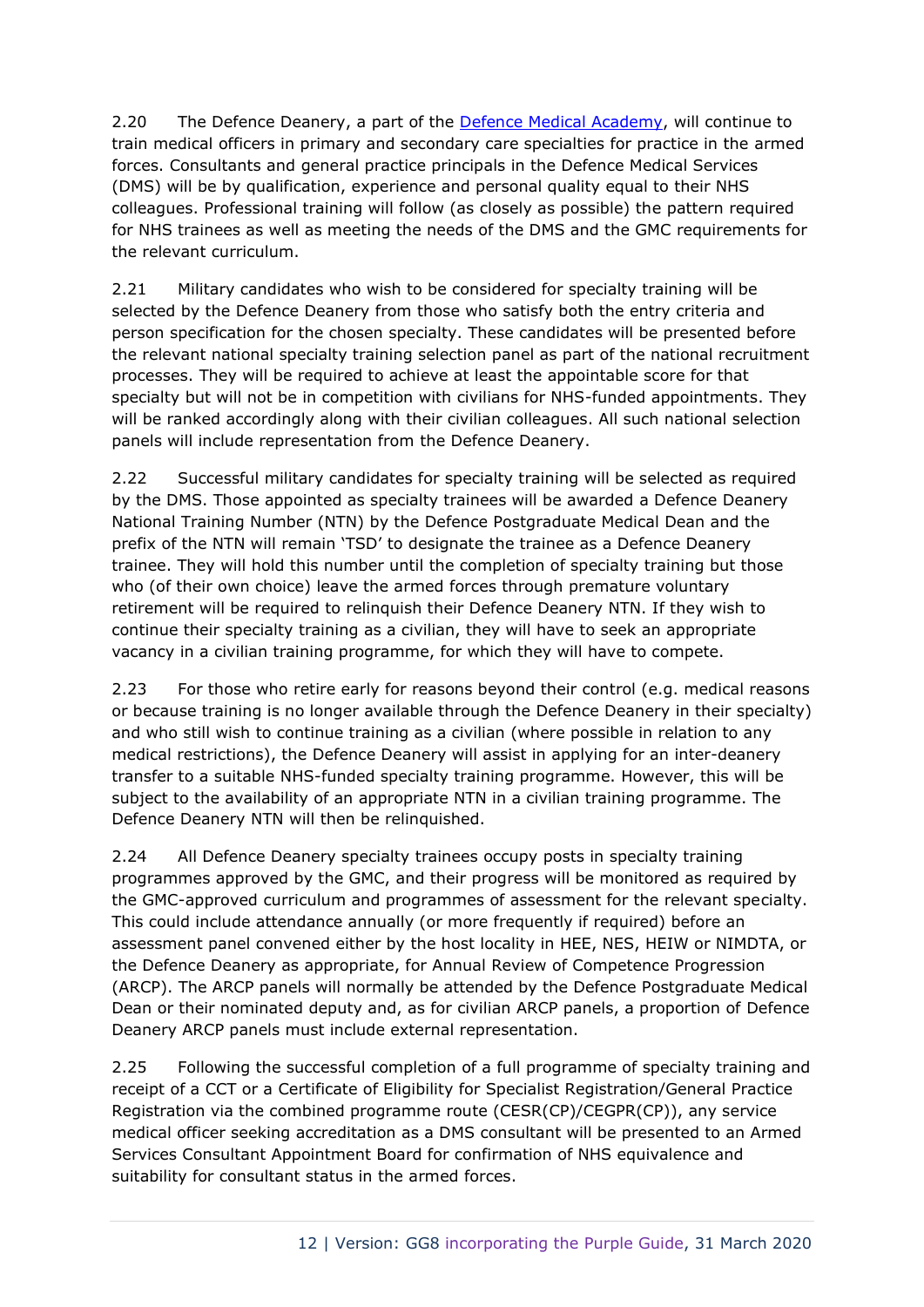# <span id="page-12-0"></span>**The management of foundation and specialty training**

2.26 HEE, NES, HEIW and NIMDTA are responsible for implementing foundation and specialty training in accordance with the GMC-approved curricula.

2.27 The day-to-day management (including responsibility for the quality management of training programmes) rests with the Postgraduate Deans, who are accountable to HEE, NES (which is accountable to the Scottish Government), the Welsh Ministers or NIMDTA (which is accountable to the DoH).

2.28 The responsible agencies above require Postgraduate Deans to have in place an educational contract (often referred to as a Learning and Development Agreement)<sup>4</sup> with all providers of postgraduate medical education that sets out the standards to which postgraduate medical education must be delivered in accordance with GMC requirements and the monitoring arrangements. This includes providers of postgraduate training both in and outside of the NHS.

2.29 A range of issues will be covered in the educational contract with the responsible agencies, which has a different purpose to the education contract/agreement between the trainee and the training organisation responsible for training programme management.

# <span id="page-12-1"></span>**The General Medical Council**

2.30 The GMC is an independent organisation that helps to protect patients and improve medical education and practice across the UK. It does this by:

- i. managing the UK medical register by deciding which doctors are qualified to work in the UK, and overseeing UK medical education and training
- ii. setting the standards that doctors need to follow and making sure that they continue to meet these standards throughout their careers
- iii. taking action to prevent a doctor from putting the safety of patients or the public's confidence in doctors at risk
- 2.31 The GMC is responsible for:
	- i. issuing provisional and full registration, certifying doctors who have successfully completed a full GMC-approved training programme by awarding them a CCT, and for those whose skills, qualifications and experience are considered equivalent to a CCT, awarding them a CESR/ **CEGPR**
	- ii. establishing and overseeing standards and quality assurance in medical education and training

<sup>4</sup> In Scotland, the Service Level Agreement is equivalent to the Learning and Development Agreement.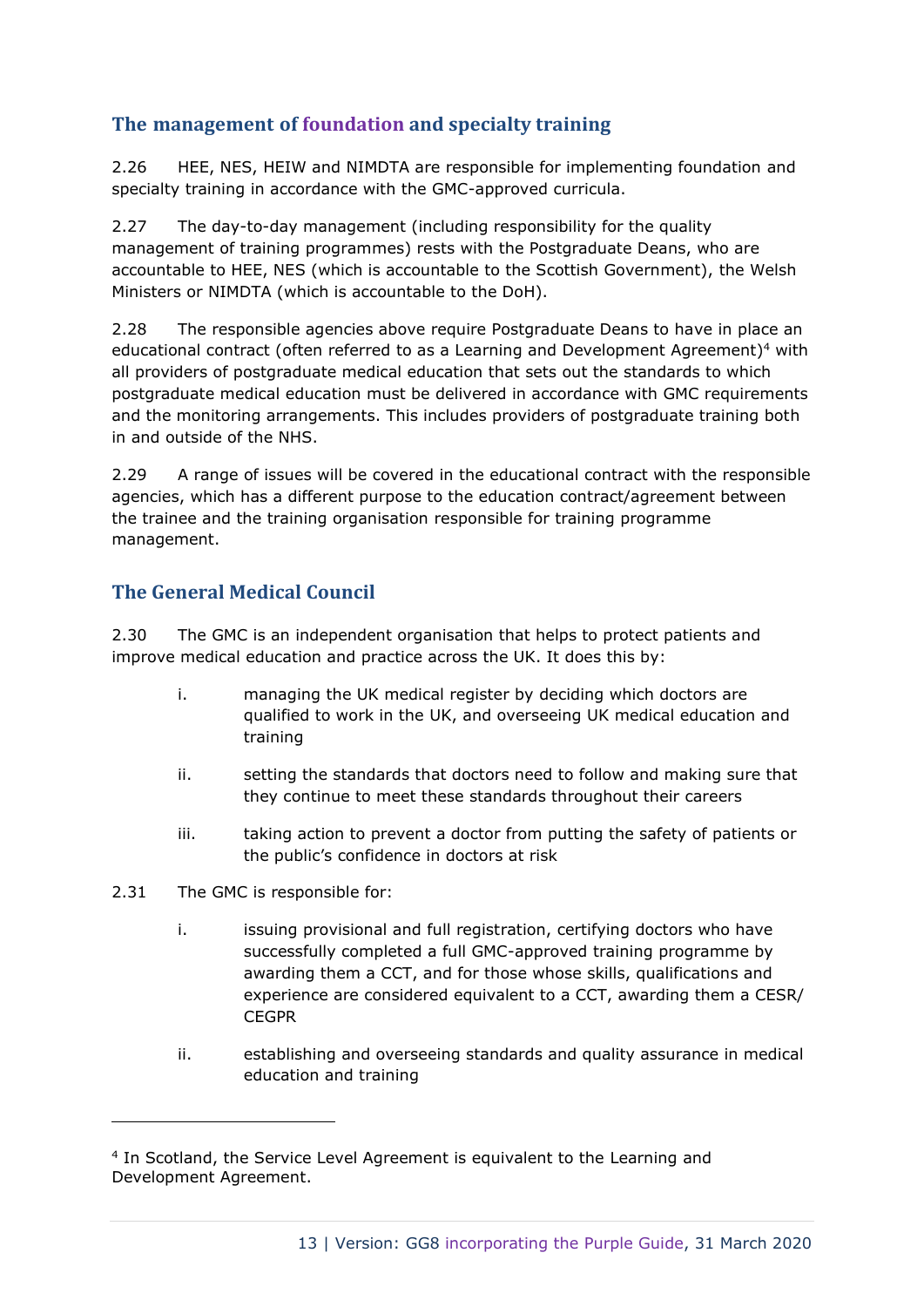iii. making a revalidation decision about whether a doctor should continue to hold a licence to practise and taking action to withdraw a doctor's licence if they do not engage sufficiently

2.32 Standards for the management and delivery of medical education and training are set by the GMC [\(GMC | Promoting Excellence\)](http://www.gmc-uk.org/Promoting_excellence_standards_for_medical_education_and_training_0715.pdf_61939165.pdf). All training programmes offering postgraduate medical education must conform to these standards.

2.33 Postgraduate Deans are responsible for the quality management of their foundation and specialty training programmes. The requirements to quality manage the delivery and outcomes of foundation and specialty training through the Postgraduate Dean's sponsorship of training programmes is a key element of the GMC's Quality [Assurance Framework.](http://www.gmc-uk.org/education/qaf.asp)

2.34 The GMC quality assures medical education and training. There are four core elements to this:

- 1. Approval of postgraduate curricula and programmes of assessment, the training programmes designed to deliver curricula outcomes and the locations at which those programmes can be delivered
- 2. Proactive quality assurance of the management and delivery of training programmes – This includes requiring the Postgraduate Deans to declare periodically that they are aiming to meet the standards of [Promoting Excellence](http://www.gmc-uk.org/Promoting_excellence_standards_for_medical_education_and_training_0715.pdf_61939165.pdf) and to complete a self-assessment questionnaire. The GMC then scrutinises the questionnaire, alongside other data and intelligence, and undertakes checks (including visits) for areas of change, risk, excellence, innovation or notable practice.
- 3. Reactive quality assurance of the management and delivery of training programmes – Postgraduate Deans are required to use data and intelligence to monitor the local education providers they commission to deliver training and report any risks or issues above a given threshold to the GMC. If local action cannot adequately address serious risks or issues, the GMC supports the local system to resolve the issue through its enhanced monitoring process, which usually includes visits.
- 4. Collecting, analysing, and reporting data and intelligence The GMC collects multiple sources of data (including data from its own national training surveys, ARCP data, College/Faculty examinations data and data on recruitment into training programmes) as well as additional intelligence on medical schools, postgraduate organisations, Colleges/ Faculties and local education providers. The GMC uses this data to identify changes, risks, excellence, innovation and notable practice, which then informs its quality assurance processes. Where possible, data is published in accessible and usable formats on the GMC website for others to use.

2.35 Curricula describe outcomes as the knowledge, skills, competences/capabilities, behaviours and expected levels of performance a learner must acquire and demonstrate by the end of a period of education or training. They may be generic, shared or specialty specific. The Colleges and Faculties develop the specialty curricula and programmes of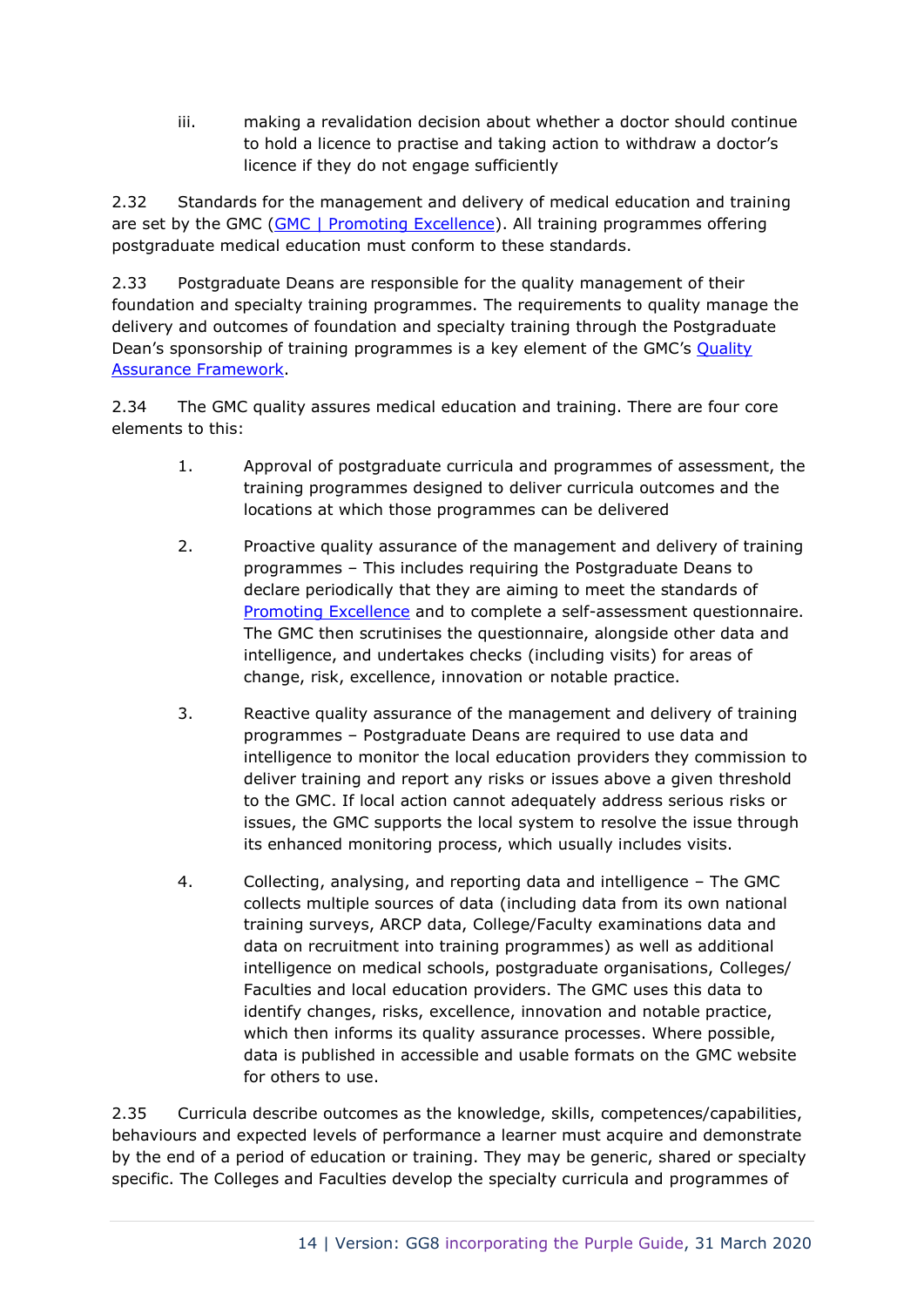assessment in accordance with [GMC | Excellence by Design: Standards for Postgraduate](http://www.gmc-uk.org/education/postgraduate/excellence_by_design.asp)  [Curricula.](http://www.gmc-uk.org/education/postgraduate/excellence_by_design.asp) These provide a framework for the approval and provision of postgraduate medical education and training across the UK. Only GMC-approved curricula can be used for delivering specialty training programmes resulting in the award of a CCT. The GMC holds and maintains the list of registered medical practitioners including the specialist and GP registers. All doctors wishing to practise medicine in the UK must be registered with the GMC and hold a licence to practise. A list of relevant legislation is available at [GMC | Mandate.](http://www.gmc-uk.org/about/legislation.asp)

2.36 In order to be able to take up a substantive, fixed-term or honorary consultant post in the NHS in one of the four UK health administrations, a doctor is required to hold a licence to practise and to be listed on the GMC's specialist register. Further information is available at [GMC | Before You Apply.](https://www.gmc-uk.org/registration-and-licensing/join-the-register/before-you-apply) In order to be eligible to take up a post as a general practitioner, a doctor is required to hold a licence to practise, and to be on the GP register and the national Medical Performers List [\(GMC | The GP Register\)](http://www.gmc-uk.org/doctors/register/gp_register.asp).

# <span id="page-14-0"></span>**Credentialing**

2.37 The concept of credentialing to recognise clinicians' expertise in discrete areas of practice outside of the usual training pathways has been explored to support the service and workforce development focused on patient safety.

2.38 The GMC has introduced a [framework for GMC-regulated credentials.](https://www.gmc-uk.org/-/media/documents/annex-b-credentialing-framework_pdf-78983531.pdf) This describes discrete areas of practice where gaps in training or service have raised concerns about patient safety. These are an approved way to develop doctors in an assured and educationally supervised environment, delivered flexibly outside of approved postgraduate training programmes with clear entry criteria. These approved areas of practice follow the same standards, expectations and requirements as postgraduate curricula (paragraph 2.35). Doctors who meet the outcomes of GMCregulated credentials will be recognised as working at the same standard as the award of the CCT in that particular credentialed area of practice. The GMC will include recognition of the credential on the list of registered medical practitioners.

## <span id="page-14-1"></span>**Entry to the specialist and GP registers**

2.39 For those who are medically qualified, there are several routes of entry to these registers, which are held by the GMC. The GMC is responsible for awarding the certificates detailed below.

## **a) Certificate of Completion of Training (CCT)**

A CCT confirms the satisfactory completion of a full GMC-approved programme of training. Holding a CCT makes a doctor eligible to apply for inclusion on the GMC's specialist or GP registers.

## **b) Certificates of Eligibility (CESR/CEGPR)**

The GMC has also implemented a system that assesses applications for eligibility for inclusion on the specialist or GP registers from doctors who have not completed a traditional training programme that has been prospectively approved in full by the GMC but who have gained the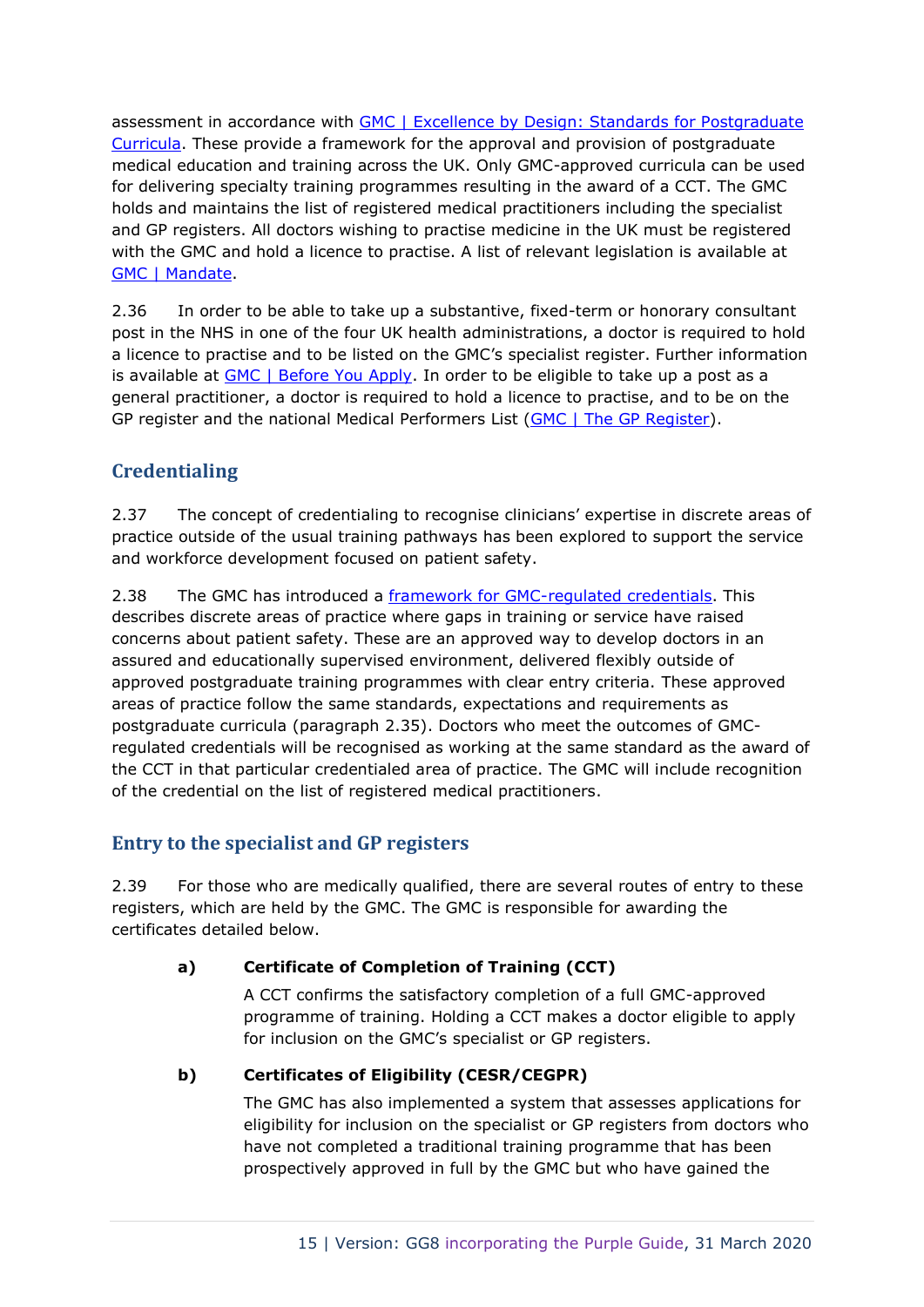same level of skills and knowledge required by the approved curriculum leading to a CCT for their specialty. There are a number of different eligibility routes, which each have a different assessment:

## **i. Combined programme CESR/CEGPR**

The combined programme CESR/CEGPR is known as the CESR(CP) or CEGPR(CP). This route applies to trainees who enter a GMC-approved training programme (above the first year of the training programme) $5$  having undertaken training in non-approved posts prior to entry and then subsequently complete the remaining part of their training in a GMCapproved training programme. These trainees follow the same processes for award of their CESR(CP)/CEGPR(CP) as a CCT trainee.

## **ii. Approved programme CEGPR**

If a trainee has completed all parts of the GMC-approved general practice training programme but has failed to pass either the Applied Knowledge Test (AKT) or the Clinical Skills Assessment (CSA) while in training, they will not be eligible to apply for a CCT. They may instead be eligible to apply for a CEGPR through the approved programme route (CEGPR(AP)) provided that the examination is taken within six months of leaving the training programme.<sup>6</sup>

#### **iii. Full CESR/CEGPR**

The CESR/CEGPR route is for doctors who have not completed a GMC-approved training programme but who can demonstrate that they have completed the equivalent through a combination of training, qualifications and experience obtained anywhere in the world, including the UK. This would include those doctors who leave GMC-approved training without completing the full programme (including the required assessments/examinations) and who are not eligible for the CESR(CP)/CEGPR(CP)/ CEGPR(AP) or for those who have never been in a GMCapproved training programme. These doctors apply directly to the GMC for an assessment of their training, skills, knowledge and experience against the CCT curriculum.

2.40 The CCT, CESR, CEGPR, CESR(CP), CEGPR(CP) and CEGPR(AP) routes all confer eligibility for application for entry to the specialist or GP registers as appropriate.

2.41 The processes for entry to the specialist and GP registers can be found at GMC | [Specialist or GP Applications.](https://www.gmc-uk.org/registration-and-licensing/the-medical-register/a-guide-to-the-medical-register/specialist-and-gp-application-types) It is important that potential applicants for these registers

<sup>&</sup>lt;sup>5</sup> Applies to specialty training only, not applicable to general practice

<sup>6</sup> Please refer to the current MRCGP examination regulations for eligibility to sit examinations outside of training.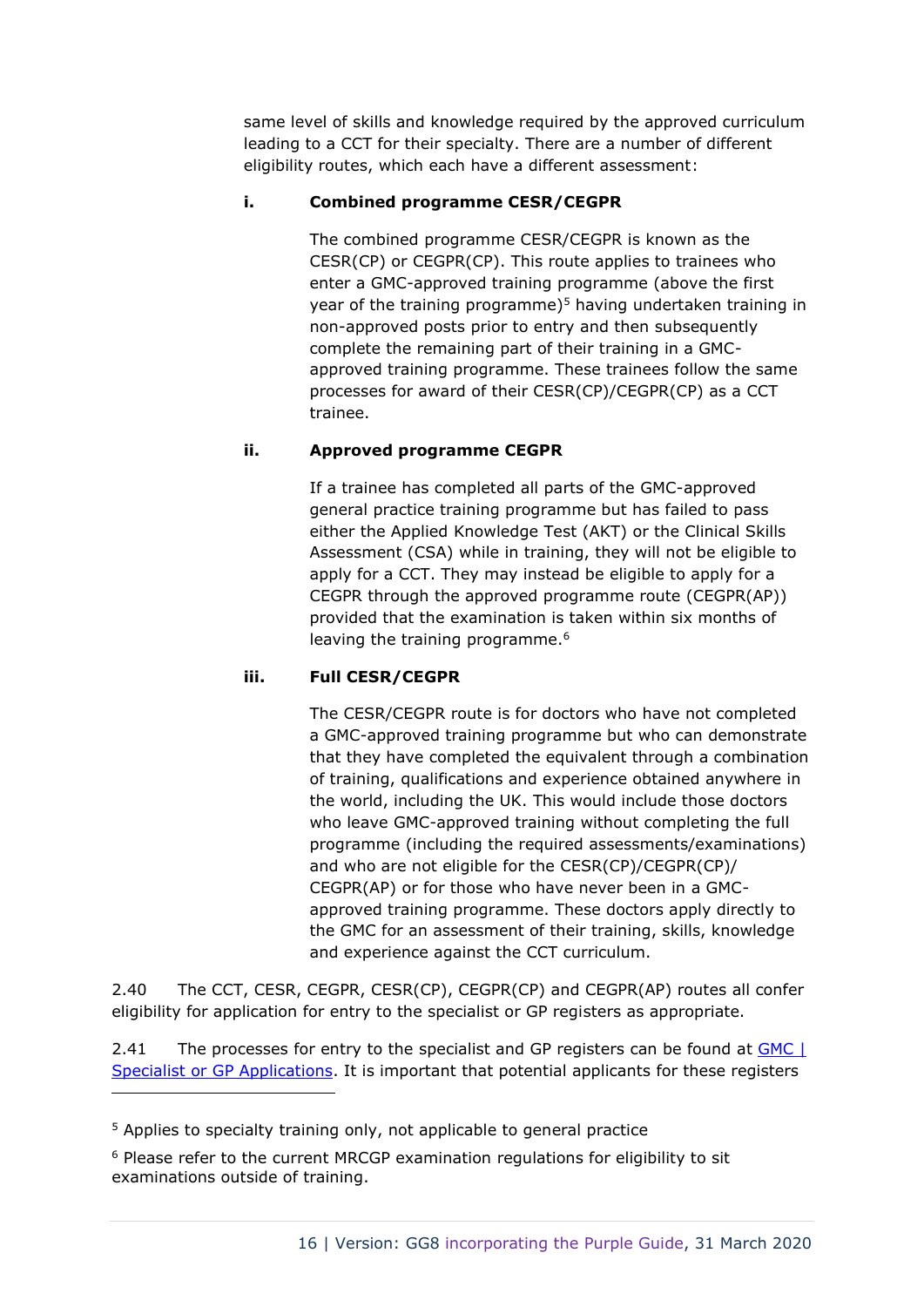appreciate that there are fixed time periods for the application submission (as defined on the relevant web pages) and that these must be adhered to.

# <span id="page-16-0"></span>**Royal Colleges and Faculties**

2.42 The Academy of Medical Royal Colleges,<sup>7</sup> the Colleges and the Faculties develop the curricula and programmes of assessment in accordance with [GMC | Excellence by](http://www.gmc-uk.org/education/postgraduate/excellence_by_design.asp)  [Design: Standards for Postgraduate Curricula.](http://www.gmc-uk.org/education/postgraduate/excellence_by_design.asp) The GMC then considers the curricula and assessments against these standards for approval. Only GMC-approved curricula and programmes of assessment can be used for delivering specialty training programmes resulting in the award of a CCT.

2.43 The Colleges/Faculties and their delegated local representatives also work closely with HEE, NES, HEIW and NIMDTA, to ensure that curricula are delivered at a local level and to support the quality management of training delivered within training providers. Through their participation as external advisors on ARCP panels (section 4), the Colleges/Faculties also have a role in the quality management of the ARCP process.

2.44 All doctors in specialty training must enrol/register with the relevant College/ Faculty or intercollegiate body so that:

- i. progress in their training can be kept under review and supported where required
- ii. they can access the educational portfolio, logbooks and assessment documentation for the specialty
- iii. eligible trainees can be recommended to the GMC for consideration of award of a CCT or CESR(CP)/CEGPR(CP) at the end of their specialty training programmes

# <span id="page-16-1"></span>**Postgraduate medical training programmes**

2.45 A programme is a formal alignment or rotation of posts that together comprise a programme of training in a given specialty or sub-specialty. Approval of training programmes and locations rests with the GMC. Postgraduate Deans submit their proposed training programmes and locations with supporting evidence. Locations within a programme **must** be approved **before** a trainee trains there in order for the time to count towards a Foundation Programme Certificate of Completion (FPCC) or CCT. A programme is not a personal programme undertaken by a particular trainee. Further guidance is available at [GMC | Programme and Site Approvals.](http://www.gmc-uk.org/education/approval_post_and_programme.asp)

2.46 All trainees must accept and move through suitable placements or training posts that have been designated as parts of the specialty training programme prospectively approved by the GMC. When placing trainees, Postgraduate Deans or their nominated deputies will take into account (wherever possible) the trainees' specific health needs or disabilities that impact on their training. Placement providers are responsible for

 $<sup>7</sup>$  The Academy of Medical Royal Colleges develops the foundation curriculum.</sup>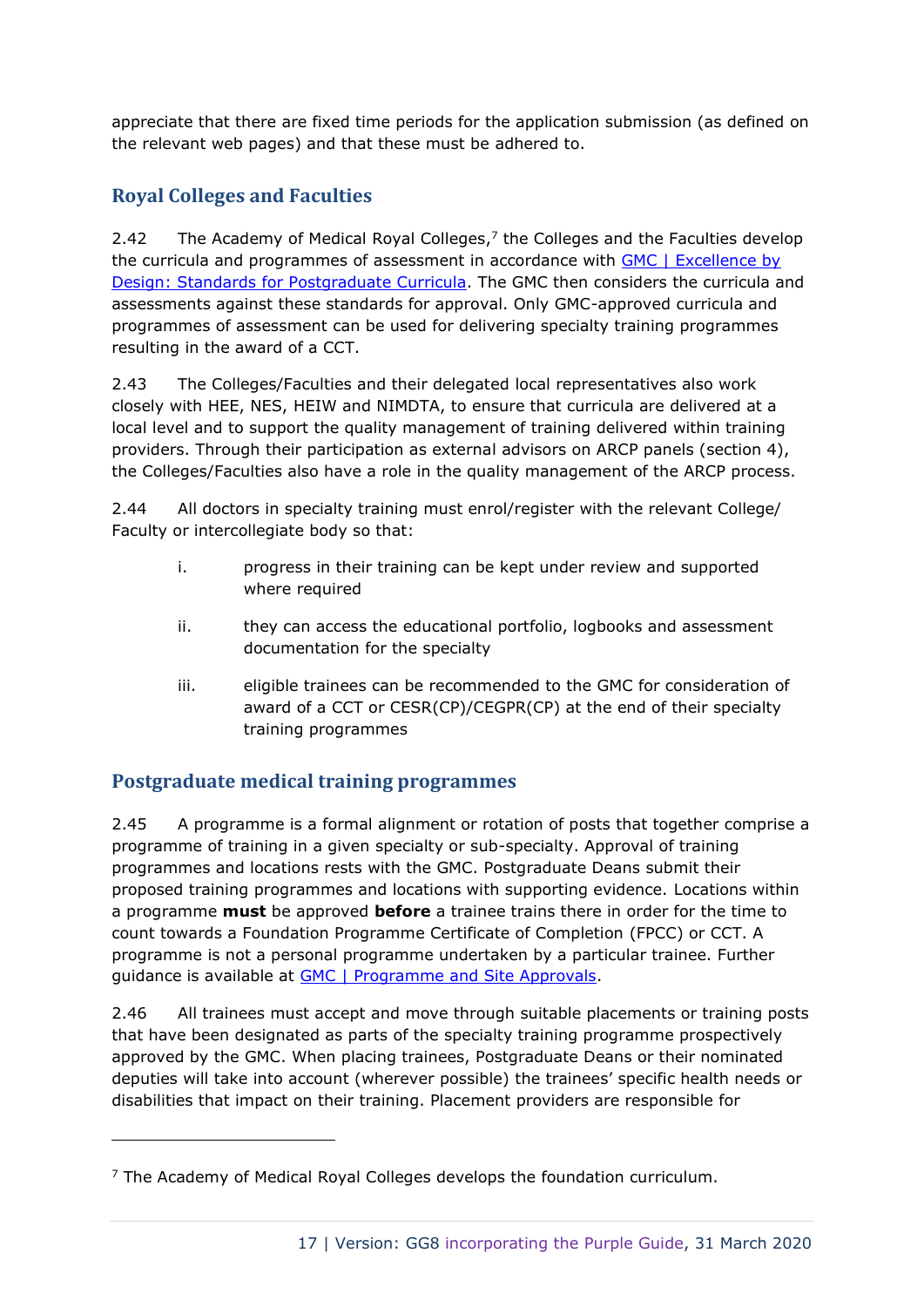assessing and making reasonable adjustments if trainees require these. The need to do so should not be a reason for not offering an otherwise suitable placement to a trainee. The GMC has published advisory guidance to postgraduate training organisations on supporting doctors in training with long-term health conditions and disabilities. The guidance is available at [GMC | Welcomed and Valued;](https://www.gmc-uk.org/education/standards-guidance-and-curricula/guidance/welcomed-and-valued) it has a chapter dedicated to postgraduate training and there are also accompanying supporting resources.

2.47 A programme may either deliver the totality of the curriculum through linked stages in an entirety to the FPCC/CCT or it may deliver component elements of the approved curriculum. For uncoupled training (paragraph 3.2), the two elements of core training and higher specialty training are regarded as separate programmes, and both require approval.

2.48 Postgraduate Deans are responsible for developing appropriate training programmes across educational provider units that meet curriculum requirements.

2.49 Postgraduate Deans will implement a range of models to manage their training programmes overall. The models will vary but rely on senior educators managing training in foundation/specialty programmes providing advice and programme management. Various models are in existence or in development that rely on joint working with the UKFPO or the Colleges/Faculties (usually through their Specialty Advisory Committees) to support this, for example Specialty Training Committees, Specialty Schools and Specialty Training Boards.

2.50 There are two types of training programmes in **specialty training**:

- 1. '**Run-through**' training, where progression to the next level of training is automatic (so long as the trainee satisfies all the required competences/capabilities)
- 2. '**Uncoupled**' training programmes, where there are two or three years of core training followed by another open competition for higher specialty training posts and progression to completion of training (provided the trainee satisfies all the required competences/capabilities)

2.51 The type of training programme(s) available depends on the specialty. Some specialties offer run-through programmes, others offer uncoupled programmes and some are piloting programmes through both routes. Information about training pathways will be documented in the relevant specialty curricula.

# <span id="page-17-0"></span>**Foundation schools and Foundation School Directors**

2.52 Foundation schools are conceptual groups of institutions bringing together medical schools, the local educational organisation, Trusts/Boards (acute, mental health and primary care organisations) and other organisations such as hospices. They aim to offer training to foundation doctors in a range of different settings and clinical environments. The schools are administered by a central team, which is supported by the education organisation. Foundation schools deliver training according to national guidance developed by the UKFPO with variation according to national policy. The Foundation School Director is the head of the foundation school and is accountable to the Postgraduate Dean. Supported by a foundation school manager/senior administrator and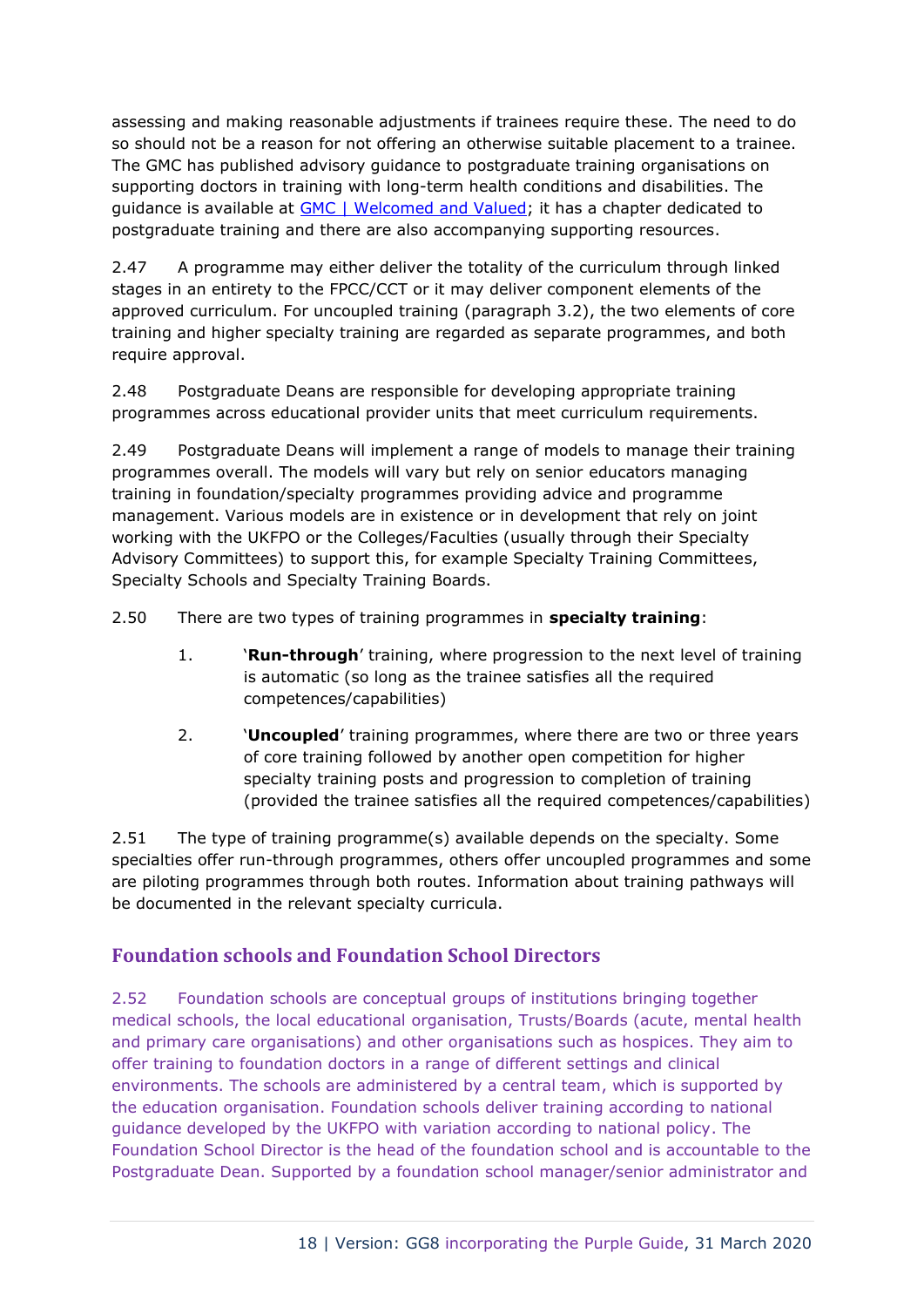appropriate administrative staff, the Foundation School Director helps set the strategic direction of the school and is responsible for quality management in conjunction with HEE/NES/HEIW and NIMDTA quality management processes.

# <span id="page-18-0"></span>**Training Programme Directors (foundation and specialty)**

2.53 The GMC requires that training programmes are led by Training Programme Directors (TPDs), Foundation School Directors and Heads of School (or their equivalents) in accordance with the GMC standards [Promoting Excellence.](http://www.gmc-uk.org/Promoting_excellence_standards_for_medical_education_and_training_0715.pdf_61939165.pdf)

2.54 TPDs have responsibility for managing their assigned specialty training programme(s). They should:

- i. participate in the local arrangements developed by the Postgraduate Dean, which may include Heads of School or Chairs of Training Boards, to support the management of the specialty training programme(s), and work with delegated College/Faculty representatives (e.g. College/ Faculty tutors, regional advisors) and national College/Faculty training committees or Specialty Advisory Committees to ensure that programmes deliver the specialty curriculum, and enable trainees to gain the relevant competences/capabilities, knowledge, skills, attitudes and experience
- ii. take into account the collective needs of the trainees in the programme when planning individual programmes
- iii. with relevant Directors of Medical Education provide support for educational and named clinical supervisors in the programme
- iv. contribute to the ARCP process in the specialty
- v. help the Postgraduate Dean manage trainees who are running into difficulties by supporting educational supervisors in their assessments and in identifying remedial placements where required
- vi. ensure (with the help of administrative support) that employers are normally notified at least three months in advance of the name and relevant details of the trainees who will be placed with them. From time to time, however, it might be necessary for TPDs to recommend that trainees be moved at shorter notice.
- vii. produce timely reports on the training programme, on individual trainees and on the review of information regarding the quality of training, as required by HEE, NES, HEIW and NIMDTA
- viii. have career management skills (or be able to provide access to them) and be able to provide career advice to trainees in their programme
- ix. act as positive advocates for their specialty in order to maximise recruitment (e.g. by coordinating taster sessions during foundation training, career fair representation or liaison with specialty leads and with the Colleges/Faculties)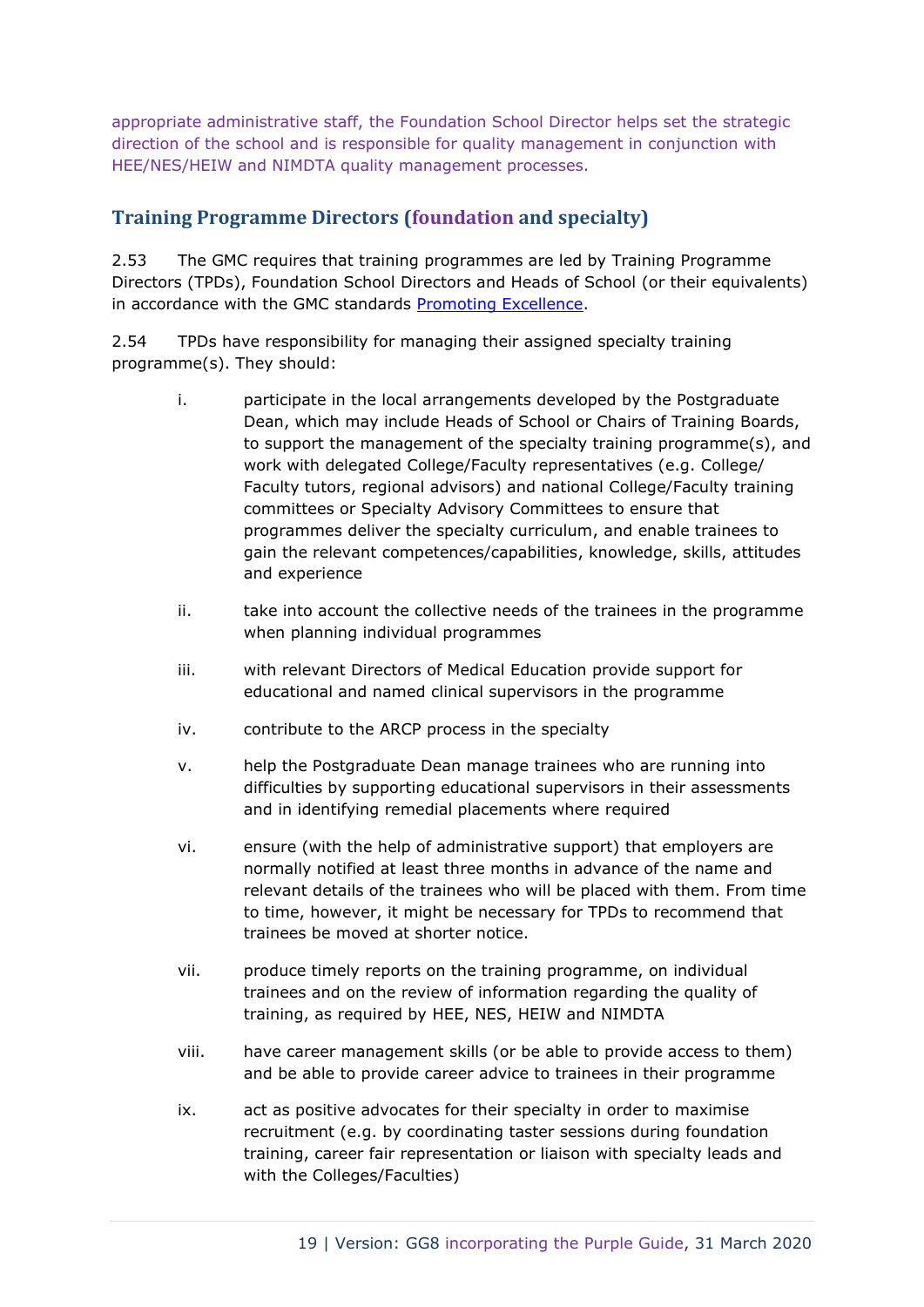# <span id="page-19-0"></span>**Educational and clinical supervision (foundation and specialty)**

2.55 An educational supervisor is a named trainer who is selected and appropriately trained to be responsible for the overall supervision and management of a specified trainee's educational progress during a training placement or series of placements. (Some training schemes appoint an educational supervisor for each placement.) The educational supervisor is jointly responsible with the trainee for the trainee's educational agreement.

2.56 The educational supervisor is responsible for collating evidence of the performance of a trainee in a training placement, providing feedback to the trainee and agreeing action plans to ameliorate any concerns or issues identified (paragraphs 4.35 and 4.52–4.58).

2.57 Each trainee should have **a named clinical supervisor** for each placement to ensure that educational governance requirements are met. This arrangement is distinct from the requirement for supervisory arrangements to meet local clinical governance requirements. A named clinical supervisor is a trainer who is selected and appropriately trained to be responsible for overseeing a specified trainee's clinical work and providing constructive feedback during a training placement. The purpose of the named clinical/ educational supervisor meeting/review is defined in paragraphs 4.20–4.27.

# <span id="page-19-1"></span>**Academic supervisor**

2.58 Trainees in an academic programme should have an academic supervisor. The academic supervisor is responsible for overseeing a specified trainee's academic work and providing constructive feedback during an academic or related placement.

# <span id="page-19-2"></span>**Governance arrangements for supervision**

2.59 All trainees must have an educational and named clinical supervisor for each placement in their training programme. It is normal practice for these roles to be undertaken by different people but (in some elements of a rotation) the same individual may provide both educational and clinical supervision. In such a circumstance, the respective roles and responsibilities should be clearly defined. In integrated academic training, a trainee will also have a named academic supervisor.

2.60 Healthcare organisations that provide training placements should explicitly recognise that supervised training is a core responsibility, in order to ensure both patient safety and the development of the medical workforce to provide for future service needs. The commissioning arrangements and educational contracts developed between HEE, NES, HEIW or NIMDTA and educational providers should be based on these principles, and should apply to all healthcare organisations that are commissioned to provide postgraduate medical education.

2.61 Educational and named clinical supervisors should be specifically trained for their role and demonstrate their competence in educational appraisal and feedback as well as in assessment methods, including the use of the specific in-work assessment tools approved by the GMC for the specialty. Educational and named clinical supervisors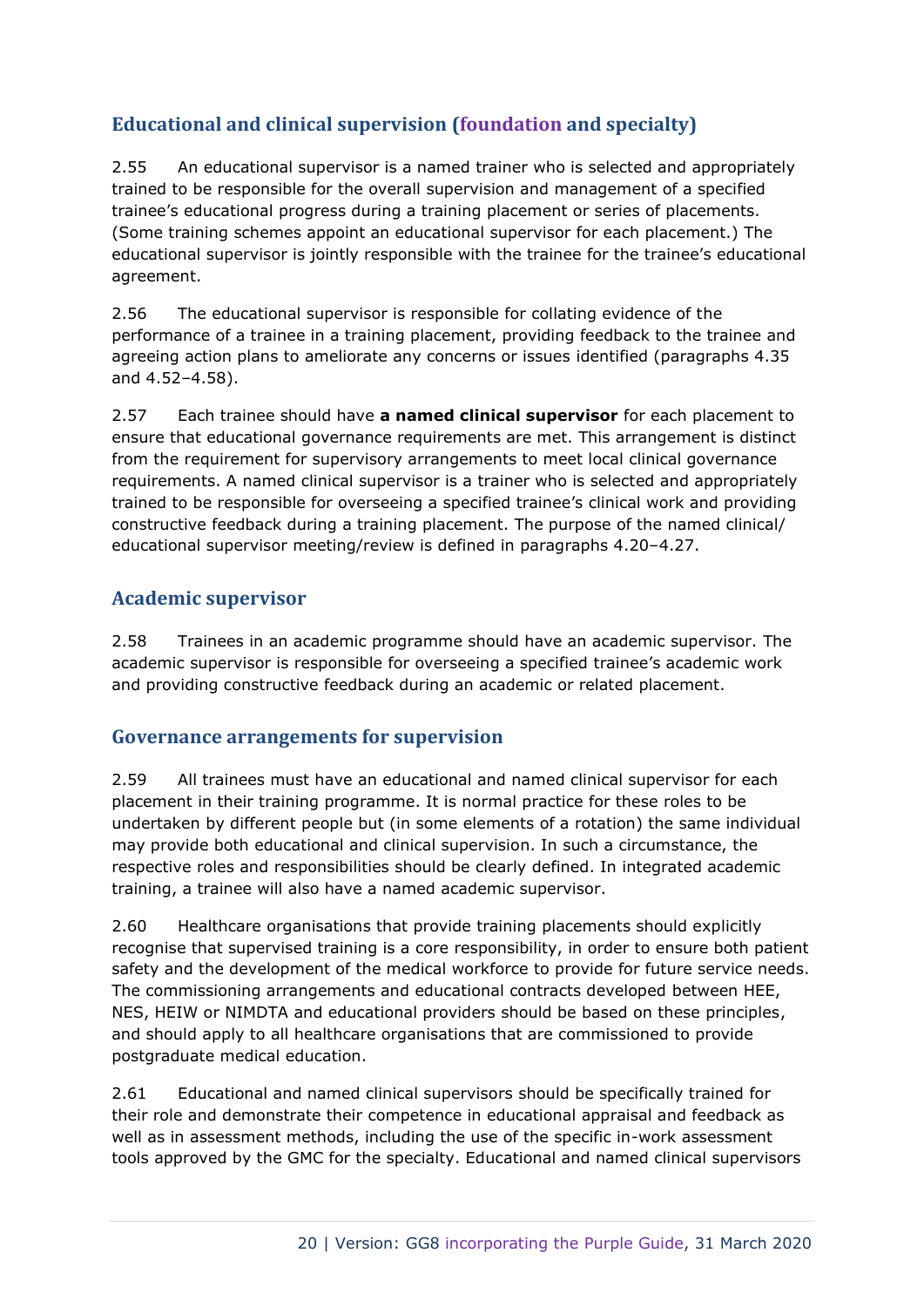should hold a licence to practise and are required to be recognised and/or approved in line with **GMC** | Recognition and Approval of Trainers requirements.

2.62 Postgraduate Deans will need to be satisfied that those involved in managing postgraduate training have the required competences/capabilities. This includes TPDs, educational supervisors, named clinical supervisors and any other agent who works on behalf of HEE, NES, HEIW, NIMDTA or an employer to deliver or manage training. Postgraduate Deans must ensure quality management of such arrangements to meet the GMC framework. (More information is available in National Association of Clinical Tutors UK guidance – [NACT UK Job Roles and Descriptions.](http://www.nact.org.uk/documents/job-descriptions/)) There should be explicit and sufficient time in job plans for both educational and clinical supervision of trainees.

2.63 **It will be essential that trainers and trainees have an understanding of human rights and equality legislation.** They must embed in their practice behaviours that ensure that patients and carers have access to medical care that:

- i. is equitable
- ii. respects human rights
- iii. challenges unlawful discrimination
- iv. promotes equality
- v. offers choices of service and treatments on an equitable basis
- vi. treats patients/carers with dignity and respect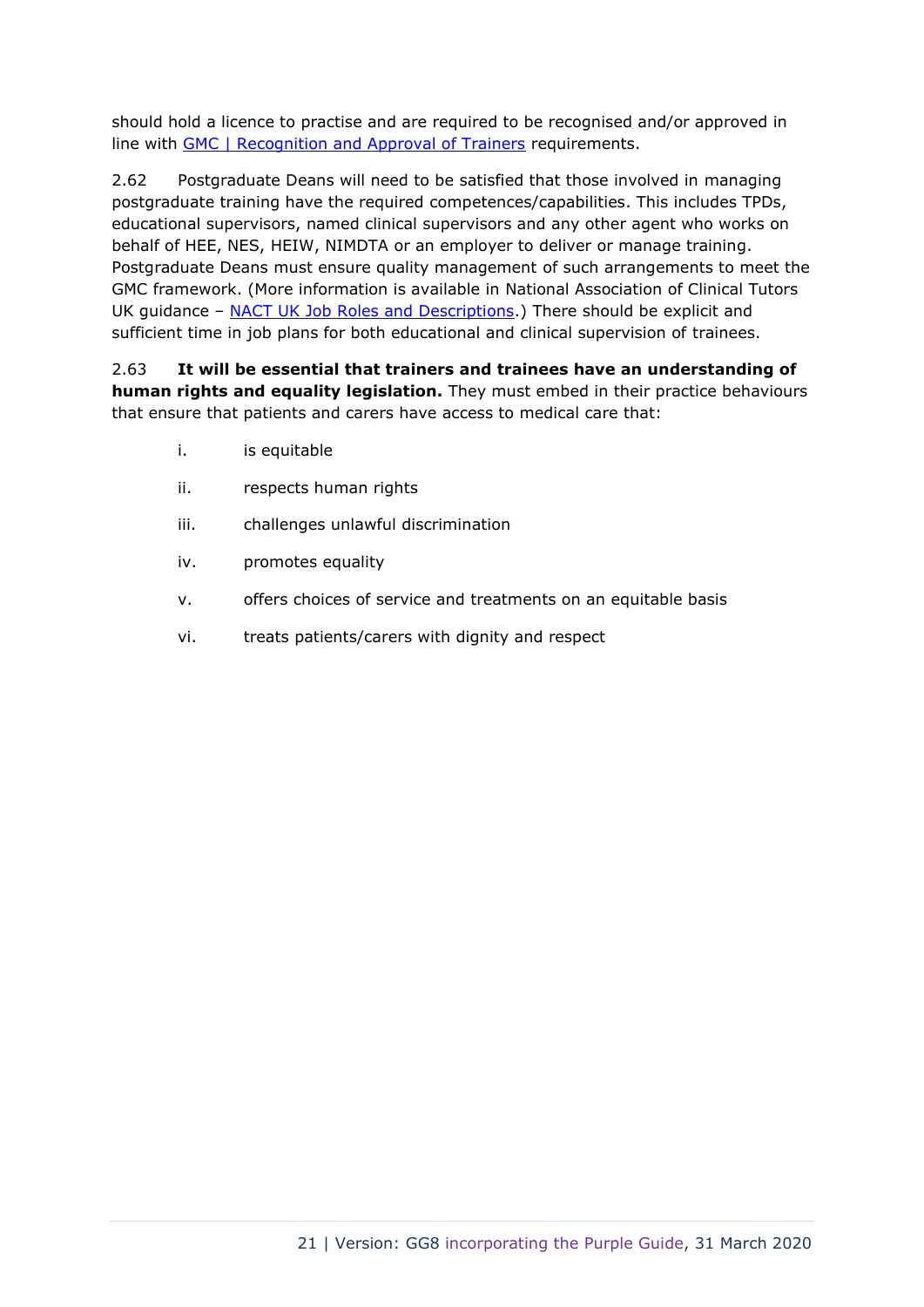# <span id="page-21-0"></span>**Section 3: Undertaking a Foundation or Specialty Training Programme**

3.1 The General Medical Council (GMC)-approved foundation programme is a twoyear programme consisting of an appropriate balance of placements across different specialties and in different healthcare settings. Trainees achieve their Foundation Programme Certificate of Completion (FPCC) when the foundation programme is satisfactorily completed.

3.2 Once trainees have satisfactorily completed a specialty training programme comprising either run-through or core and higher training, the whole of which has been prospectively approved by the GMC, they will be eligible for a Certificate of Completion of Training (CCT). Award of a CCT will entitle them to apply for entry to the specialist or GP registers.

3.3 Alternatively, trainees who have entered training at a higher level after attaining some competences/capabilities in training not prospectively approved by the GMC, and who have subsequently completed the remainder of the programme in approved posts, will be entitled to a Certificate of Eligibility for Specialist Registration or a Certificate of Eligibility for General Practice Registration via the combined programme route (CESR(CP)/CEGPR(CP)). Award of the CESR(CP)/CEGPR(CP) will entitle them to apply for entry to the specialist or GP registers.

3.4 Entry to specialty training programmes and subsequent award of a CCT or CESR(CP)/CEGPR(CP) can only be achieved through competitive selection through the relevant core and/or specialty national selection process.

# <span id="page-21-1"></span>**Recruitment into training (foundation and specialty)**

3.5 The NHS and the UK health departments promote and implement equal opportunities policies. There is no place for unlawful discrimination on grounds of age, disability, gender reassignment, marriage and civil partnership, pregnancy and maternity, race, religion or belief, sex, or sexual orientation. Advertisements for training programmes will incorporate a clear statement on equal opportunities confirming the suitability of the programme for less than full-time (LTFT) training.

3.6 Appointment processes must conform to employment law as well as to best practice in selection and recruitment.

# <span id="page-21-2"></span>**Trainees with disabilities (foundation and specialty)**

3.7 Applicants with disabilities must be considered alongside all other applicants for training programmes. Any such applicants will be treated in line with the laws on employment and equal opportunities. More information is available at GMC | Welcomed [and Valued.](https://www.gmc-uk.org/education/standards-guidance-and-curricula/guidance/welcomed-and-valued)

3.8 Following allocation to foundation or specialty schools, the TPDs must take into account the needs of applicants with disabilities. Applicants should be informed of the Health Education England (HEE)/NHS Education for Scotland (NES)/Health Education and Improvement Wales (HEIW)/Northern Ireland Medical and Dental Training Agency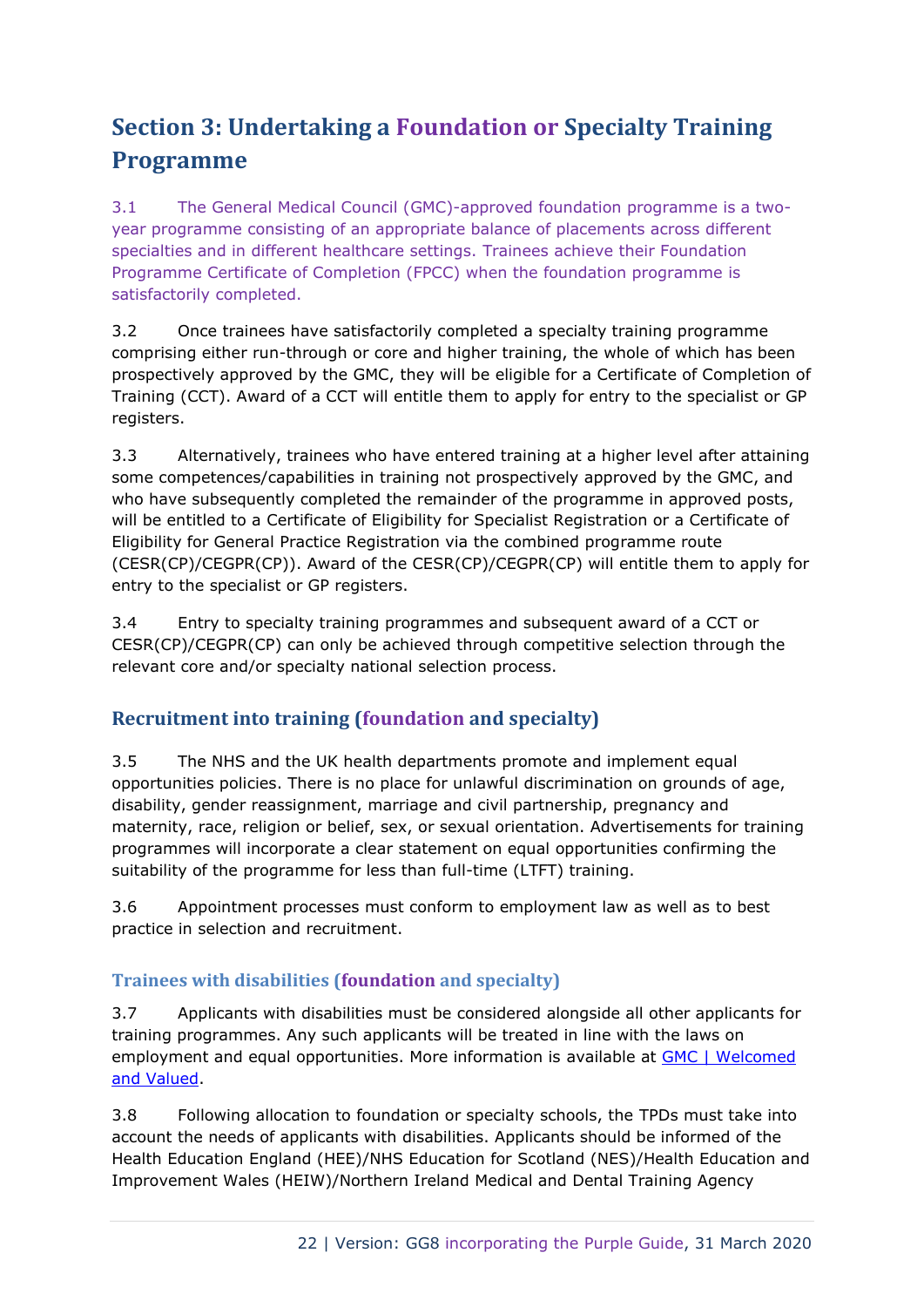(NIMDTA)/school's process to support those with a disability. Applicants should inform their school at an early stage so that a suitable programme can be identified.

3.9 Postgraduate Deans and Training Programme Directors (TPDs) are encouraged to tailor individual training programmes to help trainees with disabilities to meet the requirements for satisfactory completion. The outcomes set out in the relevant curriculum should be assessed to the same standard but reasonable adjustments may need to be made to the method of education, training and assessment.

3.10 Employers must make reasonable adjustments if disabled appointees require these. The need to do so should not be a reason for not offering an otherwise suitable placement. They should also take into account the assessments of progress and individual appointee's educational needs wherever possible. 8

# <span id="page-22-0"></span>**Recruitment into foundation training**

3.11 In line with the GMC standards [Promoting Excellence,](http://www.gmc-uk.org/Promoting_excellence_standards_for_medical_education_and_training_0715.pdf_61939165.pdf) access to places on the foundation programme is through an open, fair and transparent competitive application process across the UK. All entrants to the foundation programme must demonstrate that they meet the person specification and eligibility criteria for each recruiting year as published on the [UK Foundation Programme Office \(UKFPO\) website.](https://foundationprogramme.nhs.uk/)

3.12 The two-year foundation programme is not available to those who are eligible for full registration with the GMC.

3.13 Before applying for a two-year foundation programme, applicants must confirm that they are eligible to apply. UK medical schools confirm that their final year medical students meet the eligibility criteria on their students' behalf. Applicants from non-UK medical schools or from those who qualified more than two years prior to the start of the foundation programme to which they are applying must comply with the eligibility checking process and timeframe determined for each recruiting year by the UKFPO. Details of the eligibility checking process and timeframe are published each year on the UKFPO website.

3.14 The process for applying to the two-year foundation programme, including the academic foundation programme, will be published on the UKFPO website a minimum of six weeks before the application process begins.

3.15 If applicants believe that the published process was not followed in relation to their application, they may appeal against decisions made as part of the process of allocating foundation doctors. The UKFPO is responsible for publishing and managing the appeals process.

# *Supporting Trainees Entering Practice (STEP) in foundation training*

3.16 The national Supporting Trainees Entering Practice (STEP) process is a means of supporting medical students during the transition from medical school to foundation training and during F1, and it includes the transfer of information process.

<sup>8</sup> [Equality Act 2010](http://www.legislation.gov.uk/ukpga/2010/15/part/2/chapter/2/crossheading/adjustments-for-disabled-persons)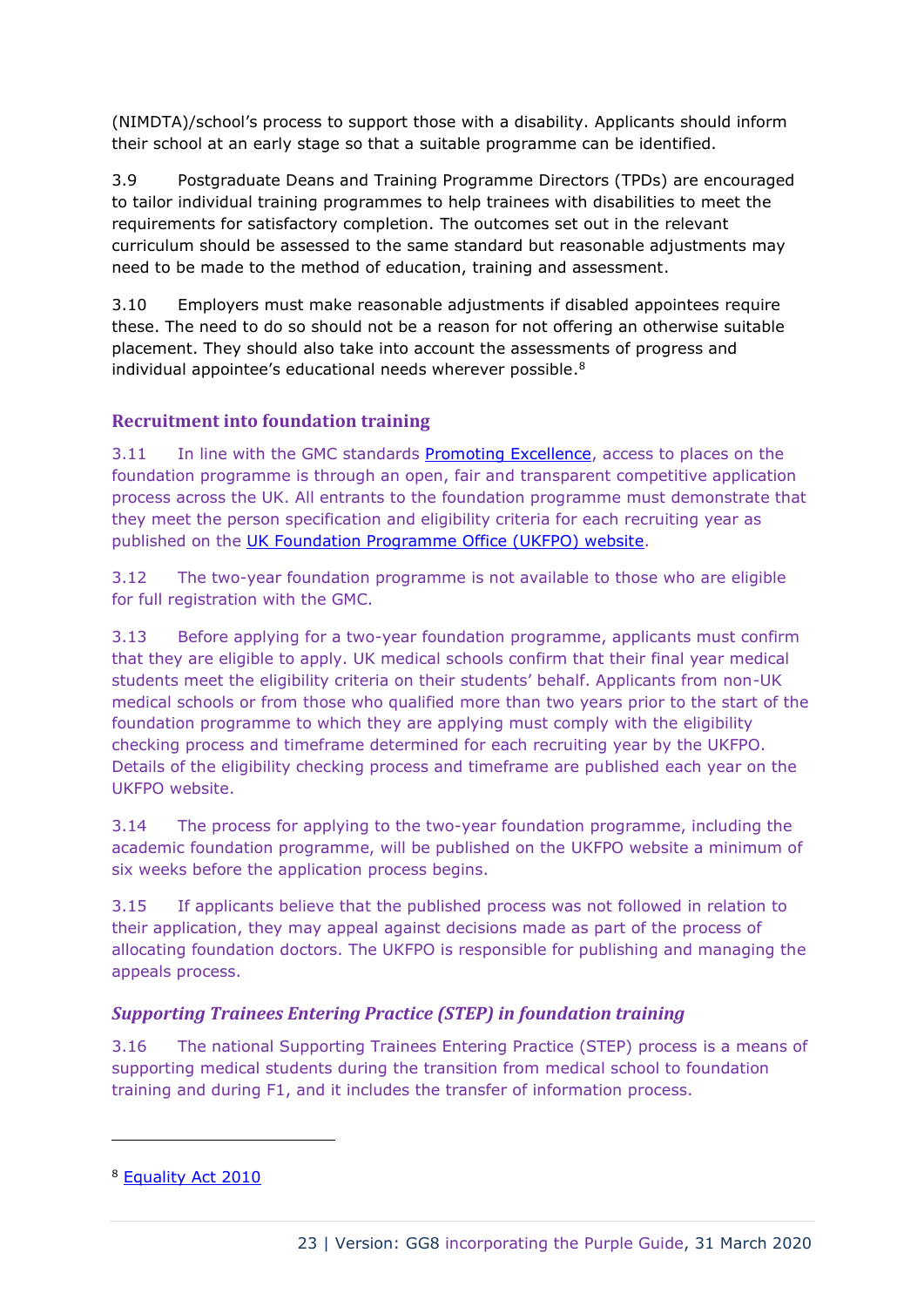3.17 Under the Medical Act 1983, universities have formal responsibility for confirming that doctors at the end of F1 are eligible for full registration. It is therefore essential that there is a two-way transfer of information between the university/ medical school and HEE/NES/HEIW/NIMDTA/the foundation school until the point of full registration with the GMC.

3.18 The national STEP process is managed by the Medical Schools Council and supported by the UKFPO. The STEP process is facilitated by completion of a STEP form. Every applicant, including eligibility applicants, applying for the foundation programme (via the national application process) is required to comply with the STEP process and complete a STEP form.

3.19 The student completes the STEP form. The medical school endorses the information on the STEP form and may provide further information where appropriate. STEP forms should be shared only with relevant individuals at the applicant's allocated foundation school. There are three key components to STEP:

- 1. information concerning health and welfare
- 2. information concerning educational progress
- 3. information concerning professional performance

3.20 The STEP form and full details of the relevant STEP processes are available on the [UKFPO website.](https://foundationprogramme.nhs.uk/)

3.21 Completion of the STEP form does not replace the need to report any fitness to practise issues to the GMC or to inform the local education provider's human resources/ occupational health departments of any health issues.

## <span id="page-23-0"></span>**Recruitment into specialty training**

3.22 Theme 2 of the GMC standards [Promoting Excellence](http://www.gmc-uk.org/Promoting_excellence_standards_for_medical_education_and_training_0715.pdf_61939165.pdf) requires that organisations must make sure that recruitment, selection and appointment of learners and educators are open, fair and transparent.

3.23 Guidance on recruitment is available through the following links:

| <b>England</b>          | <b>Specialty Training</b>                 |
|-------------------------|-------------------------------------------|
| Scotland                | <b>Medical Training</b>                   |
| Wales                   | Postgraduate Medical and Dental Education |
| <b>Northern Ireland</b> | <b>Medical and Dental Training Agency</b> |

## <span id="page-23-1"></span>**Offers of training (foundation and specialty)**

3.24 Trainees will have an educational agreement with HEE, NES, HEIW or NIMDTA that enables them to continue in a training programme subject to satisfactory progress.

3.25 An allocation offer for a training programme following the selection process is not an offer of employment. This can only be made by an employer, who will need to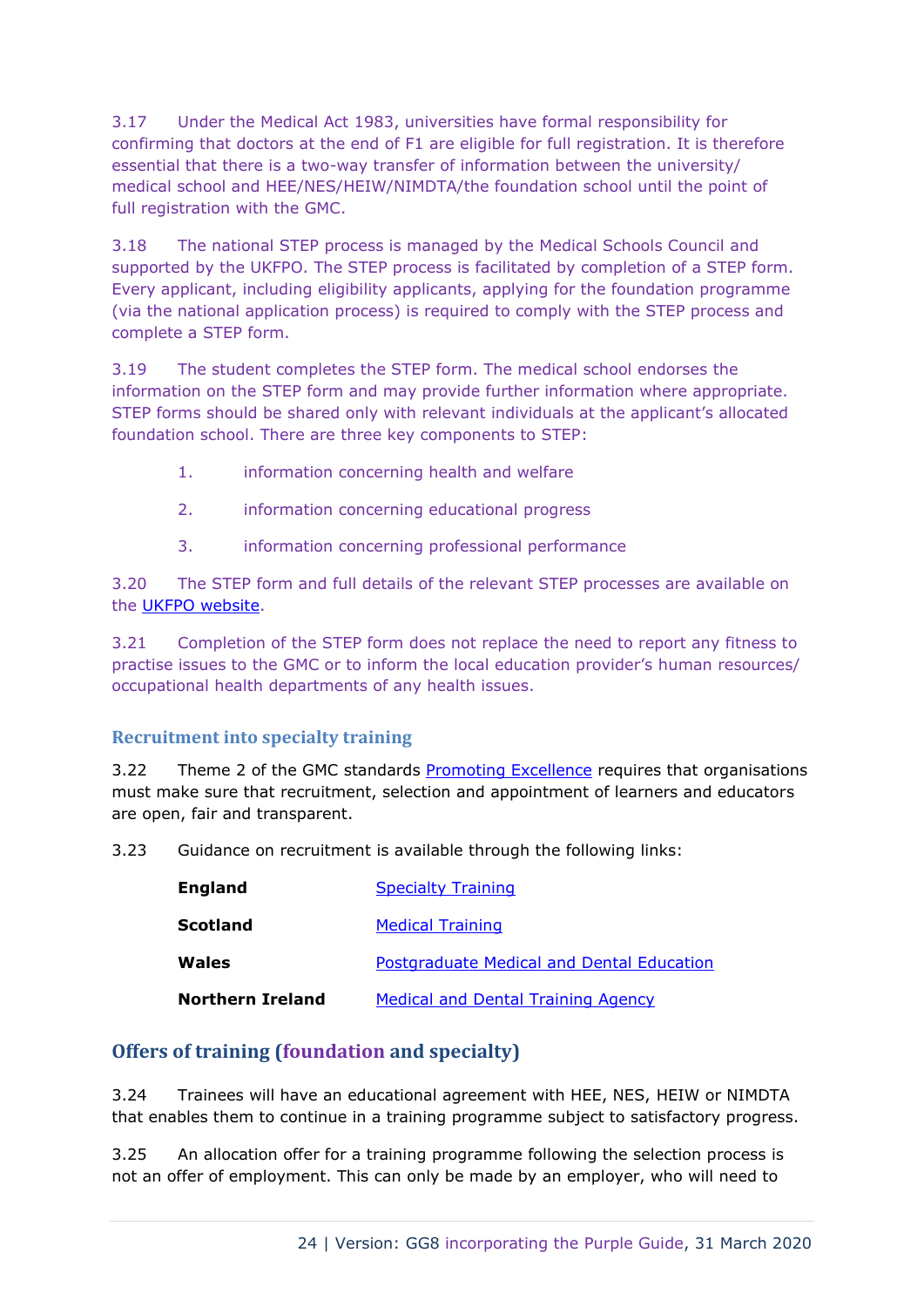ensure that the candidate who has been allocated to that employer meets the requirements of employability.

3.26 Trainees will be offered an employment contract for the placement(s) they will be working in. Some trainees will be employed by one employer throughout their period of training. This employer is known as the lead employer for that programme. Other trainees will have more than one employer so trainees may have a series of contracts of employment throughout a training programme.

3.27 The trainee's employment is separate from their training and their training number/contract will be maintained throughout their training (paragraphs 3.30–3.37).

3.28 Once a programme allocation and offer has been made by HEE, NES, HEIW or NIMDTA and the applicant has accepted it:

- i. the employing organisation will be informed of the applicant's details by HEE, NES, HEIW or NIMDTA. Offers of training and employment will be subject to the applicant being able to demonstrate GMC registration (provisional registration for F1 doctors and full registration for F2 doctors) with a licence to practise at the advertised start date of the programme, and criminal record and barring checks carried out by the employer at the appropriate level as well as having completed all other pre-employment requirements, including references, according to current government legislation.
- ii. the employing organisation should contact the applicant to confirm the pre-employment process and set out the requirements for completion of satisfactory pre-employment checks. Contracts of employment remain the responsibility of the employing organisation or lead employer.

3.29 If an applicant is selected and offered a placement on a training programme by HEE, NES, HEIW or NIMDTA, these offers are subject to satisfactory pre-employment checks and the employing organisation ultimately has the right to refuse employment although it must have valid reasons. If the employing organisation is unwilling to offer employment and no other placement is feasible in the relevant training authority (the locality in HEE, NES, HEIW or NIMDTA), then the offer of a training programme to the applicant is likely to be withdrawn.

# <span id="page-24-0"></span>**Training numbers (applicable to core and specialty trainees)**

3.30 Following appointment to a specialty training programme, a National Training Number (NTN) or Dean's Reference Number (DRN) will be awarded. This includes trainees working in NHS and non-NHS employment.

3.31 NTNs will only be awarded to doctors in specialty training programmes that (subject to satisfactory progress) have an end point of the award of a CCT or CESR(CP)/ CEGPR(CP).

3.32 Core trainees will not be awarded NTNs but will be awarded DRNs. These training numbers are for administrative purposes and do not confer any entitlement to entry to further specialty training.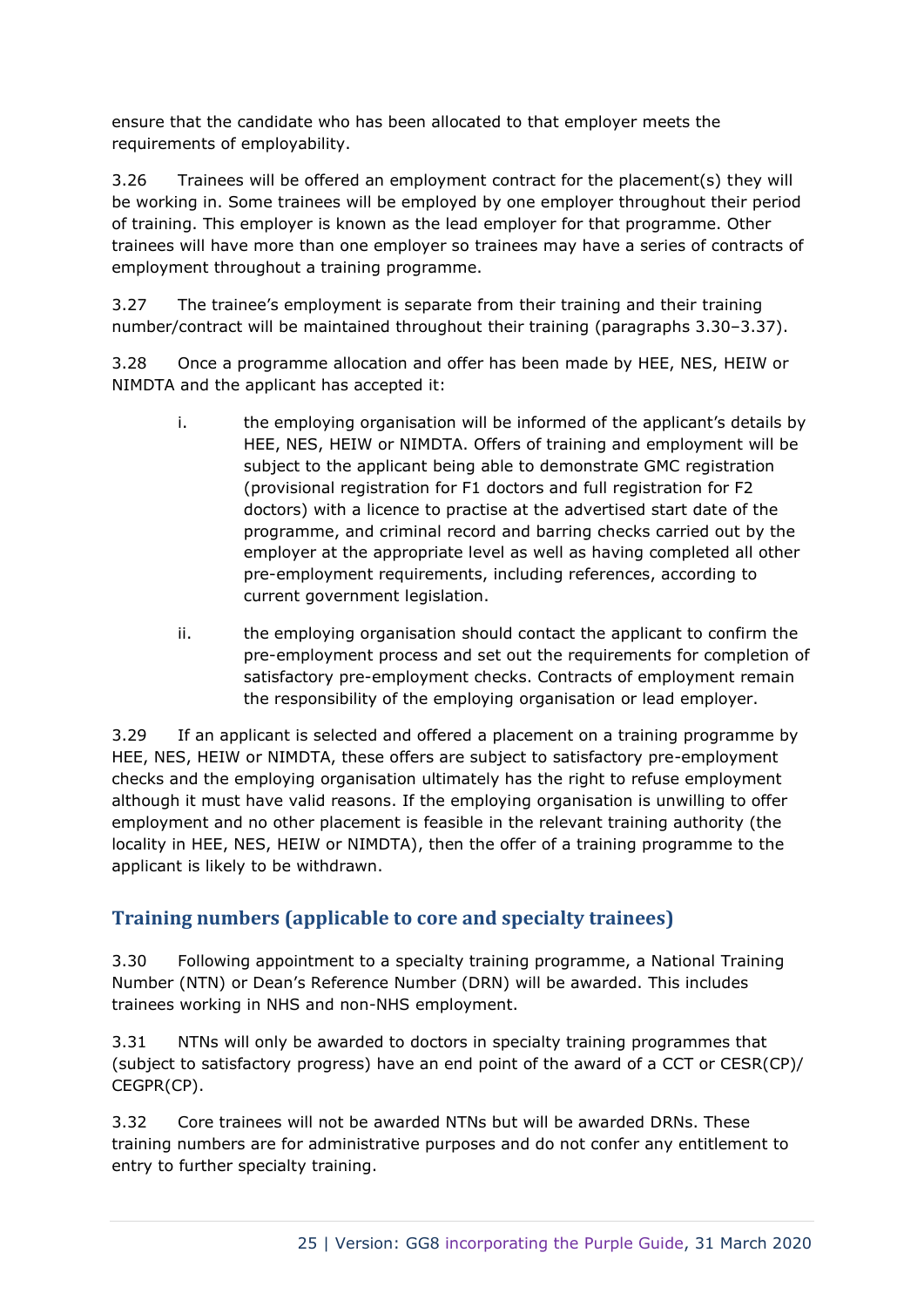3.33 The NTN/DRN is unique to the trainee for the period the trainee holds the number in that specialty training programme. The NTN/DRN may be changed for a given trainee if that trainee is subsequently appointed competitively to a different specialty or academic programme.

3.34 A trainee should not hold more than one training number (NTN or DRN) at the same time.

3.35 Where a NTN/DRN has been issued, it will be held so long as the trainee is in specialty training or is out of programme on statutory grounds, or for out of programme activity that has been agreed with the Postgraduate Dean.

3.36 The NTN or DRN is a numeric code that identifies the location of training, the specialty and the GMC number of the holder with a single letter suffix (for example identifying whether the trainee is on a programme aimed at delivering a CCT or CESR(CP), CEGPR(CP) etc and whether they are an academic trainee). Detail on the configuration of the NTN/DRN and a table of permitted specialty and sub-specialty combinations can be found in the [NTN Appendix](https://www.gmc-uk.org/-/media/documents/dc11403-pol-ntn-appendix-20191028_pdf-75415166.pdf) available on the GMC website.

3.37 The specialty component of a NTN/DRN will consist of a concatenation of specialty/sub-specialty codes to reflect all the curricula a trainee is undertaking as part of their training programme.

# <span id="page-25-0"></span>**Deferring the start of a foundation or specialty training programme**

3.38 The start of training for foundation, core and specialty training may normally only be deferred on statutory grounds (e.g. maternity/paternity/adoption leave, ill health). For the Defence Medical Academy only, training may also be deferred to meet Defence Medical Services operational requirements.

3.39 Deferral of the start of training applies equally to trainees who have returned to programme following a prior period of statutory leave as well as to applicants for whom the period of statutory leave coincides with the proposed start date of the programme. One such example would be if an applicant has had a period of statutory leave for six months during the final year of core training and thus requires an additional six months to complete the training, providing they otherwise meet the eligibility requirements for specialty recruitment, they can apply for and be appointed to a specialty post and defer the specialty training start date by six months. The period of deferral would not normally exceed one year. However, in exceptional circumstances and with the Postgraduate Dean's approval, it could be extended to a maximum of two years before the doctor would need to reapply for a training post (paragraph 1.15).

3.40 Wherever possible, applicants are asked to give as much notice as possible of the need to defer the start date. This may allow the placement to be offered to someone else.

# <span id="page-25-1"></span>**Registering with the Postgraduate Dean**

3.41 All trainees (including those in a locum appointment for training (LAT) post) must register with the appropriate Postgraduate Dean at the time that they commence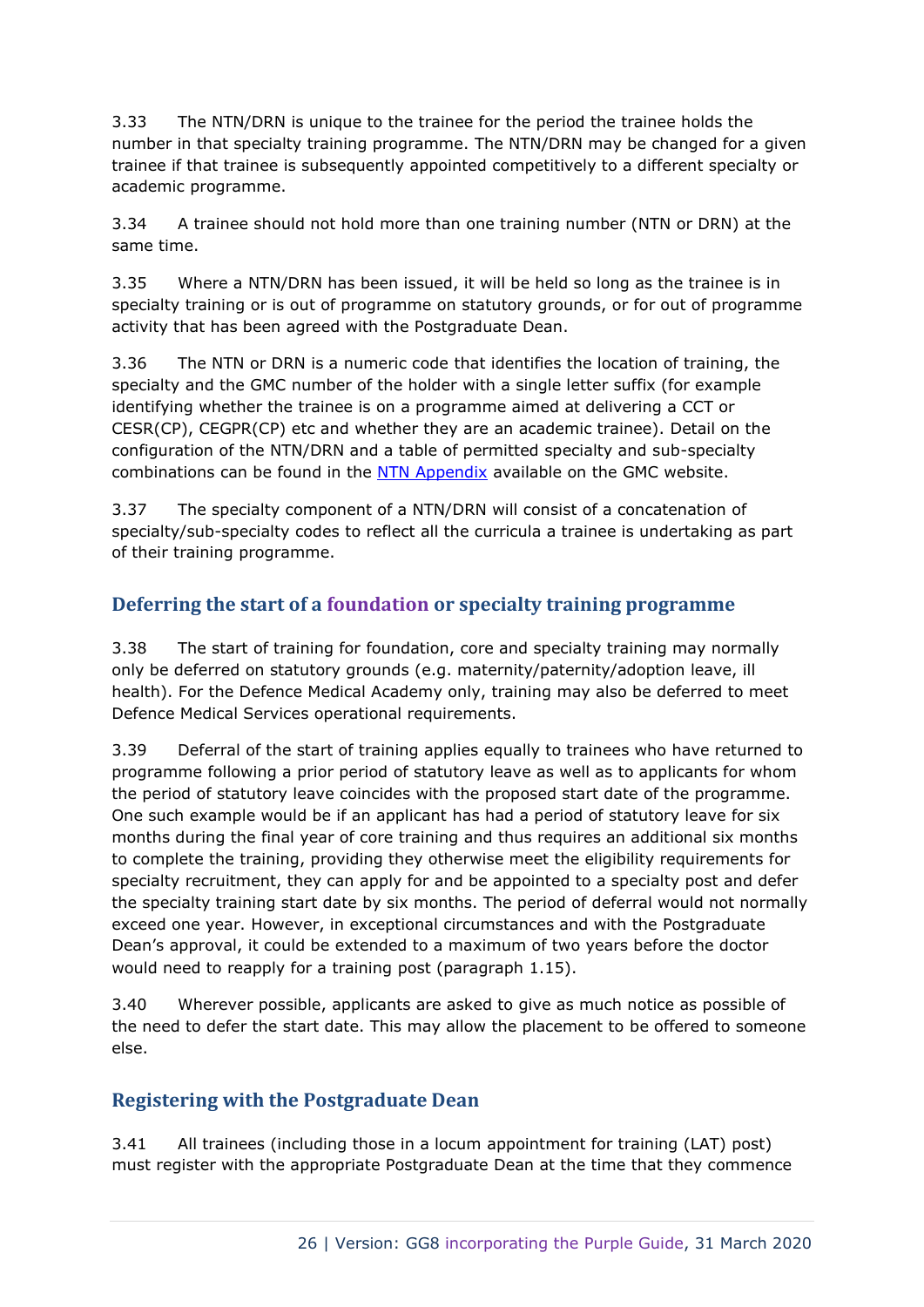their training programme by obtaining and returning Form R [\(GG8 Appendix 1\)](https://www.copmed.org.uk/images/docs/gold_guide_8th_edition/GG8_Appendix_1_-_Form_R_Parts_A_and_B.docx) or the [Scottish Online Appraisal Resource](http://www.appraisal.nes.scot.nhs.uk/) (SOAR).

3.42 Foundation doctors (F1) must register with the appropriate Postgraduate Dean at the time that they commence their training programme by completing the Conditions of Taking Up a Training Post form. Additionally, F2 doctors must complete Form R [\(GG8](https://www.copmed.org.uk/images/docs/gold_guide_8th_edition/GG8_Appendix_1_-_Form_R_Parts_A_and_B.docx)  [Appendix 1\)](https://www.copmed.org.uk/images/docs/gold_guide_8th_edition/GG8_Appendix_1_-_Form_R_Parts_A_and_B.docx) or [SOAR.](http://www.appraisal.nes.scot.nhs.uk/) F1 doctors are also expected to complete Form R. F1 doctors are limited to provisional GMC registration and therefore are not subject to the GMC revalidation requirement.

3.43 At this point (for F2 doctors and specialty trainees), their Postgraduate Dean will become their Responsible Officer for revalidation purposes. (*The references to Form R in relation to registration with the Postgraduate Dean in paragraph 3.44 do not apply to NES, where SOAR replaces this form.*) This registration comes with responsibilities for the trainee.

3.44 Engagement with the Postgraduate Dean's processes is an important aspect of professionalism and is viewed alongside all other aspects of competence progression. Failure to comply with requirements such as Form R return, completion of the GMC national training survey and of other required 'local' surveys may result in an adverse training outcome.

3.45 Trainees will also need to send to the Postgraduate Dean a signed copy of the conditions for taking up a training post [\(GG8 Appendix 2\)](https://www.copmed.org.uk/images/docs/gold_guide_8th_edition/GG8_Appendix_2_-_Conditions_of_joining_a_specialty_training_programme.docx), which reminds them of their professional responsibilities, including the need to participate actively in the assessment and revalidation processes. These obligations relate to professional and training requirements, and do not form any part of the contract of employment.

3.46 Return of Form R (or SOAR) initiates the Annual Review of Competence Progression (ARCP) process (paragraph 4.36 onwards) and triggers the allocation of a training number/contract where appropriate.

3.47 Registration with the Postgraduate Dean for training is maintained by submitting Form R (or SOAR) on an annual basis, usually integrated with the ARCP process. This form should identify any updates to personal contact details, professional qualifications etc. It reaffirms the trainee's commitment to training and also declarations required for revalidation (including full scope of work, probity, health, involvement in significant events, complaints and compliments).

3.48 In the interim, it is the responsibility of the trainee to inform the Postgraduate Dean of any changes to the information recorded. Trainees **must** ensure that HEE, NES, HEIW or NIMDTA has an up to date email address at all times and that it is one that the trainee checks regularly.<sup>9</sup> Accurate information is needed not only for the training organisation but also to support the requirements of the Colleges/Faculties and the GMC.

3.49 The Postgraduate Dean will issue a training number/contract to each doctor appointed to a specialty training programme on registering with a completed Form R (or

 $9$  This should normally be a professional email address (e.g. NHS.net).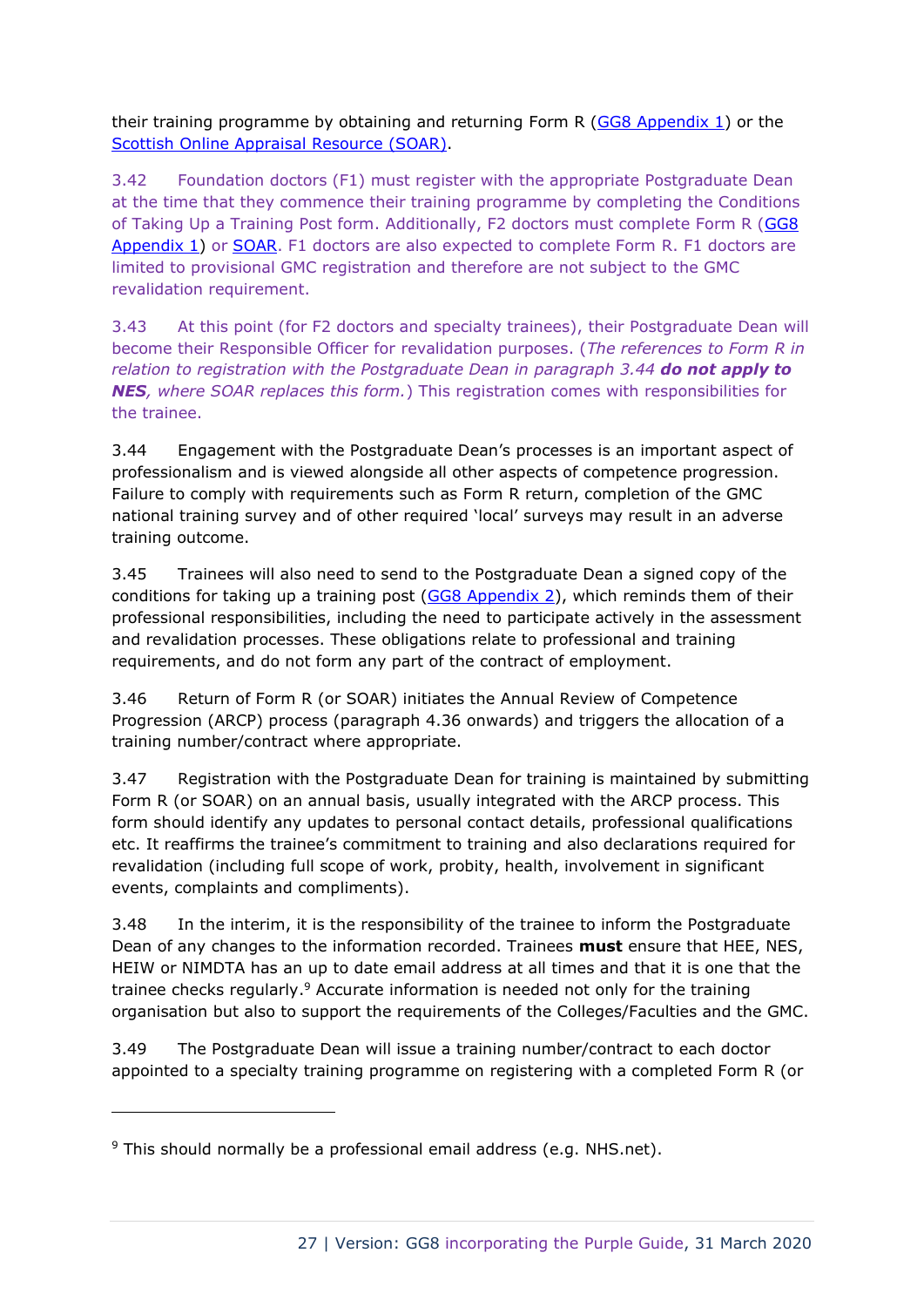SOAR). This will be a NTN for each doctor appointed to a run-through programme or higher specialty training programme to CCT or CESR(CP)/CEGPR(CP) and a DRN for each doctor appointed to a core programme or LAT. This procedure should be completed within one month of the start date. This will:

- i. ensure the doctor is registered on the Postgraduate Dean's database
- ii. initiate the ARCP process, through which progress in training is monitored
- iii. enable the Postgraduate Dean to put in place revalidation arrangements
- iv. record the date of entry to the programme or post
- v. For those trainees with a NTN or those entering a core training programme, the Postgraduate Dean will forward a copy of the registration form to the relevant College/Faculty. This is to advise that a new trainee has been registered in HEE, NES, HEIW or NIMDTA, and provide the training number and GMC programme approval number.
- vi. Foundation doctors are not issued with a NTN or DRN as outlined herein.

3.50 Before a training number/contract is issued, trainees will also be required to indicate formally that they accept the conditions for taking up a training post  $(GG8)$ [Appendix 2\)](https://www.copmed.org.uk/images/docs/gold_guide_8th_edition/GG8_Appendix_2_-_Conditions_of_joining_a_specialty_training_programme.docx). In addition, trainees awarded a training number/contract must agree to:

- i. engage in activities approved by and agreed with the Postgraduate Dean that are compatible with their training programme. (This includes trainees taking agreed time out of training for research, leave of absence for a career break etc.)
- ii. If time out of the training programme is agreed, the trainee must ensure that the Postgraduate Dean/TPD is informed of their proposed plans/timescale to return to the training programme.
- iii. ensure that employer, Postgraduate Dean and College/Faculty processes are followed in relation to the reporting of absences
- iv. engage in the training and assessment process (e.g. participate in setting educational objectives; participate in appraisal; attend training sessions; ensure that documentation required for the assessment process, revalidation and maintenance of the GMC licence to practise is submitted on time and in the appropriate format)
- v. ensure that all activity undertaken that requires a licence to practise is included in the annual full scope of practice declaration for appraisal/ ARCP
- vi. not undertake medical locum or other work activities that compromise their training or make them non-compliant with UK Working Time Regulations. Any locum activities or other medical activities must be documented and reported within the revalidation scope of practice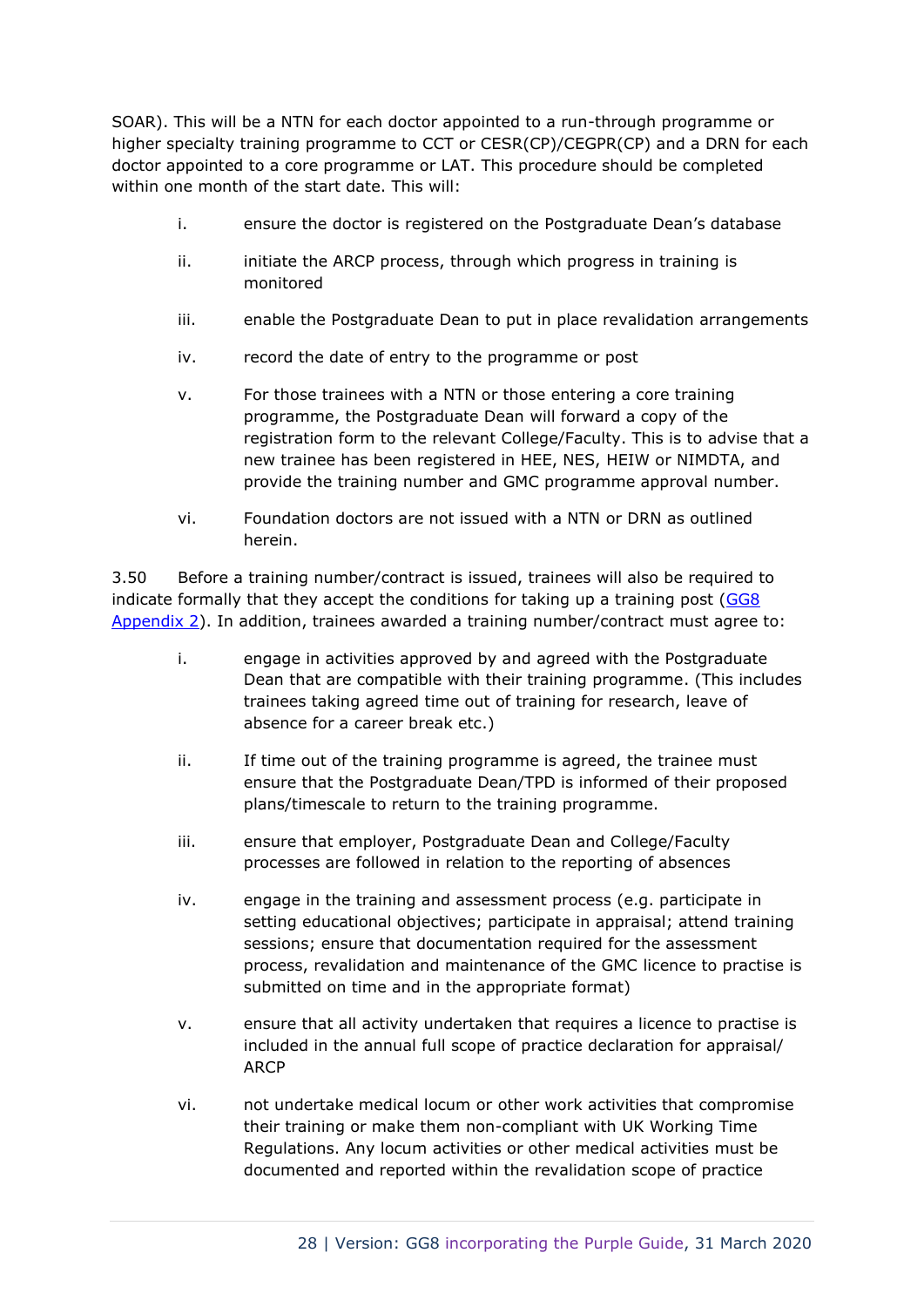declaration. Foundation doctors should note that locum work is only possible with full GMC registration.

- vii. be aware that if they are employed outside of the NHS and cease to pursue (for any reason) the research or other activity that the Postgraduate Dean (taking account of advice from research supervisors and the Colleges/Faculties) has agreed is compatible with the retention of the training number/contract, they must inform the Postgraduate Dean, who will then decide whether it is appropriate for them to retain their training number/contract
- viii. be aware that if they hold a training number/contract, are employed outside of the NHS in a post that is not part of a training programme and wish to begin or return to a training programme in the NHS, they will need to discuss their return with the relevant TPD. They cannot be guaranteed a particular placement but their needs will be taken into account with the rest of the trainees in the programme.

3.51 Failure to comply with these requirements may result in the removal from foundation training or the withdrawal of the training number/contract by the Postgraduate Dean (paragraphs 3.99 iii and iv). The arrangements for appealing against the withdrawal of a training number/contract are described in paragraphs 4.166–4.172.

# <span id="page-28-0"></span>**Maintaining a NTN: Continuing registration and remaining in foundation training**

3.52 Trainees in foundation and specialty training programmes will remain in foundation training/retain their training number/contract through satisfactory progress and performance. They should also continue to comply with the conditions for taking up a training post [\(GG8 Appendix 2\)](https://www.copmed.org.uk/images/docs/gold_guide_8th_edition/GG8_Appendix_2_-_Conditions_of_joining_a_specialty_training_programme.docx).

3.53 Trainees can maintain their training number/contract and therefore continue registration with HEE, NES, HEIW or NIMDTA even when they take time out for research (and may no longer be employed by the NHS) or when they take an agreed career break as long as they adhere to the protocol set out in paragraph 3.54.

3.54 In advance of leaving a training programme for a period of time, in accordance with the guidance for time out of programme (paragraphs 3.149-3.182), trainees must agree:

- i. with the Postgraduate Dean the period of the time out of programme
- ii. to complete the appropriate out of programme document, which sets down the agreed terms of leave from the programme
- iii. that where research is concerned, they will continue to pursue the research for which agreement was reached unless a change to the research programme has been agreed with the named academic and educational supervisor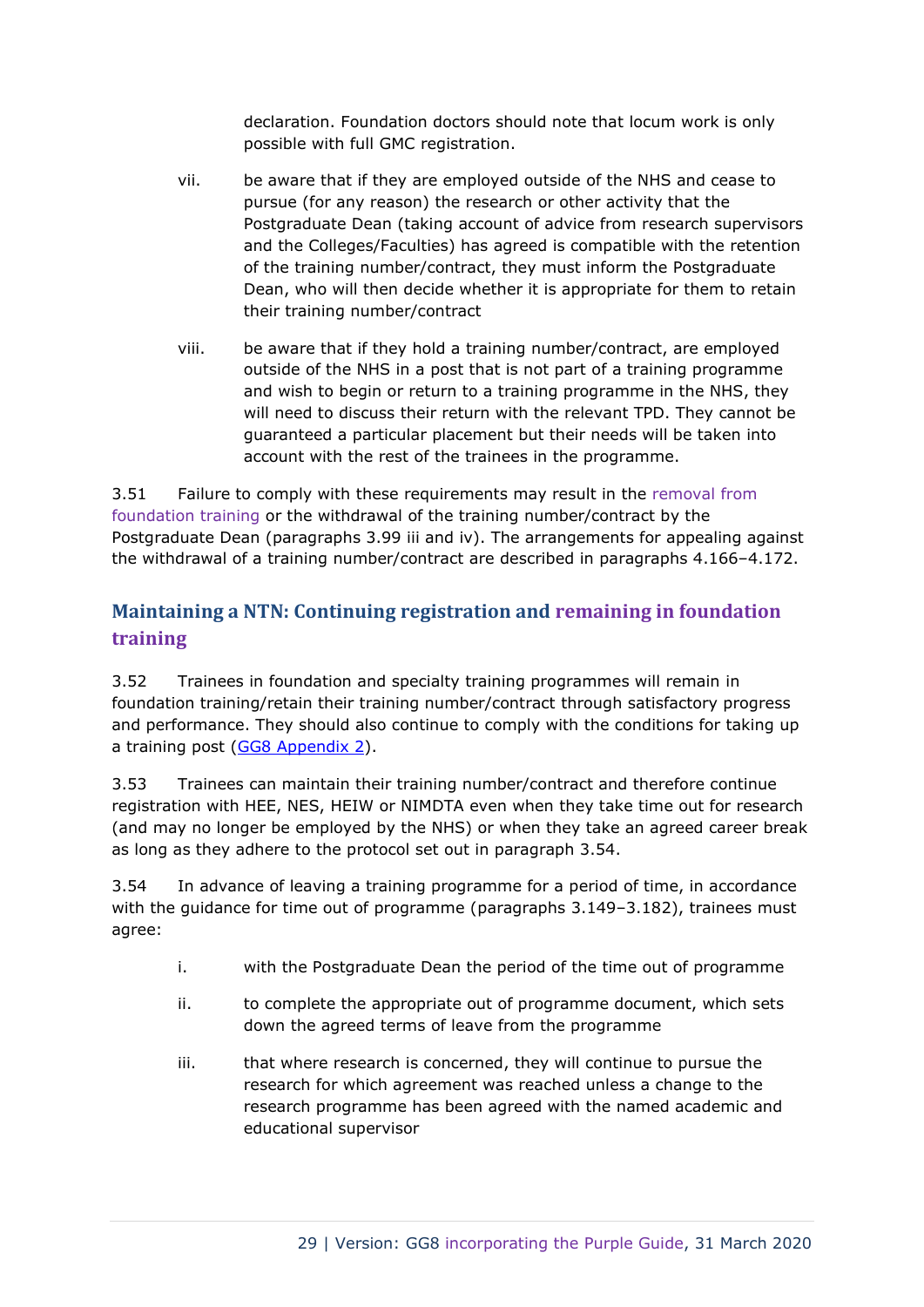- iv. that they intend to return to complete their training to FPCC, CCT or CESR(CP)/CEGPR(CP)
- v. to provide the Postgraduate Dean with an up-to-date email address and to respond to any communication from the Dean
- vi. to maintain their GMC registration with a licence to practise

3.55 Foundation doctors must check with the GMC regulations regarding provisional and full registration. When taking time out of training before gaining full registration, foundation doctors should seek advice from the GMC regarding the time limit on provisional registration. Taking time out of training while provisionally registered with the GMC will only be supported in exceptional circumstances.

## <span id="page-29-0"></span>**Filling gaps in training programmes: Locum appointments**

3.56 It is inevitable that there may be gaps in training programmes as a result of incomplete fill at recruitment, trainees taking time out of programme, trainees leaving programmes at variable rates after completion of training and variations in when appointments to programmes may occur.

3.57 Vacancies or gaps in training programmes can be filled by locums where there is a service/workforce requirement to do so.

3.58 These will be specified as LATs, stand-alone foundation posts or locum appointments for service (LASs), depending on whether training is offered through the placement or whether the locum is employed solely for service purposes.

3.59 The employer and HEE, NES, HEIW or NIMDTA should consult on the filling of locum posts in order to fill gaps or vacancies in training programmes/posts where these are required for service provision.

3.60 Where posts are required for service, employers should appoint but only after HEE, NES, HEIW or NIMDTA has identified how long a post is going to be left vacant.

3.61 Appointment to a LAT or a LAS post carries no future entitlement to appointment to a specialty training programme leading to a CCT or CESR(CP)/ CEGPR(CP).

#### <span id="page-29-1"></span>**Locum appointments for training/stand-alone foundation posts**

3.62 Any F1 or F2 vacancies that arise outside of the national application process will be filled using local recruitment processes agreed between the foundation school and the local employer(s). These will be advertised on the relevant websites.

3.63 Doctors appointed to LATs/stand-alone F2 programmes and LAS/non-training service posts must have appropriate workplace supervision.

3.64 Only LATs/stand-alone F2 programmes offer approved training. By definition, locally appointed posts are time-limited (i.e. fixed-term) unless the employer decides to make a permanent appointment.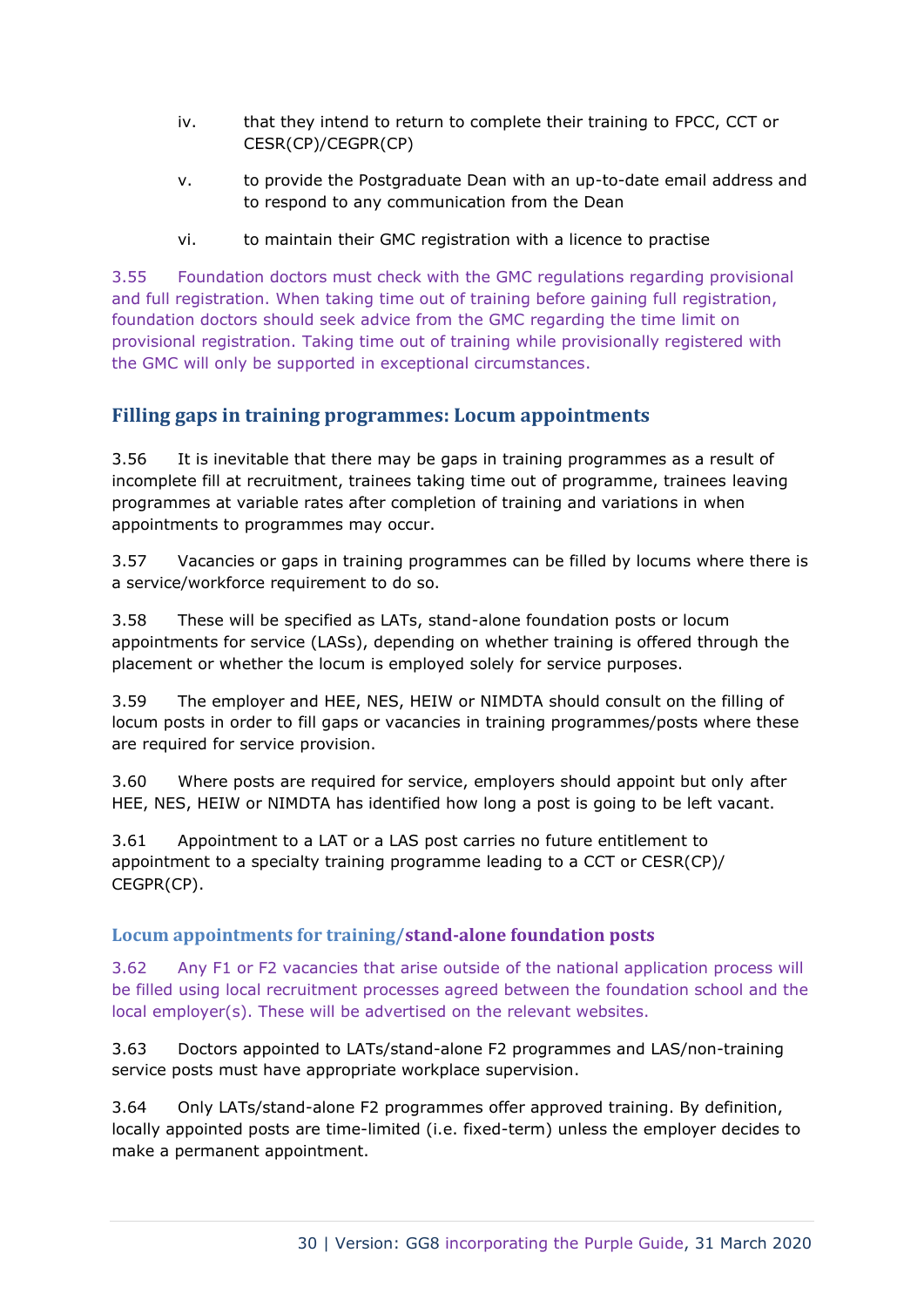3.65 Foundation LATs/stand-alone foundation programmes are usually one-year fixed-term appointments. Appointments will be by the same recruitment processes as for foundation training, adhering to the same national person specifications and in open competition. Where LATs/stand-alone foundation appointments are made outside of the national recruitment windows, there will be representation on the appointments panel from the Postgraduate Dean/Deputy.

3.66 The foundation school must be involved in the recruitment of doctors to LATs/ stand-alone F2 programmes.

3.67 Doctors appointed to LATs/stand-alone F2 programmes must follow the curriculum, have a named educational supervisor/clinical supervisor and, subject to satisfactory performance including ARCP, will be eligible for the FPCC/ARCP Outcome 6. However, LATs/stand-alone F2 programmes will not necessarily be extended if the foundation doctor does not meet the requirements for satisfactory completion of the foundation programme within the fixed-term appointment. Further information regarding LATs/stand-alone F2 programmes is available via the national F2 recruitment framework.

3.68 LAT/stand-alone foundation appointments offer formal, approved training and can be used by doctors:

- i. in completing the requirements of the foundation programme
- ii. as an employment opportunity with the potential to gain further experience and capabilities where it is appropriate and possible to do so

3.69 A record of capabilities achieved by LAT/stand-alone foundation doctors will also be retained by HEE, NES, HEIW and NIMDTA through the ARCP process.

# *Locum appointments for specialty training*

3.70 LAT posts are usually fixed-term appointments of six months to one year but must be for a minimum of three months. Appointments will be by the same recruitment processes as for specialty training, adhering to the same national person specifications and in open competition. Where LAT appointments are made outside of the national recruitment windows, there will be representation on the appointments panel from the Postgraduate Dean.

3.71 LATs appointments are undertaken only in posts that have been approved for specialty training by the GMC. They are managed within specific specialty training programmes approved by the GMC, under the auspices of a specialty TPD.

3.72 LAT posts offer formal, approved specialty training, usually (but not exclusively) in the early years of a specialty curriculum, and can be used by doctors:

- i. in preparation for further specialty training
- ii. as a means of considering alternative specialty careers
- iii. to prepare them to work in career grade posts
- iv. as an employment opportunity with the potential to gain further experience and competences/capabilities where it is appropriate and possible to do so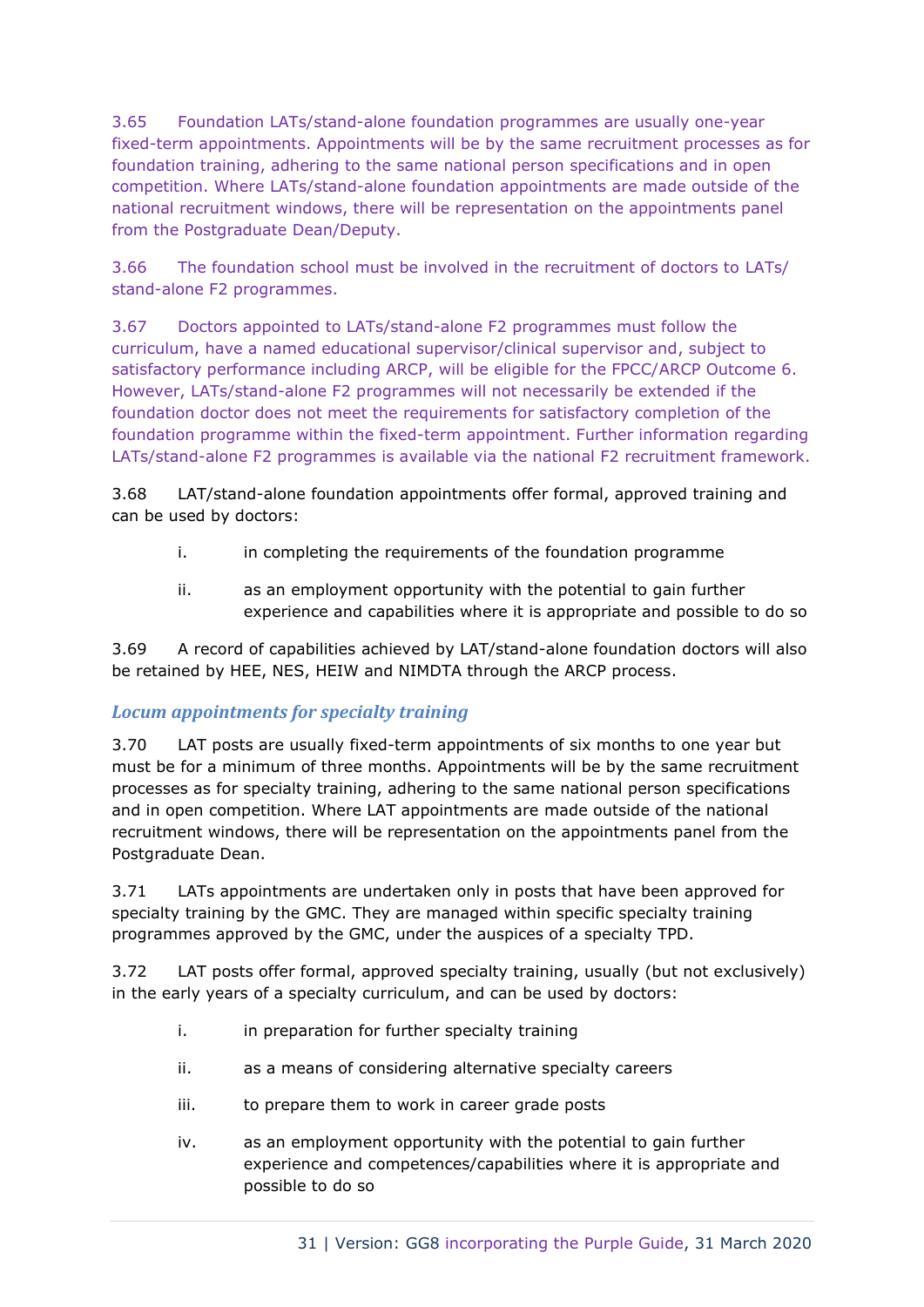3.73 They are not usually available to provide formal training in advanced elements of the specialty curriculum. The four UK health departments with the advice of their Postgraduate Deans will each determine the extent of the availability of (and access to) such curricular elements. LATs do not confer a right of entry to core, higher or runthrough specialty training.

3.74 As for trainees in core, higher and run-through training, LAT appointees are required to register with the appropriate College/Faculty in order to access the educational portfolio and assessment documentation for the specialty, and for the post to count towards specialty training. Retrospective credit for LAT posts previously undertaken will not be granted.

3.75 LAT trainees must have an educational supervisor with whom educational objectives are set, with regular appraisal, and a programme of workplace-based assessments relevant to the curriculum being followed as well as full clinical supervision. Training and assessment must be provided on an equivalent basis to that provided in specialty training programmes.

3.76 At the end of each post, LAT trainees should participate in the ARCP (section 4) and receive the appropriate annual assessment outcome documentation. LAT trainees are responsible for retaining copies of their ARCP outcomes as evidence of the competences/capabilities they have obtained. A record of competences/capabilities achieved by LAT trainees will also be retained by HEE, NES, HEIW and NIMDTA through the ARCP process.

3.77 A LAT trainee should acquire additional experience, skills and competences/ capabilities beyond those specified at that level of the LAT post, which should be recorded and documented in the doctor's educational portfolio. If the doctor subsequently competitively enters a relevant specialty training programme, this information/record will be shared with the receiving locality in HEE, NES, HEIW or NIMDTA and may be taken into account when considering the overall competence level of the doctor in the training programme.

3.78 LATs are undertaken in approved training posts, which can contribute towards a CCT once a trainee has been competitively selected for a relevant training programme. Evidence from these posts can also be used by doctors in submitting their CESR application.

3.79 Enrolled LAT appointments of three months' whole time equivalent or more should automatically count towards training where satisfactory progress is confirmed through the demonstration of achievement of competences/capabilities (usually by ARCP), or unless otherwise notified by the host locality in HEE, NES, HEIW or NIMDTA.

3.80 By definition, a LAT must be for a minimum of three months. On occasions, a trainee working in a LAT post may not complete this time before acquiring a numbered post or further LAT appointment. Under these circumstances, a period of less than three months worked in a LAT post will not count towards training unless it is linked seamlessly (i.e. no delay between exiting LAT and commencing new post) to an appointment to a ST3 post with a NTN, or another LAT post in the same locality in HEE, NES, HEIW or NIMDTA, and the same programme.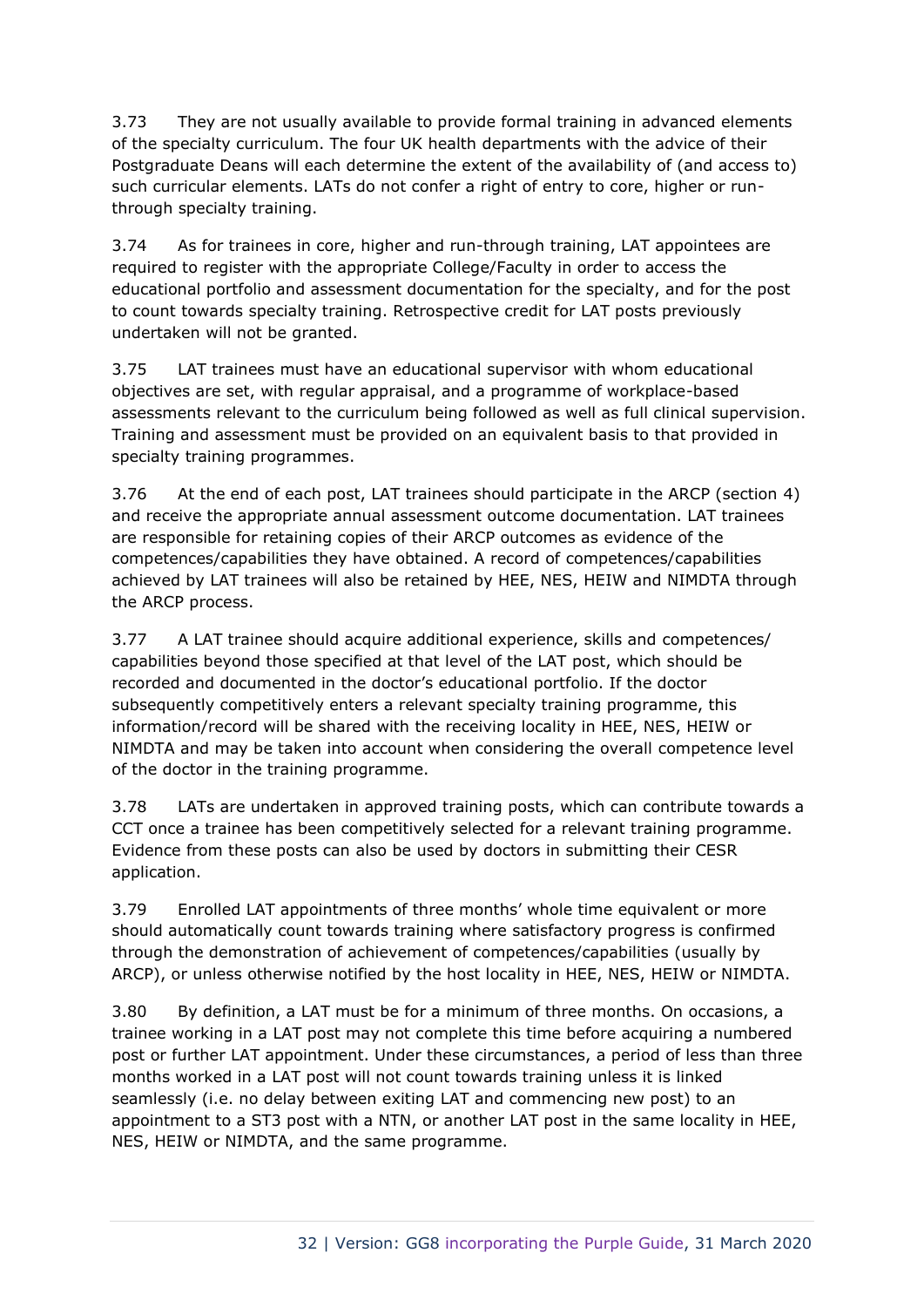3.81 The number of LAT posts undertaken by a trainee has no GMC limits except that they can only count towards a CCT or CESR(CP)/CEGPR(CP) if the doctor subsequently enters an approved specialty training programme via open competition. HEE, NES, HEIW and NIMDTA should keep a careful record of these appointments on the trainee's file. Doctors **cannot** obtain a CCT or CESR(CP)/CEGPR(CP) with only LAT appointments. They can, however, use evidence of competences/capabilities gained in LATs towards a full CESR/CEGPR application.

# <span id="page-32-0"></span>**Locum appointments for service (foundation and specialty)**

3.82 Doctors undertaking a LAS post may be appointed by employers in consultation with HEE, NES, HEIW or NIMDTA and are usually short-term service appointments.

3.83 Discussion with HEE, NES, HEIW or NIMDTA is required to ensure that the responsibility for filling the short-term gap is clear between the employer and HEE, NES, HEIW or NIMDTA. Since these appointments are for service delivery and will not enable appointees to be assessed for competences/capabilities required in a GMC-approved curriculum, employers may use local person specifications. Doctors in these posts will not be able to demonstrate educational progression.

3.84 Doctors undertaking a LAS post must have appropriate clinical supervision but do not require an educational supervisor since they will not normally be able to gain documented relevant training competences/capabilities through the appointment. However, competences/capabilities attained from undertaking a LAS post may count towards progressing to a Certificate of Readiness to Enter Specialty Training or CESR(CP). Whether these competences/capabilities can be taken into account would usually be assessed early after entry to a training programme and at the latest by the first ARCP.

3.85 LAS/non-training service posts are used for service delivery and will not enable appointees to meet the requirements for satisfactory completion of F1 or the foundation programme. LAS/non-training service posts must not be undertaken by provisionally registered doctors.

# <span id="page-32-1"></span>**Dual training**

3.86 The GMC approves which specialties can be undertaken as 'dual training' leading to dual specialist registration. The list of approved dual specialties can be found at [GMC |](https://www.gmc-uk.org/-/media/documents/gmc-list-of-approved-dual-cct-pairings-october-2017_pdf-72297006.pdf)  [Approved Dual CCT Pairings.](https://www.gmc-uk.org/-/media/documents/gmc-list-of-approved-dual-cct-pairings-october-2017_pdf-72297006.pdf)

3.87 In most cases, trainees are competitively appointed to 'dual training' specialties through a single recruitment process. Some trainees may 'pick up' intensive care medicine as a 'dual programme' through a separate process. Trainees applying from an existing dual training programme such as 'Acute Internal Medicine and General Internal Medicine' will be required to drop general internal medicine. Where trainees are competitively appointed to a training programme leading to dual specialist registration, trainees are expected to complete the programmes in full and obtain the competences/ capabilities set out in both curricula. Application to the GMC for a CCT/CESR(CP) should only take place when both programmes are complete. The two certificates should be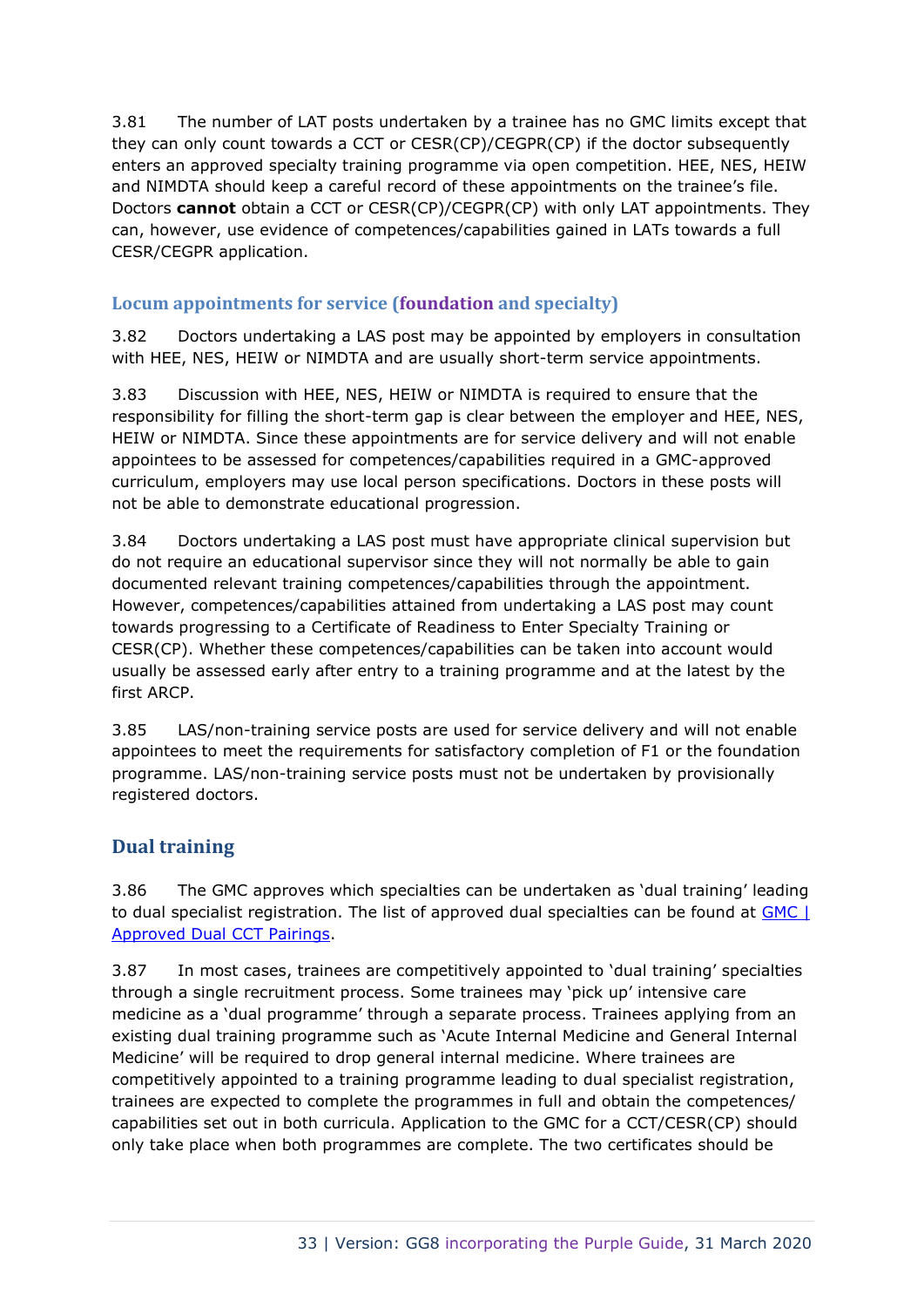applied for and awarded on the same date, and the expected end of training date for both specialties therefore becomes the same date.

3.88 Where a trainee wishes to curtail the programme leading to dual specialist registration and to apply to the GMC for a single CCT/CESR(CP), the trainee must apply to the Postgraduate Dean for agreement to do so. If the Postgraduate Dean agrees, the dual specialist registration programme will terminate and the trainee will continue training within the remaining single specialty. Similarly, if the trainee has received an ARCP Outcome 4 in one of the limbs of a dual training programme (paragraph 4.88), the trainee can only continue with the second limb of that programme with the approval of the Postgraduate Dean.

3.89 Dual training is not available for those training in general practice; however, trainees can apply for and be appointed a second specialty on completion of the general practice training programme.

# <span id="page-33-0"></span>**Sub-specialty certification during training and post-specialist registration**

3.90 In certain specialties, it is possible to be awarded a sub-specialty certificate and have this sub-specialty indicated on the specialist register against a doctor's name.

3.91 This applies when a doctor has successfully completed a sub-specialty programme approved by the GMC and the award is dependent on the applicant also having completed training in the 'parent' CCT specialty and gaining entry to the specialist register. This training may be undertaken at the same time as the parent specialty training programme.

3.92 It is possible to pursue sub-specialty training after the doctor has been entered on the specialist register, usually after competitive entry to an approved sub-specialty training programme. Details of the sub-specialty training programmes currently approved by the GMC can be found at [GMC | Sub-specialties.](https://www.gmc-uk.org/education/how-we-quality-assure/royal-colleges-and-faculties/sub-specialties)

3.93 Where sub-specialty training is undertaken within the envelope of a specialty training programme, trainees should apply for a sub-specialty certificate at the same time as they apply for their CCT or CESR(CP). The College/Faculty CCT or CESR(CP) recommendations to the GMC should include details of any sub-specialty training programmes successfully completed by a trainee. Doctors appointed to a GMC-approved sub-specialty programme after entry to the specialist register can apply to the GMC for a sub-specialty certificate on successful completion. Guidance and an application form can be obtained from [GMC | Sub-specialty Recognition Application.](https://www.gmc-uk.org/registration-and-licensing/join-the-register/registration-applications/specialist-application-guides/sub-specialty)

# <span id="page-33-1"></span>**Applying for consultant posts**

3.94 Trainees are eligible to apply for a consultant post and may be interviewed up to six months prior to their anticipated CCT/CESR(CP) date if progress has been satisfactory and if it is anticipated that the final ARCP outcome will recommend that training is completed by the time the suggested CCT/CESR(CP) date is reached.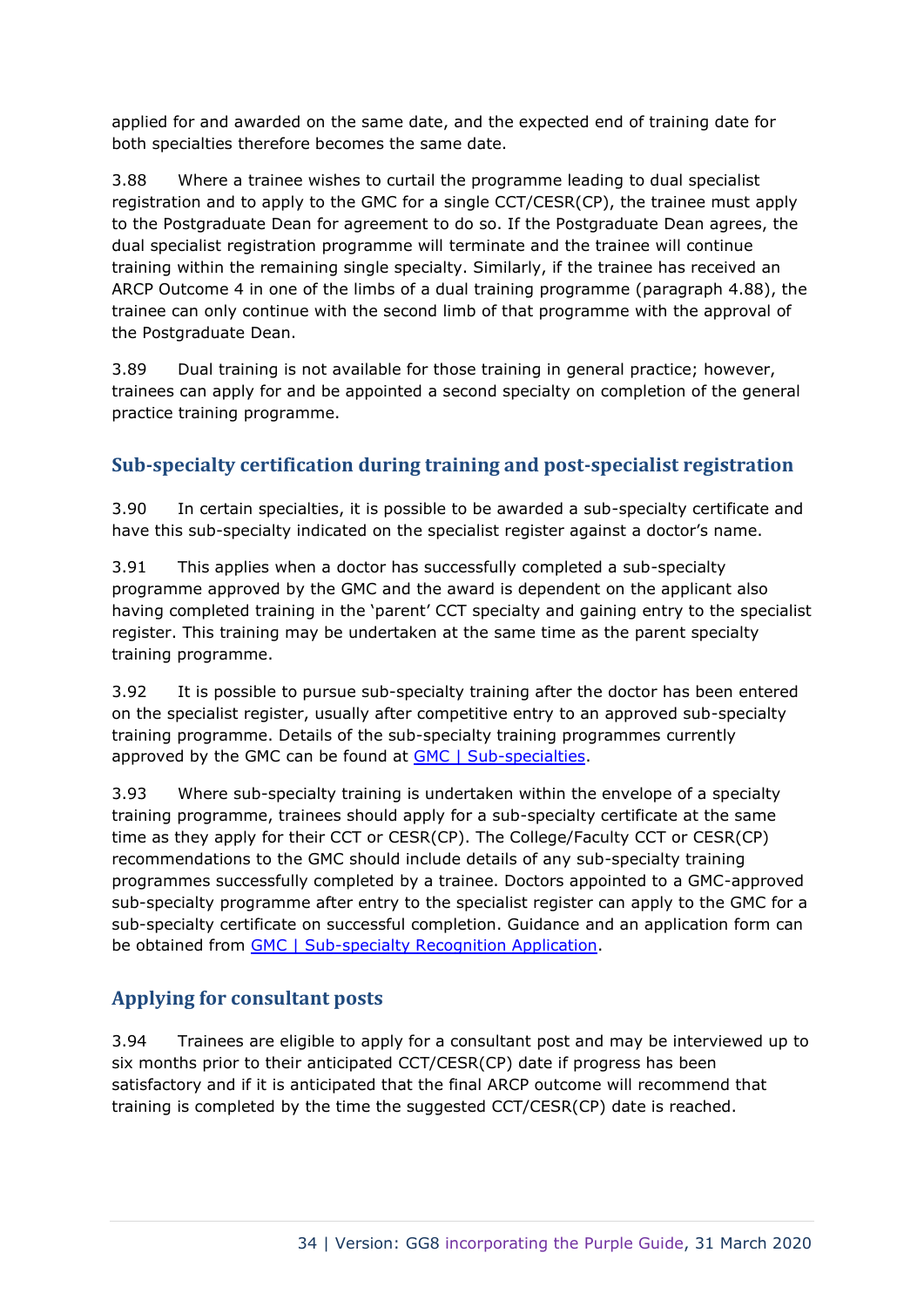3.95 There may be instances when the six-month period is interrupted by statutory leave. In those circumstances, it is a decision for the potential employer as to whether the trainee is eligible for the consultant post.

3.96 Once a doctor has been entered on the specialist register, they are able to take up a substantive, fixed-term or honorary consultant or general practitioner post in the NHS. There are different arrangements for Foundation Trusts, which can be found at [GMC | The Specialist Register.](https://www.gmc-uk.org/registration-and-licensing/the-medical-register/a-guide-to-the-medical-register/specialist-registration)

3.97 Where ARCP Outcome 6 is not subsequently issued and the trainee has already been appointed to a consultant post, the trainee will need to inform the employer immediately to discuss the possibility of deferring the start of employment to follow award of a CCT/CESR(CP).

3.98 There may be exceptional circumstances where there is a requirement for tailored training within the approved curriculum towards a specific post. The rural track in the general surgery curriculum is a good example, where the GMC has approved the tailored training. An advance appointment longer than six months can then be justified where particular training requirements for the post have been identified that would need to be met in the latter stages of training leading to CCT/CESR(CP). Such circumstances would require authorisation by the appropriate health department, and must be outlined in the recruitment documentation and agreed by the Postgraduate Dean. As an alternative approach, consideration could be given to achieving these competences/ capabilities within a post-CCT fellowship.

# <span id="page-34-0"></span>**Removal from foundation training and withdrawal of the training number (NTN)/contract – when is the training number/contract withdrawn?**

#### **This section sets out the Gold and Purple Guides' directive to the Postgraduate Dean for withdrawal of the training number/contract or removal from foundation training if the criteria in paragraphs 3.99 i–viii are met.**

- 3.99 The training number/contract will be withdrawn when a trainee:
	- i. has completed their training programme and has received an ARCP Outcome 6 (including a period of grace where relevant)
	- ii. has received an Outcome 4 from the ARCP panel, and the appeals process (where relevant) has been concluded and the appeal rejected
	- iii. is assessed by the Postgraduate Dean as not being suitable for returning to or continuing training in the specialty/foundation programme in HEE, NES, HEIW or NIMDTA
	- iv. does not comply with the requirements for registering or maintaining their registration with the Postgraduate Dean, as set out in GG8 [Appendix 2](https://www.copmed.org.uk/images/docs/gold_guide_8th_edition/GG8_Appendix_2_-_Conditions_of_joining_a_specialty_training_programme.docx)
	- v. does not hold GMC registration with a licence to practise
	- vi. has their name erased or suspended from the medical register, or where restrictions are applied to their registration and where such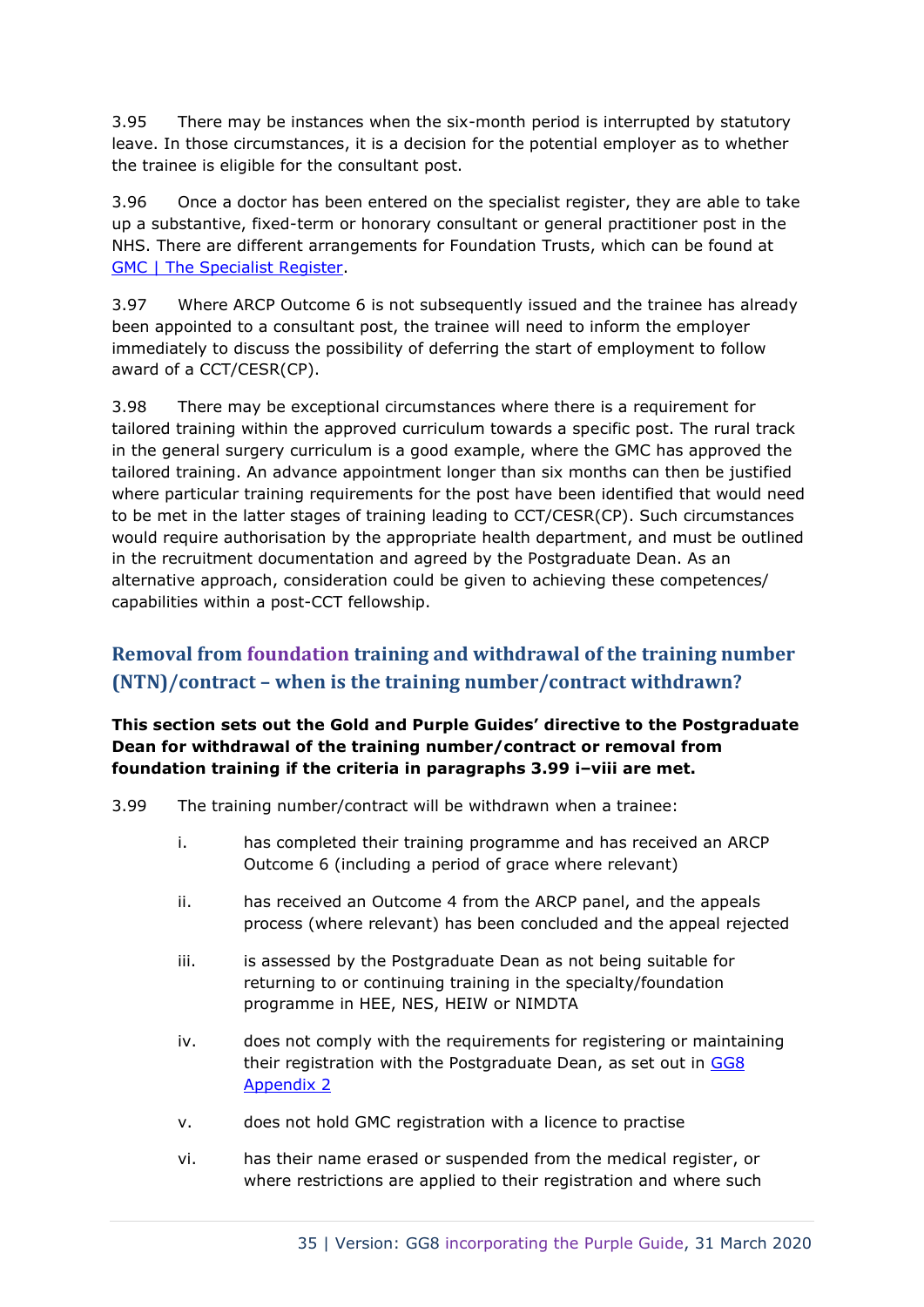measures are incompatible with continuing in a medical training programme at their level of training

- vii. is dismissed by an employer, which may be an individual employer or the lead employer, and the appeal against the dismissal (where relevant) has been concluded and the appeal rejected
- viii. resigns their place in a training programme

3.100 In all cases where a training number/contract is withdrawn or a trainee is removed from foundation training, the Postgraduate Dean will inform the trainee in writing of the reasons for this decision and (where necessary) their right of appeal.

3.101 Should a training number/contract be withdrawn or a trainee be removed from foundation training under paragraphs 3.99 iii, iv, vi or vii, then the trainee will have the right of appeal (paragraphs 4.166–4.172). If the training number/contract is removed under paragraph 3.99 vii, while this is subject to appeal, the appeal is restricted to the educational process under the governance of the Gold Guide and the appeal panel does not have authority to overturn employment/contractual decisions and the appeal against the dismissal (where relevant) has been concluded and the appeal rejected.

3.102 In relation to paragraphs 3.99 ii–vi, the relevant employing organisations need to be informed of any decision for withdrawal of a training number/contract as this will normally also mean that their employment contract will be terminated but the decision for the training number/contract to be withdrawn on educational grounds rests with the Postgraduate Dean.

3.103 If a foundation doctor resigns from their employment, they should also inform HEE/NES/HEIW/NIMDTA/the foundation school, which will normally terminate the training contract and notify the medical school. HEE/NES/HEIW/NIMDTA/the foundation school must inform the foundation doctor's current and any known future employer as part of the foundation programme when terminating a training contract.

3.104 If a trainee is dismissed by an employer, other than at the end of their fixed term, HEE/NES/HEIW/NIMDTA/the foundation school will normally remove the training number/contract. The employer is responsible for publishing and managing the appeals process against dismissal. Removals under paragraph 3.99 vii are therefore not subject to further appeal against the dismissal but focus on the educational grounds for removal of the training number/contract (paragraph 3.101).

3.105 For foundation doctors, HEE/NES/HEIW/NIMDTA/the foundation school should discuss with the GMC's Fitness to Practise Directorate if it thinks there may be fitness to practise concerns unless a referral has already been made by the employer or representative of the employer responsible for the dismissal.

3.106 The provision in paragraph 3.99 vi relates to decisions of the Medical Practitioners Tribunal Service (MPTS) after their full and formal Medical Practitioners Tribunal (MPT) process. This may also relate to decisions of MPTS Interim Orders Tribunals (which are temporary arrangements pending the decision of a full MPT) where such measures are assessed by the Postgraduate Dean as being incompatible with continuing in a training programme for a period likely to be in excess of two years (in accordance with paragraph 1.15).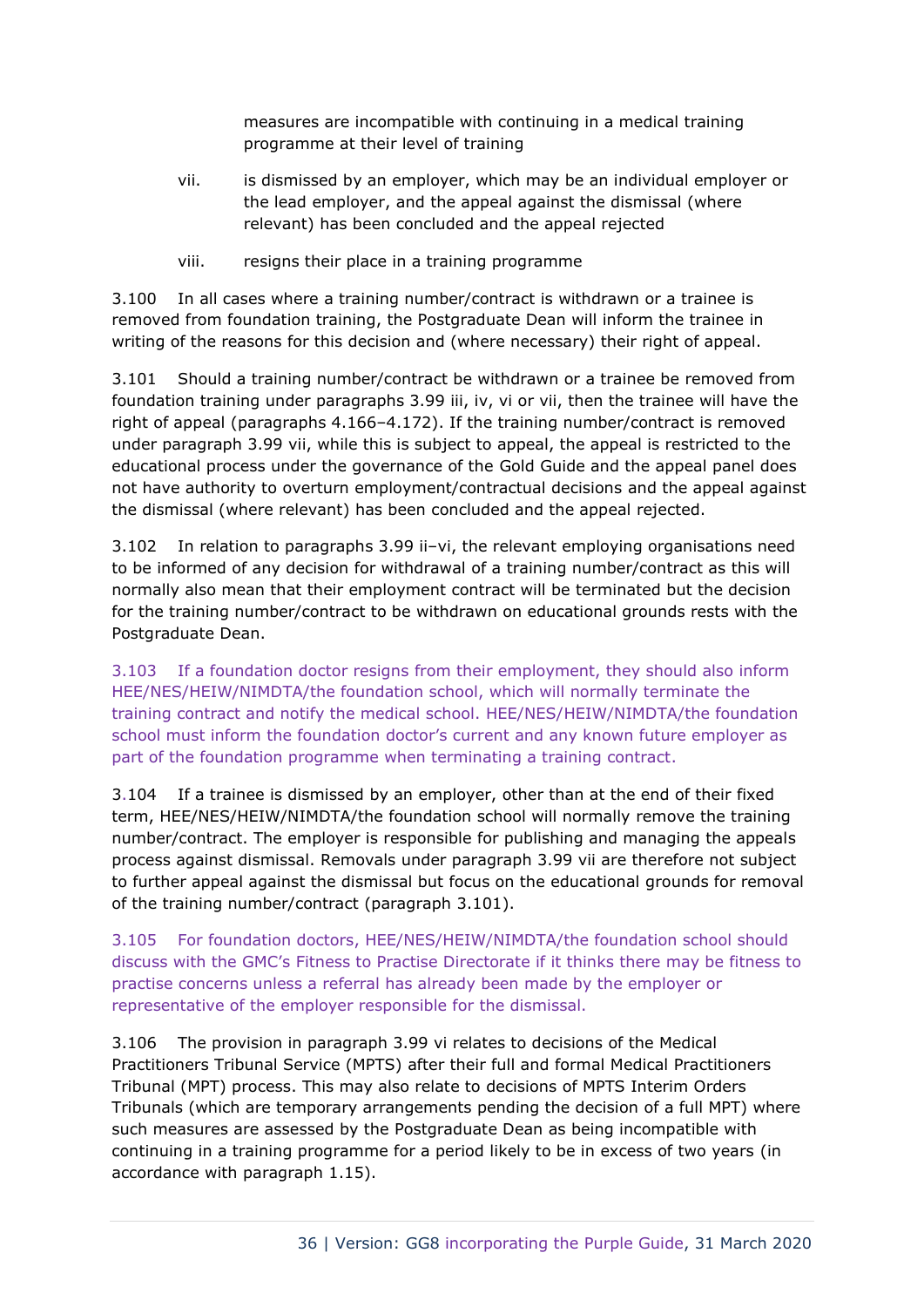3.106 i If a doctor has their training number/contract withdrawn following an Interim Orders Tribunal decision and this decision is subsequently revoked and registration reinstated (within the two-year period defined in paragraph 1.15), the trainee may request that the Postgraduate Dean restores their training number/contract; and

3.106 ii providing there are no outstanding fitness to practise issues or unresolved concerns (paragraph 3.108), the Postgraduate Dean will make a decision taking into account all the relevant factors, including any outstanding fitness to practise issues or other unresolved concerns that impact on suitability to continue in or return to a training programme.

3.107 In some circumstances, a trainee will neither be currently employed in the NHS nor hold an honorary contract with an NHS organisation (e.g. they will be working overseas or taking a break from employment). Where the Postgraduate Dean believes that the conditions under which such a trainee holds the training number/contract have been breached and that the training number/contract should be withdrawn, the Postgraduate Dean will write to the training number/contract holder to tell them of their decision. The trainee will have the right of appeal through the process, as set out in paragraphs 4.166–4.172.

3.108 Foundation and specialty training posts and programmes are not normally available to trainees who have previously relinquished or been released/removed from a training post/programme in that specialty or in foundation training. However, provided there are no outstanding fitness to practise issues, unresolved concerns or factors that impact on suitability for foundation or specialty training, it is open to those who have had their training number/contract/foundation programme place withdrawn or have given their training number/contract up voluntarily to reapply to specialty/foundation training at a later date.

3.108 i **In order to reapply for training in the same specialty**, where a trainee has previously been removed or resigned, they must have the support of the Postgraduate Dean in the locality in HEE, NES, HEIW or NIMDTA where training in this specialty was previously undertaken. Applications will only be considered if a trainee provides a 'Support for Reapplication to a Specialty Training Programme' form. No other evidence will be accepted. Re-entry in such cases will be by competitive process with other applicants.

3.108 ii **In order to reapply for foundation training**, where a trainee has previously been removed or resigned, they must have the support of the Postgraduate Dean/Deputy in the locality in HEE, NES, HEIW or NIMDTA where foundation training was previously undertaken. Applications will only be considered if a trainee provides a 'Reapplication to Foundation Training' form. No other evidence will be accepted. Re-entry in such cases will be by competitive process with other applicants. **Where the applicant has not practised medicine for more than two years, they will have to undergo an approved assessment of their clinical skills.**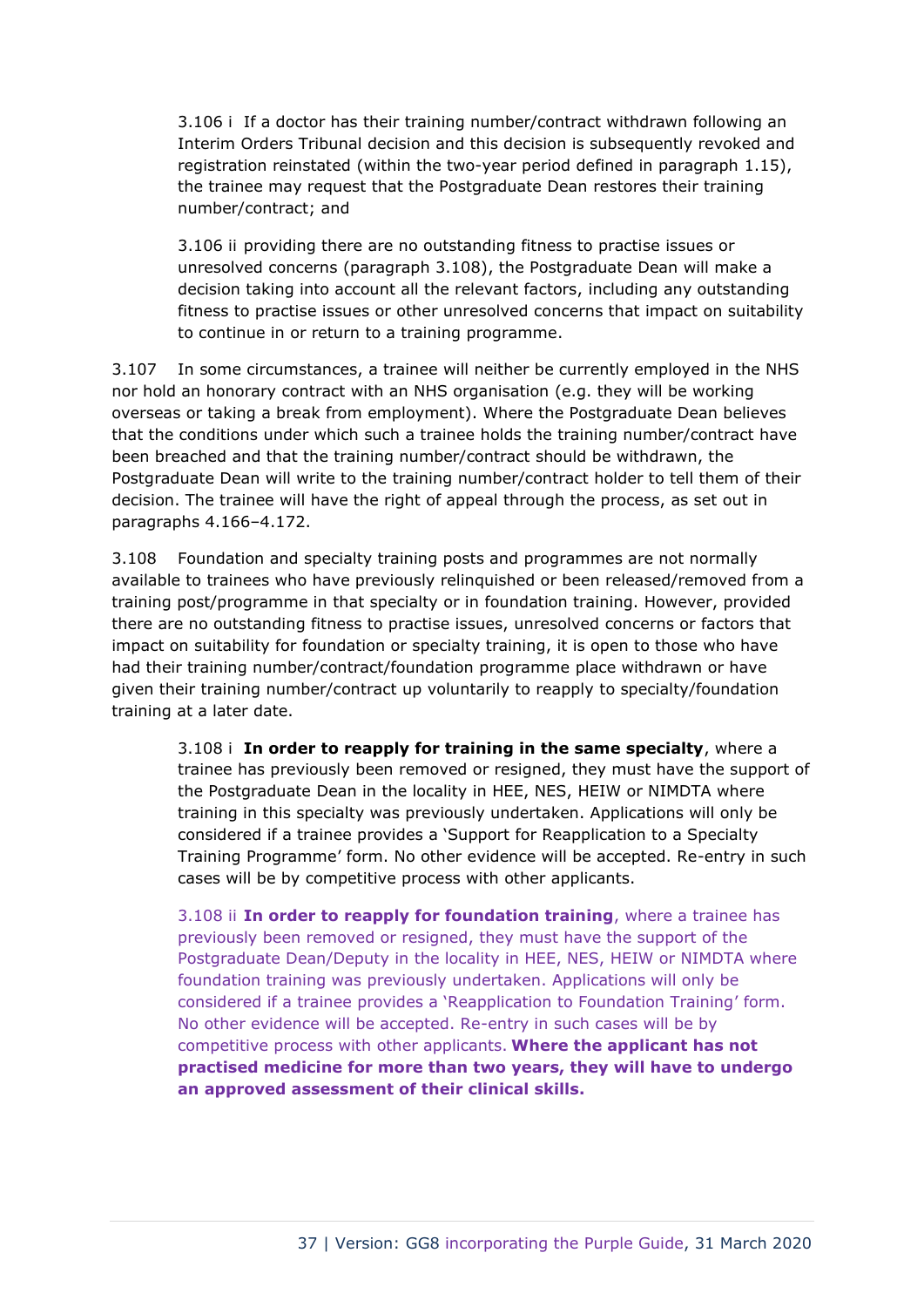# **Doctors in specialty training employed permanently outside of the NHS**

3.109 In some specialties (e.g. occupational medicine and pharmaceutical medicine), it is anticipated that most specialty trainees will enter and complete their training with employers outside of the NHS. In such circumstances, trainees will not hold either substantive or honorary NHS contracts. They must, however, hold a NTN(I) (I for Industry). The programme should comply with the GMC standards [Promoting Excellence](http://www.gmc-uk.org/Promoting_excellence_standards_for_medical_education_and_training_0715.pdf_61939165.pdf) (paragraph 2.29).

3.110 Before a NTN(I) is issued, the Postgraduate Dean must be satisfied that these specialty trainees have a contract with an approved education provider.

3.111 Receipt of a NTN issued in these circumstances confers no right to a placement in the NHS or to a place in any particular rotation with a non-NHS employer.

# **Less than full-time training**

3.112 HEE, NES, HEIW and NIMDTA have a strong commitment to helping all doctors in training to reach their full potential. All doctors in training can apply for LTFT training.

3.113 This guidance is drawn from the NHS Employers document [Principles](http://www.nhsemployers.org/~/media/Employers/Documents/Pay%20and%20reward/doctorstraining_flexible_principles_cd_080405.pdf)  [Underpinning the New Arrangements for Flexible Training](http://www.nhsemployers.org/~/media/Employers/Documents/Pay%20and%20reward/doctorstraining_flexible_principles_cd_080405.pdf) (2005) and is supported by the GMC's position statement on LTFT [training](https://www.gmc-uk.org/education/standards-guidance-and-curricula/position-statements/less-than-full-time-training) (2017).

3.114 Those in LTFT training must meet the same requirements in specialty and general practice training as those in full-time training, from which it will differ only in the possibility of limiting participation in medical activities by the number of hours worked per week.

3.115 The aims of LTFT training are to:

- i. retain in the workforce doctors who are unable or do not wish to continue their training on a full-time basis
- ii. promote career and personal development as well as work/life balance for doctors training in the NHS
- iii. ensure continued training in programmes on a time equivalence (pro rata) basis

3.116 A balance needs to be maintained between LTFT training arrangements, the educational requirements of both full-time and LTFT trainees, and service need.

3.117 As far as possible, Postgraduate Deans will seek to integrate LTFT training into full-time training by:

- i. using full-time posts for LTFT training placements
- ii. using slot shares
- iii. ensuring equity of access to study leave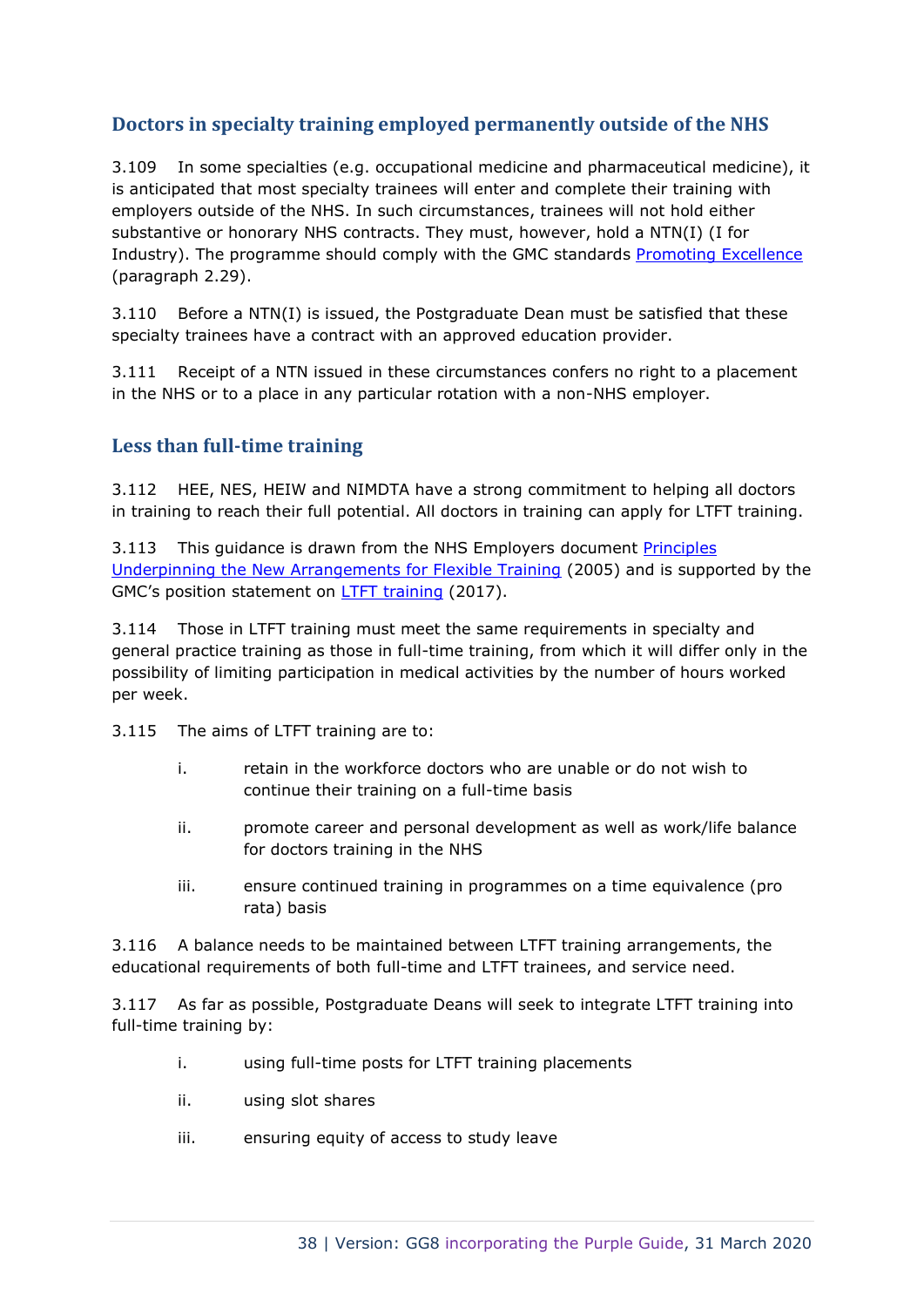iv. developing permanent LTFT training placements and programmes in appropriate specialties

3.118 In exceptional circumstances, the Postgraduate Dean may consider the establishment of personal, individualised placements that are additional to those funded through routine contract arrangements, subject to training capacity, GMC approval and resources.

- 3.119 Trainees will:
	- i. reflect the same balance of work as their full-time colleagues. Day-time working, on-call and out-of-hours duties will normally be undertaken on a basis pro rata to that worked by full-time trainees in the same grade and specialty unless either operational circumstances at the employing organisation or the circumstances that justify LTFT training make this inappropriate or impossible, provided that legal and educational requirements are met.
	- ii. normally move between placements within rotations on the same basis as full-time trainees

3.120 Trainees on LTFT placements are not precluded from undertaking other work although they should ensure that in undertaking this work, they practise according to the GMC's standards in [Good Medical Practice](http://www.gmc-uk.org/guidance/good_medical_practice.asp) and that this does not impact negatively on their training. By utilisation of their annual Form R or SOAR submission, they should ensure that the Postgraduate Dean as their designated Responsible Officer is aware of all additional work undertaken within their remit of holding a licence to practise. Further information is available on the Conference of Postgraduate Medical Deans (COPMeD) website [\(COPMeD | Guidance on Undertaking Additional Work\)](https://www.copmed.org.uk/publications/guidance-on-undertaking-additional-work).

3.121 Decisions by HEE, NES, HEIW and NIMDTA only relate to educational support for the application. Employers/host training organisations must make a separate decision about the employment aspects of any request, including the proposed placement and any associated out-of-hours work. Contractual provisions are addressed in the NHS Employers document [Equitable Pay for Flexible Medical Training](http://www.nhsemployers.org/~/media/Employers/Documents/Pay%20and%20reward/doctorstraining_equitable_pay_cd_080405.pdf) (2005) and on their webpages regarding [terms and conditions of service](http://www.nhsemployers.org/juniordoctors) (2016 contract in England).

### **Eligibility for LTFT training**

3.122 Employment legislation setting out the statutory right to request flexible working sets the minimum standards with which an employer must comply. The legislation does not set a priority order around reasons for requesting flexible working.

3.123 Building on the 2005 NHS Employers document Principles Underpinning the New [Arrangements for Flexible Training,](http://www.nhsemployers.org/~/media/Employers/Documents/Pay%20and%20reward/doctorstraining_flexible_principles_cd_080405.pdf) the Gold Guide should be considered as providing separate guidance to this legislation, in the context of requesting to undertake LTFT training in a training programme. This reflects the tripartite nature of current practice of supporting LTFT training between the trainee, HEE, NES, HEIW or NIMDTA and the employer/host training organisation.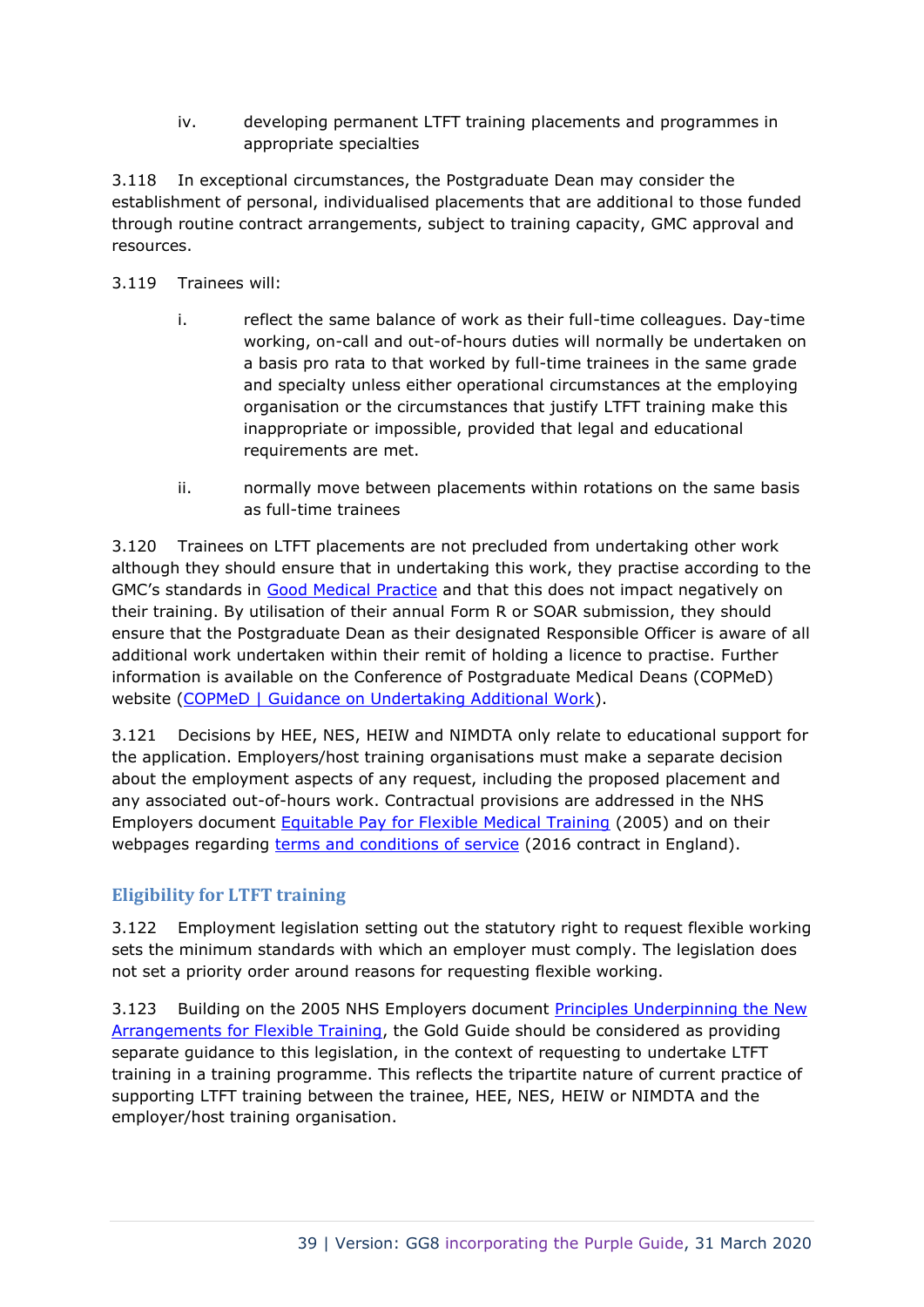# **Prioritising requests for LTFT training**

3.124 The only requirement to be permitted to train less than full time is a wellfounded individual reason. In practice, COPMeD has agreed the following categories, which serve as quidelines for prioritising requests for LTFT training. However, these categories are not exhaustive. It should be noted that requests to undertake LTFT training cannot be guaranteed and will be dependent on the capacity of the programme. The needs of trainees in Category 1 will take priority. Applications for LTFT training under Category 2 would usually be for a fixed time period. For trainees on dual CCT programmes, classified as less than full time in each specialty, the time period will be determined locally and aligned to the curriculum requirements for each CCT programme.

### 3.125 **Category 1** comprises:

- i. Trainees with a disability or ill health This may include ongoing medical procedures such as fertility treatment.
- ii. Trainees (men and women) with responsibility for caring for children
- iii. Trainees with responsibility for caring for an ill/disabled partner, relative or other dependant

#### 3.126 **Category 2** comprises:

- **i. Unique opportunities:** A trainee is offered a unique opportunity for their own personal/professional development and this will affect their ability to train full time (e.g. training for national/international sporting events, or a short-term extraordinary responsibility such as membership of a national committee or continuing medical research as a bridge to progression in integrated academic training).
- **ii. Religious commitment:** A trainee has a religious commitment that involves training for a particular role and requires a specific time commitment resulting in the need to work less than full time.
- **iii. Non-medical development:** A trainee is offered non-medical professional development (e.g. management courses, law courses or fine arts courses) that requires a specific time commitment resulting in the need to work less than full time.

3.127 Other well-founded reasons may be considered by the Postgraduate Dean in consultation with the GMC but support will be dependent on the capacity of the programme and available resources as well as compliance with European legislation relating to CCT requirements.

3.128 Trainees appointed to LAT posts may apply for LTFT training and must complete the process in the usual way. However, a placement may not be immediately available. Owing to the fixed-term nature of such appointments, if the LAT post is undertaken less than full time, it will be recognised on a whole-time equivalent basis as a proportion of the duration of the post. There is no entitlement to an extension of the fixed-term period of training on a pro rata basis.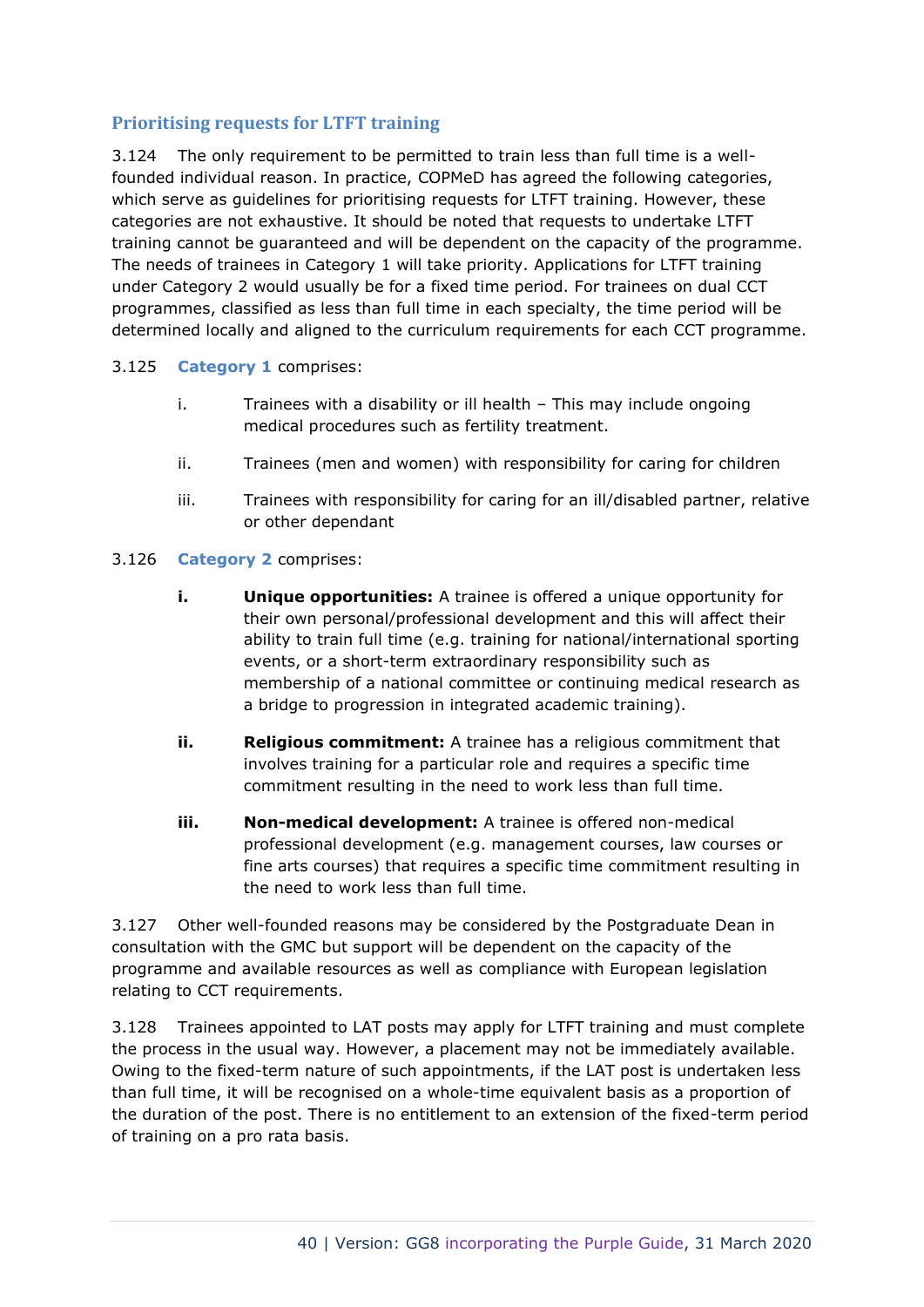# **Applying for LTFT training**

3.129 The normal process for acceptance to LTFT training will include the following stages:

- i. All trainees can apply for LTFT training either at the point of application for entry into training or at any time once they have been accepted into training. As for all other applicants wishing to enter specialty training, competitive appointment to training is required but must not be affected or influenced by the applicant's wish to be considered for LTFT training.
- ii. The trainee will need to first submit their application for LTFT training to HEE, NES, HEIW or NIMDTA, which will be assessed and prioritised based on the categories above. HEE, NES, HEIW or NIMDTA will consider the application in the context of its effect on the training available to other trainees in the programme.
- iii. Trainees must inform their College/Faculty of their arrangements for LTFT training and ensure their TPD or Head of School is aware.
- iv. Approval of the training plan will normally be given for the duration of the placement but will be subject to annual review. The LTFT placement and funding will also be subject to agreement with the employer/host training organisation before the placement can be approved.

3.130 LTFT trainees who wish to increase or decrease their working hours (subject to the minimum requirements for recognition of training set by the GMC's 2017 position [statement\)](https://www.gmc-uk.org/education/standards-guidance-and-curricula/position-statements/less-than-full-time-training) should contact their relevant LTFT training lead for approval and will have their application subjected to the above process. If a LTFT trainee wishes to move to a different placement other than the planned movement on rotation or by inter-deanery transfer, a request to continue training on a LTFT basis at the new place of work will be needed. This will be subject to the normal application process as described above.

3.131 LTFT trainees who wish to revert to full-time training must, in the first instance, contact their TPD and relevant LTFT training lead in HEE, NES, HEIW or NIMDTA. A suitable full-time placement may not be immediately available, and will depend on the current LTFT arrangement for that trainee and the specialty programme. The relevant LTFT training lead in HEE, NES, HEIW or NIMDTA must be informed of the planned start date for a return to full-time training.

3.132 The administration of an application will normally take three months and applicants must not expect to be placed immediately. The inability of HEE, NES, HEIW or NIMDTA to find a post at short notice should not be taken as a refusal of LTFT training; an individual's needs and expectations must be considered in the context of educational standards and service capacity, and as a result, LTFT training cannot always be guaranteed.

3.133 Further details of the application and appeals processes can be found on the individual websites of HEE, NES, HEIW and NIMDTA.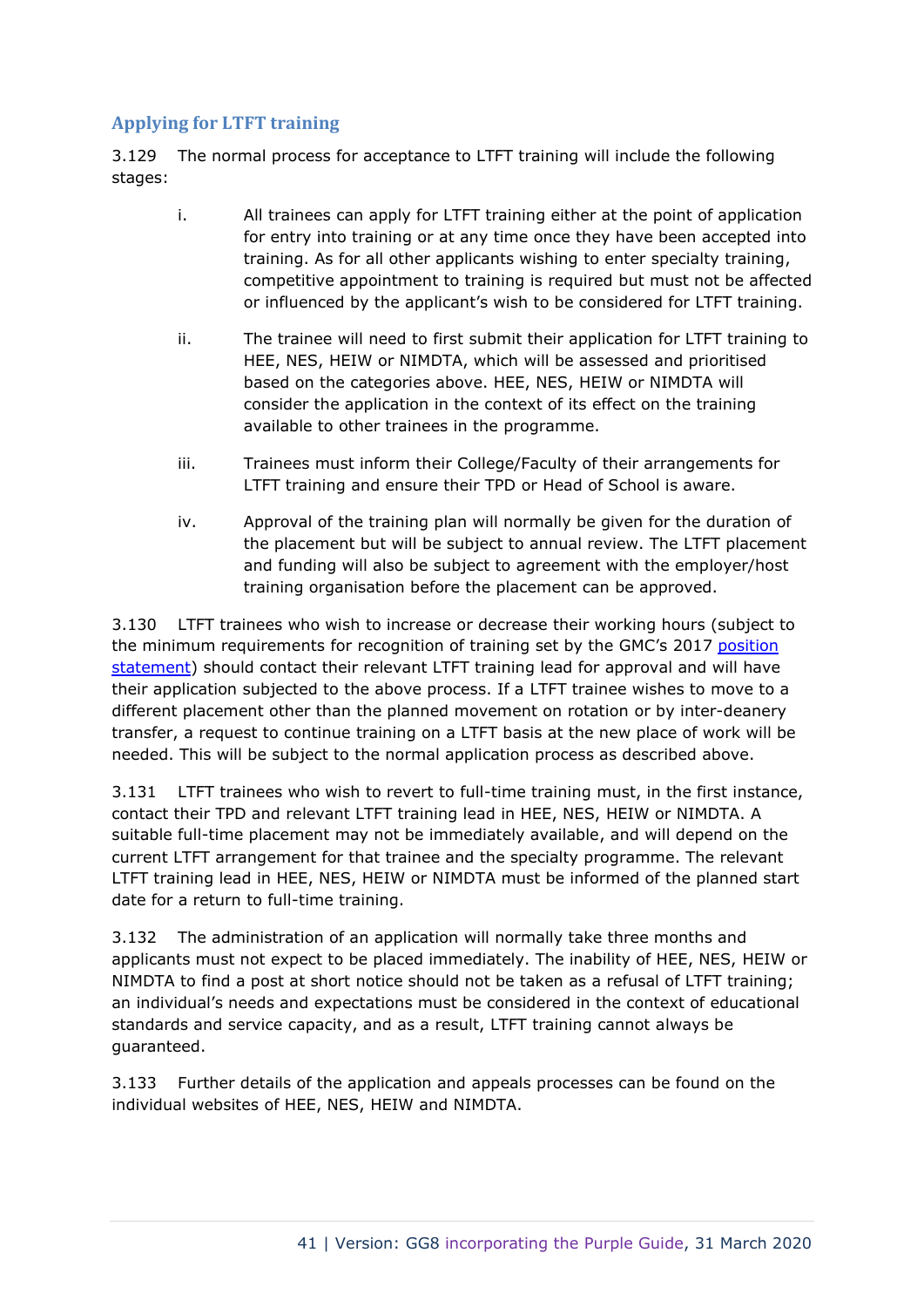### **Progression in training as a LTFT trainee**

3.134 As for all trainees, LTFT trainees will need to meet the requirements for progression in training as set out by GMC-approved curricula for training and they will be assessed in accordance with the ARCP process set out in paragraphs 4.36–4.154. For clarity, key points with regard to progression in training for LTFT trainees have been set out below.

3.135 LTFT trainees should have an ARCP not less than annually but may also need an ARCP at points where decisions relating to progression in training are required.

3.136 LTFT trainees will be expected to undertake the requirements for assessment as set in their relevant curricula on a pro rata basis and to spread the balance of workplacebased assessments evenly.

3.137 Should an extension to training be required following the award of ARCP Outcome 3, this will be on a pro rata basis if training requirements for progression have not been met. However, the option remains open to LTFT trainees to complete on a fixed-term basis if there are sound educational reasons to do so.

3.138 As for all trainees and set out in paragraphs 3.94–3.98, LTFT trainees may apply for a consultant post and can be interviewed up to six months prior to their anticipated CCT date; this is on a fixed-term basis and not pro rata.

3.139 As for all trainees and set out in paragraph 3.166, LTFT trainees may apply for a period of acting up as a consultant. For LTFT trainees, the period of acting up will be pro rata of the three months but may be extended with the agreement of all parties, including the employer.

# **Academic training, research and higher degrees**

3.140 All of the specialty training curricula require trainees to understand the important value and purpose of medical research, and to develop the skills and attributes needed to critically assess research evidence. In addition, some trainees will wish to consider or develop a career in academic medicine and may wish to explore this by undertaking a period of academic training (in either research or education) during their clinical training. The following web links provide important advice on pursuing an academic clinical career:

[National Institute for Health Research Integrated Academic Training](https://www.nihr.ac.uk/explore-nihr/academy-programmes/integrated-academic-training.htm)

**[NHS Scotland | Scottish Academic Training \(SCREDS\)](http://www.scotmt.scot.nhs.uk/specialty/scottish-academic-training-(screds).aspx)** 

[HEIW | Academic Medicine](https://www.walesdeanery.org/specialties/academic-medicine)

[NIMDTA | Academic Training](http://www.nimdta.gov.uk/specialty-training/information-for-specialty-trainees/spec-academic/)

[Academy of Medical Sciences](http://www.acmedsci.ac.uk/)

3.141 Such opportunities are available through two main routes.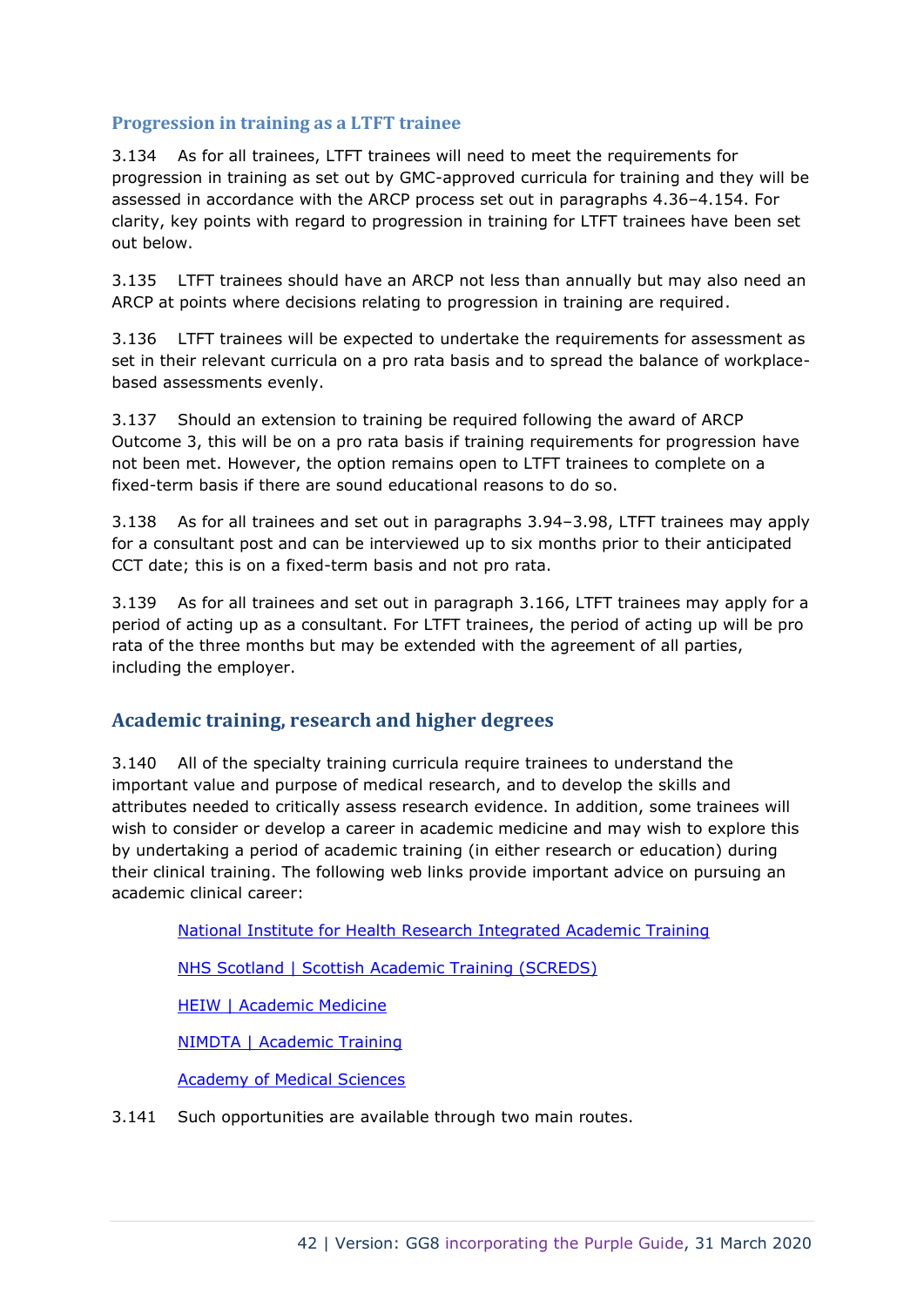**Option 1:** Trainees can compete for opportunities to enter integrated combined academic and clinical programmes.<sup>10</sup> Those who are appointed to such posts will need to meet the clinical requirements for appointment if they are not already in specialty training, as well as the academic requirements.

**Option 2:** Trainees can take time out of their specialty training programme for a period of time entirely focused on research leading to either an MD or PhD (time out of programme for research (OOPR), paragraphs 3.170–3.178), with the agreement of the TPD and Postgraduate Dean. Trainees will continue to hold their training number/contract during this time out of their clinical programme. (Other routes may be available to trainees in certain specialties such as public health.)

# **Option 1: Integrated academic and clinical programmes**

3.142 Each of the four UK countries has developed its own arrangements for these integrated academic and clinical posts. Further details are available from the relevant websites. It is vital for those considering entry to an academic pathway to be aware of the specific training requirements in each of the four countries.

3.143 Trainees in integrated academic programmes will be assessed through a joint academic and clinical annual assessment process as described in paragraphs 4.138– 4.142.

3.144 If it is recommended at any point through the ARCP process that an integrated academic programme trainee should leave the academic programme but should still continue with their clinical training, then the trainee will be facilitated back into the clinical training programme by the Postgraduate Dean, given due notice.

3.145 Where a trainee is undertaking an academic programme within an uncoupled programme that confers the right to automatic access to higher medical training (currently only in England), if they leave the academic programme during core training, they will forfeit their access to automatic run-through training.

3.146 In these programmes, the period of academic research is integrated with the clinical component and the appropriate proportion of these periods would normally be designated prospectively. It is accepted practice to count periods of research in an integrated academic programme towards any time-based requirement for the associated clinical CCT.

# **Option 2: Taking time out of programme to undertake research**

3.147 Trainees will need to seek the prospective agreement of the Postgraduate Dean to take time out of programme to undertake research or an appropriate higher degree. Those taking time out of programme for research purposes will retain their NTN as long as they have the agreement of the Postgraduate Dean to do so. The process for this is described in paragraphs 3.170–3.179.

 $10$  Examples of integrated academic training include academic foundation programmes.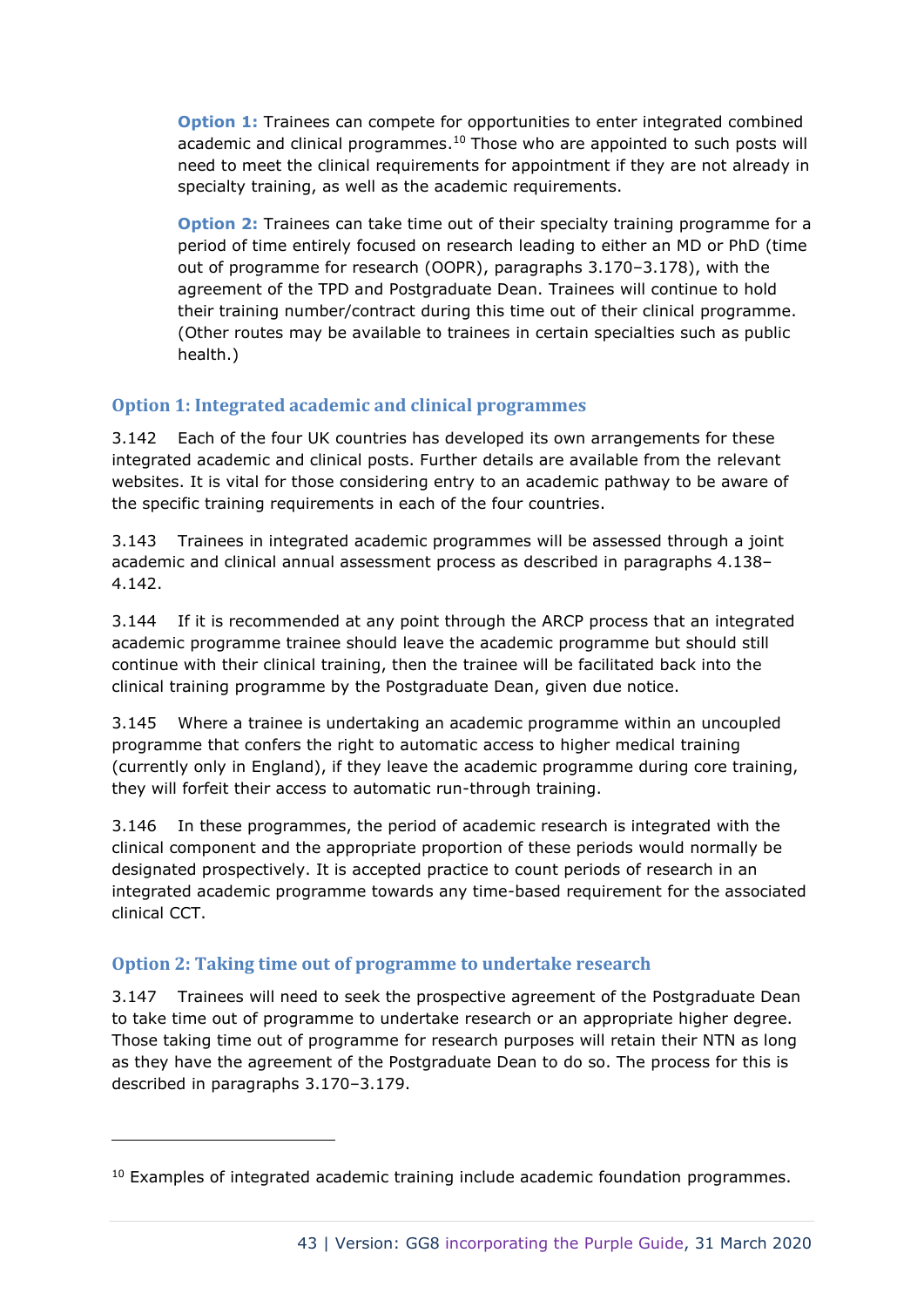3.148 Trainees undertaking research with no clinical care component should also note paragraph 4.154 regarding maintaining clinical skills.

# **Taking time out of programme (OOP)**

3.149 There are a number of circumstances when a trainee may seek to spend some time out of the training programme to which they have been appointed. All such requests need to be agreed by the Postgraduate Dean or nominated deputy in advance so trainees are advised to discuss their proposals as early as possible. Normally, trainees would be approved for one OOP period per training programme (including dual CCT programmes). However, the Postgraduate Dean has discretion to consider exceptional circumstances and approve more than one OOP period for trainees where there are sound educational reasons (e.g. academic trainees may be required to undertake time out of programme for clinical experience (OOPE) in preparation for OOPR to undertake a PhD degree).

3.150 The purpose of taking OOP is to support the trainee in:

- i. undertaking clinical training that is not a part of the trainee's training programme (OOPT)
- ii. gaining professional skills that would enhance their future practice (OOPE) – This could include enhancing skills in medical leadership, academia, medical education or patient safety, or enhancing clinical skills related to but not part of the curriculum. Such experience may benefit the doctor (e.g. working in a different health environment/country) or may help support the health needs of other countries (e.g. with Médecins Sans Frontières, Voluntary Service Overseas, global health partnerships). OOPE is not applicable in foundation training.
- iii. undertaking a period of research (e.g. leading to an MD or PhD) (OOPR)
- iv. taking a planned career break (OOPC)

3.151 OOP can only be agreed if it has the formal approval of the Postgraduate Dean. Guidance for the processes for application for OOP can be found on the websites of HEE, NES, HEIW and NIMDTA. The trainee should give their Postgraduate Dean and their employer (current and/or next) as much notice as possible, and this would normally be six months so that the needs of patients are appropriately addressed.

3.152 Trainees will also need to ensure that they keep in touch with HEE, NES, HEIW or NIMDTA, and renew their commitment and registration to the training programme with the Postgraduate Dean on an annual basis. This process also requests permission for the trainee to retain their training number/contract and provides information about the trainee's likely date of return to the programme as well as the estimated date for completion of training and revalidation documentation. For trainees undertaking approved training out of programme, it should be part of the return for the annual review process. It is the trainee's responsibility to make this annual return, with any supporting documentation that is required.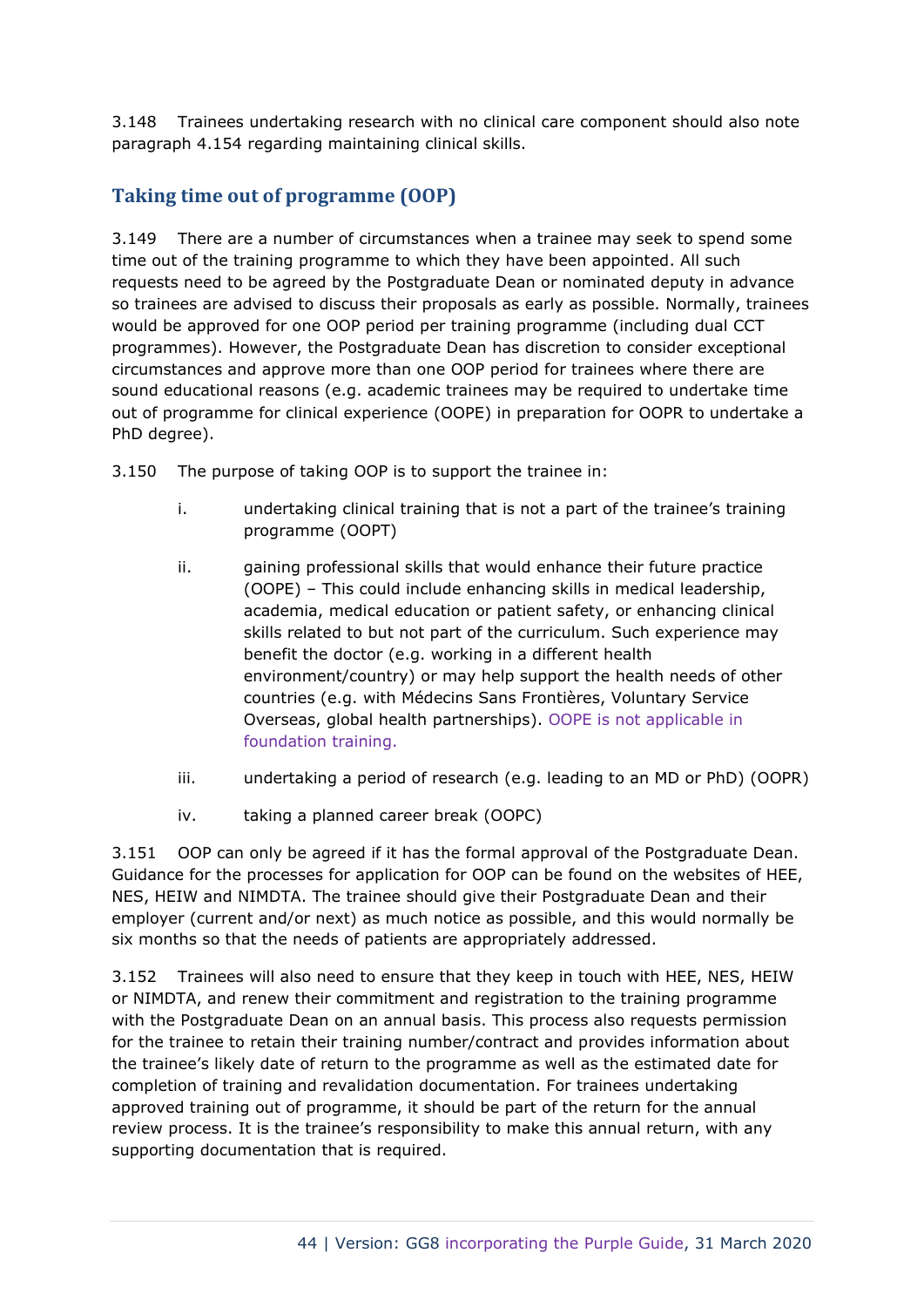3.153 Trainees must maintain their licence to practise while on OOP as well as their connection with HEE, NES, HEIW or NIMDTA for the purposes of revalidation and might be at risk of training number/contract withdrawal (paragraph 3.99 v) if they do not.

3.154 Trainees undertaking LAT posts cannot request time out of their post. Where time needs to be taken away from work (e.g. following bereavement or for illness), the service gap may be filled but the trainee's fixed-term appointment contract will not be extended.

3.155 The Postgraduate Dean cannot guarantee the date or the location of the trainee's return placement. It is therefore important that both the Postgraduate Dean and the TPD are advised well in advance of a trainee's wish to return to clinical training. Postgraduate Deans will attempt to identify a placement as soon as possible but trainees should indicate their intention and preferred time of return as soon as they are able to do so.

3.156 The return of the trainee into the programme should be taken account of by the TPD when planning placements. If a trainee, having indicated that they are returning to the training programme, subsequently declines the place offered, then there is no guarantee that another place can be identified although every effort will be made to do so. Under these circumstances (but following discussion with the relevant TPD and the Postgraduate Dean), the trainee may need to relinquish their training number/contract. Employing organisations need to be party to any decisions by trainees to relinquish their training number/contract so that they can manage their service needs, and so that the process is timely and fair.

### **OOP in foundation training**

3.157 Occasions where OOP is granted to foundation doctors are likely to be exceptional given the length and nature of their training. The duration of time out of the foundation programme will usually be 12 months to avoid foundation doctors becoming out of phase with the foundation programme. Foundation schools will typically only approve OOP at the end of F1 so that the time out is taken between the end of F1 and the beginning of F2. Time out during F1 or F2 placements will only be considered in exceptional circumstances.

3.158 **Foundation doctors** who want to take OOP should first discuss this with their educational supervisor and Foundation Programme Training Director.

3.159 **F1 doctors** should be aware that the GMC has made an important change to the way doctors can use their provisional registration. From 1 April 2015, the length of time doctors are allowed to hold provisional registration is limited to a maximum of 3 years and 30 days. Further information can be found at [GMC | Provisional Registration.](https://www.gmc-uk.org/registration-and-licensing/join-the-register/provisional-registration)

3.160 **Foundation doctors** who take time out of the foundation programme during F1 to undertake training outside of the UK will require a Certificate of Experience from their medical school confirming that they have successfully completed the requirements of F1 in order to apply for full GMC registration. No other evidence will be accepted. If the foundation doctor cannot provide the evidence for the Certificate of Experience, they are not eligible for full registration and will be limited to applying for provisional registration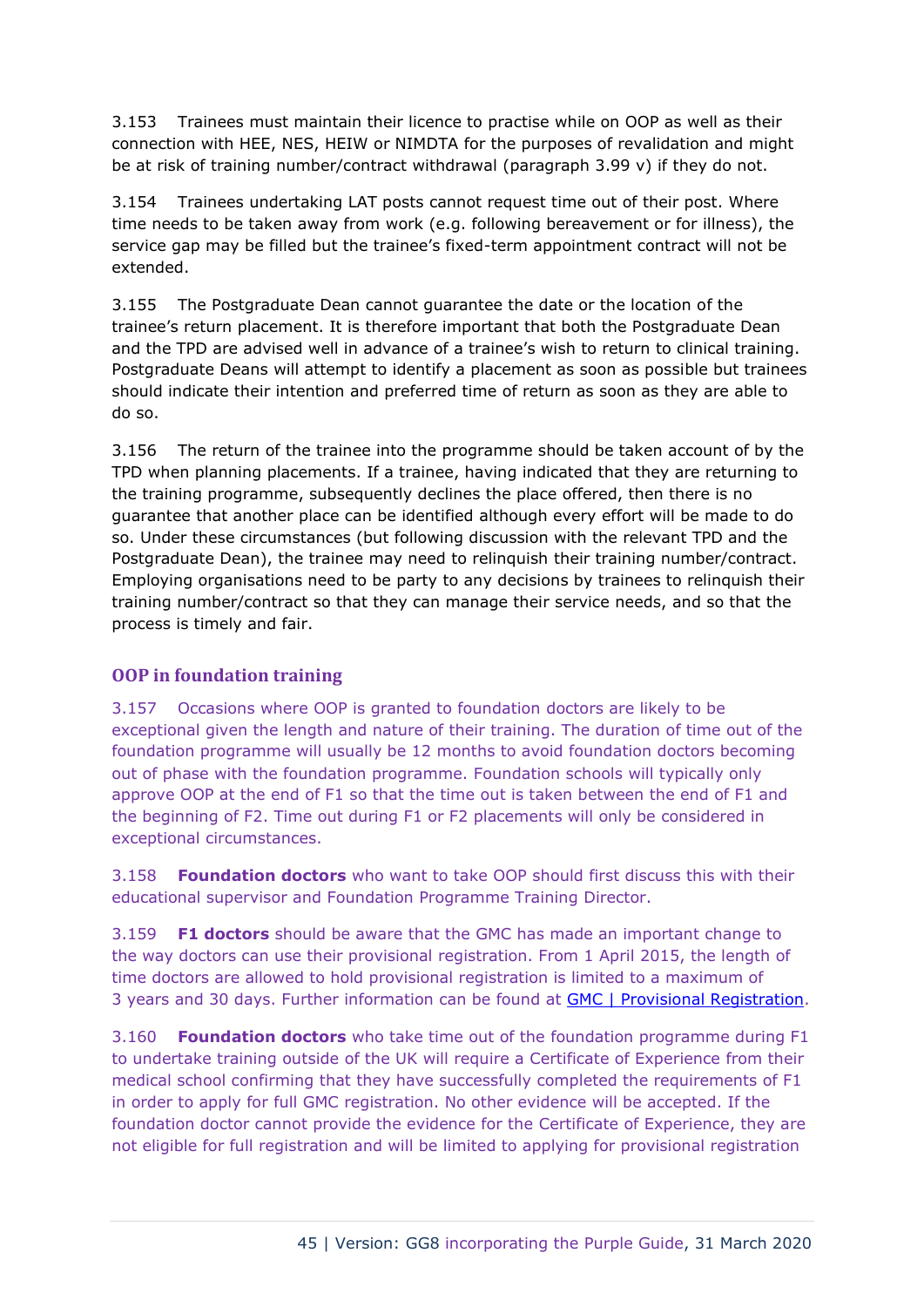on their return to the UK. Further guidance can be found at [GMC | Provisional](https://www.gmc-uk.org/registration-and-licensing/join-the-register/provisional-registration)  [Registration.](https://www.gmc-uk.org/registration-and-licensing/join-the-register/provisional-registration)

3.161 If the **foundation doctor** does not contact the Foundation School Director (FSD) as agreed, the foundation school is no longer required to hold a F2 programme and the foundation doctor would need to apply for a vacant F2 appointment in open competition.

### **OOP in specialty training**

3.162 OOP will not normally be agreed until a trainee has been in a training programme for at least one year of specialty training (unless at the time of appointment, deferral of the start of the programme has been agreed for leave on statutory grounds). Occasions where OOP is granted to core trainees are likely to be exceptional given the length and nature of their training.

# **Time out of programme for approved clinical training (OOPT)**

3.163 The GMC must prospectively approve clinical training out of programme if it is to be used towards a FPCC, CCT or CESR(CP)/CEGPR(CP) award [\(GMC | Out of Programme](https://www.gmc-uk.org/education/standards-guidance-and-curricula/guidance/out-of-programme)  [\(OOP\)\)](https://www.gmc-uk.org/education/standards-guidance-and-curricula/guidance/out-of-programme). This could include overseas posts or posts in the UK that are not already part of a GMC-approved programme in the same specialty. Further approval from the GMC is not required if the OOPT is already part of a GMC-approved programme in the same specialty. If OOPT is being taken in a programme managed by another UK region, trainees must ensure that the programme is already approved for training. (See [GMC |](http://www.gmc-uk.org/education/28373.asp)  [Programme and Site Approvals.](http://www.gmc-uk.org/education/28373.asp))

3.164 The Postgraduate Dean is required to submit an application for prospective GMC approval for any OOP that is to count towards a FPCC, CCT or CESR(CP)/CEGPR(CP) on behalf of the trainee and this application is required to include support from the relevant College/Faculty. If prospective approval for OOP is not sought from the GMC, then it cannot count towards a FPCC, CCT or CESR(CP)/CEGPR(CP). Where the OOPT is in a GMC-approved programme in the same specialty, an application for further GMC approval is not required.

3.165 Trainees will retain their training number/contract while undertaking an approved clinical training opportunity as long as the OOPT has been agreed in advance by the Postgraduate Dean and trainees continue to satisfy the requirement for annual review, including revalidation. OOPT will normally be for a period of up to one year.

3.166 Trainees may be able to take OOP to act up as a consultant and may be able to credit this time towards a CCT or CESR(CP) if there is specific provision for this in their specialty curriculum. This would normally be undertaken in the final year of training. Trainees acting up as consultants will need to have appropriate supervision in place. If the experience afforded by this post is in a location already approved for training in the relevant specialty by the GMC, additional prospective approval for OOPT is not required from the GMC. If acting up as a consultant is undertaken in another location, prospective approval will only be necessary if the acting up placement is relevant and contributes to gaining the competences/capabilities, knowledge, skills and behaviours required by the curriculum. In these circumstances, OOPT will normally be for a period of three months or pro rata for LTFT trainees. However, length of periods approved for acting up as a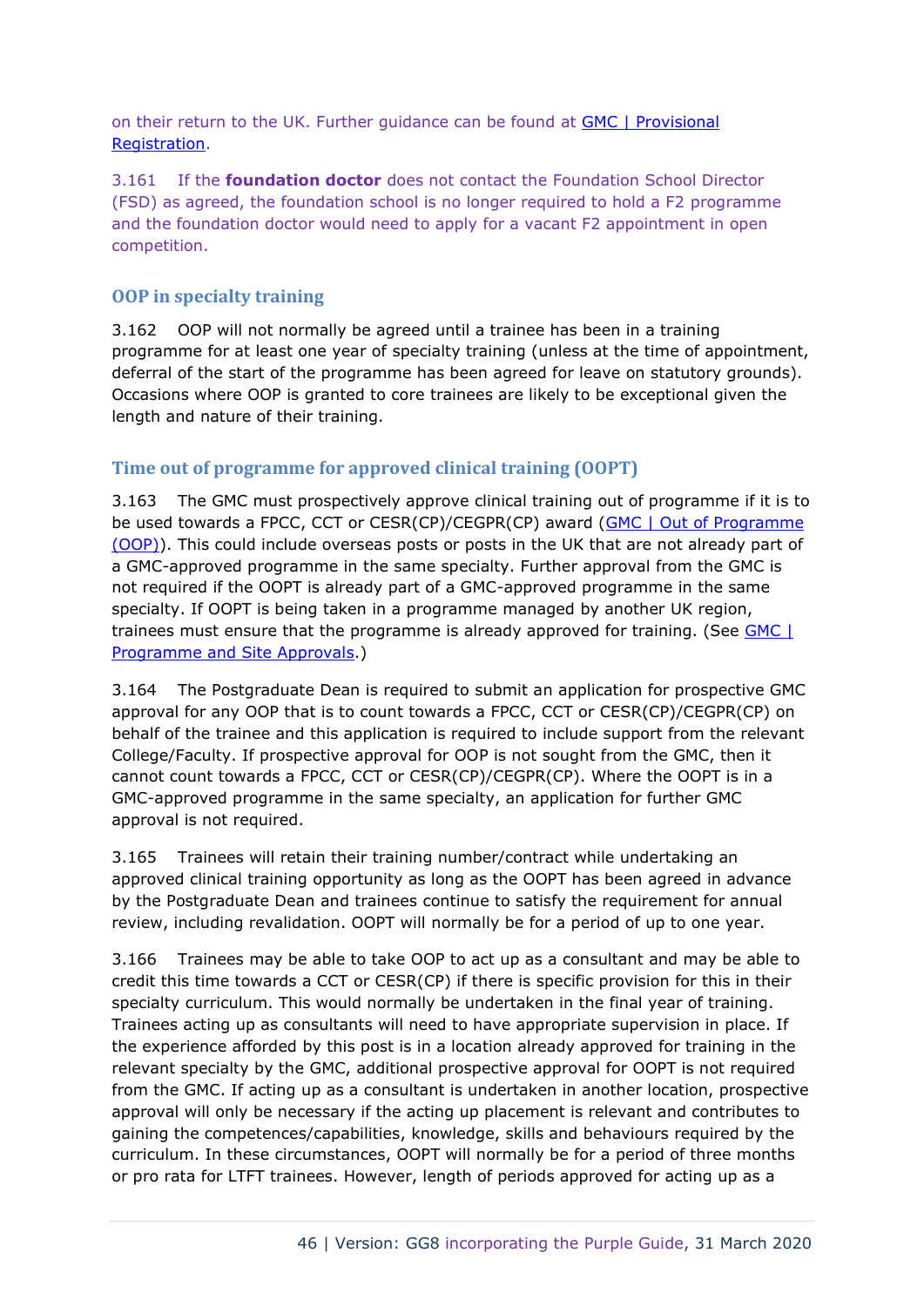consultant may be specified in the relevant curricula and where referenced in a curriculum, specific provisions around acting up roles need to be adhered to.

3.167 Trainees who undertake OOPT must continue to participate in the ARCP process of their home locality in HEE, NES, HEIW or NIMDTA. This is necessary to confirm the provisional period of OOPT permitted to count towards the FPCC, CCT or CESR(CP)/ CEGPR(CP). The period of recognition may be reduced if the training placement did not provide the expected competences/capabilities.

# **Time out of programme for clinical experience (OOPE) – not applicable to foundation doctors**

3.168 Trainees may seek agreement for OOP to undertake clinical experience that has not been approved by the GMC and that will not contribute to award of a CCT or CESR(CP)/CEGPR(CP). In these circumstances, it is likely that the CCT date will need to be extended. The purpose of such OOPE could be to:

- i. gain professional skills that would enhance a trainee's future practice. This could include enhancing skills in medical leadership, academia, medical education or patient safety.
- ii. enhance clinical experience and skills related to but not part of the curriculum for the individual so that they may experience different working practices or gain specific experience in an area of practice
- iii. support the recommendations in Global Health Partnerships: The UK Contribution to Health in Developing Countries (2007), which recommends that:

'*An NHS framework for international development should explicitly recognise the value of overseas experience and training for UK health workers and encourage educators, employers and regulators to make it easier to gain this experience and training… Postgraduate Medical Education and Training Board (PMETB) should work with the Department of Health, Royal Colleges, medical schools and others to facilitate overseas training and work experience.*'

3.169 The request to take OOPE must be agreed by the Postgraduate Dean following the same rules as outlined above for OOPT (other than the requirement for prospective approval from the GMC). The OOP document must be used to make the request, and this should detail the rationale for the application and the specific competences/capabilities to be acquired during the period of OOPE. This document must be returned on an annual basis to HEE, NES, HEIW or NIMDTA while the trainee is out of programme. OOPE will normally be for up to one year.

# **Time out of programme for research (OOPR)**

3.170 Trainees should be encouraged and facilitated to undertake research where they have an interest and aptitude for doing so. Options are limited for foundation doctors because of the short programme duration. Owing to the nature and duration of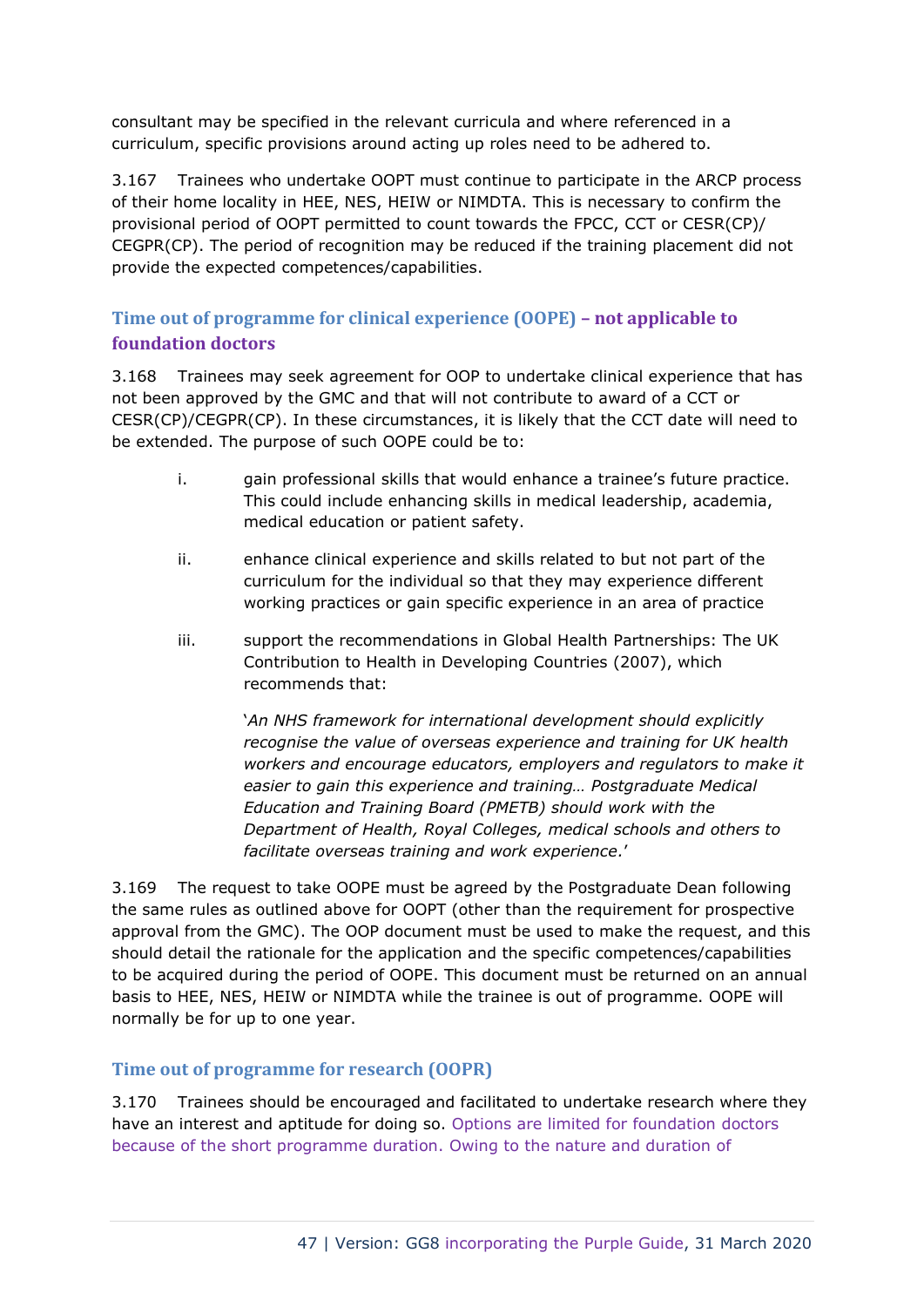foundation training, OOPR will be approved only in exceptional cases. It will usually be restricted to one year and generally only be taken between F1 and F2.

3.171 Trainees who undertake OOPR must continue to participate in the ARCP process of their home locality in HEE, NES, the HEIW or NIMDTA and would be expected to return at the end of the period of OOPR.

3.172 Time spent out of a specialty training programme for research purposes will be recognised towards the award of a CCT or CESR(CP)/CEGPR(CP) when the relevant curriculum includes such research as an optional element. Under such circumstances, the GMC is not approving the research but is approving any training (including research) that is deemed to be appropriate and relevant to the curriculum in question. Both the College/Faculty and HEE, NES, HEIW or NIMDTA need to support the application for prospective approval.

3.173 Once prospective approval of the posts and programmes has been obtained, it is still for Colleges/Faculties to confirm whether the training (including relevant research) has been completed satisfactorily and satisfies the requirements of the curriculum when the College/Faculty makes recommendations to the GMC for the award of a CCT or CESR(CP)/CEGPR(CP).

3.174 Time taken out for research purposes is normally for a higher degree (e.g. PhD, MD or Master's degree) and will not normally exceed three years. The Postgraduate Dean has discretion to consider exceptional circumstances and give specific prospective approval to extend the OOPR normally to a maximum of four years in total.

3.175 When OOPR does not count towards CCT or CESR(CP)/CEGPR(CP) requirements, GMC approval is not required.

3.176 If there is prospective approval from the GMC for the OOPR to contribute to the CCT or CESR(CP)/CEGPR(CP), then formal assessment documentation must be submitted annually to the review panel.

3.177 Many individuals undertaking such research retain a clinical element, which will allow them to maintain their existing competences/capabilities while on OOP. The extent of this clinical element will guide HEE, NES, HEIW or NIMDTA and the relevant College/ Faculty in making a recommendation to the GMC on whether the clinical and research competences/capabilities attained during OOPR should be used to contribute towards the award of a CCT or CESR(CP)/CEGPR(CP). The trainee should seek advice from their TPD and academic supervisor to ensure that the proposed clinical element is appropriate.

3.178 Trainees in their final training year will not normally be granted OOPR.

### **Time out of programme for a career break (OOPC)**

3.179 Planned OOPC will permit a trainee to step out of the training programme for a designated and agreed period of time to pursue other interests (e.g. domestic responsibilities, work in industry, developing talents in other areas and entrepreneurship).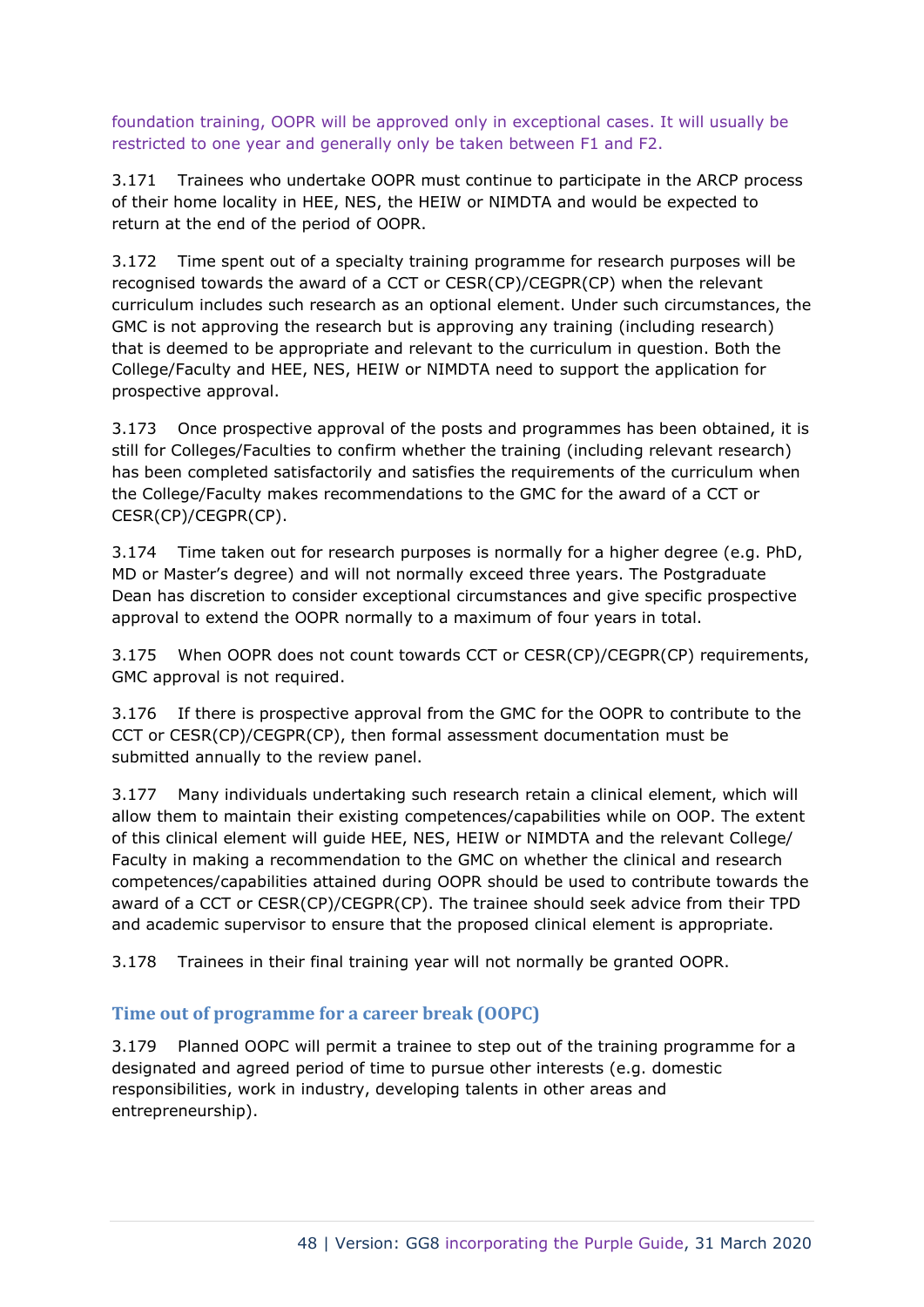3.180 Periods of ill health should in the first instance be managed under the guidance of the employer's occupational health services, as for other staff. OOPC is an inappropriate way of managing health issues.

### *Who is eligible to apply for OOPC?*

3.181 OOPC can be taken with the agreement of the Postgraduate Dean, who will consult as necessary with those involved in managing the training programme. Limiting factors will include:

- i. the ability of the programme to fill the resulting gap in the interests of patient care and others on the training programme
- ii. the capacity of the programme to accommodate the trainee's return at the end of the planned break
- iii. evidence of the trainee's ongoing commitment to and suitability for training
- iv. the impact of a gap in training on deskilling and any subsequent need for remedial training

### *Planning and managing OOPC*

3.182 The following apply to the planning and management of career breaks during training:

- i. OOPC may be taken after a training programme has been started.
- ii. OOPC is not an acceptable reason for deferring the start of a programme. In such cases, the trainee should defer making an application until ready to begin training.
- iii. The needs of the service must be considered in agreeing a start date.
- iv. The duration of OOPC will normally be a period of up to one year. There are good educational and training reasons why an overall period out of training should be no longer than two years (paragraph 1.15). Consequently, The Postgraduate Dean has discretion to consider a second year of OOPC in exceptional circumstances. The Postgraduate Dean may take into account prior OOP periods for other reasons. Any further extension beyond a two-year period out of training would not normally be approved.
- v. Trainees wishing to take longer OOPC will normally need to relinquish their NTN/training contract and reapply in open competition for re-entry to the training programme. Trainees should be aware of the [GMC's](http://www.gmc-uk.org/education/postgraduate/9813.asp)  [expectations about the currency of examinations](http://www.gmc-uk.org/education/postgraduate/9813.asp) when relinquishing their NTN.
- vi. The trainee should plan their return to work with their Postgraduate Dean. Although the returning trainee will be accommodated in the next available suitable vacancy, there is no guarantee of return date and it may take time for a suitable vacancy to arise.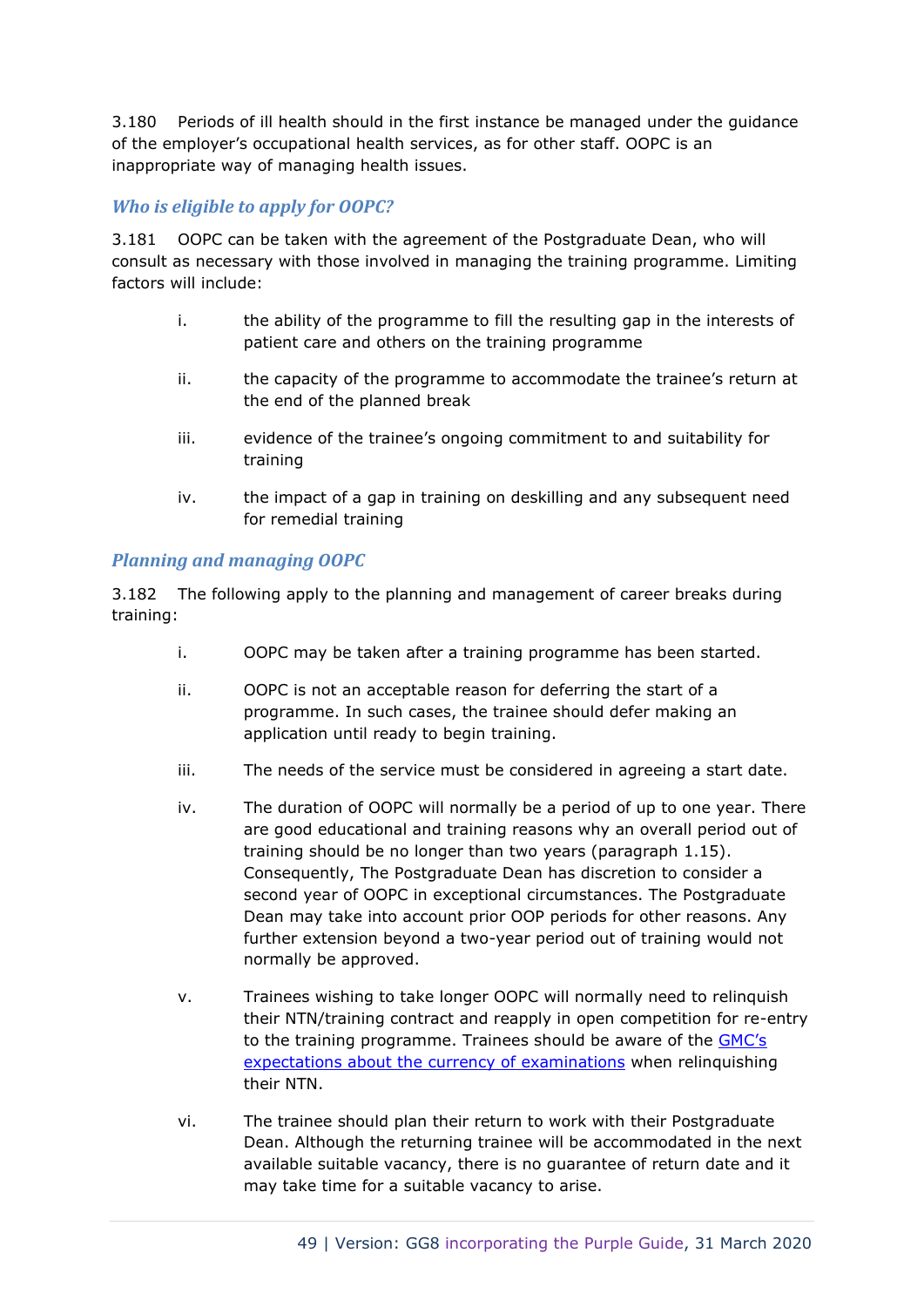- vii. Trainees will normally need to participate in a 'Return to Work' package at the end of OOPC. After a prolonged absence from clinical practice, a period of additional support may be beneficial on return. Employers may not have been aware or have considered the implications of prolonged absence and this may have implications for patient safety. Trainees returning to clinical practice should access support by way of an appraisal of their needs to ensure a safe and timely return to training, whether this is full-time, LTFT or a phased re-introduction to clinical practice.
- viii. Although trainees on a career break will be encouraged to keep up to date through attending educational events, there is no entitlement to study leave funding for this. Arrangements will be subject to local agreement. Since this is not prospectively approved training, it cannot be counted towards a FPCC, CCT or CESR(CP)/CEGPR(CP) but it may be used as part of an application for full CESR/CEGPR.
- ix. Trainees on OOPC must maintain their licence to practise throughout their period away from a training programme.
- x. Trainees on OOPC must keep their Postgraduate Dean (as their Responsible Officer) updated on any activity or work that they undertake within their remit of holding a licence to practise, and they must also complete Form R (or SOAR) on an annual basis and submit this to the ARCP panel in order to continue to register their interest in staying in the programme. The information provided should include their intended date of return to the programme to facilitate the planning process.
- xi. Trainees undertaking a period of time on a career break should consider any impact that this would have on their continuous NHS service.
- xii. Trainees must ensure that they are able to respond to any requests for updates from the Postgraduate Dean.

# **Training: health and disability**

3.183 Postgraduate Deans, programme directors and FSDs are encouraged to tailor individual foundation and specialty training programmes to help doctors with disabilities to meet the requirements for satisfactory completion. The outcomes set out in the curriculum should be assessed to the same standard but reasonable adjustments may need to be made to the method of education, training and assessment.

3.184 Employers must make reasonable adjustments if disabled appointees require these. The need to do so should not be a reason for not offering an otherwise suitable placement. They should also take into account the assessments of progress and individual appointee's educational needs wherever possible.<sup>11</sup>

<sup>&</sup>lt;sup>11</sup> [Equality Act 2010](http://www.legislation.gov.uk/ukpga/2010/15/part/2/chapter/2/crossheading/adjustments-for-disabled-persons)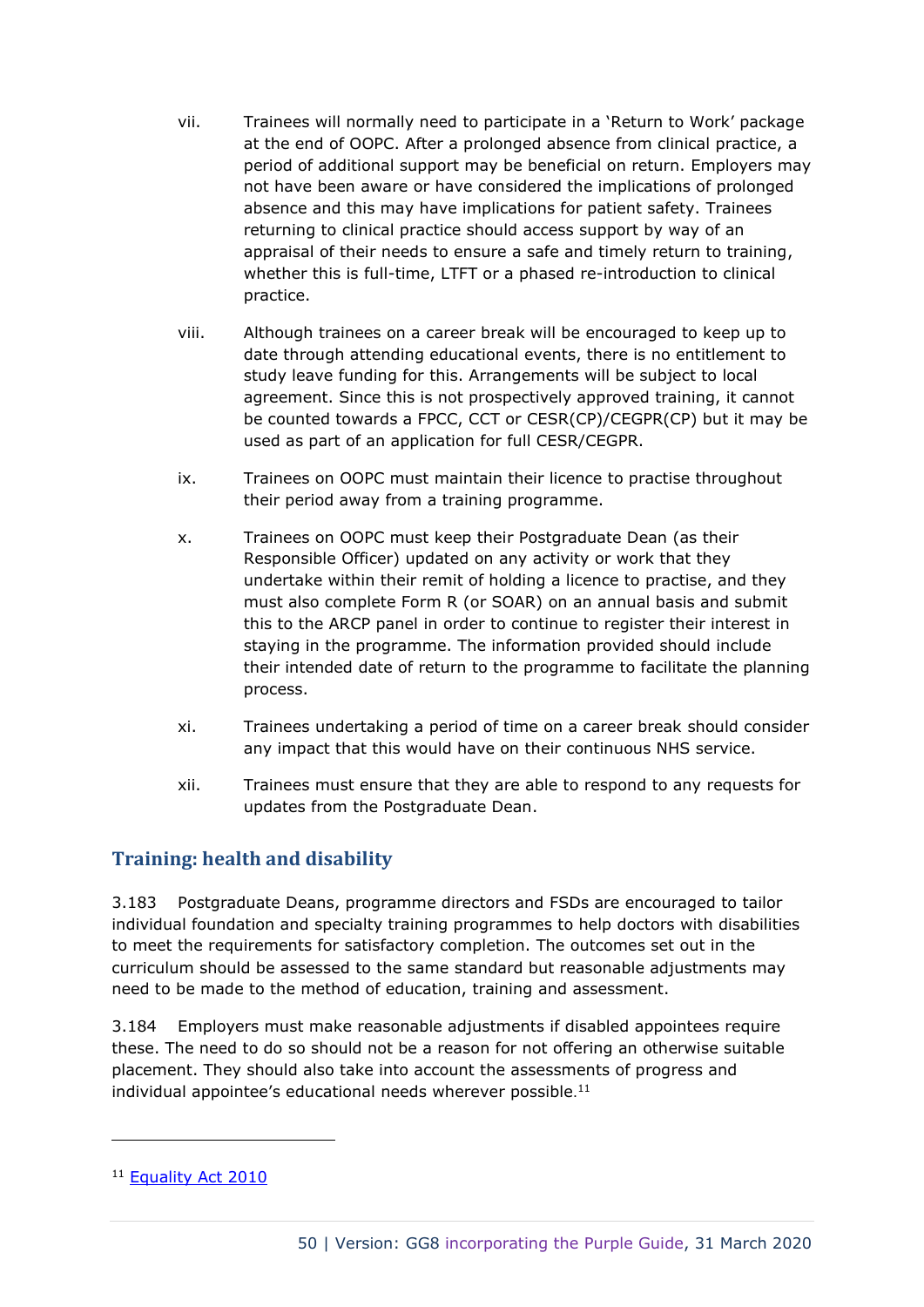3.185 Applicants should inform their programme director/FSD and employer at an early stage so that a suitable rotation can be identified.

3.186 All trainees who are unable to train and work on health grounds should be managed in the first instance under their employer's occupational health arrangements, and are eligible through their employer for statutory sickness absence and pay, which is dependent on their length of service.

3.187 Postgraduate Deans/Deputies will review any health matters (including occupational health advice) with trainees to ensure appropriate decisions are made regarding training.

3.188 All trainees with a full licence to practise, including those who are unable to train or work on health grounds, must comply with the requirements for revalidation and submit Form R (or SOAR) annually.

# **Absences from training and impact on certification (or completion) date**

3.189 Absences from training (including OOP not approved towards training), other than for study leave or annual leave, may have an impact on a doctor's ability to demonstrate competence/capability and progression through the curriculum. The GMC has therefore determined that within each 12-month period where a trainee has been absent for a total of 14 days or more (when a trainee would normally be at work), a review will be triggered of whether the trainee needs to have their core training programme end date or CCT/CESR(CP)/CEGPR(CP) date extended. This review would normally occur at the ARCP.

3.190 Where trainees returning from statutory leave (e.g. maternity/paternity/ adoption leave) have been able to account for unused annual leave, in accordance with the GMC's 2012 position statement on [time out of training,](https://www.gmc-uk.org/-/media/documents/20121130-time-out-of-training-gmc-position-statement-nov-2012_pdf_pdf-60998809.pdf) this may impact on the core training programme end date or CCT/CESR(CP)/CEGPR(CP) date when this is reviewed at the ARCP.

3.191 For foundation doctors, where a trainee has been absent for **both statutory (e.g. maternity/paternity/adoption) and non-statutory reasons** for a total of 20 working days or more within each 12-month period, an early review will be triggered with regard to whether the trainee needs to have their F1 or F2 year extended.

3.192 The GMC's [Good Medical Practice](http://www.gmc-uk.org/guidance/good_medical_practice.asp) states that it is the responsibility of each individual trainee to be honest and open, and to act with integrity. As such, trainees should ensure that HEE, NES, HEIW or NIMDTA are aware of their absences through the relevant reporting processes. This information will be shared with the relevant College/ Faculty and the GMC.

# **Movement between HEE, NES, HEIW and NIMDTA (foundation doctors)**

3.193 Foundation doctors can change from one foundation school to another through the **inter-foundation school transfer** (IFST) process:

3.194 The specific criteria for IFSTs are aligned to the criteria set for pre-allocation to a particular foundation school on the grounds of special circumstances. Foundation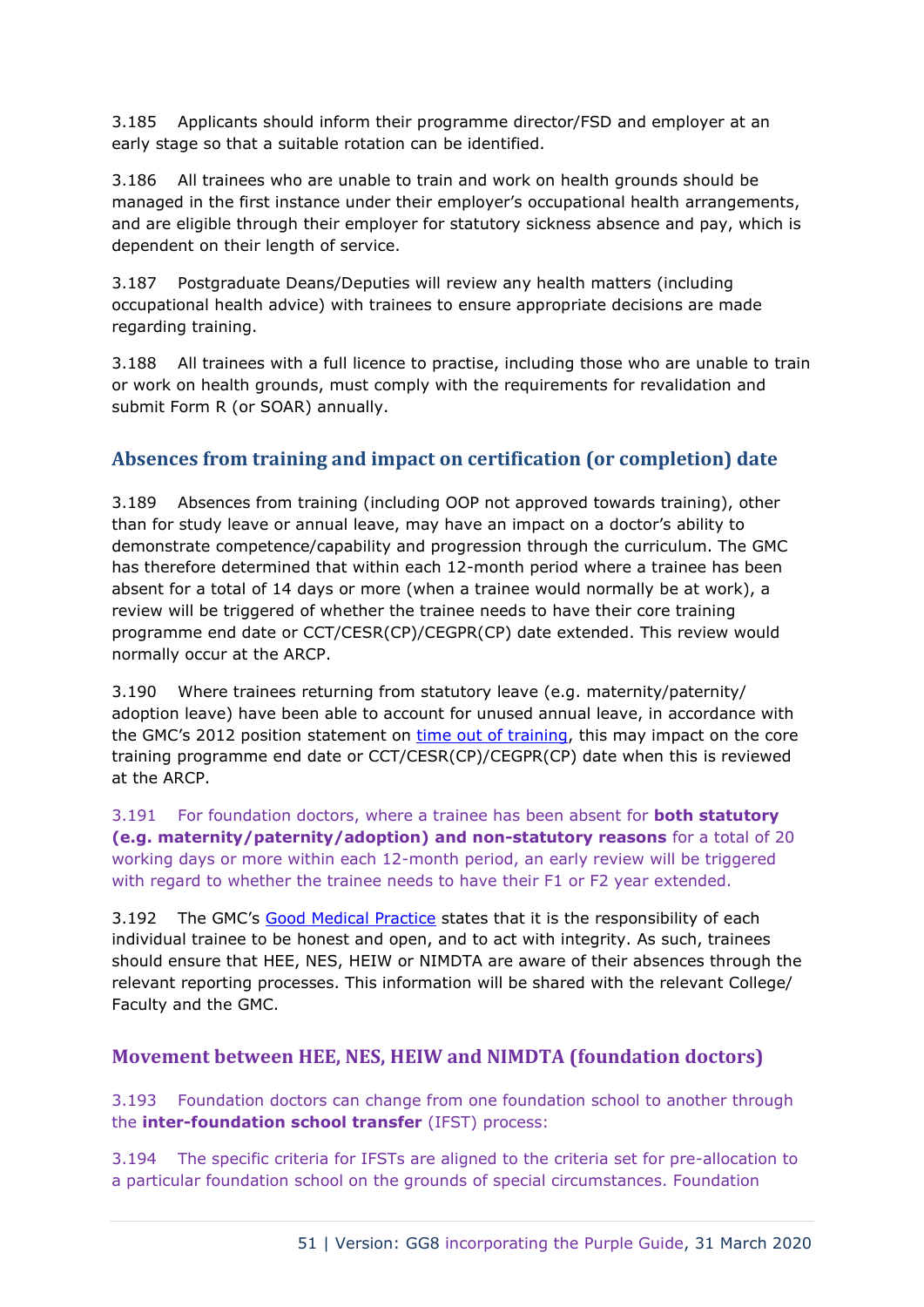doctors who believe they meet the nationally agreed criteria for transferring to a different foundation school once they have been accepted on to the foundation programme should discuss the matter with the FSD of their allocated foundation school if they have not yet taken up their appointment or with their Foundation Programme Training Director if they are already in the training programme.

3.194 Apart from exceptional circumstances, transfers will only take place either at the start of foundation training (F1) or at the start of the F2 year. Arrangements for IFSTs must meet the requirements of the national process and in the case of exceptional circumstances, can only can be agreed between the two FSDs involved. All IFSTs must satisfy both of the following criteria:

- i. There are places available in the receiving foundation school.
- ii. Both foundation schools agree that the foundation doctor needs to transfer because of a relevant change in their circumstances since they originally applied to the foundation programme.

3.196 National guidance regarding the IFST process and copies of the relevant form(s) are available on the UKFPO website.

3.197 The UKFPO will consider appeals relating to the national process and in the case of exceptional circumstances, the originating foundation school is responsible for managing any appeals against decisions to reject IFSTs. The appeal will consider whether the agreed national process was followed. It is not possible to appeal against the unavailability of places in the receiving school. Both schools must abide by the decision of the appeal panel.

# **Movement between HEE, NES, HEIW and NIMDTA (specialty trainees)**

3.198 The national **inter-deanery transfer** (IDT) process has been put in place to support medical trainees who have had an unforeseen significant change in circumstances since commencement of their current training programme that remains at the date of their IDT application. Trainees are able to submit an application and required supporting documents in one of the two transfer windows that take place each year.

3.199 The national IDT eligibility criteria, application guides, supporting document templates and FAQs can be found at [Inter Deanery Transfers.](http://specialtytraining.hee.nhs.uk/inter-deanery-transfers/) Trainees should familiarise themselves with these documents before applying as only applications that meet the eligibility criteria, including the supporting document requirements, can be considered for a transfer.

3.200 While it is possible for trainees to move between HEE, NES, HEIW and NIMDTA (via IDTs), there is no automatic entitlement or right for this to take place. Trainees will be expected to provide evidence that they have well-founded reasons for needing to move and that it is not tenable for them to remain in their current training programme.

3.201 Transfers are contingent on the availability of a funded training post and a training number/contract in the receiving locality in HEE, NES, HEIW or NIMDTA. Post funding and the training number/contract do not follow the trainee.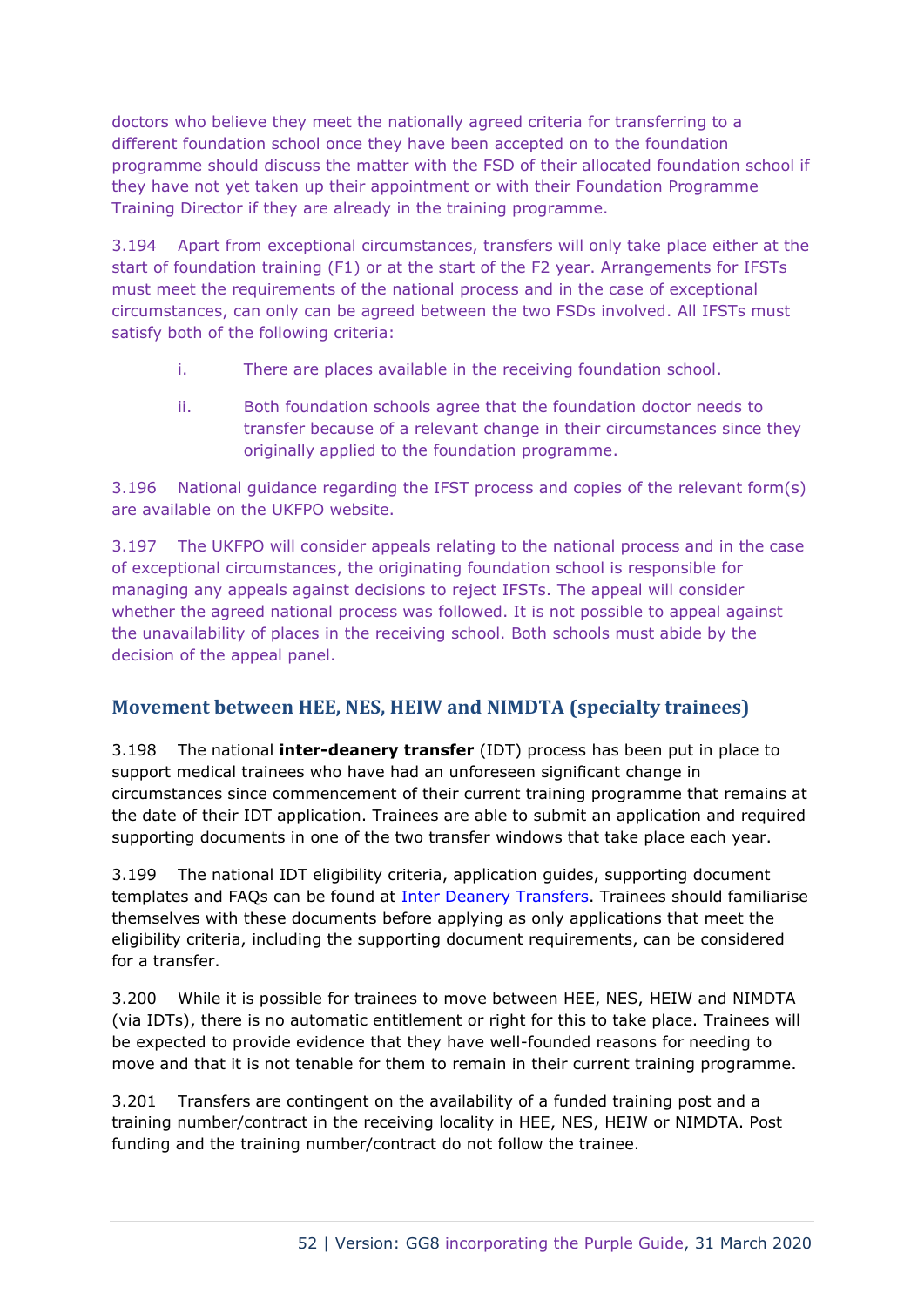3.202 Transfers will only be considered during two time period windows each year, which will be advertised in advance. The timing of these windows allows trainees, who may be required to give three months' notice, sufficient time to do so if transferring to posts commencing in August and February.

3.203 Start dates for posts will be agreed between the transferring/receiving locality in HEE, NES, HEIW or NIMDTA and the trainee. Requests to transfer will not be considered outside of these windows except in very exceptional circumstances. It would be expected that any trainee transferring as part of this process would have appropriate educational review normally in the form of an ARCP prior to transfer.

3.204 There are situations where trainees will move across national or local office boundaries without requiring an IDT:

### **i. Educational or training reasons**

HEE, NES, HEIW and NIMDTA should provide a full range of programmes and placements for the specialties in which they offer training (or have formal arrangements for doing so that are not dependent on ad hoc transfer arrangements).

### **ii. Secondment to a different locality in HEE, NES, HEIW or NIMDTA**

This would normally be undertaken as OOPT, and such moves would be planned to fit in with the agreed training programme and training availability. Trainees would keep their original training number/contract.

### **iii. Rotation between HEE, NES, HEIW and NIMDTA as part of a planned training programme**

This arrangement applies in some specialties and across placements in HEE, NES, HEIW and NIMDTA because of local arrangements or to support access to appropriate training in some specialties.

### **iv. Undertaking research in a different locality in HEE, NES, HEIW or NIMDTA**

Trainees given permission by their Postgraduate Dean to take OOPR will retain their home training number/contract even if research takes place in a different locality in HEE, NES, HEIW or NIMDTA. Trainees will have no entitlement to transfer subsequently to the locality in HEE, NES, HEIW or NIMDTA in which they have been doing their research but will need to go through either the IDT request process (and meet the requirements of eligibility) or a competitive process.

### **v. Undertaking sub-specialty training in a different locality in HEE, NES, HEIW or NIMDTA**

Trainees who are successful in being appointed to a sub-specialty training programme in a different locality in HEE, NES, HEIW or NIMDTA will usually have no entitlement to transfer. They will remain under the management of the home locality in HEE, NES, HEIW or NIMDTA and return there after completion of the sub-specialty training. Appointment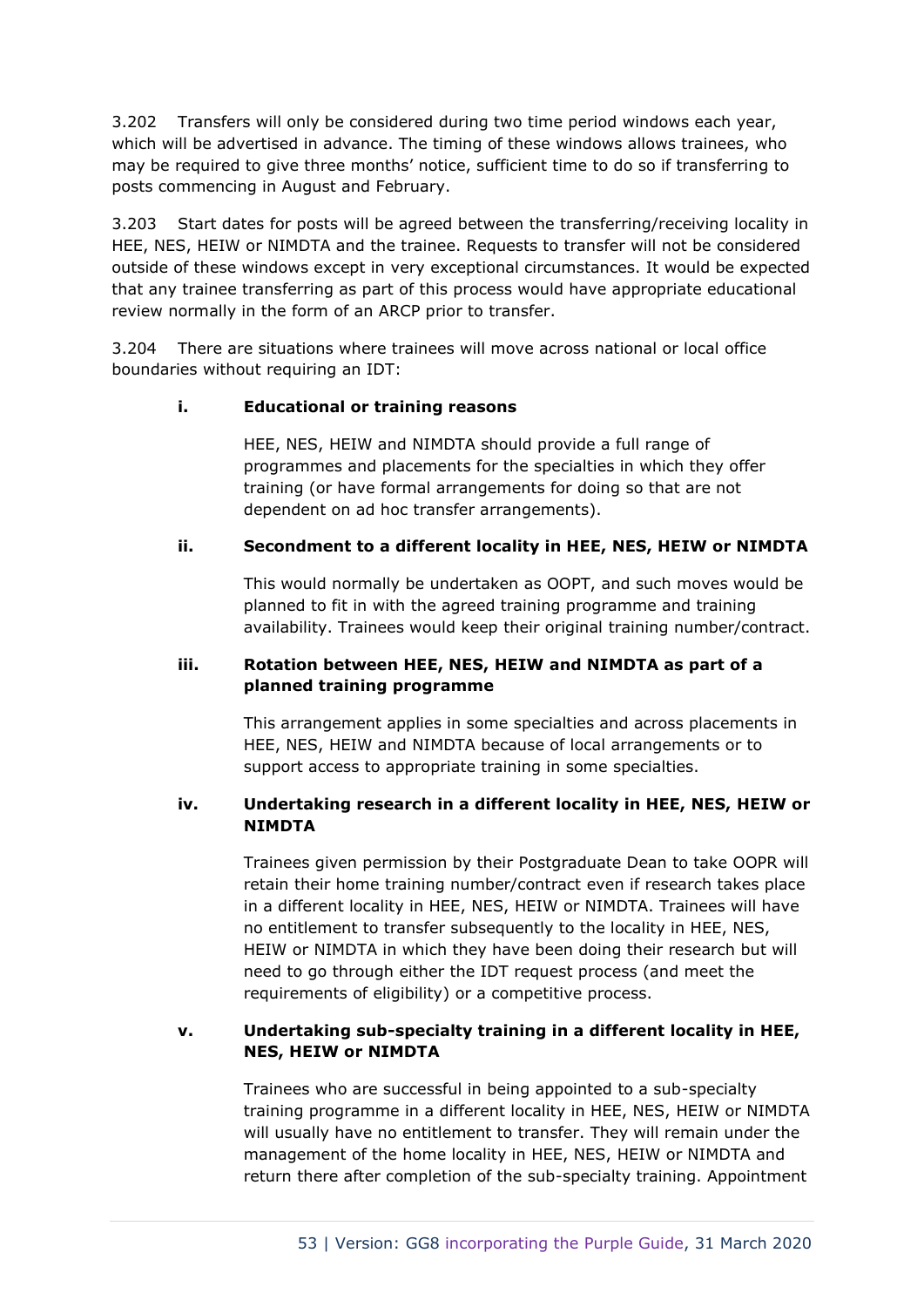to a grid training programme in paediatrics may, however, result in a transfer to a different locality in HEE, NES, HEIW or NIMDTA.

3.205 Where trainees wish to move to another locality in HEE, NES, HEIW or NIMDTA for any other reason, or if their request to transfer is not supported and they still wish to move, they will have to apply in open competition for a place in a specialty training programme in the receiving locality in HEE, NES, HEIW or NIMDTA through the normal application process.

3.206 Where trainees wish to pursue a CCT or CESR(CP)/CEGPR(CP) in a different specialty (i.e. transfer to a different training programme whether in the same or a different location in HEE, NES, HEIW or NIMDTA), they will have to apply for a place in the different specialty training programme through the normal competitive application process.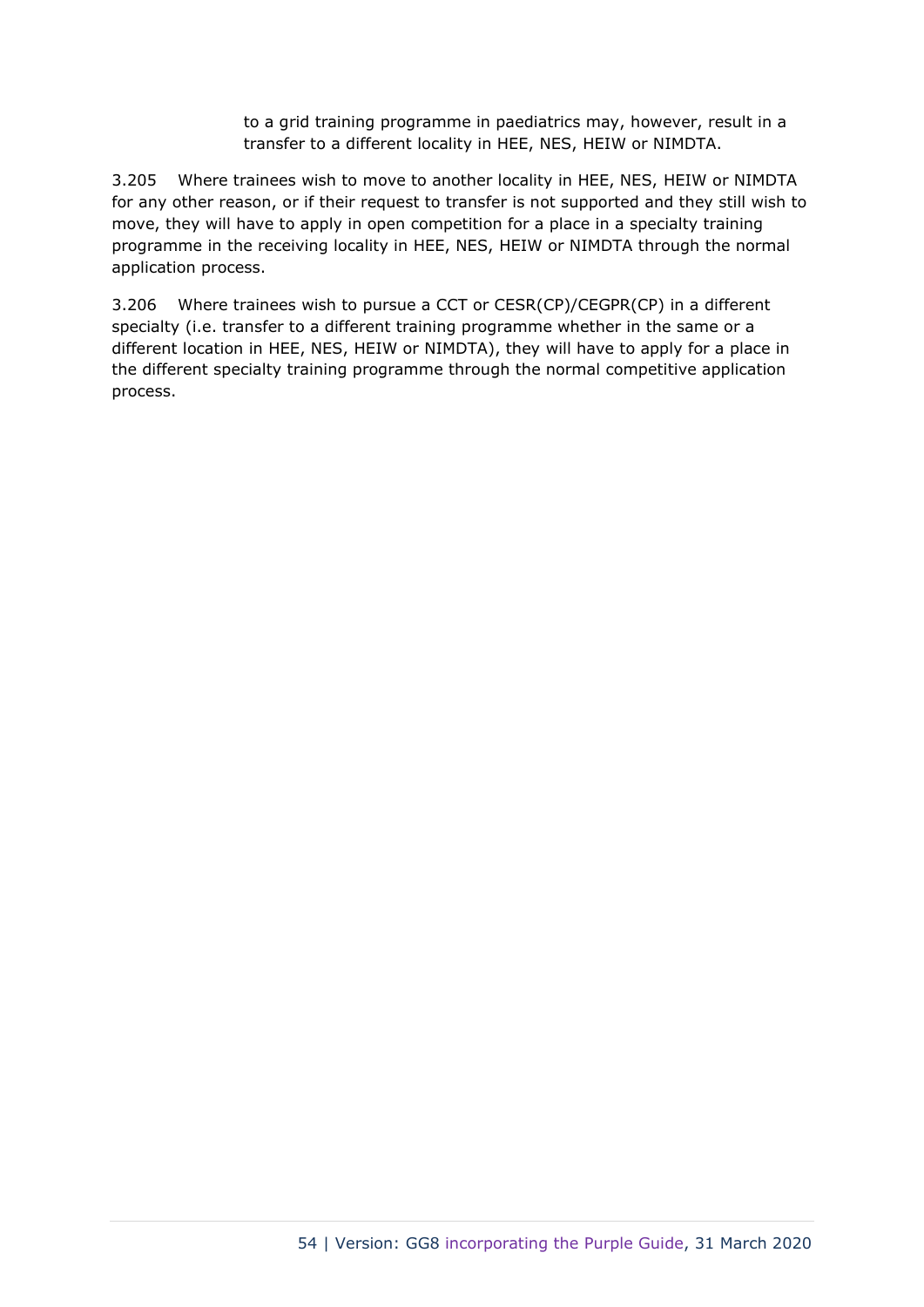# **Section 4: Progressing as a Specialty Trainee or Foundation Doctor**

# **Competences/capabilities, experience and performance**

4.1 The curricula approved by the General Medical Council (GMC) for foundation and specialty training programmes define the standards of competences/capabilities, knowledge, skills and behaviours that must be demonstrated to achieve progressive development towards the award of the Foundation Programme Certificate of Completion (FPCC), the Certificate of Completion of Training (CCT), the Certificate of Eligibility for Specialist Registration combined programme (CESR(CP)), the Certificate of Eligibility for General Practice Registration combined programme (CEGPR(CP)) and the Certificate of Eligibility for General Practice Registration approved programme (CEGPR(AP)). The outcomes for provisionally registered doctors determined by the GMC have been mapped to the curriculum. Curricula are mapped to the GMC's standards in [Good Medical Practice](http://www.gmc-uk.org/guidance/good_medical_practice.asp) and to the GMC's [Generic Professional Capabilities Framework,](http://www.gmc-uk.org/education/postgraduate/GPC.asp) which forms the basis of all medical practice.

4.2 Competences/capabilities, knowledge, skills and behaviours take time and systematic practice to acquire and to become embedded as part of regular performance. Implicit therefore in a competence-based programme of training must be an understanding of the minimum frequency of practice, level of experience and time required to acquire competence and to confirm performance in the specialty.

4.3 The foundation programme (including the academic foundation programme (AFP)) is time and outcome-based. Provisionally registered doctors with a licence to practise must complete one year (full-time equivalent) in an approved foundation programme to be eligible to apply for full registration with the GMC. A complete foundation programme takes two years (full-time equivalent) to complete.

4.4 The assessment frameworks should deliver a coherent approach that supports the trainee in developing their competences/capabilities in a sustainable way through a combination of workplace-based assessments, both formative and summative. This approach is designed programmatically so that the clinical and professional performance of trainees in everyday practice is assessed.

4.5 The emphasis on workplace-based assessments aims to address this through assessing performance and demonstration of the standards and competences/capabilities in clinical practice. It means that trainers and trainees must be realistic about undertaking these assessments, and that educational supervisors must ensure that appropriate opportunities are provided to enable this to happen effectively.

4.6 Trainees develop their competences/capabilities at different rates, depending on their own abilities, their determination and their exposure to situations that enable them to develop their skills. The expected rate of progress in acquisition of the required competences/capabilities is defined in the curricula. This is important so that in Health Education England (HEE), NHS Education for Scotland (NES), Health Education and Improvement Wales (HEIW), and the Northern Ireland Medical and Dental Training Agency (NIMDTA), trainers, trainees and employers are clear as to what is acceptable progress in training. This will enable reasonable timeframes and resources for support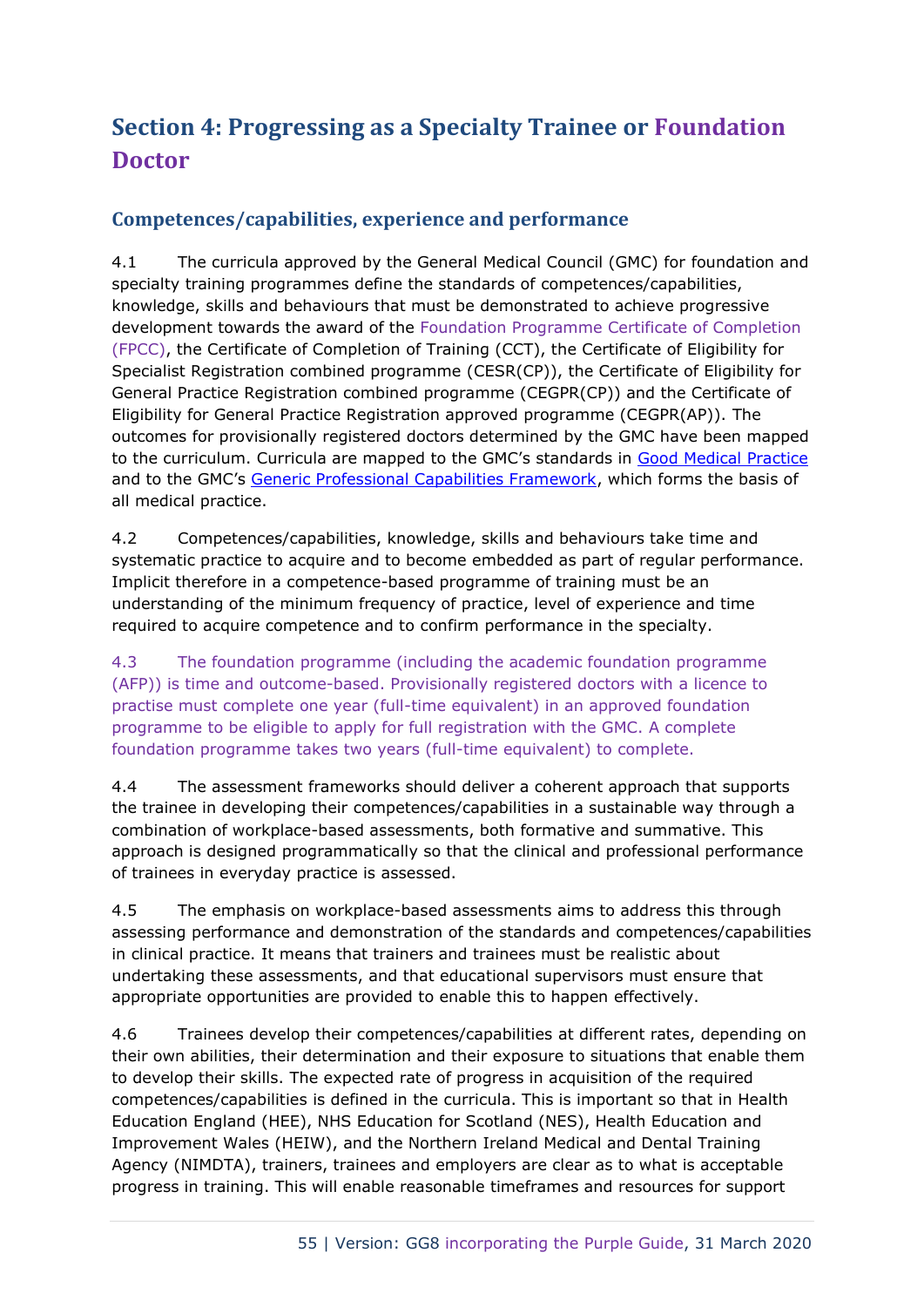and remediation to be set so that trainees are aware of the boundaries within which remediation can and will be offered.

4.7 Curricula and programmes of assessment evolve and develop over time. In order to ensure that trainees receive the most relevant and up-to-date training and so that they are assessed appropriately, they will be required to move to the most recent foundation curriculum and use the most recent forms of assessment. As part of any developments, implementation plans for the transition of trainees to new curricula will be published. (See the GMC's 2012 position statement on [moving to the current](https://www.gmc-uk.org/-/media/documents/moving-to-current-curriculum-position-statement-nov-2012_pdf-57653277.pdf)  [curriculum.](https://www.gmc-uk.org/-/media/documents/moving-to-current-curriculum-position-statement-nov-2012_pdf-57653277.pdf))

4.8 While GMC-approved curricula are competence/capability-based, some curricula have time and outcome-based objectives contained within them, and there might be specific periods of training defined and required within a curriculum.

4.9 All postgraduate medical training curricula developed in the UK and approved by the GMC may quote either absolute minimum training durations (which reflect the European requirement) or an indicative training time or range of time that the training programme is expected to take [\(Postgraduate Medical Education and Training](http://www.legislation.gov.uk/uksi/2012/344/made)  [Legislation\)](http://www.legislation.gov.uk/uksi/2012/344/made).

4.10 This is important for two reasons:

- 1. to define a 'full' programme of prospectively approved training that entitles an individual who successfully completes it the award of the **CCT**
- 2. to make sense of a competence/capability-defined programme of educational progression within a framework of 'time required' to enable breadth of experience and practice to ensure that the competences/ capabilities gained are sustainable and part of everyday practice

4.11 There will be occasions when a trainee progresses more rapidly than the expected rate of progress and in such cases, the award of an Annual Review of Competence Progression (ARCP) Outcome 6 can be brought forward. However, this can only occur if:

- i. the trainee has gained all the relevant competences/capabilities required within the curriculum
- ii. the trainee has completed all the necessary examinations and assessments
- iii. the trainee has spent the minimum time in training as required by the EU directive on the [recognition of professional qualifications](http://www.gmc-uk.org/about/legislation/european_legislation.asp)

4.12 The early achievement of CCT needs to be planned via the ARCP process and would not normally be advanced by more than one year.

4.13 There are occasions where progress in training cannot be achieved because of events external to training and even though the trainee has remained in the workplace. This would result in a shorter period of time than expected having been available for training since the previous ARCP. In this situation, consideration would need to be given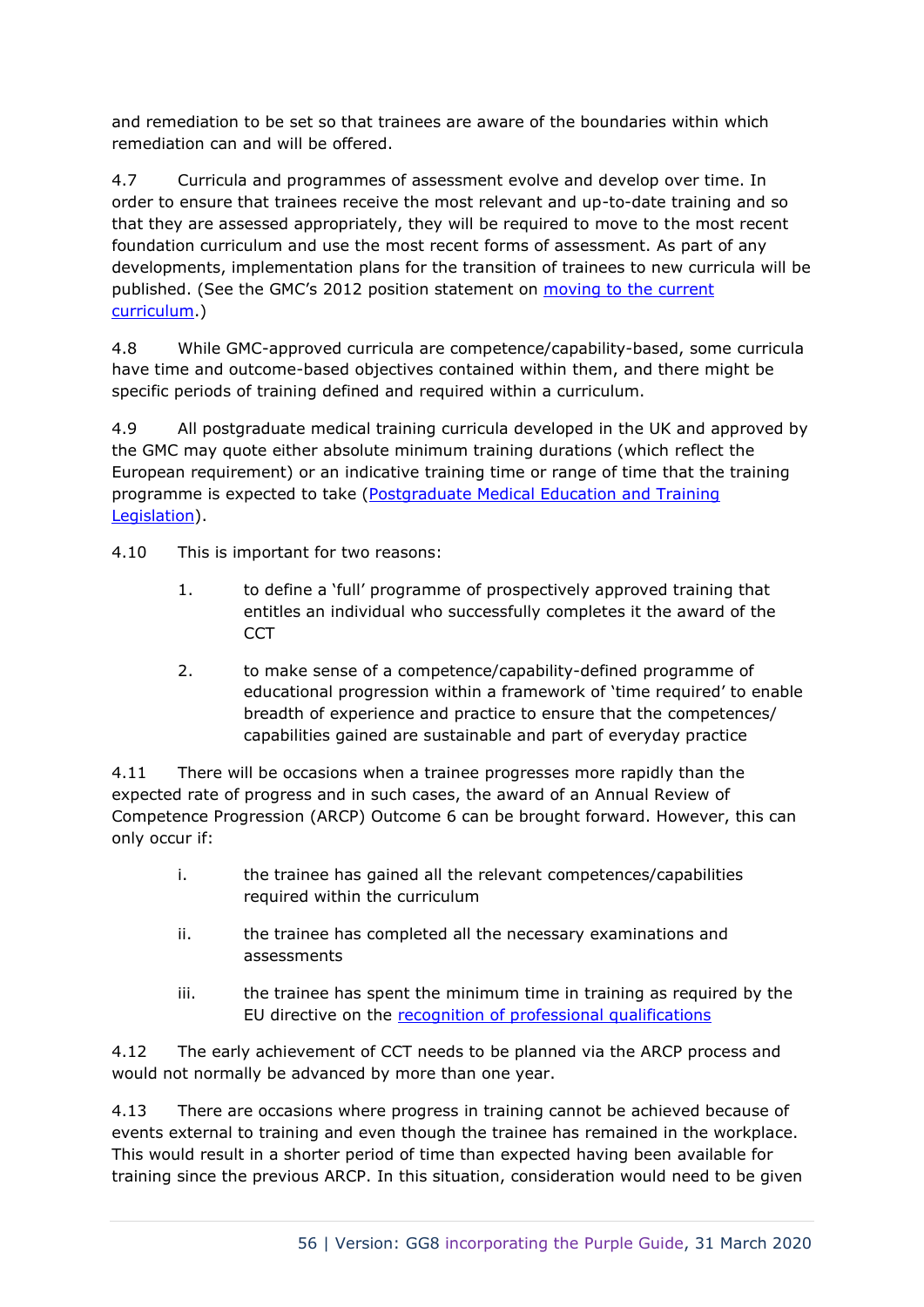to training time being paused and the prospective FPCC date, core training programme end date or CCT/CESR(CP)/CEGPR(CP) date being extended following review at the ARCP (paragraph 4.113). The decision to pause training time is an important one and needs to be formalised with written agreement from the Postgraduate Dean. Reference should also be made to the GMC's 2012 position statement on [time out of training](https://www.gmc-uk.org/-/media/documents/20121130-time-out-of-training-gmc-position-statement-nov-2012_pdf_pdf-60998809.pdf) and foundation doctors should also refer to the GMC's information on registration.

# **Assessment of progression**

4.14 Structured postgraduate medical training is dependent on having curricula that are mapped to the GMC's standards in [Good Medical Practice](http://www.gmc-uk.org/guidance/good_medical_practice.asp) and the [Generic](https://www.gmc-uk.org/education/postgraduate/GPC.asp)  [Professional Capabilities Framework.](https://www.gmc-uk.org/education/postgraduate/GPC.asp) These curricula clearly set out the competences/ capabilities of practice, an assessment framework to know whether those competences/ capabilities have been achieved and an infrastructure that supports a training environment in the context of service delivery.

4.15 The three key elements that support trainees in this process are formative assessments and interactions (e.g. supervised learning events and other supervisor discussions), summative assessments (e.g. foundation supervisor reports, assessments of performance and examinations) and triangulated judgement made by an educational supervisor. These three elements are individual but integrated components of the training process. While the formative elements are for use between trainee and educational supervisor, engagement with them will aid the supervisor in making their informed judgement so that together with the other elements they contribute to the ARCP.

4.16 Assessment is a formally defined and approved process that supports the curriculum. A trainee's progress in their training programme is assessed using a range of defined and validated assessment tools, along with professional and triangulated judgements about the trainee's rate of progress.

4.17 An ARCP results in an 'Outcome' following evaluation of the written evidence of progress and determines the next steps for the trainee. A satisfactory outcome confirms that the required competences/capabilities, together with ongoing conformance with the GMC's standards in [Good Medical Practice,](http://www.gmc-uk.org/guidance/good_medical_practice.asp) have been achieved.

# **Educational agreement**

4.18 Each trainee should have an educational agreement for each training placement, which sets out their specific aims and learning outcomes for the next stage of their training, based on the requirements of the curriculum for the specialty and on their most recent ARCP outcome. This should be the basis of all educational review discussions throughout all stages of training. The educational agreement will need regular review and updating.

4.19 The trainee's educational supervisor must ensure that the trainee is aware of and understands the trainee's obligations as laid down in the educational agreement, including (but not exclusively):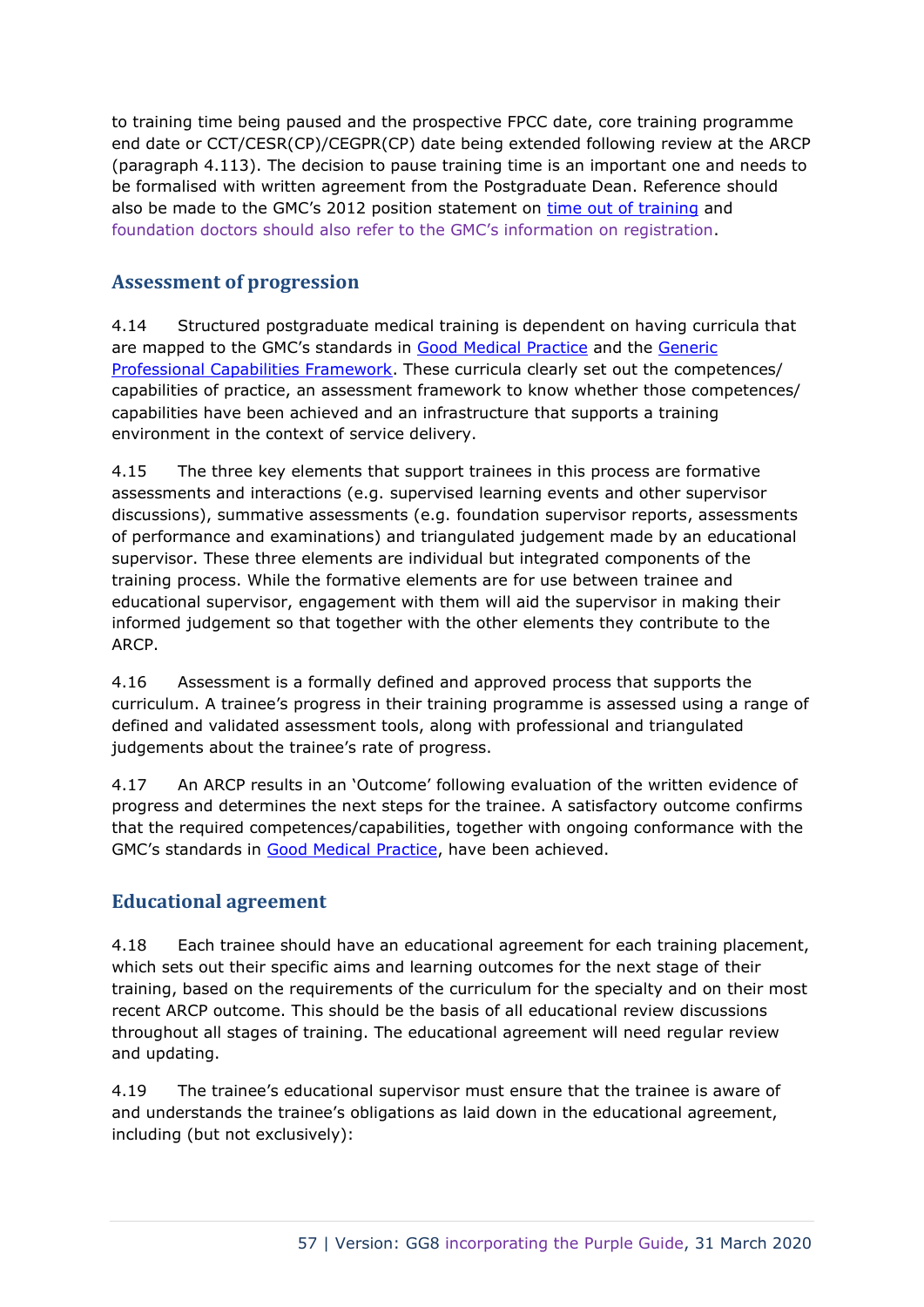- i. awareness of the trainee's responsibility to initiate workplace-based assessments
- ii. awareness of the requirement to maintain an up-to-date educational portfolio
- iii. understanding of the need to address areas identified in the trainee's educational portfolio including undertaking and succeeding in all assessments of knowledge (usually examinations) and performance in a timely fashion based on the recommended timescale set out in the specialty curriculum
- iv. awareness of the need to engage in processes to support revalidation

# **The educational supervisor and educational review**

4.20 All trainees must have an educational supervisor who should provide, through constructive and regular dialogue, feedback on performance and assistance in career progression.

4.21 Educational review is mainly a developmental, formative process that is trainee focused. It should enable the training for individual trainees to be optimised, taking into account the available resources and the needs of other trainees in the programme. Training opportunities must meet the GMC standards.

4.22 Appraisal is a continuous process. As a minimum, the educational section of appraisal should take place at the beginning, middle and end of each phase of training, and should be documented in the educational portfolio. However, educational review can be undertaken more frequently and this should be the case where a previous assessment outcome has identified inadequate progress or where there are specific educational objectives that require enhanced supervision.

4.23 The educational supervisor is the crucial link between the educational review and workplace-based assessment processes since the educational supervisor's report provides the summary of the assessment evidence for the ARCP process. The outcome from the educational review underpins and provides evidence to employers about the performance of doctors in postgraduate training, and informs the ARCP and revalidation processes. The revalidation process is further supported by self-declaration evidence from the trainee as an employee about any relevant conduct or performance information.

4.24 The trainee's educational supervisor may also be their named clinical supervisor (particularly in small specialties and small training units). In such a case, the educational supervisor could be responsible for some of the workplace-based assessments and producing the structured report as well as providing the educational review for the trainee.

4.25 Great care needs to be taken to ensure that these roles are not confused. Indeed, under such circumstances, the trainee's educational supervisor should discuss with the Training Programme Director (TPD) – and, if necessary, the Postgraduate Dean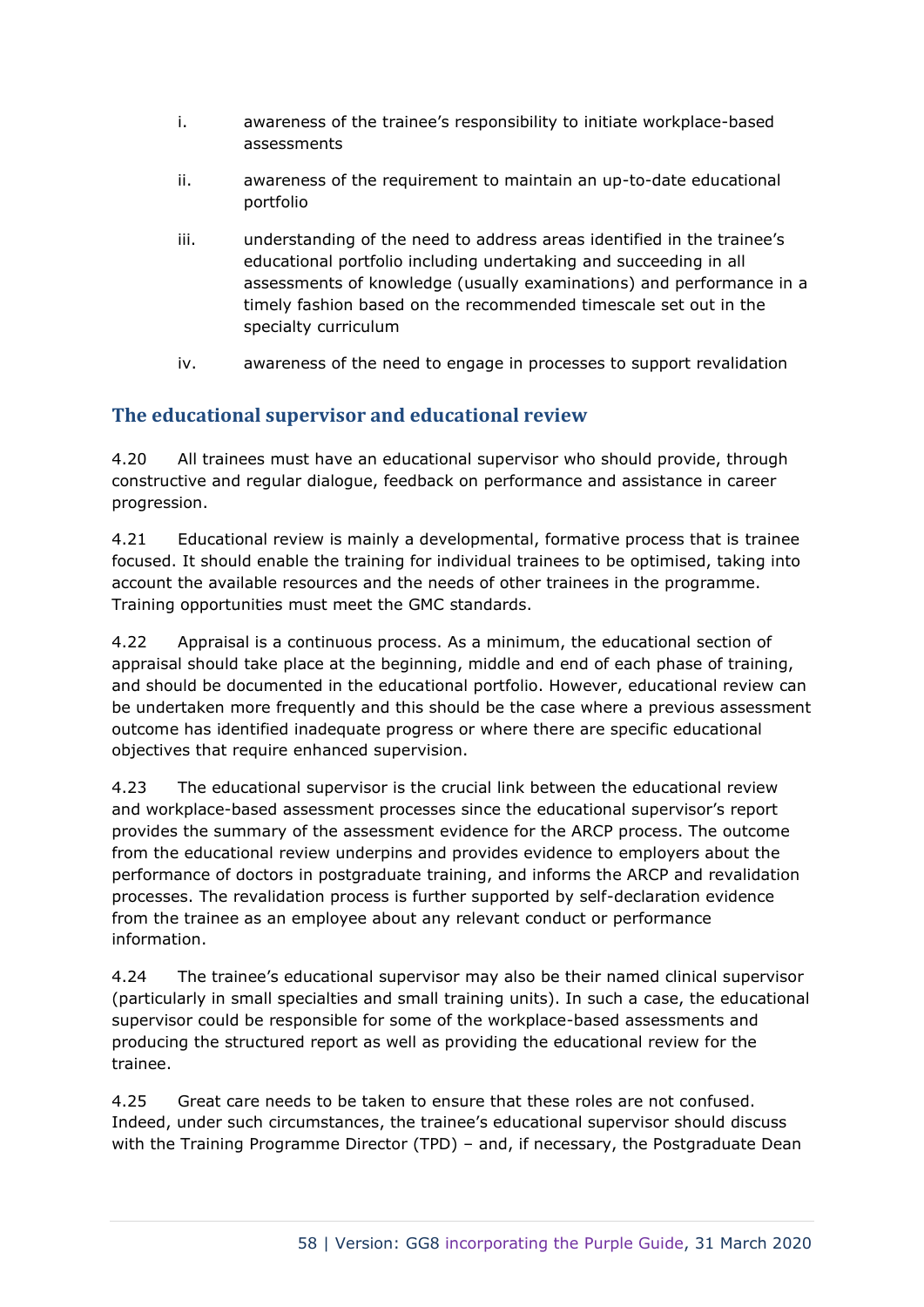– a strategy for ensuring that there is no conflict of interest in undertaking educational review and assessment for an individual trainee.

4.26 The purpose of educational review is to:

- i. help identify educational needs at an early stage and agree educational objectives that are **SMART** (**S**pecific, **M**easurable, **A**chievable, **R**ealistic, **T**ime bound)
- ii. provide a mechanism for reviewing progress, and implementing and monitoring any remedial requirements
- iii. assist in the development in postgraduate trainees of the skills of selfreflection and self-appraisal that will be needed throughout a professional career
- iv. enable learning opportunities to be identified in order to facilitate a trainee's access to these
- v. provide a mechanism for giving feedback on the quality of the training provided
- vi. make training more efficient and effective for a trainee
- vii. consider matters around fitness to practise and revalidation
- viii. document the judgement about whether a trainee has met the requirements and has provided documentary support for the satisfactory progress
- ix. document recommendations about further training and support where the requirements have not been met

4.27 During their educational review discussion with their educational supervisor, trainees must be able to raise concerns without fear of being penalised.

4.28 Patient safety issues would normally be identified utilising clinical incident reporting mechanisms as well as being reported through organisational procedures.

### 4.29 Demonstrating reflection: [GMC | The Reflective Practitioner](https://www.gmc-uk.org/education/standards-guidance-and-curricula/guidance/reflective-practice)

- i. Trainees should discuss the experiences they are planning to reflect on (or have already reflected on) with their clinical and educational supervisors. Discussion assists with the learning aspect of the reflective process to make it more meaningful. It also helps to demonstrate engagement in reflective thinking as an educational and professional tool.
- ii. Trainees should include insights gained and any changes made to practice in their learning portfolio. Supervisors should confirm in the learning portfolio that the experience has been discussed, and agree appropriate learning outcomes and what actions are planned.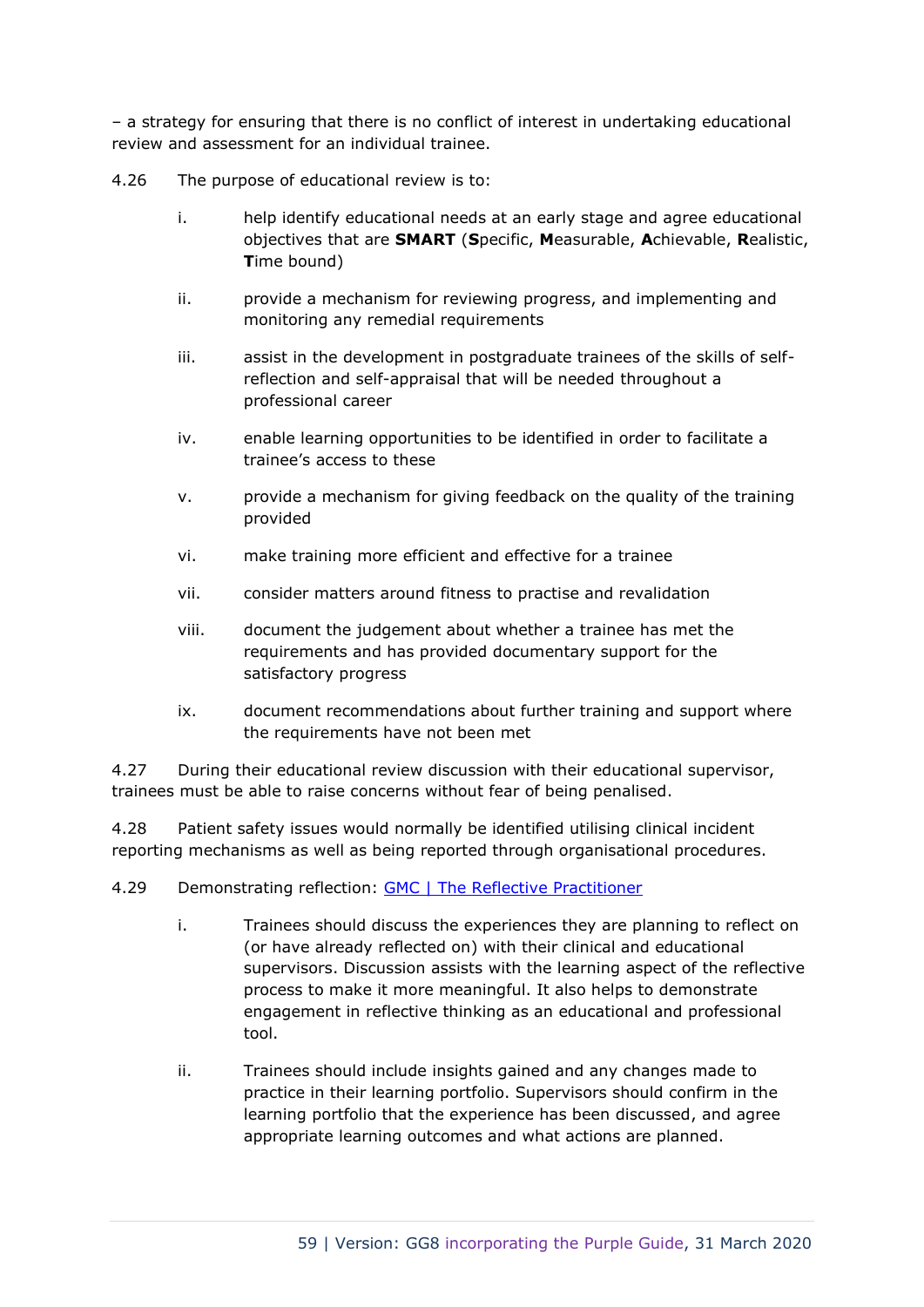iii. Sharing original, non-anonymised information with supervisors is important but factual details should not be recorded in the learning portfolio.

4.30 Medical professionals have ethical and professional responsibilities to raise concerns about matters that may harm patients or colleagues. Within the NHS and social care sector, these issues have the potential to undermine public confidence in these vital services and patient safety. Whistle blowing is the popular term applied to reporting such concerns about malpractice, wrongdoing or fraud. Such concerns should usually be raised by the trainee to their employer or an appropriate regulator. However, HEE, NES, HEIW and NIMDTA recognise that a trainee may feel it is not appropriate for them to raise a concern with their employer, or may be concerned that they will suffer detriment from their employer or others as a result of raising such concerns. In these circumstances, HEE, NES, HEIW or NIMDTA will offer appropriate guidance and signposting to support any trainee wishing to raise concerns.

4.31 Where it is in the interests of patient or trainee safety, the trainee must be informed that the relevant element of the educational review discussion will be raised through appropriate clinical governance/risk management reporting systems. This will usually be with the Director/Lead of Medical Education in the local education provider (LEP) and the Postgraduate Dean/Responsible Officer (RO) (and employer where this is not the LEP). Trainees also need to be aware that any such discussions should be reported as part of the required self-declaration for revalidation.

4.32 The educational supervisor and trainee should discuss and be clear about the use of an educational portfolio. Regular help and advice should be available to the trainee to ensure that the portfolio is developed to support professional learning.

4.33 Records should be made on the trainee's educational portfolio of these regular educational review meetings, and these must be shared between trainee and educational supervisor.

4.34 The educational review process is the principal mechanism whereby there is an opportunity to identify concerns about progress at the earliest opportunity. (Further guidance on identification and management of concerns is available on individual HEE, NES, HEIW and NIMDTA websites.)

4.35 Concerns should be brought to the attention of the trainee during educational review meetings. Account should be taken of all relevant factors that might affect performance (e.g. health or domestic circumstances) and these should be recorded in writing. An action plan to address the concerns should be agreed and documented between the educational supervisor and trainee. If concerns are considered serious at the outset, persist or increase, further action should be taken and this should not be left to the ARCP process. Direct contact should be considered with the TPD, the lead for professional support, trainee support groups (if appropriate), the employer and the Director of Medical Education for the LEP, alerting them to these concerns. As the RO, the Postgraduate Dean will need any information that may affect future revalidation. The trainee should be informed of any such action taken following an educational review.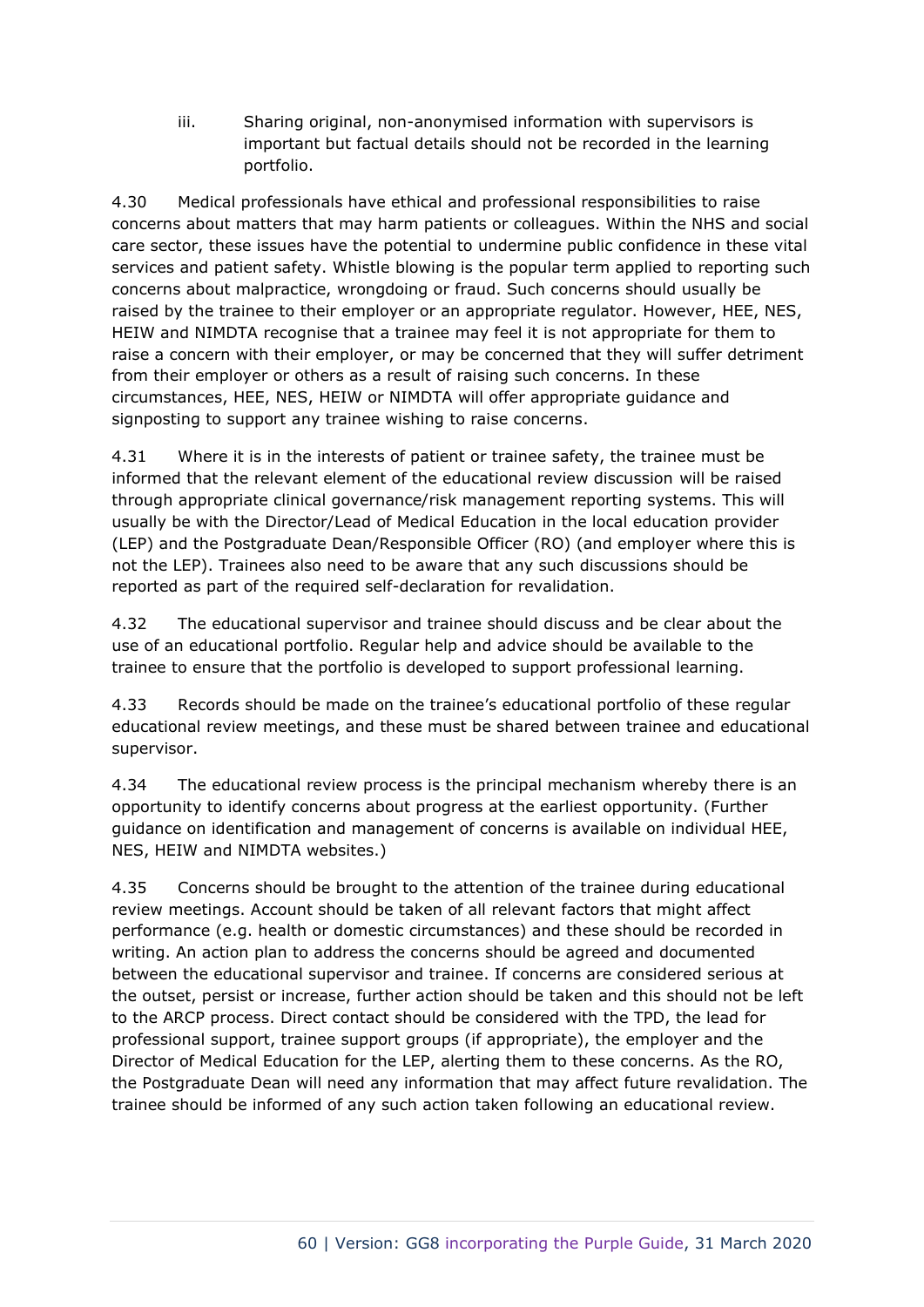### **ARCP: Assessment**

4.36 This section deals with how ARCP panels review supporting evidence enabling them to arrive at a judgement of progress (known as an 'Outcome') (paragraph 4.43).

4.37 A detailed summary of the assessments that should be undertaken is included in paragraphs 4.44, 4.46 and 4.58.

# **ARCP: What is its purpose?**

4.38 The ARCP provides a formal process that reviews the evidence presented by the trainee and their educational supervisor relating to the trainee's progress in the training programme. It enables the trainee, the Postgraduate Dean and employers to document that the competences/capabilities required are being gained at an appropriate rate and through appropriate experience.

4.39 It should normally be undertaken on at least an annual basis for all trainees and with no more than a maximum interval of 15 months to facilitate revalidation. The process may be conducted more frequently if there is a need to deal with performance and progression issues or, where appropriate, to facilitate acceleration of training outside of the annual review.

- 4.40 The ARCP fulfils the following functions:
	- i. It provides an effective mechanism for reviewing and recording the evidence related to a trainee's performance in the training programme or in a recognised training post (e.g. locum appointment for training (LAT)).
	- ii. At a minimum, it must incorporate a review of the trainee's educational portfolio including a structured report from the educational supervisor(s), documented assessments (as required by the specialty curriculum) and achievements.
	- iii. It provides a means whereby the evidence of the outcome of formal assessments, through a variety of GMC-approved workplace-based assessment tools and other assessment strategies (including examinations that are part of the programme of assessment), is coordinated and recorded to present a coherent record of a trainee's progress.
	- iv. It provides an effective mechanism for the review of out of programme experience and recording its contribution (where approved) to progress.
	- v. It considers any time out of training during the assessment period and from entry to the programme (see the GMC's 2012 position statement on [time out of training\)](https://www.gmc-uk.org/-/media/documents/20121130-time-out-of-training-gmc-position-statement-nov-2012_pdf_pdf-60998809.pdf), and determines whether the training duration needs to be extended.
	- vi. As long as adequate documentation has been presented, it makes judgements about the competences/capabilities acquired by trainees and their suitability to progress to the next stage of training.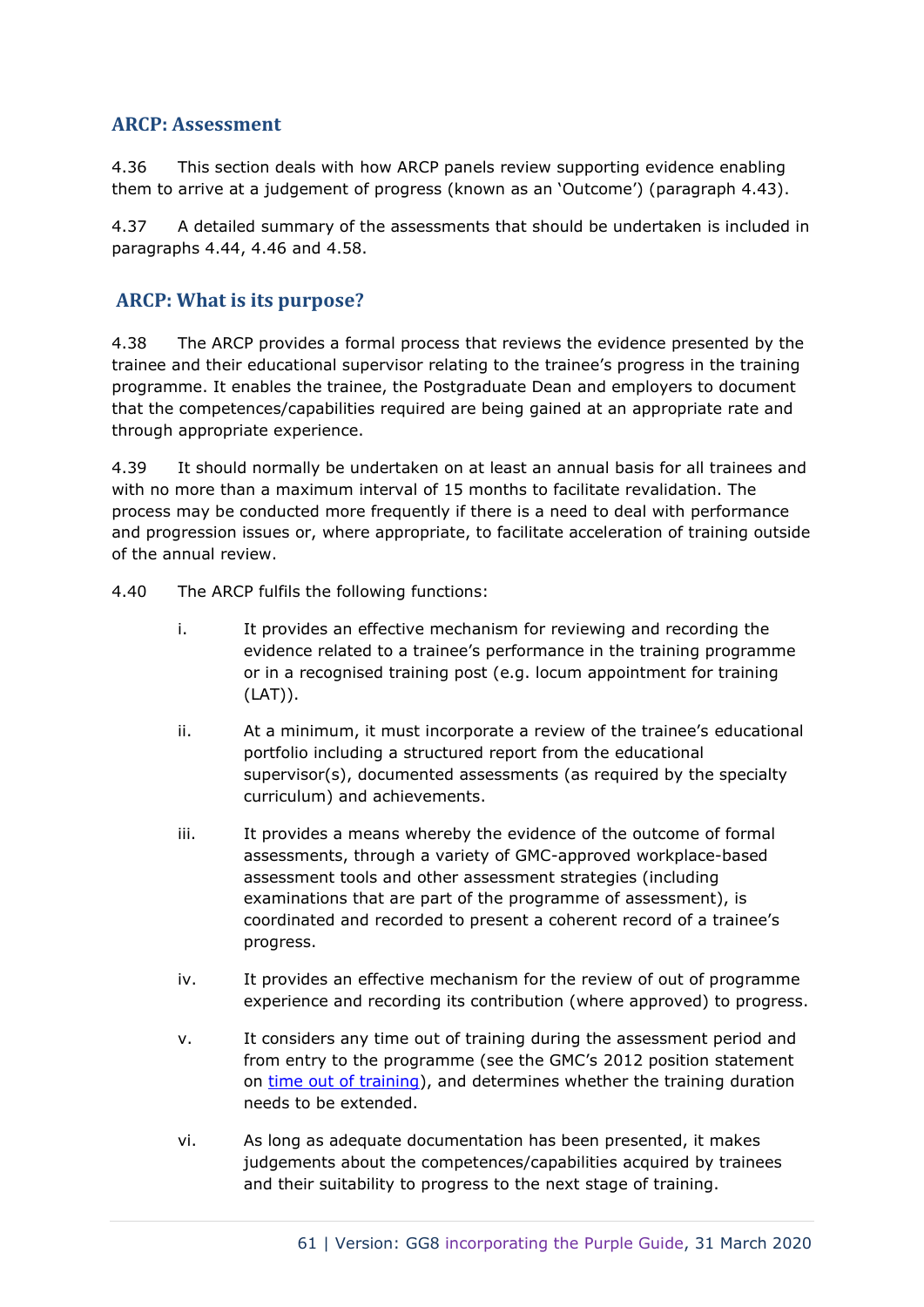- vii. As long as adequate documentation has been presented, it makes judgements about the competences/capabilities acquired by trainees in a LAT post and documents these accordingly.
- viii. It provides advice to the RO about revalidation of the trainee across their full scope of work to enable the RO to make a recommendation to the GMC when required and ensures that any unresolved concerns about fitness to practise are acted on.
- ix. It provides a final statement of the trainee's successful attainment of the curriculum competences/capabilities including fulfilment of the GMC's standards in the [Generic Professional Capabilities Framework](https://www.gmc-uk.org/education/postgraduate/GPC.asp) for the programme and thereby the completion of the training programme.
- x. It enables the Postgraduate Dean to present evidence to the relevant College/Faculty so that it can recommend the trainee to the GMC for award of the CCT or CESR(CP)/CEGPR(CP).
- xi. It enables the Postgraduate Dean to present evidence to the GMC for full registration at the end of F1 and for the recommendation of award of the FPCC at the end of F2.
- xii. Where applicable, it provides comment and feedback on the quality of the structured educational supervisor's report.

### 4.41 **The ARCP process is applicable to:**

- i. all trainees (including foundation, core and specialty trainees, those in less than full-time (LTFT) training and trainees in academic programmes)
- ii. trainees who are out of programme with the agreement of the Postgraduate Dean
- iii. LAT trainees
- iv. Where a trainee has resigned from a training programme (and dependent on the timing of this resignation), they should be informed that an ARCP panel will review their progress between their last ARCP and the point of resignation (unless the effective exit from the programme occurred within three months of the last ARCP). The trainee will need to complete Form R [\(GG8 Appendix 1\)](https://www.copmed.org.uk/images/docs/gold_guide_8th_edition/GG8_Appendix_1_-_Form_R_Parts_A_and_B.docx) or the Scottish Online Appraisal Resource [\(SOAR\)](http://www.appraisal.nes.scot.nhs.uk/) for the purposes of informing the revalidation process. The ARCP panel should document any relevant competences/capabilities that have been achieved by the trainee; however, no outcome will be awarded, and the N21 and N22 codes should be utilised  $(GG8$  Appendix 3). It is expected that trainees will engage in this process.

4.42 **ARCP: Assessment** – In accordance with GMC requirements, the Academy of Medical Royal Colleges, Colleges and Faculties have developed assessment strategies that are blueprinted against the curricula approved by the GMC and the requirements of the GMC's standards in [Good Medical Practice.](http://www.gmc-uk.org/guidance/good_medical_practice.asp) Further information about these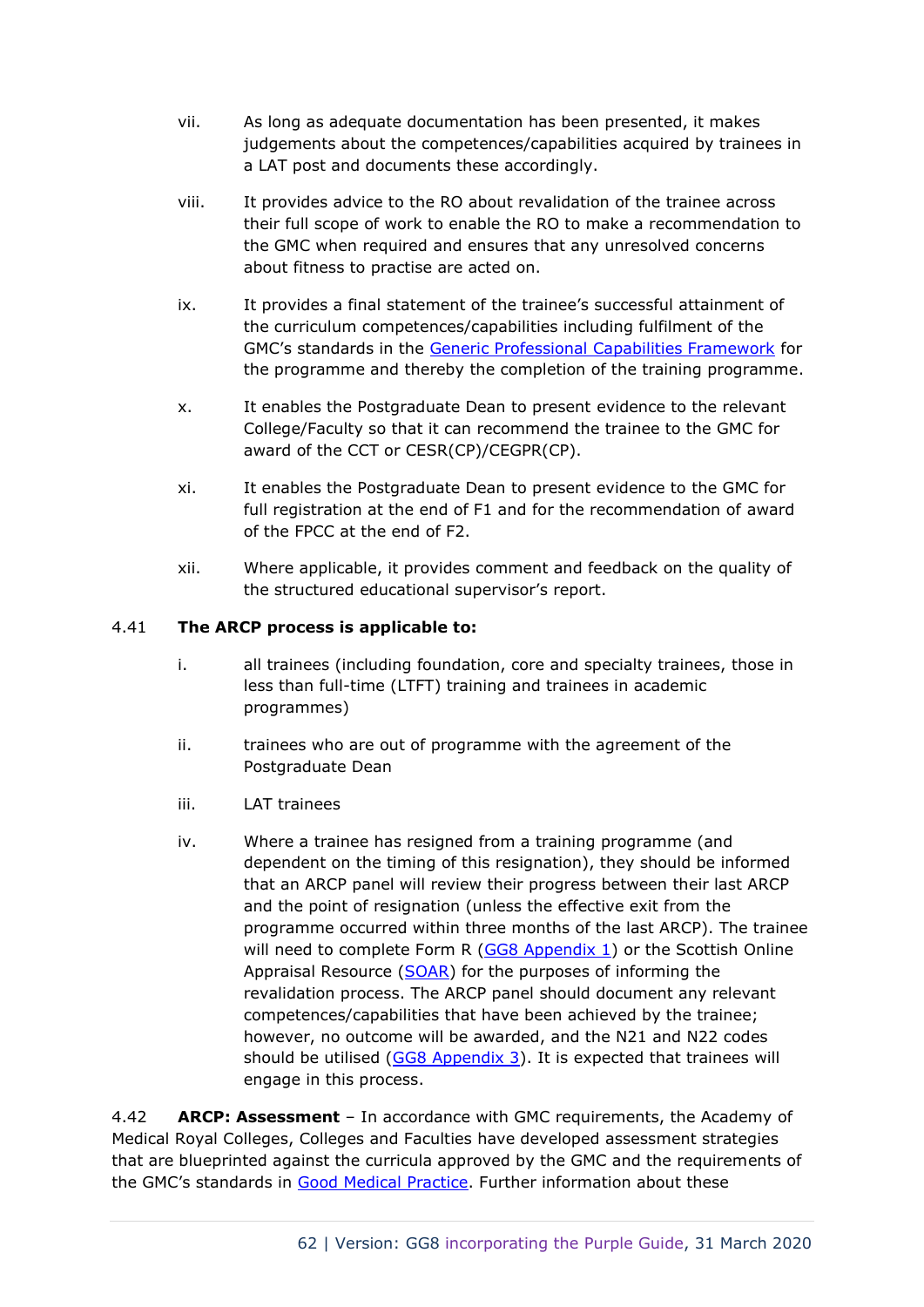requirements is available at [GMC | Excellence by Design: Standards for Postgraduate](https://www.gmc-uk.org/education/postgraduate/excellence_by_design.asp)  [Curricula.](https://www.gmc-uk.org/education/postgraduate/excellence_by_design.asp)

4.43 This section deals with the elements of the ARCP that are designed to review evidence and arrive at a judgement (known as an 'Outcome') of progress. It does not address the important processes of educational review and programme planning, which should respectively precede and follow from the ARCP process.

4.44 Assessment strategies will vary between curricula but will contain a variety of elements. These include items from the following non-exhaustive list:

- i. well-constructed and fit-for-purpose professional examinations that explicitly map back to the curriculum
- ii. direct observation of procedural skills (DOPS)/clinical examination and procedural skills (CEPS)
- iii. case note reviews
- iv. case-based discussion (CBD)
- v. multi-source feedback (MSF)
- vi. team assessment of behaviour (TAB)
- vii. observed video assessments
- viii. assessments in clinical skills facilities
- ix. clinical evaluation exercises (mini-CEX)
- x. direct observation of non-clinical skills (DONCS)
- xi. self-reflective learning logs (which should not contain the full details of experiences or events – the focus should be on learning outcomes and action plans)

4.45 Workplace-based assessments are increasingly being grouped into **formative** supervised learning events as assessments **for** learning and **summative** assessments **of** performance/learning.

4.46 A summary of the assessments undertaken along with a summary of the outcomes of these assessments should be collated for each period of training. It would be expected that assessments are spread throughout the time period under review. These summaries will be provided as part of the educational supervisor's report to the ARCP panel (paragraph 4.58).

4.47 Logbooks, audit or quality improvement reports/projects, research activity and publications document other sorts of experience and attainment of skills that trainees may need to demonstrate. They are not in and of themselves assessment tools but are a valid record to demonstrate progress. Information about these areas should be retained in an educational portfolio, which all trainees must maintain to record their evidence about training and performance in training. The portfolio will also form the basis of the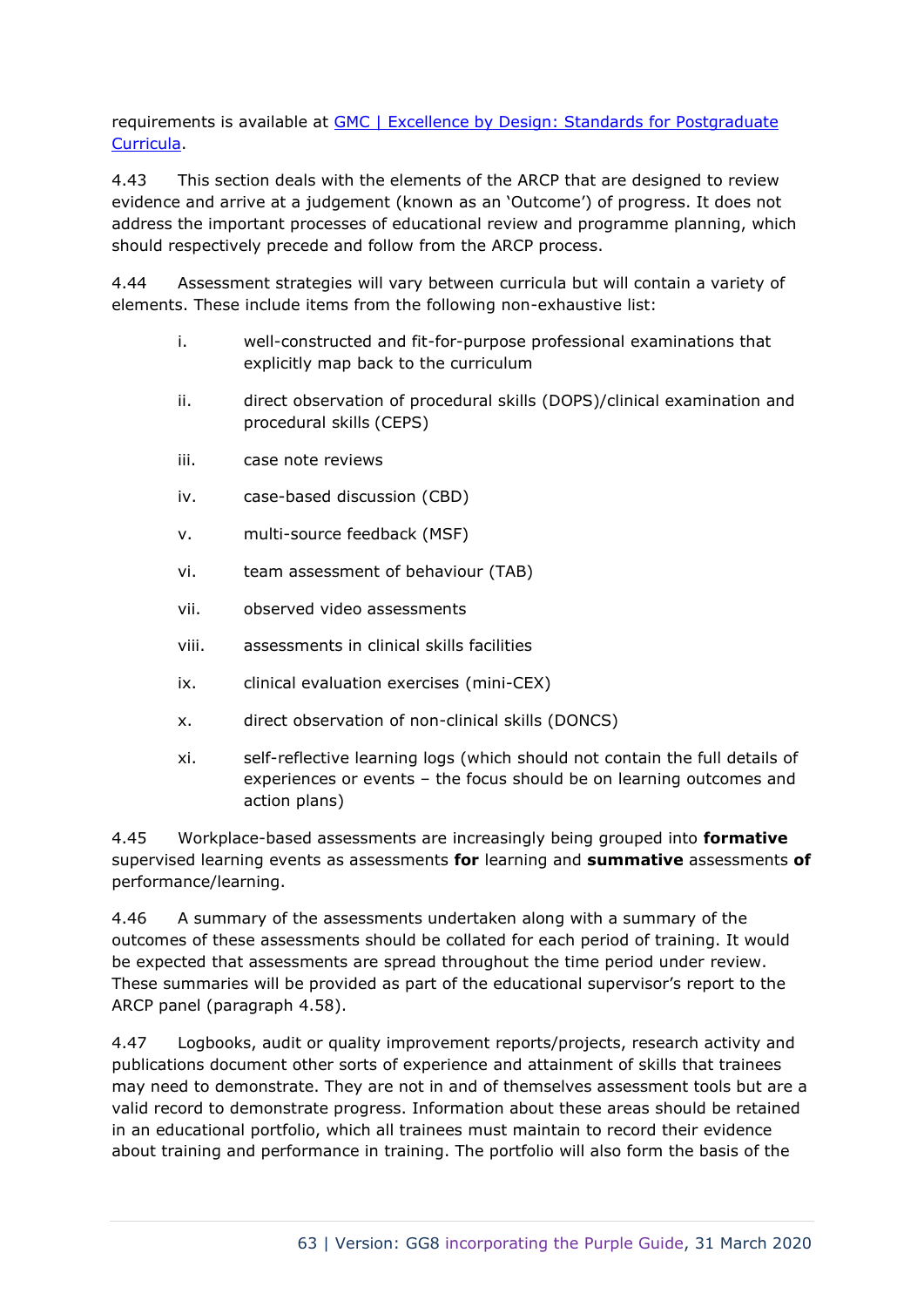educational and workplace-based assessment process as well as of the annual planning process. These documents also provide important evidence in support of revalidation.

4.48 Trainees should familiarise themselves with the relevant training curriculum, assessment arrangements and other documentation requirements needed for the assessment of their progress (and the supporting educational review and planning processes) at the start of the training programme. When changes are made to the programme of assessment or expectations for trainees, it is the responsibility of the Academy of Medical Royal Colleges through the UK Foundation Programme Office/ College/Faculty to notify HEE, NES, HEIW, NIMDTA, trainees and trainers of the new requirements so that the changes can be implemented.

4.49 Trainees must also familiarise themselves with the requirements of the GMC's standards in [Good Medical Practice.](http://www.gmc-uk.org/guidance/good_medical_practice.asp) Trainees need to undertake ARCP as it is the vehicle for revalidation as well as for educational progression. Trainees must:

- i. maintain a portfolio of information and evidence, drawn from the scope of their medical practice
- ii. reflect regularly on their standards of medical practice in accordance with GMC guidance on licensing and revalidation
- iii. take part in regular and systematic clinical audit and/or quality improvement
- iv. respond constructively to the outcome of audit, appraisals and the ARCP process
- v. undertake further training where required by the Postgraduate Dean
- vi. engage with systems of quality management and quality improvement in their clinical work and training (e.g. by responding to requests for feedback on the quality of training, such as the national training survey [\(GMC | National Training Surveys\)](http://www.gmc-uk.org/education/surveys.asp))
- vii. participate in discussion and any investigation around serious incidents in the workplace, discuss these experiences with their clinical and educational supervisors, and include insights gained and any changes made to practice in their educational portfolio
- viii. inform the GMC of their RO for revalidation
- ix. inform their Postgraduate Dean/RO if they self-report to the GMC and if they receive a criminal or civil conviction or a police caution, or if they are bailed, they must inform the RO, including any bail conditions applied.

4.50 The minimum requirements for satisfactory completion of F1 and F2, with guidance notes, are set out in the Foundation Operational Guide. HEE/NES/HEIW/ NIMDTA should make the requirements clear at the beginning of the F1 and F2 years.

4.51 If genuine and reasonable attempts have been made by the trainee to arrange for workplace-based assessments to be undertaken but there have been logistic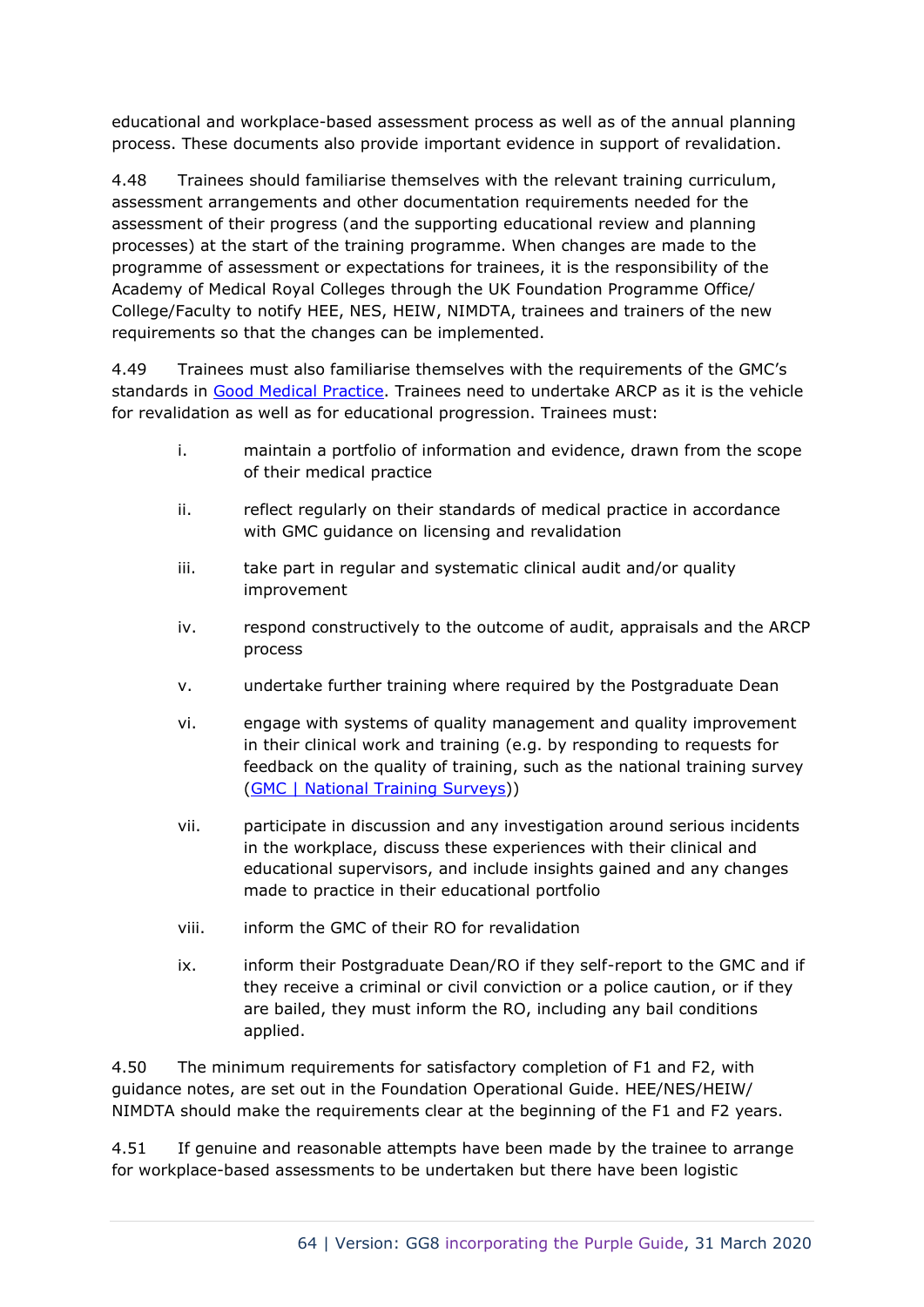difficulties in achieving this, the trainee must raise this with their educational supervisor immediately since the workplace-based assessments must be available for the ARCP panel. The educational supervisor should raise these difficulties with the TPD. Between them, they must facilitate appropriate assessment arrangements within the timescales required by the assessment process.

# **ARCP: Educational supervisor's report**

4.52 A structured report should be prepared by the trainee's educational supervisor. This should include the evidence that the trainee and supervisor agreed should be collected to reflect the educational agreement for the period of training under review. The purpose of the report is to provide a summary of progress including collation of the results of the required workplace-based assessments, examinations and other experiential activities required by the curriculum (e.g. logbooks, evidence of research activity, publications, quality improvement activities and audits). Educational supervisors and trainees should familiarise themselves with the GMC's guidance as well as with the relevant curriculum and assessment framework [\(GMC | Approved Postgraduate](https://www.gmc-uk.org/education/standards-guidance-and-curricula/curricula)  [Curricula\)](https://www.gmc-uk.org/education/standards-guidance-and-curricula/curricula).

4.53 Through triangulation of evidence of progression in training and professional judgement, the educational supervisor will contribute a structured report to the ARCP. This report must:

- i. reflect the educational agreement and objectives developed between the educational supervisor and the trainee
- ii. be supported by evidence from the workplace-based assessments planned in the educational agreements
- iii. take into account any modifications to the educational agreement or remedial action taken during the training period for whatever reason
- iv. provide a summary comment regarding overall progress during the period of training under review, including (where possible) an indication of the recommended outcome supported by the views of the training faculty

4.54 The educational supervisor is the crucial link between the trainee's educational progress, workplace-based formative assessment processes (e.g. supervised learning events) and summative assessment processes since the educational supervisor's report provides the summary of the assessment evidence for the ARCP process. The revalidation process is further supported by self-declaration evidence from the trainee as an employee about any relevant conduct or performance information.

4.55 At the end of each placement in foundation training, the educational supervisor should complete the educational supervisor's end of placement report and towards the end of the year, the educational supervisor's end of year report. The educational supervisor must only confirm satisfactory performance if the foundation doctor has participated in the educational process and met the required foundation professional capabilities.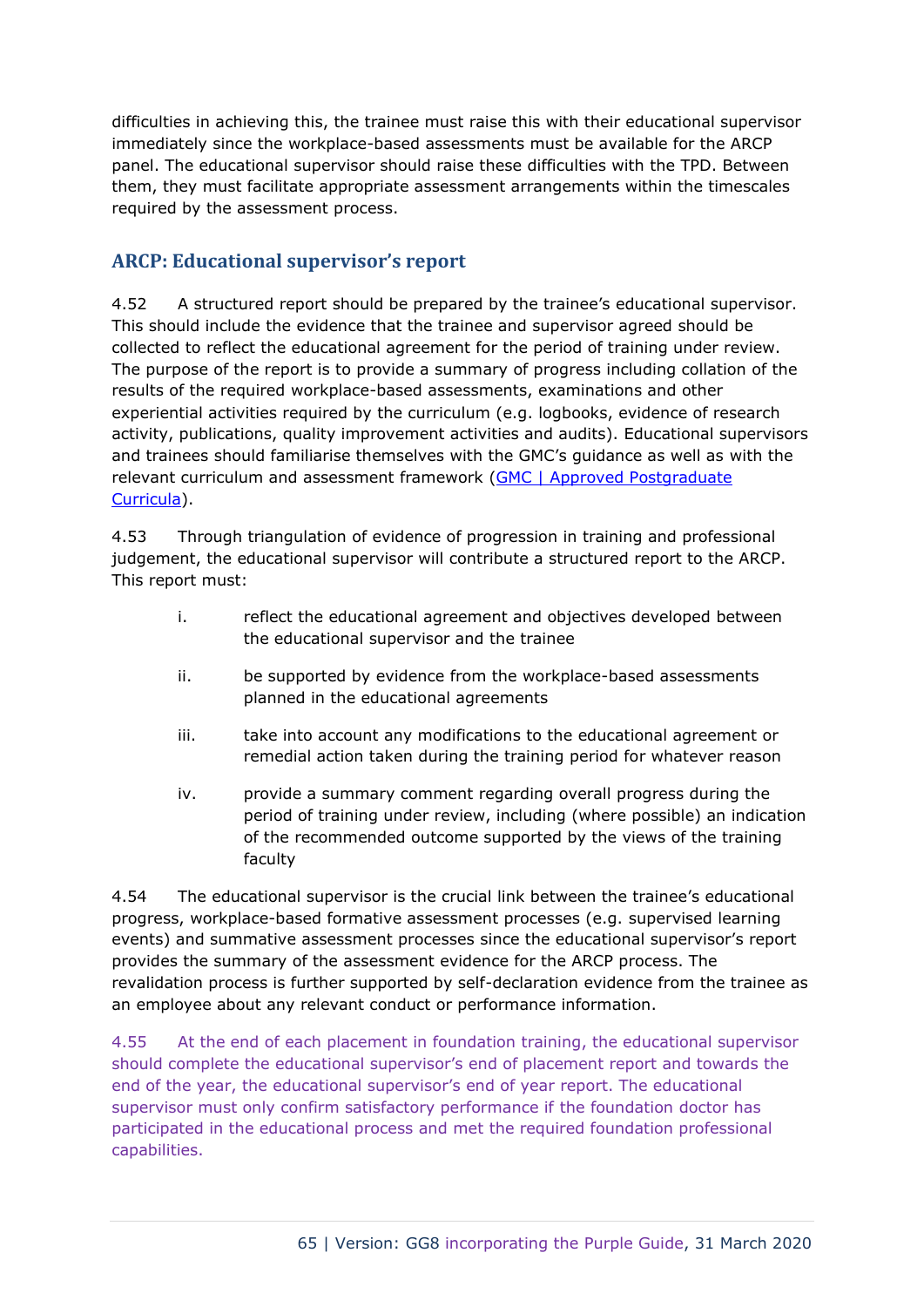4.56 The educational supervisor's report should be discussed with the trainee prior to submission to the ARCP panel. The report and any discussion that takes place following its compilation must be evidence-based, timely, open and honest. If such a discussion cannot take place, it is the duty of the educational supervisor to report the reasons to the ARCP panel in advance of the panel meeting.

4.57 If there are concerns about a trainee's performance, based on the available evidence, the trainee must be made aware of these concerns and they should be documented in their educational portfolio. Trainees are entitled to a transparent process in which they are assessed against agreed published standards, told the outcome of assessments and given the opportunity to address any shortcomings.

4.58 Trainees are responsible for listening, raising concerns or issues promptly and taking the agreed action. The discussion and actions arising from it should be documented. The educational supervisor and trainee should each retain a copy of the documented discussion (on portfolio).

# **ARCP: Collecting the evidence**

4.59 HEE, NES, HEIW and NIMDTA will make local arrangements to receive the educational portfolio from trainees, and they will give them and their trainers at least six weeks' notice of the date by which it is required so that trainees can obtain all necessary components. The educational portfolio must be made available to HEE, NES, HEIW or NIMDTA at least two weeks before the date of the ARCP panel meeting.

4.60 The foundation school should publish its timeline for the review of progress. The Foundation Programme Training Director (FPTD), acting on behalf of HEE/NES/HEIW/ NIMDTA/the foundation school, should make clear the local arrangements to receive the necessary documentation from foundation doctors.

4.61 It is up to the trainee to ensure that the documentary evidence that is submitted, including their educational portfolio, is complete. This must incorporate all required evidence (including that which the trainee may view as negative). All assessments of performance should be included in the evidence available to the ARCP panel and retained in the trainee's educational portfolio.

4.62 The FPTD will not chase foundation doctors who have not updated their eportfolios by the specified date. Foundation doctors should be aware that if they fail to complete their e-portfolio and submit any additional evidence on time, the panel will consider what has been submitted but with no satisfactory outcome at that time.

4.63 As part of their documentary evidence for each ARCP, trainees must submit an updated documentation form giving accurate demographic details for use in the HEE, NES, HEIW or NIMDTA database. This would be via Form R [\(GG8 Appendix 1\)](https://www.copmed.org.uk/images/docs/gold_guide_8th_edition/GG8_Appendix_1_-_Form_R_Parts_A_and_B.docx) or [SOAR.](http://www.appraisal.nes.scot.nhs.uk/)

4.64 It is important to ensure that all relevant supporting evidence around revalidation is provided to the ARCP panel (in England and Northern Ireland) or in the relevant reports in Scotland and Wales. This includes details of all areas in which the trainee has worked as a doctor (including voluntary) across their full scope of practice, which should include all activities that require GMC registration with a licence to practise as well as details of any investigations that have yet to be completed. This evidence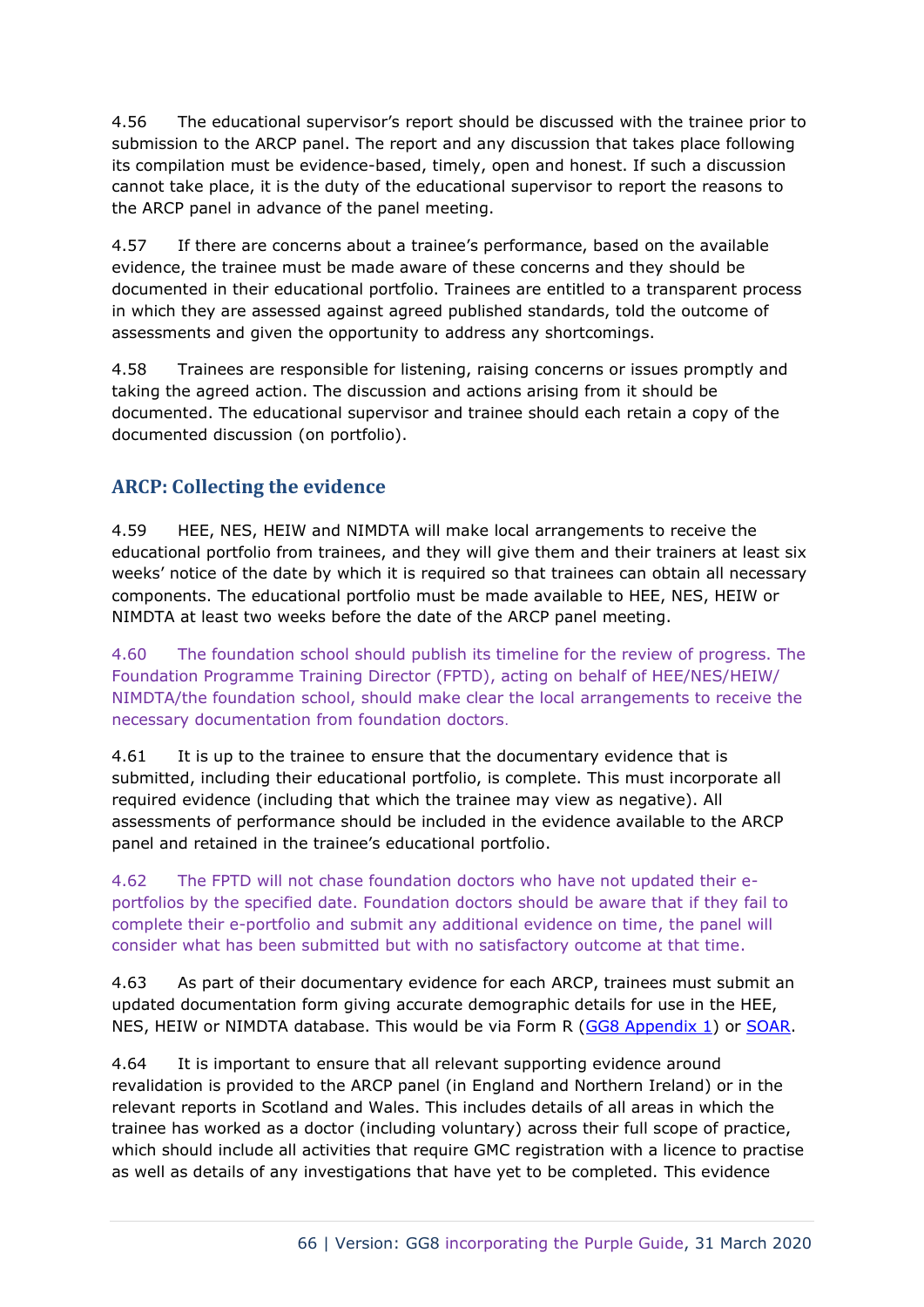assists the Postgraduate Dean/RO in making a recommendation to the GMC about revalidation (when required). Should a FPCC/CCT/CESR(CP)/CEGPR(CP) date need to be extended such that the CCT date is significantly extended, it has the potential to impact on the revalidation date, which is normally aligned to the CCT date.

4.65 Trainees may submit as part of their evidence to the ARCP panel a response to their trainer's report, or to any other element of the assessment documentation for the panel to take into account in its deliberations. While it is understood that for timing reasons, such a document will only be seen by the ARCP panel in the first instance, it should be expected that the contents of any document will be followed up appropriately. This may involve further consideration by the TPD/FPTD and/or HEE, NES, HEIW, NIMDTA and/or the employer.

4.66 The ARCP panel is constructed to look at matters of educational performance, to assess progression in training and to provide an opinion to the RO in relation to revalidation. However, the evidence provided to the panel may relate to other issues and concerns such as clinical safety or perceived undermining within the LEP. While the panel is not in a position to investigate or deal with allegations of this nature, it will bring such matters to the immediate attention of the Postgraduate Dean for further consideration and investigation as necessary. HEE, NES, HEIW, NIMDTA and employers of trainees will have policies on managing allegations of inappropriate learning and working environments. Trainees must ensure they are familiar with these educational and clinical governance/risk management arrangements, and must follow these policies, including reporting their concerns. LEPs must make such policies known to trainees as part of their induction.

# **The ARCP panel**

4.67 The ARCP panel is convened to deliver the requirements of an ARCP as set out in paragraphs 4.36 and 4.37.

4.68 **Composition of the ARCP panel for foundation training:** The ARCP panel has an important role, which its composition should reflect. It should consist of at least three panel members, which should typically comprise the TPD and two others. The additional members could include a postgraduate centre manager or other senior administrator, a specialty training doctor (ST4 or above), a clinical supervisor/ educational supervisor, a lay representative, an external trainer, an employer representative or an external HEE/NES/HEIW/NIMDTA/foundation school representative.

4.69 **Composition of the ARCP panel for core and specialty training:** The ARCP panel has an important role, which its composition should reflect. It should consist of at least three panel members appointed by the training committee or an equivalent group of which one must be either the Postgraduate Dean (or their nominated deputy), the Head of School or a TPD. The Chair of the Specialty Training Committee, TPDs, College/Faculty representatives (e.g. from the Specialty Advisory Committee), educational supervisors and Associate Deans/Directors are all appropriate panel members. Where more than one specialty is being assessed in the same panel (e.g. dual training or sub-specialty training in parallel with main specialty training) or where the trainee is on an integrated academic programme, the panel will include relevant specialist/sub-specialist/academic input. The panel could also have a representative from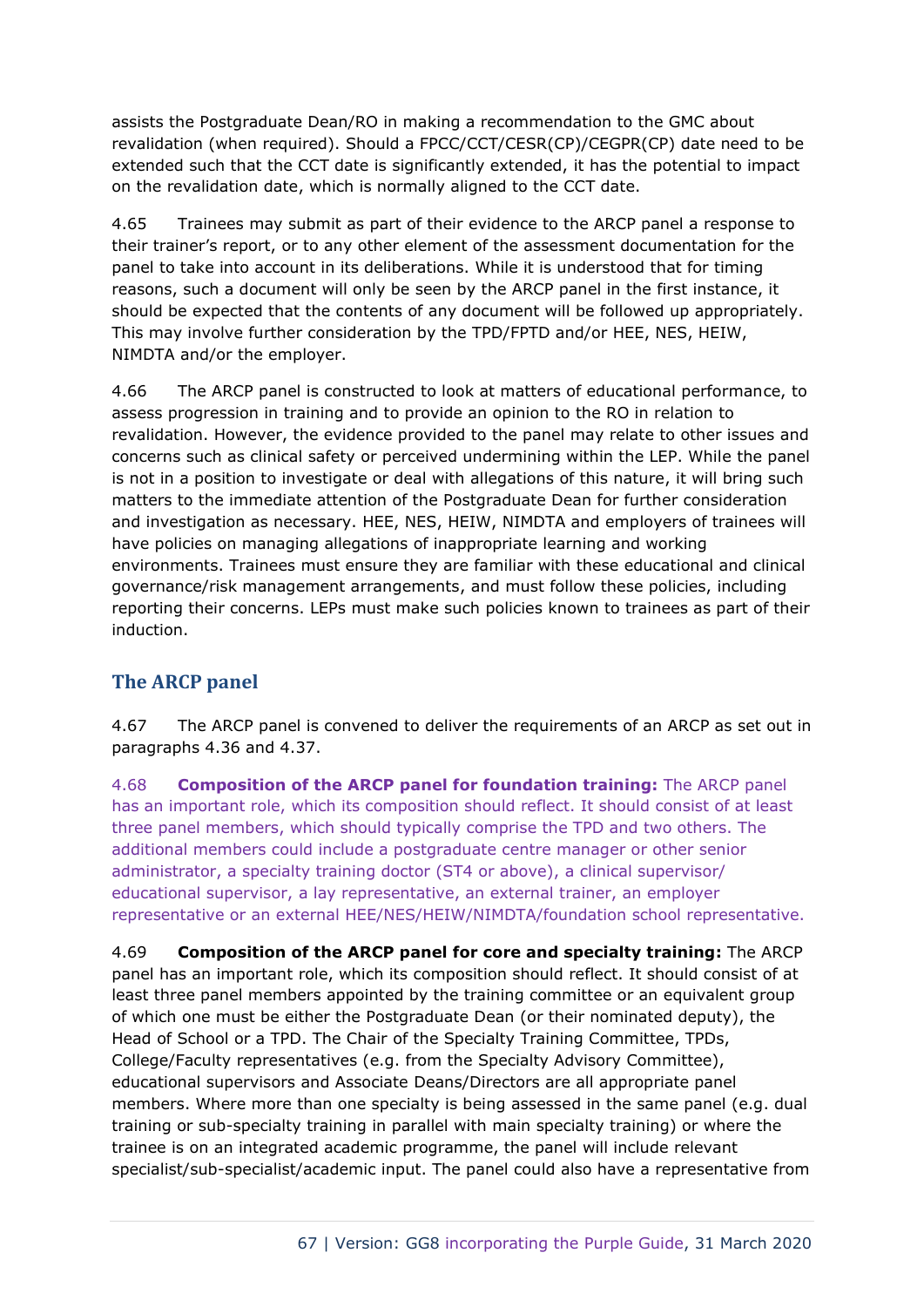an employing organisation to enable employers to be assured that the trainees they employ are robustly assessed and are safe to deliver care in their service.

4.70 The Chair of the panel must ensure that there is no declared conflict of interest between any member of the panel and the trainee being assessed.

4.71 The Postgraduate Dean should nominate a deputy to be present at any panel meeting involving cases where it is possible that a trainee could have an ARCP Outcome 3 or 4.

4.72 The panel should have input from a lay advisor (foundation, core and specialty ARCP panels) and an external advisor (core and specialty ARCP panels). They should review at least a random 10% of the outcomes and evidence supporting these, and any recommendations from the panel about concerns over performance (paragraph 4.128).

4.73 The lay advisor will primarily review the process followed by the ARCP panel and the conduct of the panel, as measured against accepted general good practice for ARCP panels and the standards that are set in the Gold Guide. The lay advisor should not be asked to judge whether the ARCP outcome awarded to the trainee is appropriate or whether the trainee has made satisfactory progress. The lay advisor may be asked on occasion to contribute a lay perspective to inform elements of the ARCP panel's activities but the role is to ensure the process is followed correctly, not to give an opinion on the outcome or the trainee's progress.

4.74 The external advisor may be a College/Faculty representative who is external to the programme and who has expertise in the relevant curriculum being assessed. This is not applicable in foundation training.

4.75 If either the lay advisor or the external advisor has concerns about the outcomes from the panel, these will be raised with the Postgraduate Dean for further consideration.

4.76 In that event (paragraph 4.75), the Postgraduate Dean may decide to establish a different panel to consider further the evidence that has been presented and the recommended outcomes.

4.77 Where an ARCP panel meeting is being held for an individual undertaking an AFP, clinical fellowship or lectureship, or for a clinical scientist, the panel should be in receipt of the named academic supervisor's report (paragraphs 4.138–4.142). If unsatisfactory progress is anticipated, either clinical or academic, then the panel should include at least one academic representative.

4.78 All members of the panel (including the lay advisor and those acting as an external advisor) must be trained for their role. This training should be kept up to date and refreshed every three years.

4.79 Educational and named clinical supervisors should declare an interest if their own trainees are being considered by a panel of which they are a member. Where there are any concerns about satisfactory educational progress, they should withdraw temporarily from the process while their trainee is being considered and the panel should be constituted such that in that situation it remains quorate in accordance with panel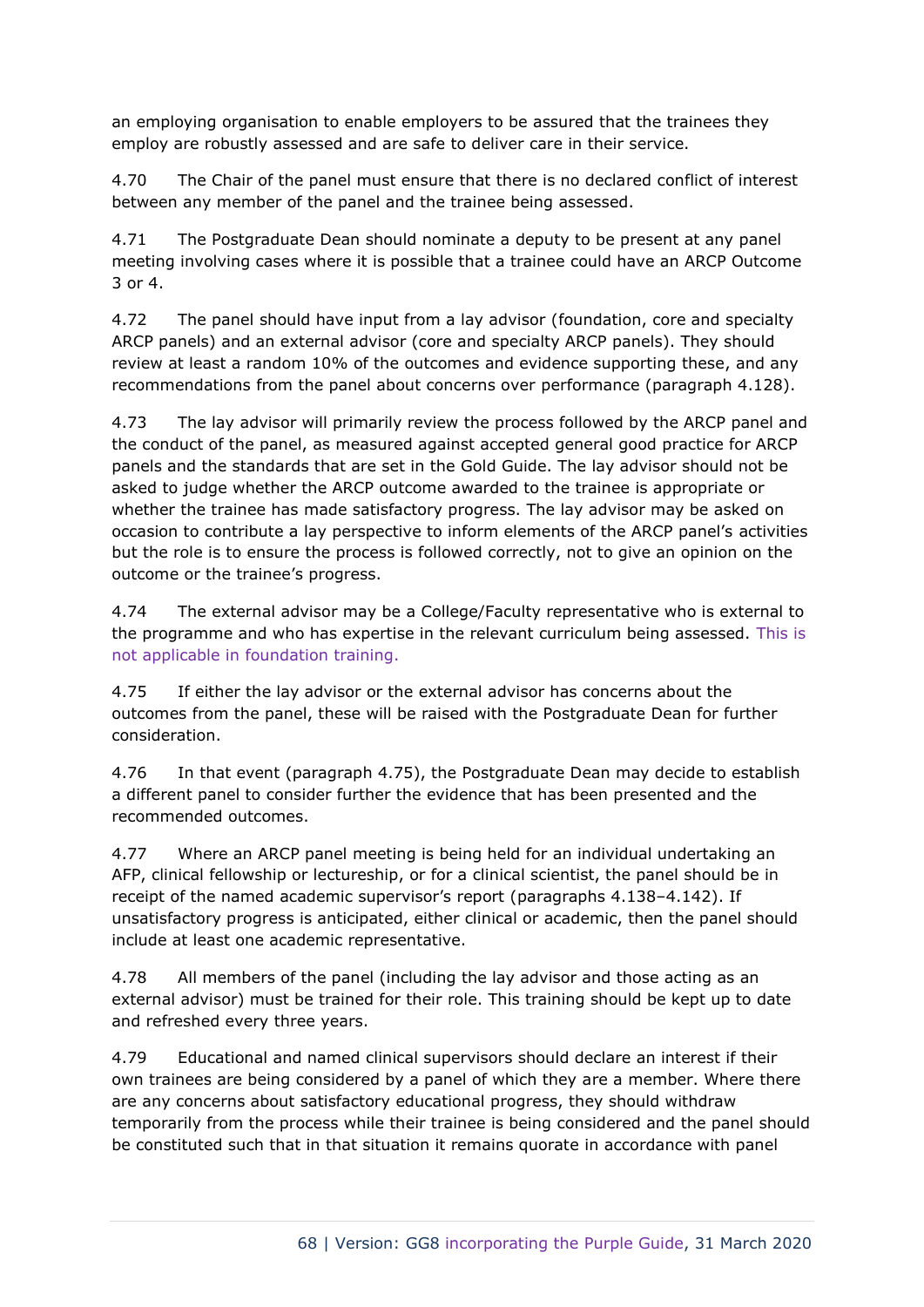composition as set out in paragraphs 4.67–4.79. If this occurs in foundation training, there will need to be an alternative panel member involved.

# **How the ARCP panel works**

4.80 The ARCP panel will be convened by HEE, NES, HEIW or NIMDTA. The panel will normally be chaired by the Head of School, the Chair of the Specialty Training Committee, or one of the TPDs or Associate Deans/Directors.

4.81 The process is a review of the documented and submitted evidence that is presented by the trainee. As such, the trainee is not required to attend the panel.

4.82 Any concerns that emerge about a trainee's fitness to practise must be reported to the Postgraduate Dean, as RO, for further advice and guidance.

4.83 Where the TPD, educational supervisor or named academic supervisor has indicated that there may be an unsatisfactory outcome through the ARCP process (Outcomes 2, 3 or 4), the trainee should normally be informed of the possible outcome prior to the panel meeting. After the panel has considered the evidence and made its judgement, if an unsatisfactory outcome is recommended, the trainee must meet with either the ARCP panel or a senior educator involved in their training programme at the earliest opportunity. The purpose of this meeting is to discuss the recommendations for focused or additional remedial training if these are required.

4.84 For practical and administrative reasons, HEE, NES, HEIW or NIMDTA may wish to discuss other issues (e.g. the trainee's views on their training or planning of future placements) on the same occasion as the annual panel meeting. However, the review of evidence and the judgement arising from the panel must be kept separate from these other issues. Trainees must not be present at the panel considering the outcomes.

4.85 At the ARCP, the FPCC end date, the core training programme end date or provisional CCT/CESR(CP)/CEGPR(CP) date should be reviewed and adjusted if necessary, taking into account such factors as:

- i. statutory leave or other absence of more than 20 (normal working) days in any year for foundation doctors
- ii. clinical statutory leave, sickness or other absence of more than 14 (normal working) days in any year for core and specialty trainees
- iii. prior agreement with the Postgraduate Dean for training time to be paused
- iv. a change to or from LTFT training
- v. time out of programme for experience (OOPE), time out of programme for research (OOPR) or time out of programme for a career break (OOPC)
- vi. rate of acquisition of competences/capabilities that might bring forwards the CCT/CESR(CP)/CEGPR(CP) date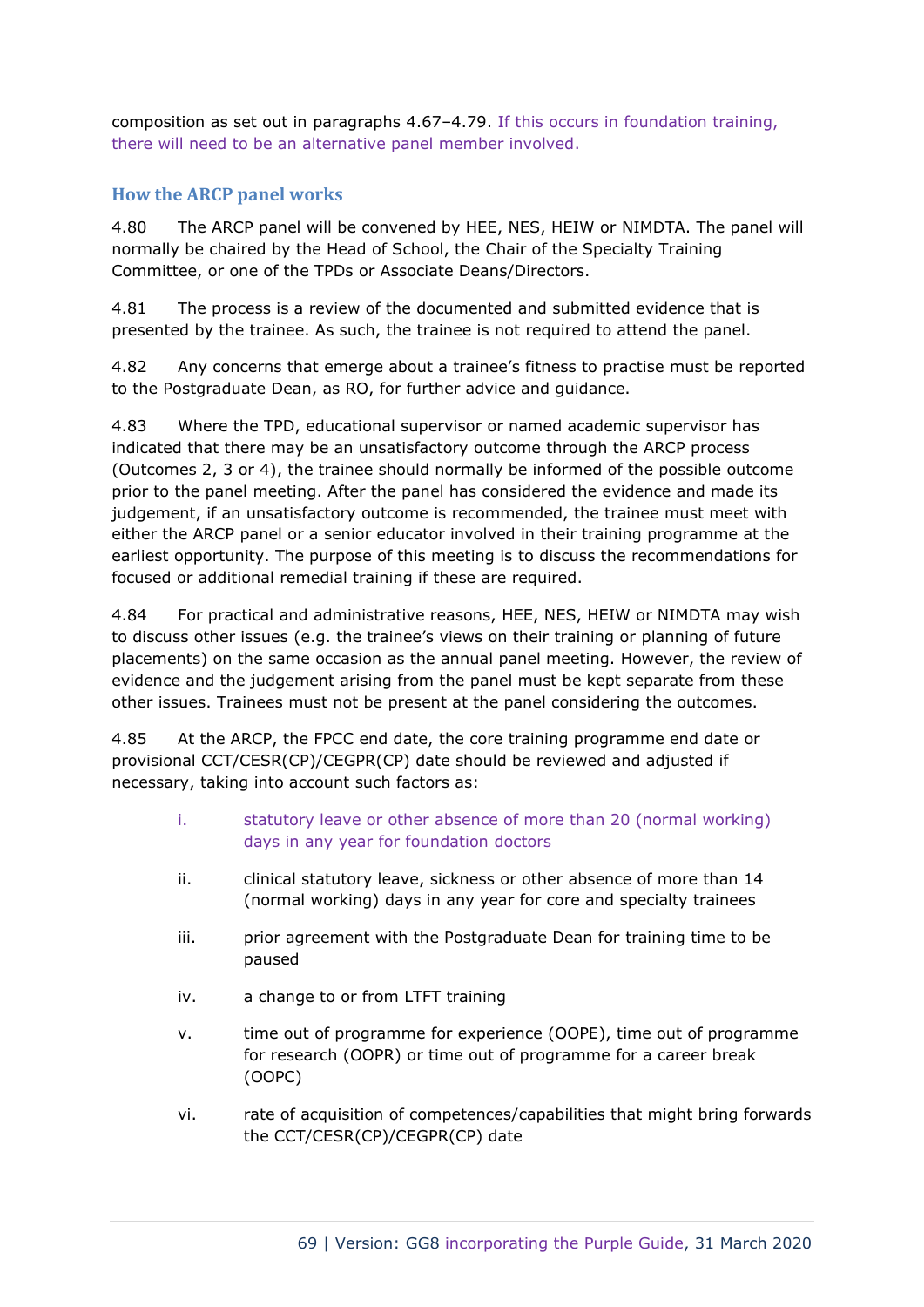- vii. for dual trainees or trainees undertaking sub-specialty training alongside main specialty training, whether both should continue to be pursued
- viii. the academic component of joint clinical/academic core or specialty programmes
- ix. failure to demonstrate achievement of competences/capabilities (Outcome 3) as set out in the GMC-approved curriculum
- x. where there have been significant deficits in the training environment beyond the control of the trainee
- xi. where a change in the curriculum results in a trainee requiring additional training time to complete a programme

4.86 The adjusted date should be entered in the supplementary documentation section of the ARCP outcome form  $(GG8$  Appendix 3). The expected date for the successful completion of training at whatever level is important information since it is required for planning subsequent recruitment into the specialty training programme and for keeping an overview of the available workforce in the specialty.

# **Outcomes from the ARCP**

4.87 The ARCP panel will recommend an outcome described below for each foundation/specialty/sub-specialty for each trainee, including those on integrated clinical/academic programmes.

4.88 For dual training or main specialty and sub-specialty training, the GMC requires a separate outcome per specialty and sub-specialty.

4.89 It should be noted that there is no Outcome 2, 6 or 7 for F1 and no Outcome 1, 2 or 7 for F2. It is recommended that members of the panel use a checklist to confirm that they have considered all the requirements and add any comments to explain the judgement.

4.90 While the ARCP panel must recommend the outcome for an individual trainee on the basis of the submitted evidence, it must also take into account any mitigating factors on the trainee's part such as personal circumstances.

4.91 When an Outcome 3 or 4 recommendation is made by the ARCP panel, the Postgraduate Dean will confirm this in writing to the trainee, including where relevant their right to review or appeal the decision (paragraphs 4.155–4.172).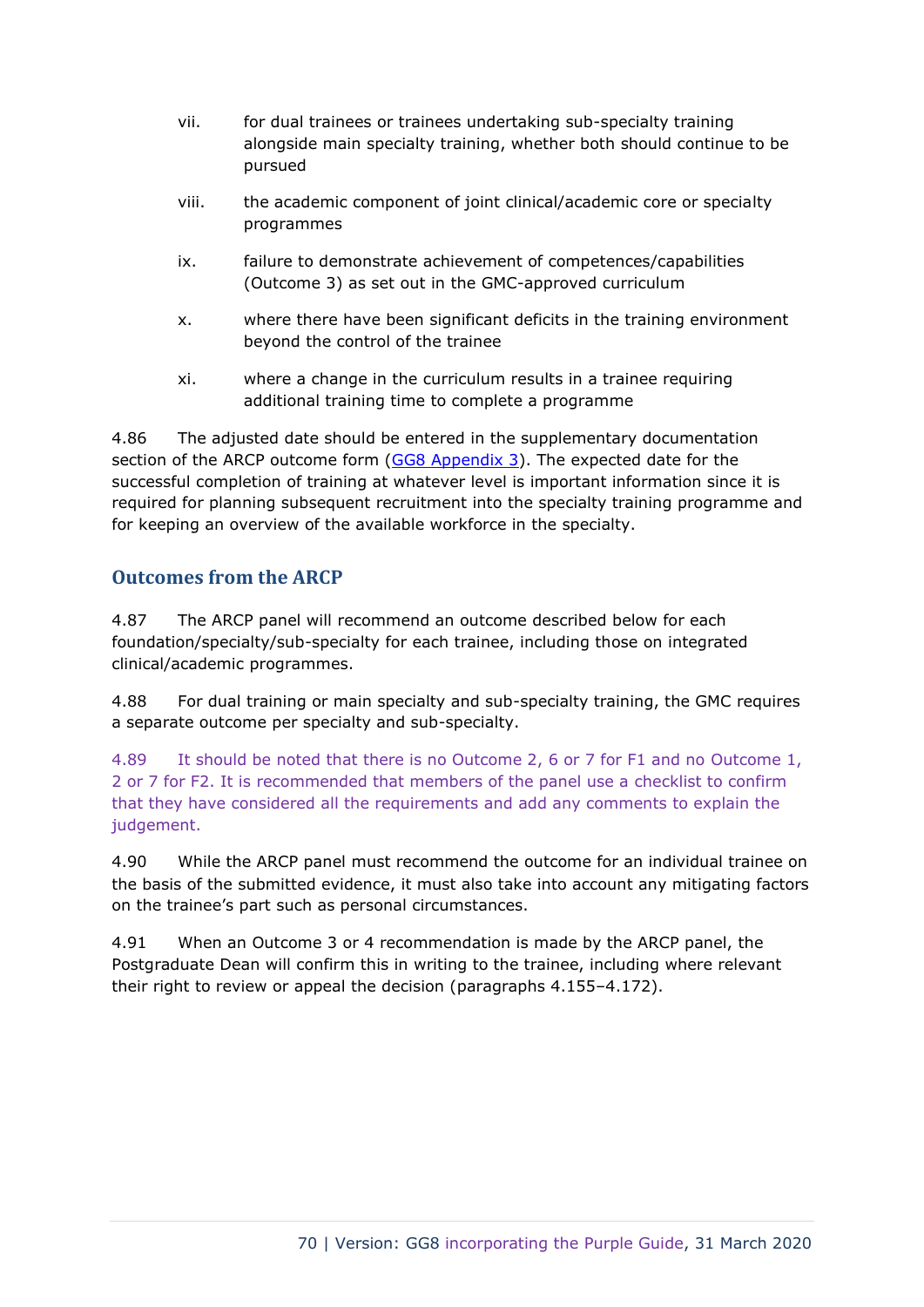### **Outcome 1**

### **Satisfactory progress – Achieving progress and the development of competences/ capabilities at the expected rate**

Satisfactory progress is defined as achieving the competences/capabilities in the curriculum approved by the GMC at the rate required.

In foundation training, satisfactory progress is defined as achieving the foundation professional capabilities for F1, leading to award of the Foundation Year 1 Certificate of Completion (F1CC). In foundation training, if less than full time or out of synchronisation and progressing as expected, the trainee will be given the outcome 'Other'.

The rate of progress should be defined in the specialty curriculum (e.g. with respect to assessments, experiential opportunities, examinations etc). It is possible for trainees to achieve competences/capabilities at a more rapid rate than defined and this may affect their CCT/CESR(CP)/CEGPR(CP) date (paragraph 4.13).

### **Outcome 2 (not applicable in foundation training)**

### **Development of specific competences/capabilities required – Additional training time not required**

The trainee's progress has been acceptable overall but there are some competences/ capabilities that have not been fully achieved and need to be further developed. It is not expected that the rate of overall progress will be delayed or that the prospective date for completion of training will need to be extended or that a period of additional remedial training will be required.

### **Outcome 3**

### **Inadequate progress – Additional training time required**

The panel has identified that a formal additional period of training is required that will extend the duration of the training programme (e.g. FPCC end date, core training programme end date or anticipated CCT/CESR(CP)/CEGPR(CP) date).

### **Outcome 4**

### **Released from training programme – With or without specified competences/ capabilities**

The panel will recommend that the trainee is released from the training programme if there is still insufficient and sustained lack of progress despite having had additional training to address concerns over progress. The panel should document relevant competences/capabilities that have been achieved by the trainee and those that remain outstanding. The trainee will have their National Training Number (NTN)/ Dean's Reference Number/training contract withdrawn and may wish to seek further advice from the Postgraduate Dean or their current employer about future career options, including pursuing a non-training, service-focused career pathway.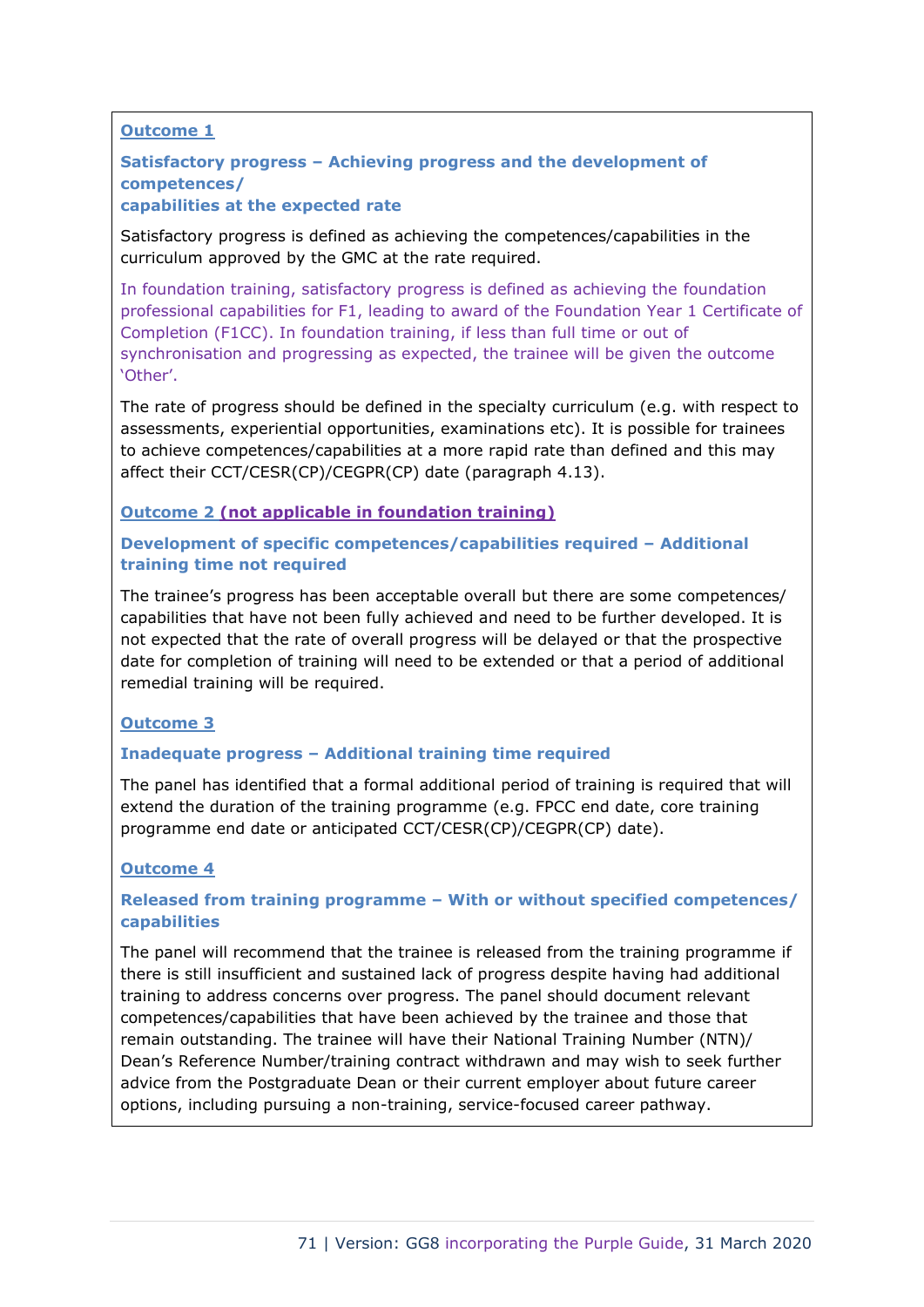Where an Outcome 2, 3 or 4 has been recommended, the panel should record the supplementary information required for the GMC in these circumstances (U codes, [GG8 Appendix 3\)](https://www.copmed.org.uk/images/docs/gold_guide_8th_edition/GG8_Appendix_3_-_ARCP_Outcome_Form.docx).

### **Outcome 5**

#### **Incomplete evidence presented – Additional training time may be required**

The panel can make no statement about progress or otherwise where either no information or incomplete information has been supplied and/or is available to the ARCP panel.

The panel should agree what outstanding evidence is required from the trainee and the timescale in which it must be provided to be able to issue an outcome.<sup>12</sup>

If the panel considers that an Outcome 1 is likely on the basis of the evidence available and satisfactory outstanding evidence is received, the panel can give authority to the Chair to issue an Outcome 1. However, if the Chair does not receive the agreed evidence to support an Outcome 1 or if the panel considers that an Outcome 2, 3 or 4 is likely on the basis of the evidence available, then a panel will be reconvened. This reconvened panel could be undertaken 'virtually'.

An Outcome 5 should also be recommended as a consequence of failure to submit Form R or SOAR (paragraphs 4.126 and 4.127).

#### **Recommendation for completion of training:**

#### **Outcome 6**

**Gained all required competences/capabilities – Will be recommended as having completed the training programme (foundation, core or specialty). If in foundation training, will be recommended for award of a FPCC. If in a runthrough training programme or higher training programme, will be recommended for award of a CCT or CESR(CP)/CEGPR(CP).**

The panel will need to consider the overall progress of the trainee and ensure that all the competences/capabilities of the curriculum have been achieved prior to recommending the trainee for completion of the training programme to the relevant foundation school/College/Faculty.

#### **Outcomes for trainees in fixed-term training posts and OOP:**

### **Outcome 7 (not applicable in foundation training)**

### **Fixed-term posts (e.g. LATs)**

Trainees in fixed-term training posts will undertake regular in-work assessments and maintain documentary evidence of progress during their fixed-term appointment. This

 $12$  An Outcome 5 might be viewed as a 'holding position' to allow the missing evidence to be provided for the ARCP panel to review; that review would normally be **no more than 8 weeks from the date of the ARCP Outcome 5.**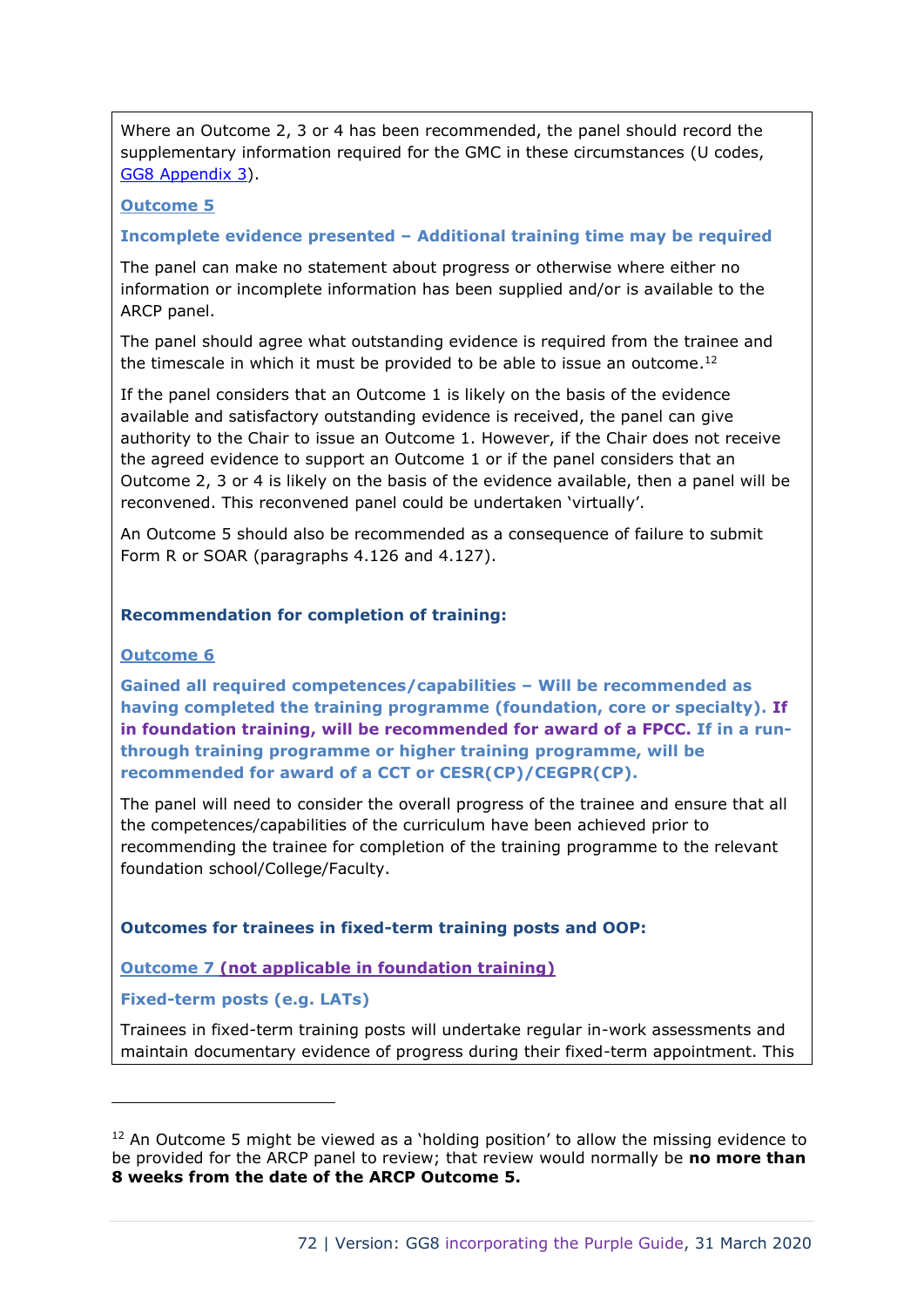evidence will be considered by the ARCP panel and will result in one of the following outcomes:

| <b>Outcome</b><br>7.1 | Satisfactory progress in or completion of the post<br>The trainee has demonstrated that they have acquired the<br>competences/capabilities expected of a trainee undertaking a<br>placement of this type and duration at the level specified.                                                                                                                                                                                                                                                                                                                                                                                                                                                                                                                                                                                                                              |
|-----------------------|----------------------------------------------------------------------------------------------------------------------------------------------------------------------------------------------------------------------------------------------------------------------------------------------------------------------------------------------------------------------------------------------------------------------------------------------------------------------------------------------------------------------------------------------------------------------------------------------------------------------------------------------------------------------------------------------------------------------------------------------------------------------------------------------------------------------------------------------------------------------------|
| <b>Outcome</b><br>7.2 | Development of specific competences/capabilities required -<br><b>Additional training time not required</b><br>The trainee's progress has been acceptable overall; however, there<br>are some competences/capabilities not fully achieved, which the<br>trainee needs to develop either before the end of their current<br>placement or in a further post to achieve the full competences/<br>capabilities for this period/year of training. The panel will need to<br>specifically identify in writing the further development required. The<br>rate of overall progress is not expected to be delayed, nor will the<br>prospective date for completion of this period of training be extended<br>as this is a fixed-term post. At the next review of progression, it will<br>be essential to identify and document that these<br>competences/capabilities have been met. |
| <b>Outcome</b><br>7.3 | Inadequate progress by the trainee<br>The trainee has not made adequate progress for this period of training<br>for it to be formally recognised towards either the CCT/CESR(CP)/<br>CEGPR(CP) or full CESR/CEGPR. If the trainee wishes to attain the<br>described competences/capabilities, they will be required to repeat<br>this period of training (not necessarily in the same post, with the<br>same employer or in the same locality in HEE, NES, HEIW or<br>NIMDTA). If trainees move to a new post, employer or locality in HEE,<br>NES, HEIW or NIMDTA, they must declare their previous ARCP<br>outcome.                                                                                                                                                                                                                                                      |
| <b>Outcome</b><br>7.4 | <b>Incomplete evidence presented</b><br>The panel can make no statement about progress or otherwise since<br>the trainee has supplied either no information or incomplete<br>information to the panel.<br>The panel should agree what outstanding evidence is required from<br>the trainee and the timescale in which it must be provided to be able<br>to issue an outcome. If the panel considers that an Outcome 7.1 is<br>likely on the basis of the evidence available and satisfactory<br>outstanding evidence is received, the panel can give authority to the<br>Chair to issue an Outcome 7.1. However, if the Chair does not receive<br>the agreed evidence to support an Outcome 7.1 or if the panel<br>considers that an Outcome 7.2, 7.3 or 4 is likely on the basis of the                                                                                   |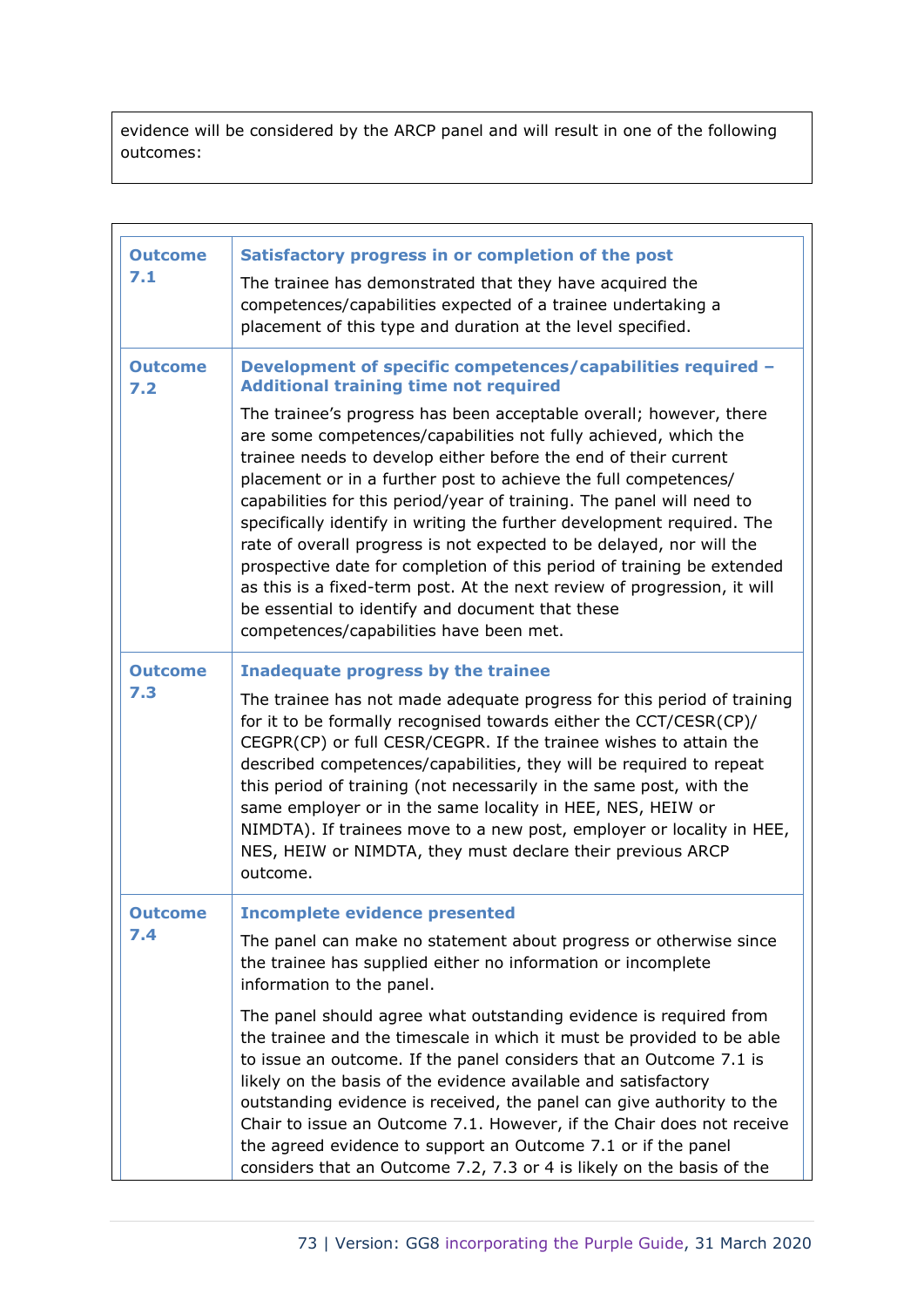evidence available, then a panel will be reconvened. This reconvened panel could be undertaken 'virtually'.

An Outcome 7.4 should also be recommended as a consequence of failure to submit Form R or SOAR (paragraphs 4.126 and 4.127).

#### **Outcome 8**

#### **Out of programme for clinical experience, research or a career break (OOPE/OOPR/OOPC)**

The panel should receive documentation from the trainee on the required form [\(GG8](https://www.copmed.org.uk/images/docs/gold_guide_8th_edition/GG8_Appendix_4_-_Out_of_Programme_Form.docx)  [Appendix 4\)](https://www.copmed.org.uk/images/docs/gold_guide_8th_edition/GG8_Appendix_4_-_Out_of_Programme_Form.docx) indicating what they are doing during their OOP time, if the OOP is not recognised for training.

- i. **OOPE**: If the OOP period is to gain clinical experience that will not contribute towards the competences/capabilities required by the training programme (OOPE), then an annual OOP report form should be submitted, including an indicative intended date of return.
- ii. **OOPR**: If the purpose of the OOP is research, the trainee must produce a research supervisor's report together with the annual OOP report form indicating that appropriate progress in research is being made, along with achievement of the relevant degree (if appropriate). If there is prospective approval by the GMC for the OOPR to contribute to the CCT or CESR(CP)/CEGPR(CP), then formal assessment documentation must be submitted annually to the review panel.
- iii. **OOPC**: If a doctor is undertaking a career break, a yearly OOPC request should be sent to the panel, indicating that the trainee is still on a career break and including an indicative intended date of return.
- iv. **OOPT**: If the trainee is out of programme on a training placement (OOPT) or OOPR that has been prospectively approved by the GMC and that will contribute to the competences/capabilities of the trainee's programme, then an Outcome 8 should not be used. Instead, a routine assessment of progression should be made and an Outcome 1, 2, 3, 4 or 5 should be awarded.

#### **When an outcome is not issued**

There are circumstances when the ARCP panel would not issue an outcome, such as when the trainee is absent on statutory leave (e.g. maternity/paternity/adoption or sick leave) or where training has been paused. In these cases, the panel will record the reasons for this. (Refer to N codes, [GG8 Appendix 3.](https://www.copmed.org.uk/images/docs/gold_guide_8th_edition/GG8_Appendix_3_-_ARCP_Outcome_Form.docx))

#### **Satisfactory completion of F1 (Outcome 1)**

4.92 The Foundation School Director (FSD) (or any other authorised signatory) should only complete a F1CC if satisfied that the foundation doctor has met the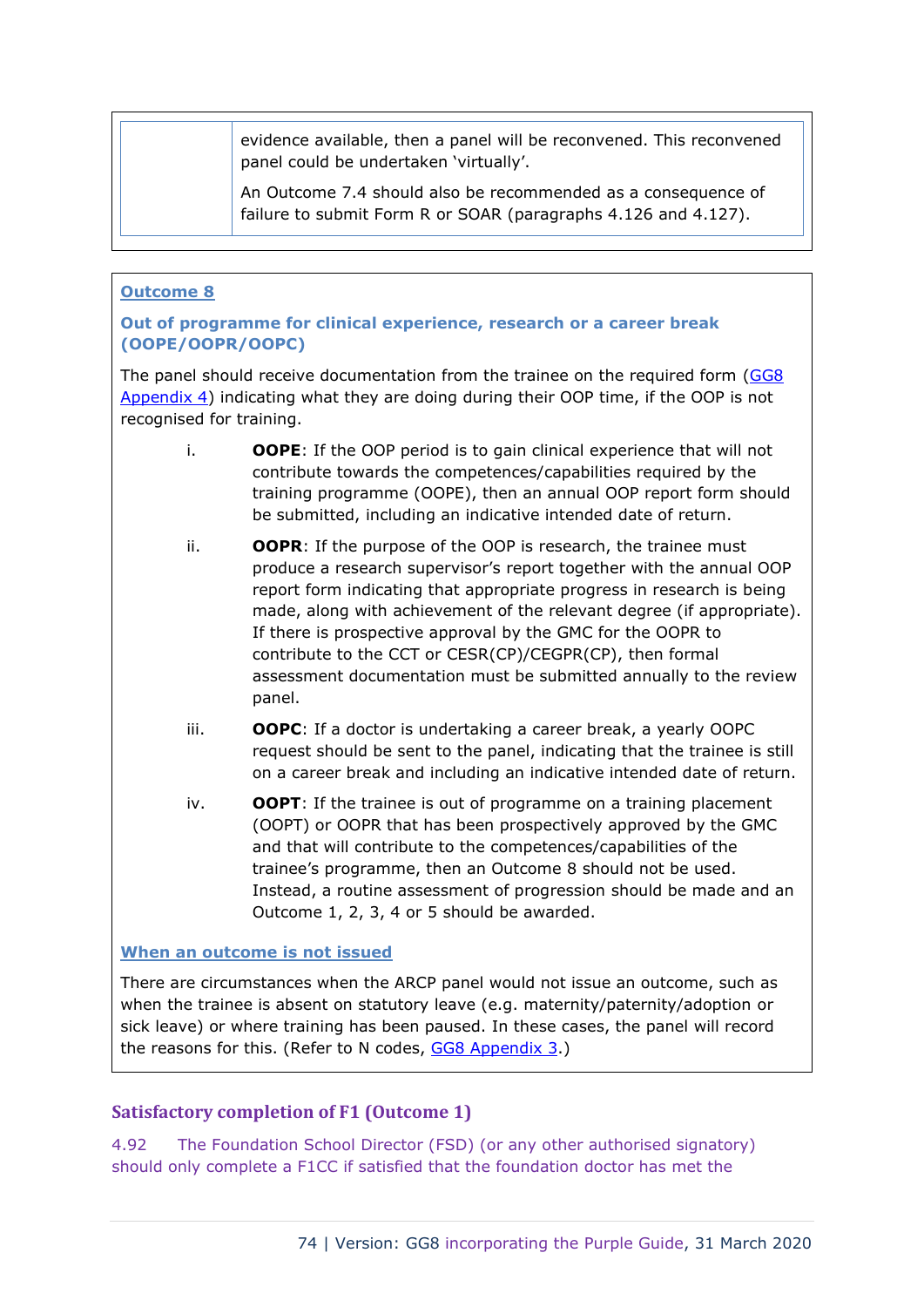requirements for satisfactory completion of F1, subject to any quality management process. An electronic signature is acceptable.

4.93 Universities/medical schools or their designated representative in HEE/NES/ HEIW/NIMDTA/the foundation school will use the F1CC when completing the Certificate of Experience to certify that a provisionally registered doctor has satisfactorily completed a programme for provisionally registered doctors.

4.94 For foundation doctors who graduated outside of the UK, the Postgraduate Dean/Deputy with responsibility for the foundation school where the doctor is currently training is responsible for completing the Certificate of Experience.

#### **Satisfactory completion of F2 (Outcome 6)**

4.95 The FSD (or any other authorised signatory) should only complete a FPCC if satisfied that the foundation doctor has met the requirements for satisfactory completion of F2, subject to any quality management process. An electronic signature is acceptable. A copy of the FPCC may be printed by HEE/NES/HEIW/NIMDTA/the foundation school.

#### **Additional or remedial training**

4.96 If the foundation ARCP panel decides that a foundation doctor has not met the requirements for satisfactory completion, it should award an Outcome 3 as an Outcome 2 does not exist for foundation training. Owing to the need to satisfactorily complete F1 to move from provisional to full registration, it is not possible to allow a trainee who has further training requirements to proceed to F2. In this situation, a trainee requires additional training time to complete F1 requirements and hence an Outcome 3 is issued.

4.97 The core or specialty ARCP panel may identify the need for additional or remedial training (Outcomes 2 or 3), which may extend the indicative core training programme end date or CCT/CESR(CP)/CEGPR(CP) date.

4.98 If the panel recommends focused training towards the acquisition of specific competences/capabilities (Outcome 2), then the timescale for this should be agreed with the trainee.

4.99 If additional remedial training time is required (Outcome 3), the panel should indicate the intended objectives and proposed timescale. The framework of how a remedial programme will be delivered will be determined by the Postgraduate Dean. The remedial placement will be planned by the TPD, taking into account the needs of other trainees in the programmes, and it must be arranged with the full knowledge of the employer to ensure that clinical governance aspects are addressed.

4.100 This additional training must be agreed with the trainee, trainers and employer. Full information about the circumstances leading to the additional training requirement must be transmitted by HEE, NES, HEIW or NIMDTA to the employer and LEP(s) for that period of training, including the reason for the remediation. The information transmission will be shared with the trainee. Agreement to it being shared with the new employer/LEP and trainers is a requisite of joining and continuing in the training programme.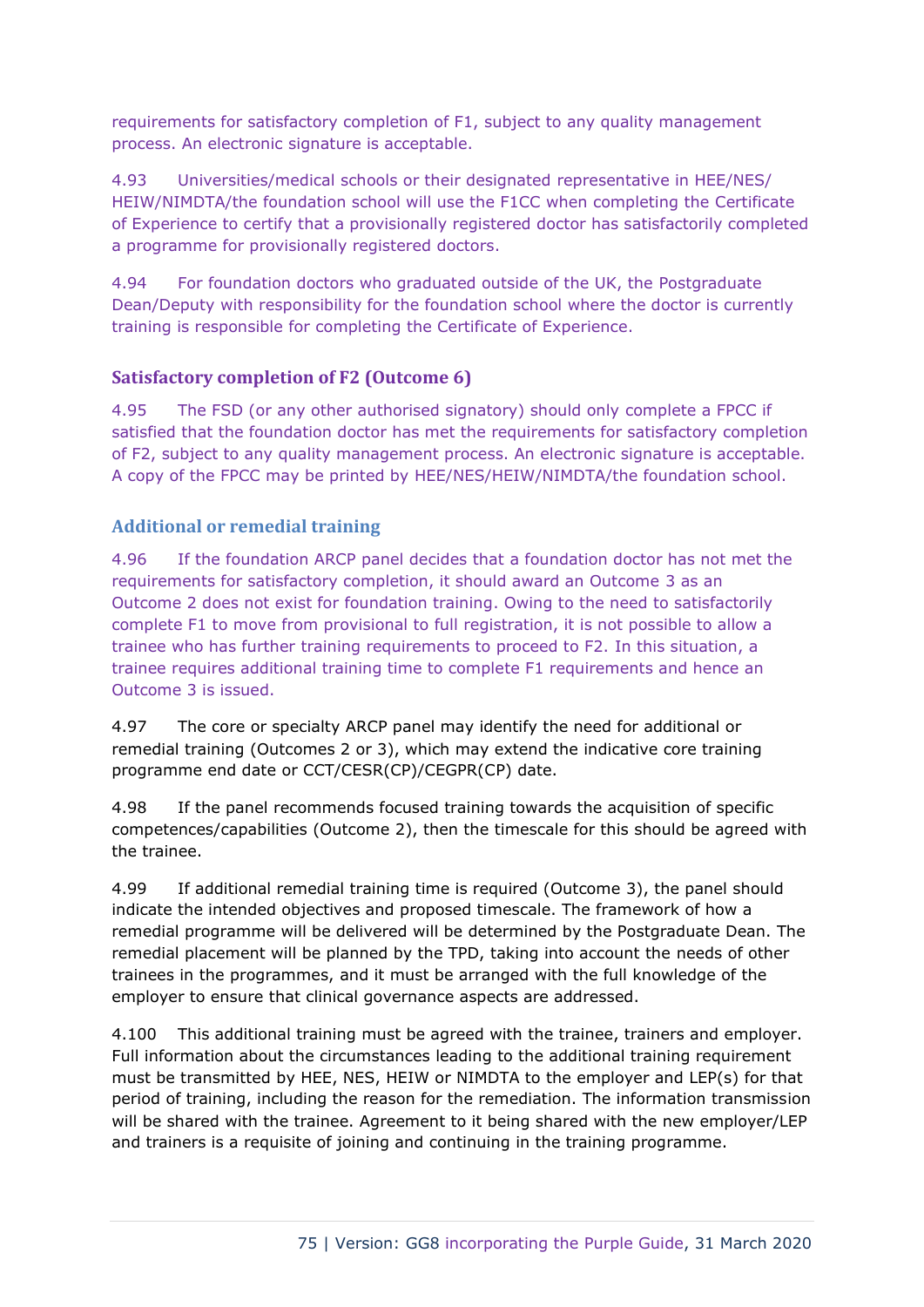4.101 Remedial training may be required as a result of a recommendation from the GMC or other body (e.g. [NHS Resolution,](file:///C:/Users/tnmacbookair/Desktop/freelance/COPMeD%20Gold%20Guide/Gold%20Guide%208th%20edn/NHS%20Resolution) formerly the National Clinical Assessment Service). When such remedial training is requested, the supporting Postgraduate Dean will establish a specific educational agreement with the relevant LEP, which will cover all aspects of the placements, including detailing the training required, clinical limitations on practice and any measures in place from the regulator. This will ensure that the doctor receives the training that has been identified as well as respecting the clinical governance/risk management arrangements of the LEP.

4.102 The educational progress of the trainee during any additional or remedial training will be reviewed by the ARCP panel, which may seek to take further and external advice from other senior clinicians. The panel will decide whether the outcome of the additional training is that the trainee can continue in their training programme, requires further additional training, or has not met or cannot meet the standards required. If it is decided that the trainee is unable to meet the standards, this will lead to the recommendation that the trainee leaves the programme. Trainees will be provided with documentary evidence of the competences/capabilities that they have achieved.

4.103 If the trainee fails to comply in a timely manner with the educational plan for the additional training, they may be required to leave the training programme before the additional training has been completed (paragraph 3.99 ii). This would normally be by means of issuing an Outcome 4.

4.104 The maximum duration of any extension to F1 training should normally be for one year (or pro rata for LTFT training). In situations where a foundation doctor is deemed not to have satisfactorily completed F1 after the first 12 months (or pro rata for LTFT training) training and is awarded an Outcome 3, HEE/NES/HEIW/NIMDTA/the foundation school should inform the medical school of graduation.

4.105 The length of time that training can be extended depends on the type of programme the trainee is following (e.g. foundation, core or run-through training). Trainees may be offered extensions to training up to the maximum limits detailed below. However, trainees should not anticipate that they will be offered the exceptional additional training time as it is dependent on the approval of the Postgraduate Dean and such approval will only be granted in exceptional circumstances.

| <b>Programme</b>     | <b>Extension to</b><br>training time                    | <b>Exceptional</b><br>additional training<br>time <sup>1</sup> | <b>Total</b> |
|----------------------|---------------------------------------------------------|----------------------------------------------------------------|--------------|
| Foundation training  | As in paragraph 4.104,<br>normally limited to<br>1 year | Not normally extended<br>due to short duration<br>of programme | 1 year       |
| Core training        | 6 months                                                | 6 months                                                       | 12 months    |
| Higher training      | 1 year <sup>2</sup>                                     | 1 year                                                         | 2 years $3$  |
| Run-through training | 1 year                                                  | 1 year                                                         | 2 years      |

#### **Duration of extension to training**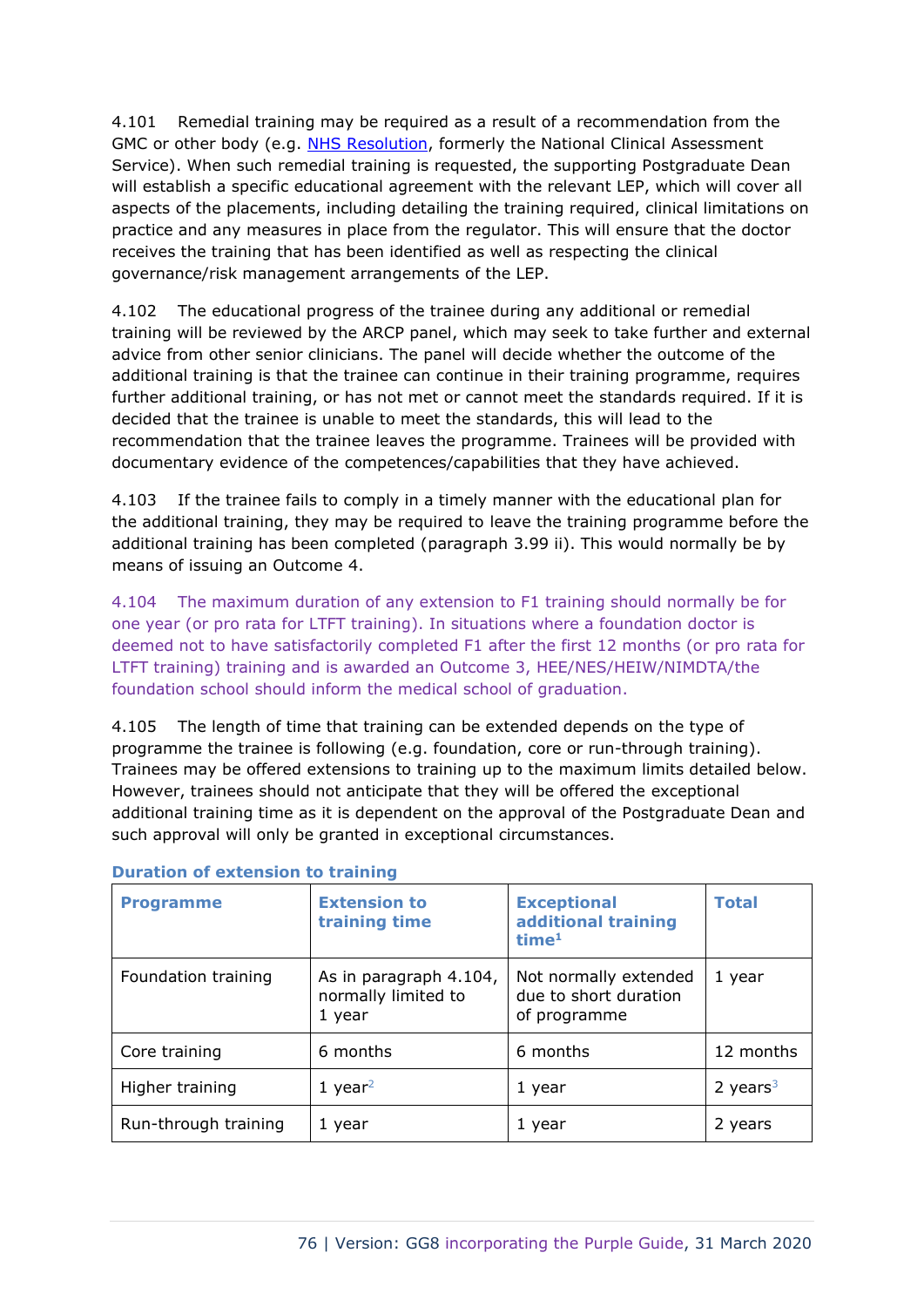| General practice | 1 year | 6 months | 18 months |
|------------------|--------|----------|-----------|
| training         |        |          |           |

- 1. Exceptional additional training time must be approved by the Postgraduate Dean.
- 2. This would include 1 year across both core and higher specialty training where the programme is uncoupled, and may include up to 6 months for the core training programme.
- 3. This would include 2 years across both core and higher specialty training where the programme is uncoupled, and may include up to 12 months for the core training programme.

This does not include additional time that might be required because of statutory leave such as ill health or maternity/paternity/adoption leave.

4.106 For core and specialty training, the extension does not have to be continuous (as a block of one year) but may be divided over the course of the training programme as necessary. For foundation training, the extension must be continuous. It must be undertaken within a GMC-approved training post. For LTFT trainees, should an extension to training be required following the award of an ARCP Outcome 3, this will be on a pro rata basis if training requirements for progression have not been met.

4.107 While not exclusive, examples of exceptional circumstances for extension to training beyond a normal period that may have a significant impact on the ability to train or on training opportunities may include significant unforeseen changes to personal circumstances, service reorganisation, a major epidemic or catastrophe, or the unforeseen absence of a trainer. (See also paragraph 4.85.)

4.108 During a period of additional training time, there is an expectation that the trainee will show continuing engagement with their portfolio to demonstrate maintenance of competences/capabilities that have already been acquired.

4.109 If the panel decides that the foundation doctor should be released from the training programme, it should award an Outcome 4. For F1 doctors, HEE/NES/HEIW/ NIMDTA/the foundation school and the medical school of graduation must jointly inform the GMC's Registration Directorate and discuss this with the GMC's Fitness to Practise Directorate, irrespective of whether there was an extension to F1.

4.110 In addition, the graduating UK medical school should write to the F1 doctor, setting out the process for an appeal, which will typically be heard by the graduating medical school. HEE/NES/HEIW/NIMDTA/the foundation school, in partnership with the university/medical school, should offer the F1 doctor career counselling.

4.111 However, if a F1 doctor graduated outside of the UK, HEE/NES/HEIW/NIMDTA/ the foundation school where the doctor undertook the extended training should hear the appeal. The FSD should write to the doctor, setting out the process to appeal.

4.112 For F2 doctors, the medical school of graduation does not need to be informed.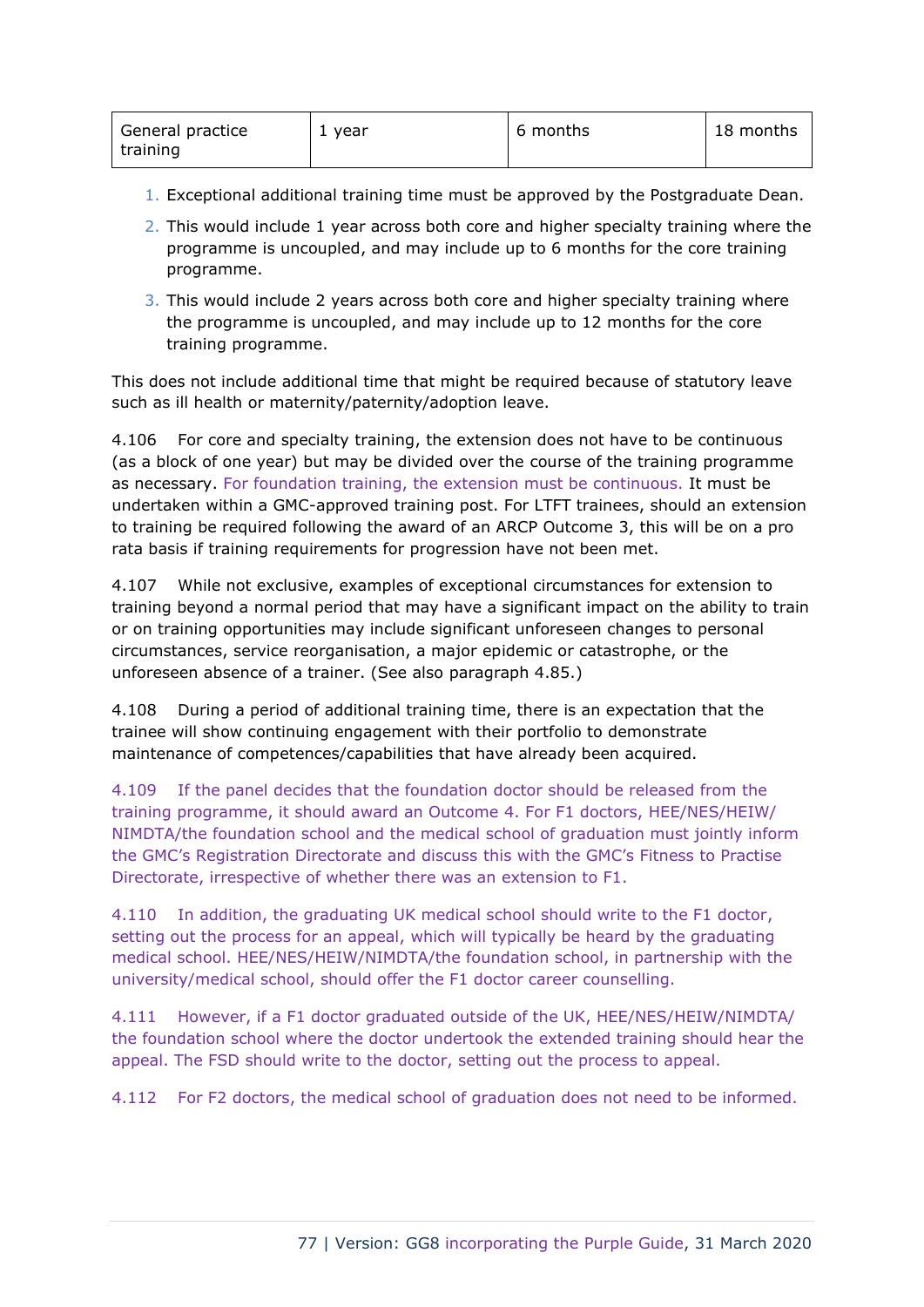## **Pausing training for reasons other than statutory leave (not applicable in foundation training)**

4.113 The ARCP panel will also need to consider any period when the training time has been paused. This may mean that a shorter period of time than expected has been available in which to make progress and the panel decision should take this into consideration. The ARCP panel may need to issue an N code for the period being assessed owing to a training pause. Pausing training is not a decision that is taken in foundation training because of the regulations regarding moving from provisional to full registration and the shortness of training of the F2 year.

4.114 Pausing training is a decision that should normally be taken outside of the ARCP process. It is a neutral action that should be agreed with the trainee, as early as reasonably practical, and then approved by the Postgraduate Dean and documented. Pausing training should not be assumed and must be supported with suitable evidence of need. HEE, NES, HEIW and NIMDTA should ensure that they have a process for obtaining suitable evidence around such circumstances (e.g. occupational health advice) and for deciding whether to temporarily pause training. Such pausing of training time will also require an adjustment to the expected core training programme end date or CCT/ CESR(CP)/CEGPR(CP) date (paragraph 4.85).

4.115 In determining its specific recommendations with respect to any additional time that may be required, the panel should also consider aspects in the training environment such as service configuration or the supervision available, or a change to curricular requirements. This includes considering whether any training time should be discounted and the date for completion of training adjusted to reflect this.

## **Notification of ARCP outcome**

4.116 The initial outcome from the ARCP may be provisional until quality management checks have been completed. The outcome(s) recommended by the panel [\(GG8](https://www.copmed.org.uk/images/docs/gold_guide_8th_edition/GG8_Appendix_3_-_ARCP_Outcome_Form.docx)  [Appendix 3\)](https://www.copmed.org.uk/images/docs/gold_guide_8th_edition/GG8_Appendix_3_-_ARCP_Outcome_Form.docx) for all trainees will be made available by the Postgraduate Dean to:

#### **a) the trainee**

They must sign it to demonstrate that they have been informed of the outcome, not that they agree with the outcome. Signature of the outcome does not change the trainee's right to request a review or appeal.

#### **b) the TPD/FPTD**

The TPD (and/or the trainee's educational supervisor) should meet with the trainee to discuss the outcome and plan the next part of their training, documenting the plan fully.

In the case of Outcome 3, the FPTD (and/or the trainee's educational supervisor) should meet with the trainee to discuss the outcome and plan the next part of their training, documenting the plan fully.

#### **c) the trainee's educational supervisor**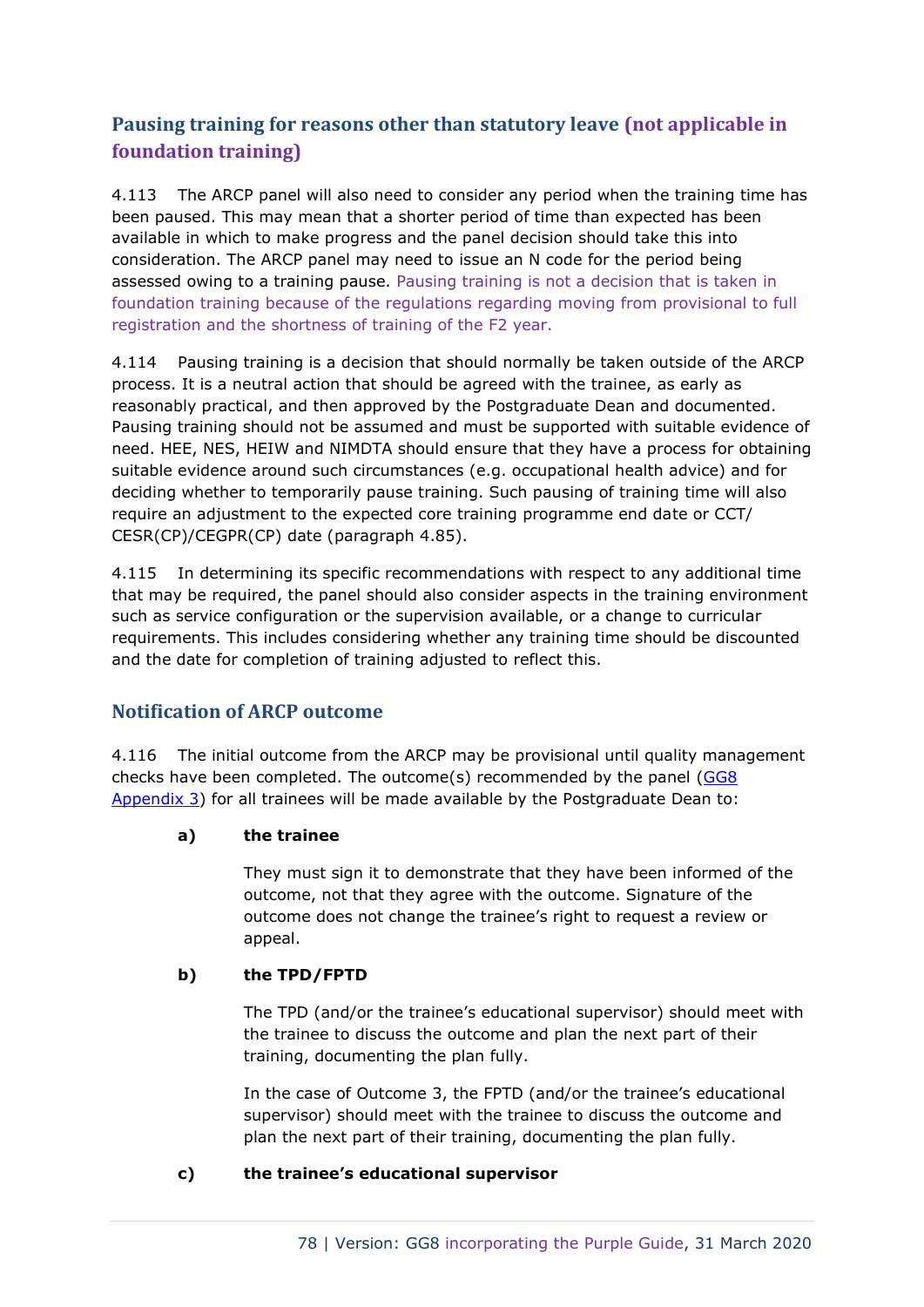This should be used to form the basis of the further educational review and workplace-based assessments that the educational supervisor undertakes on behalf of the employing organisation. For LAT trainees, the ARCP outcome should be made available to the trainee's educational supervisor for that year of training, who should arrange a follow-up meeting even if the end of the appointment period/year has been reached.

#### **d) the Medical Director (or their nominated officer)**

ARCP outcomes should be sent to the Medical Director (or nominated officer) of the current employer (and of the LEP if different). For trainees working in general practice, communication should also be sent to the Medical Director of the relevant Local Area Team. This may be undertaken by exception (i.e. for Outcomes 2, 3 and 4). It is the educational supervisor's responsibility to raise any areas of concern about the trainee's performance that link to clinical governance as documented by the ARCP process with the Medical Director (or their nominated officer). If the review has been undertaken shortly before rotation to a new placement has occurred, the documentation should be forwarded by the TPD to the Medical Director where the trainee is due to start.

#### **e) the relevant College/Faculty (not applicable in foundation training)**

These outcome documents are part of the minimum data set that will need to be maintained by the College/Faculty to substantiate its recommendation to the GMC for award of the CCT or CESR(CP)/ CEGPR(CP).

4.117 HEE, NES, HEIW and NIMDTA submit ARCP outcomes to the GMC, which reports on the progression of doctors through key stages in their training. (See **GMC** | [Progression Reports.](http://www.gmc-uk.org/education/25495.asp))

4.118 All trainees should receive standard written guidance relevant to their outcome, which as appropriate should detail the duration of any extension to training, requirements for remedial action, and reference to the review and appeals processes.

4.119 Trainees with Outcome 1 and 6 will receive the standard written guidance through the e-portfolio.

## **Form R and the Scottish Online Appraisal Resource**

4.120 The references to Form R in relation to revalidation described in paragraphs 3.41–3.48 do not apply to NES, where SOAR replaces this form.

4.121 Each trainee will need to update Form R [\(GG8 Appendix 1\)](https://www.copmed.org.uk/images/docs/gold_guide_8th_edition/GG8_Appendix_1_-_Form_R_Parts_A_and_B.docx) or [SOAR](http://www.appraisal.nes.scot.nhs.uk/) annually (except F1 doctors). This holds the up-to-date demographic data on the trainee.

4.122 The annual return of Form R or SOAR before the ARCP with any corrections and updates (along with the self-declaration details for revalidation purposes where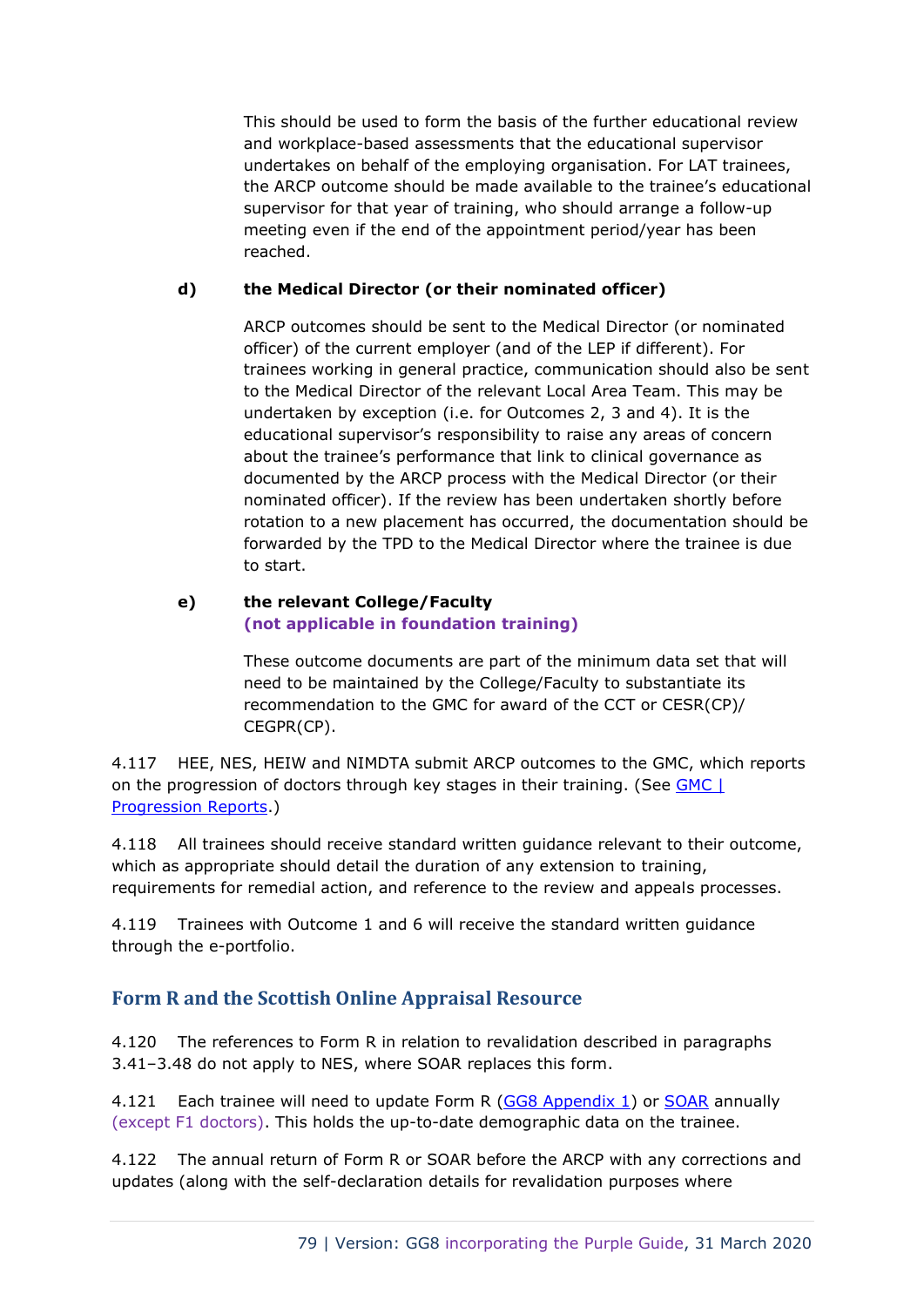appropriate) to HEE, NES, HEIW or NIMDTA together with the signed ARCP outcome(s) will enable the trainee to renew their registration on an annual basis with HEE, NES, HEIW or NIMDTA and the relevant College/Faculty (if appropriate).

4.123 When a trainee fails to submit a completed Form R or SOAR that reflects their full scope of practice since their last review, they are issued with an Outcome 5 and given two weeks to remedy the situation. In addition, the trainee should normally be called to a support meeting with their Postgraduate Dean/RO or their nominated deputy to discuss the reasons for non-submission and to clarify next steps if the situation is not rectified.

4.124 If a trainee submits or resubmits a completed Form R or SOAR within the twoweek timeframe, they receive an ARCP outcome appropriate for their educational progression and alignment with the GMC's guidance in [Good Medical Practice.](http://www.gmc-uk.org/guidance/good_medical_practice.asp)

4.125 If the trainee still fails to submit a satisfactorily completed Form R or SOAR after two weeks and this is the first time that this situation has arisen in the training programme, for foundation, core, specialty and general practice trainees, an Outcome 2, 3 or 4 will be issued (according to training progression). A note is made on the trainee's record that they did not submit a completed Form R or SOAR. An Outcome 1 or 6 is not awarded, even if there are no training progression concerns.

4.126 For trainees who fail to submit a completed Form R or SOAR after an Outcome 5 is issued and a support meeting offered, and for whom this is a repeated situation, the process of referral to the GMC for non-engagement with revalidation should be commenced.

4.127 Should the trainee subsequently provide the completed Form R or SOAR, then the appropriate ARCP outcome for trainee progression can be awarded.

## **Quality assurance of the ARCP**

4.128 Since decisions from the panel have important implications for both patient safety and individual trainees, there should also be external scrutiny of its decisions from two sources:

- 1. a lay advisor to ensure consistent, transparent and robust decisionmaking on behalf of both the public and trainees – The lay advisor should review at least a random 10% of the outcomes and evidence supporting these as well as any recommendations from the panel about concerns over performance and training progression.
- 2. an external advisor from the same specialty but from outside of the local specialty training programme/specialty school (not applicable in foundation training) – The external advisor should review at least a random 10% of the outcomes and evidence supporting these as well as any recommendations from the panel about concerns over performance and training progression. All external advisors must be trained to undertake this role. The external advisor may be a College/Faculty representative if not otherwise represented on the panel. HEE, NES,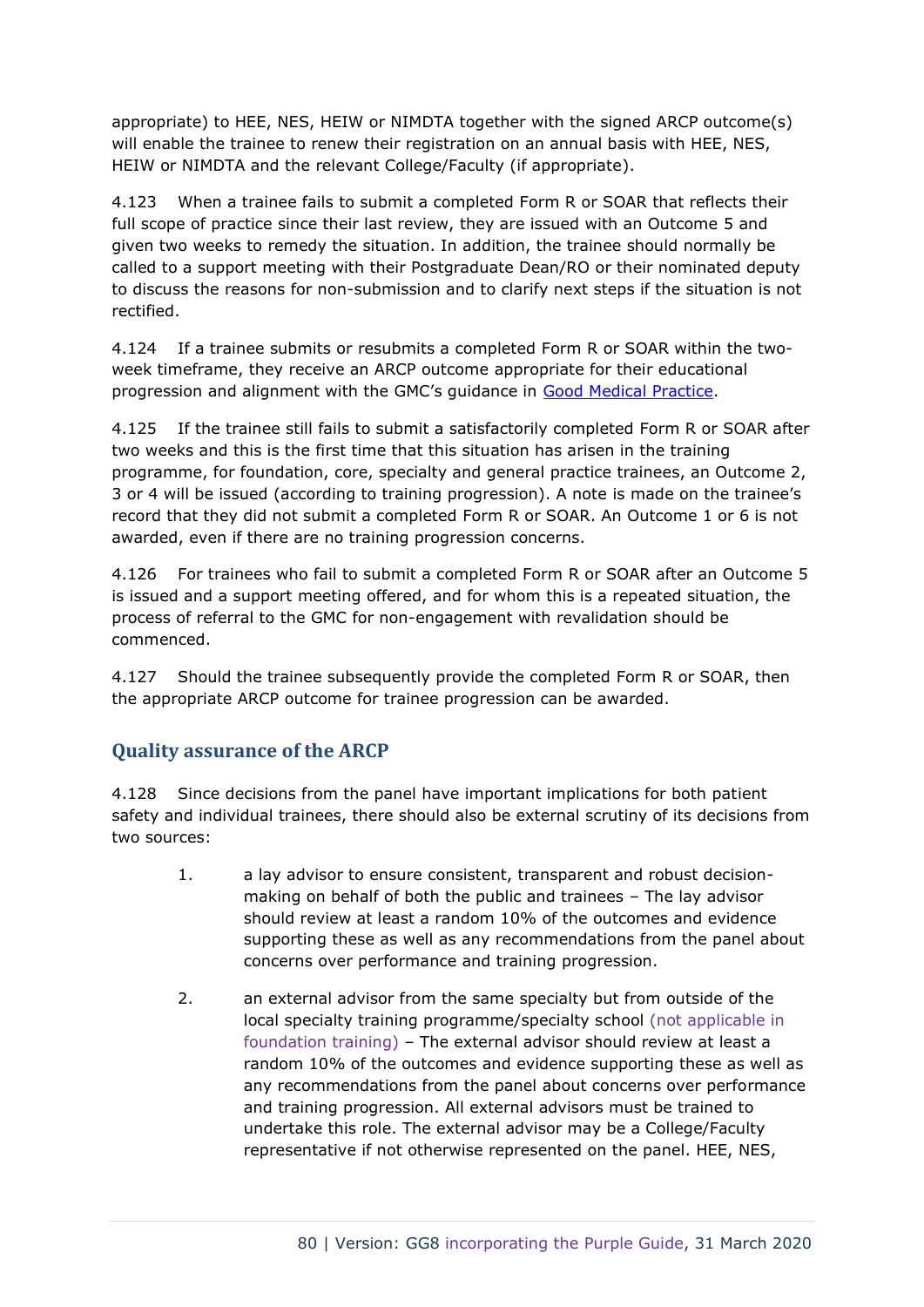HEIW and NIMDTA should work with the relevant Colleges/Faculties to help identify senior members of the profession to support this work.

## **The role of the Postgraduate Dean in the ARCP**

4.129 The Postgraduate Dean has responsibility for the management of the ARCP process, including the provisions for further review and appeals (paragraphs 4.155– 4.172).

4.130 With the collective agreement of the Conference of Postgraduate Medical Deans, the ARCP process for smaller specialties may be coordinated nationally although it must remain the overall responsibility of a designated dean (usually the UK lead dean for the specialty).

4.131 The Postgraduate Dean is also the statutory RO for revalidation in relation to doctors in GMC-approved postgraduate training programmes. In order to discharge this function, they must make a revalidation recommendation to the GMC at intervals determined by the GMC. Information to inform this decision will come from the ARCP.

4.132 The Postgraduate Dean should maintain as part of the database a training record for each trainee, in which completed ARCP outcome forms are stored. For security purposes, a photograph of the trainee should be incorporated in this record. The training record may be physical or stored electronically with suitable measures to maintain its integrity. The supporting documentation for training progression may be held on the trainee's e-portfolio. The record of training progression of each trainee (including previous outcome forms and supporting documentation) must be available to the panel whenever the trainee is reviewed. The Postgraduate Dean's staff will provide administrative support for the panel.

4.133 Where concerns about a trainee have been raised with the Postgraduate Dean – either following an outcome from the ARCP process or through some other mechanism – the Postgraduate Dean (or their nominated deputy) should liaise directly with the Medical Director and the educational lead (e.g. Director of Medical Education) or the general practice trainer and TPD where the trainee is employed/working (depending on local arrangements) to investigate and consider whether further action is required.

## **The ARCP for academic foundation training programmes**

4.134 Some doctors will undertake AFPs. There are important differences in the structure of AFPs in the different foundation schools. Trainees in such programmes will have to both successfully complete the full training programme and meet the requirements of the academic programme.

4.135 Individuals undertaking AFP training must have a named academic supervisor, who will normally be different from the trainee's named clinical supervisor.

4.136 On entry to the AFP, the named academic supervisor should devise a research plan with the trainee as the context against which to assess their academic progress. The educational supervisor and named academic supervisor should work together to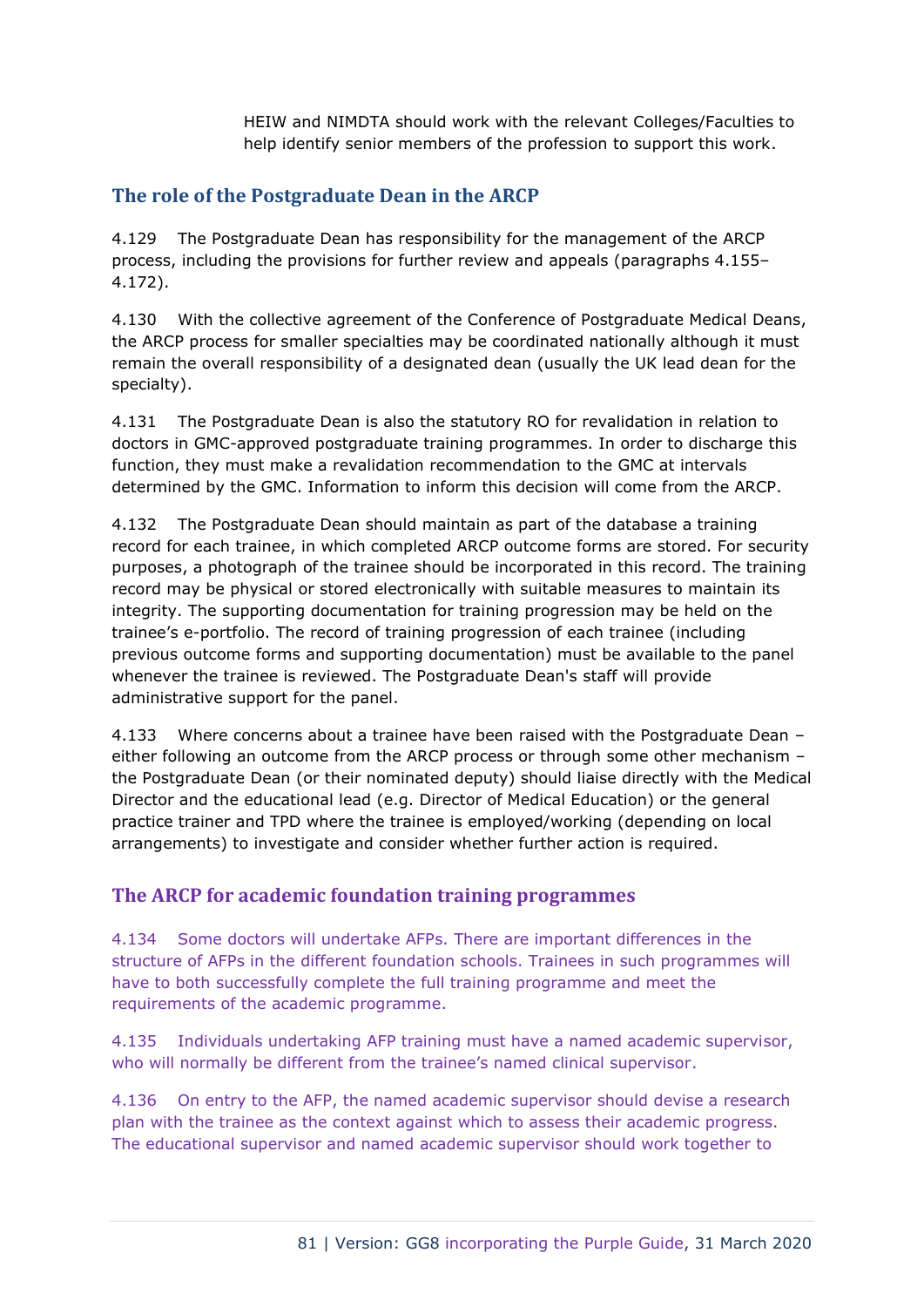ensure that clinical and academic objectives are complementary. Both supervisors and the trainee should be aware of the trainee's overall clinical and academic requirements.

4.137 The academic supervisor should submit a report to the educational supervisor at the end of the academic placement, highlighting the AFP trainee's achievements, strengths and areas for development. The educational supervisor should use this report as evidence for their end of year report about the trainee, which will be used by the ARCP panel to recommend an outcome.

## **The ARCP for integrated clinical and academic training programmes**

4.138 Some doctors will undertake integrated clinical and academic training programmes (paragraphs 3.142–3.146). There are important differences in the structure of academic programmes in the four UK countries. Trainees in such programmes will have to both successfully complete the full training programme and meet the requirements of the academic programme.

4.139 Individuals undertaking academic training must have a named academic supervisor, who will normally be different from the trainee's named clinical supervisor.

4.140 The named academic supervisor is responsible for drawing up an academic training programme with the trainee and their named clinical and/or educational supervisor so that there is a realistic/achievable timetable with clear milestones for delivery, covering both academic and clinical aspects of the programme. Research plans should be drawn up to include specific training (where required), together with plans for research experience and outputs. These targets will be summarised in the overall personal development plan for the trainee, which should be agreed within a month of commencing work and annually thereafter.

4.141 On entry to specialty training, the named academic supervisor should devise a research plan with the trainee as the context against which to assess their academic progress. This should be within the framework of a general statement about the standards expected of the trainee if they are to make satisfactory progress throughout the programme and should reflect the fixed time period of the combined programme. A joint meeting with both named clinical and named academic supervisors should be held to ensure that both aspects of the programme are realistic. In addition, the educational supervisor and named academic supervisor should work together to ensure that clinical and academic objectives are complementary. Both supervisors and the trainee should be aware of the trainee's overall clinical and academic requirements.

4.142 Assessment of clinical progress of academic trainees should be competence/ capability-based, rather than time-based. Setting a target CCT/CESR(CP)/CEGPR(CP) date should be determined flexibly and tailored to the needs of the individual academic trainee. The target date for achieving a CCT for an academic trainee who continues beyond a Doctorate degree (MD or PhD) should be determined at the first annual ARCP for clinical lecturers, when stock can be taken of initial progress at this more advanced post-doctoral academic training stage and of competences/capabilities attained during their academic programme, after which time it can only be adjusted through the usual ARCP processes.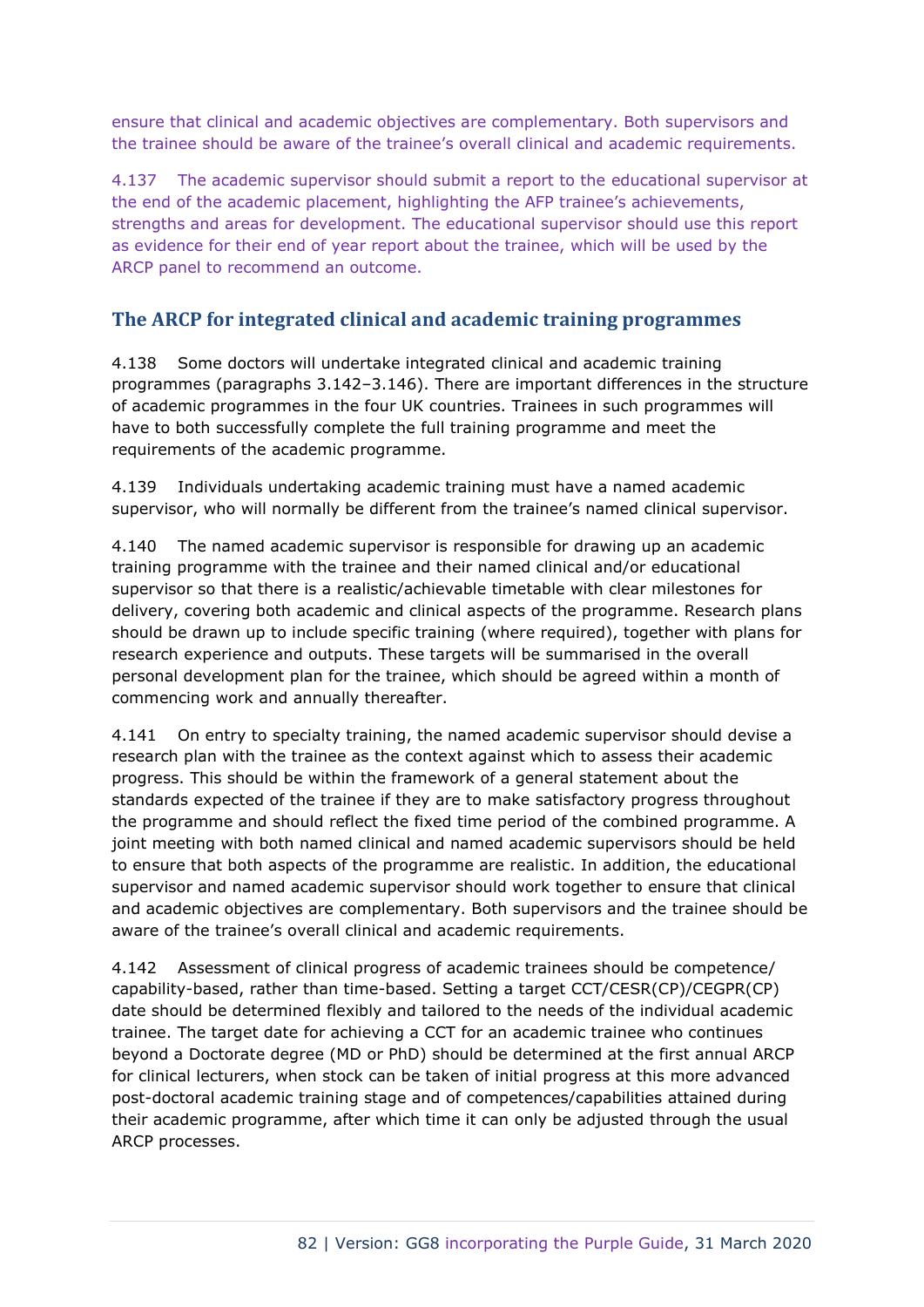## **Recording academic and clinical progress – academic assessment**

4.143 At the start of the academic placement and annually thereafter, academic trainees must meet with both their named clinical and named academic supervisors to agree objectives for the coming year. There is considerable advantage in coordinating this meeting so that the trainee is able to meet both named clinical and named academic supervisors together at least annually (although there may be a need for separate meetings on other occasions). Regular meetings with the named academic and named clinical or educational supervisors should take place throughout the year to review progress, and decisions taken should be agreed and documented for later presentation to the annual assessment of academic progress.

4.144 An annual assessment of academic progress must be undertaken and should take place at least one month before the joint academic/clinical ARCP panel convenes. Those present at this assessment should include the trainee and educational supervisor, together with the director of the academic programme and other members of the academic unit as appropriate. This does this does not apply to the AFP as the academic performance is considered as part of overall foundation programme ARCP.

4.145 Since the assessment process jointly assesses academic and clinical progress, the trainee must also submit evidence of clinical achievement.

4.146 The named academic supervisor is required to complete the 'Report on Academic Trainees' Progress' form [\(GG8 Appendix 5\)](https://www.copmed.org.uk/images/docs/gold_guide_8th_edition/GG8_Appendix_5_-_Report_on_Academic_Trainees_Progress.docx), which needs to be signed by the trainee for submission to the annual joint academic/clinical ARCP panel. The form must include details of academic placements, academic training modules and other relevant academic experience, together with an assessment of the academic competences/ capabilities achieved.

4.147 The report and any supporting documentation should be submitted to the joint academic/clinical ARCP panel as part of the evidence it receives.

4.148 The trainee is not required to attend the panel meeting. Plans for academic trainees to meet with members of the panel should only be made if the TPD or the named academic supervisor/lead for academic training indicates that Outcomes 2, 3 or 4, for either clinical or academic components (or both), are a potential outcome from the panel. The ARCP outcome is a global assessment of progress, dependent on both clinical and academic reports to assess achievement.

4.149 Standard ARCP outcomes of this joint process should be recorded as described above. The academic report should be attached to the outcome document.

## **The ARCP for trainees undertaking OOPR**

4.150 Trainees who wish to undertake full-time research out of programme must have their research programme agreed with their named academic supervisor. This should form part of the documentation sent to the Postgraduate Dean when requesting OOPR.

4.151 Trainees must submit an annual OOPR return to the ARCP panel of their base locality in HEE, NES, HEIW or NIMDTA along with a report from their named academic supervisor. All academic trainees on OOPR should have a formal assessment of academic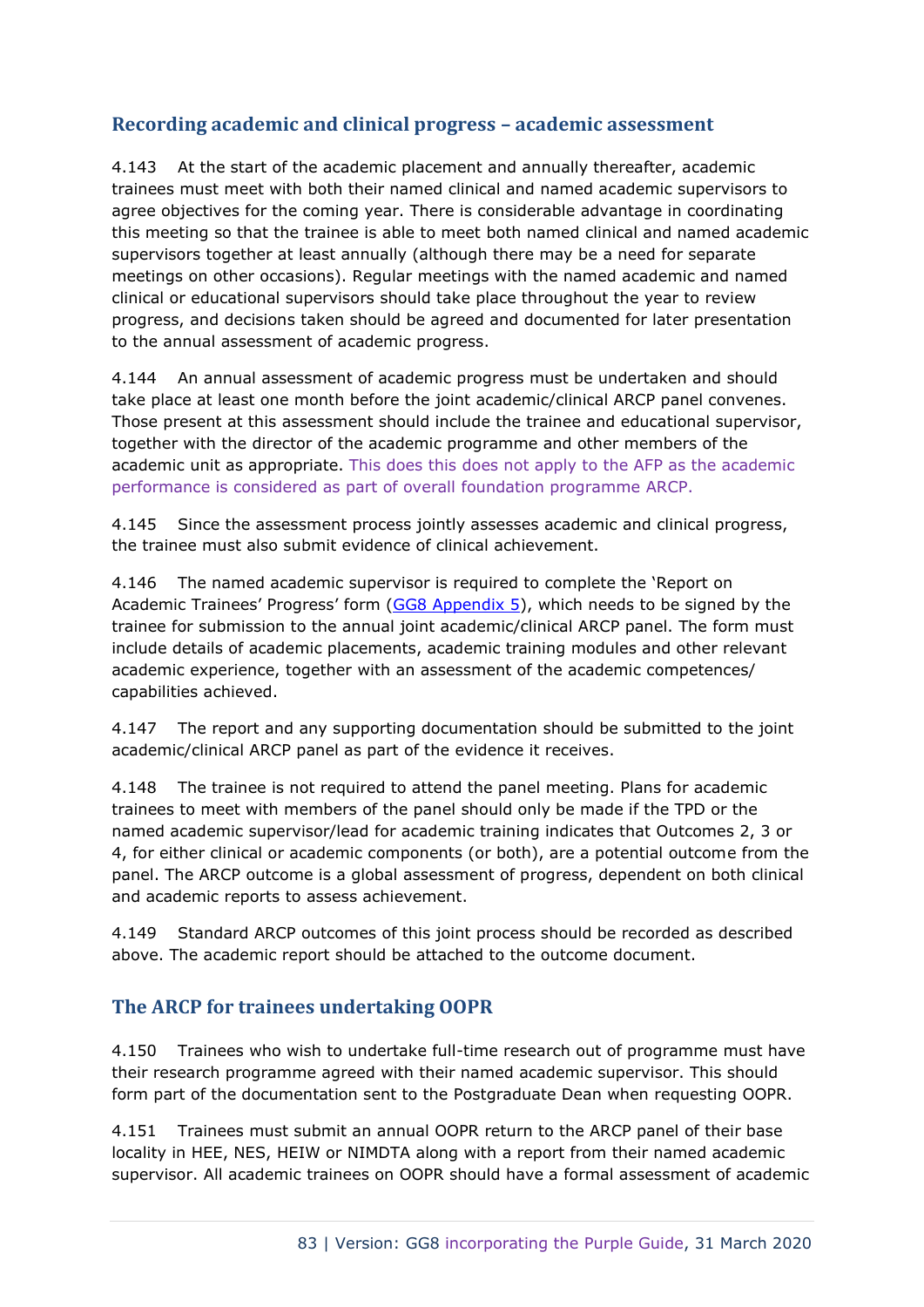progress, which is submitted as part of the documentation for the ARCP panel as described above for joint clinical and academic programmes. The report must indicate whether appropriate progress in the research has taken place during the previous year and also whether the planned date of completion of the research has changed. Any request for a potential extension to the OOPR will need to be considered separately by the Postgraduate Dean.

4.152 Both the trainee and the named academic supervisor must remain aware that normally a maximum of three years is agreed for OOPR. If a request to exceed this is to be made, such a request must be made to the Postgraduate Dean at least six months prior to the extension commencing. The request must come from the named academic supervisor, who must set out clear reasons for the extension request. Adequate governance structures must be in place to allow for discussion between the academic institution and HEE, NES, HEIW or NIMDTA on such requests.

4.153 OOPR can provide credit towards a CCT or CESR(CP)/CEGPR(CP) only if it has been prospectively approved by the GMC and demonstrates achievement of competences/capabilities defined in the relevant specialty curriculum. The purpose of documenting performance during OOPR is therefore both to assess progress towards meeting the approved academic programme requirements and to ensure that progress is made so that return to the clinical training programme is within the agreed timescale.

4.154 Trainees undertaking research with no clinical care component that is for longer than three months should participate in a 'Return to Work' package. This should include consideration of returning to clinical learning as well as to clinical practice and may include 'Keep in Touch' arrangements.

## **Appeals of the ARCP outcomes**

4.155 While the principles for managing appeals against ARCP outcomes in foundation training are consistent with the Gold Guide and standard operating procedures (SOPs) in training organisations across the UK (HEE, NES, HEIW and NIMDTA), the governance arrangements differ because F1 doctors come under the governance of the UK university of primary medical qualification. For F2 doctors, the governance is with the foundation school.

4.156 It should not come as a surprise to trainees that action through the ARCP process is under consideration since any performance and/or conduct shortcomings should be identified on the educational portfolio and discussed with the trainee during the educational review process.

4.157 As identified in paragraph 4.80, either the ARCP panel (wherever reasonably practicable) or a senior educator in the training programme with delegated responsibility will meet with all trainees, who are judged on the evidence submitted to:

- i. require further development on identified specific competences/ capabilities (Outcome 2 or 7.2)
- ii. require additional training time for all reasons other than associated with a 'training pause' (Outcome 3 or 7.3)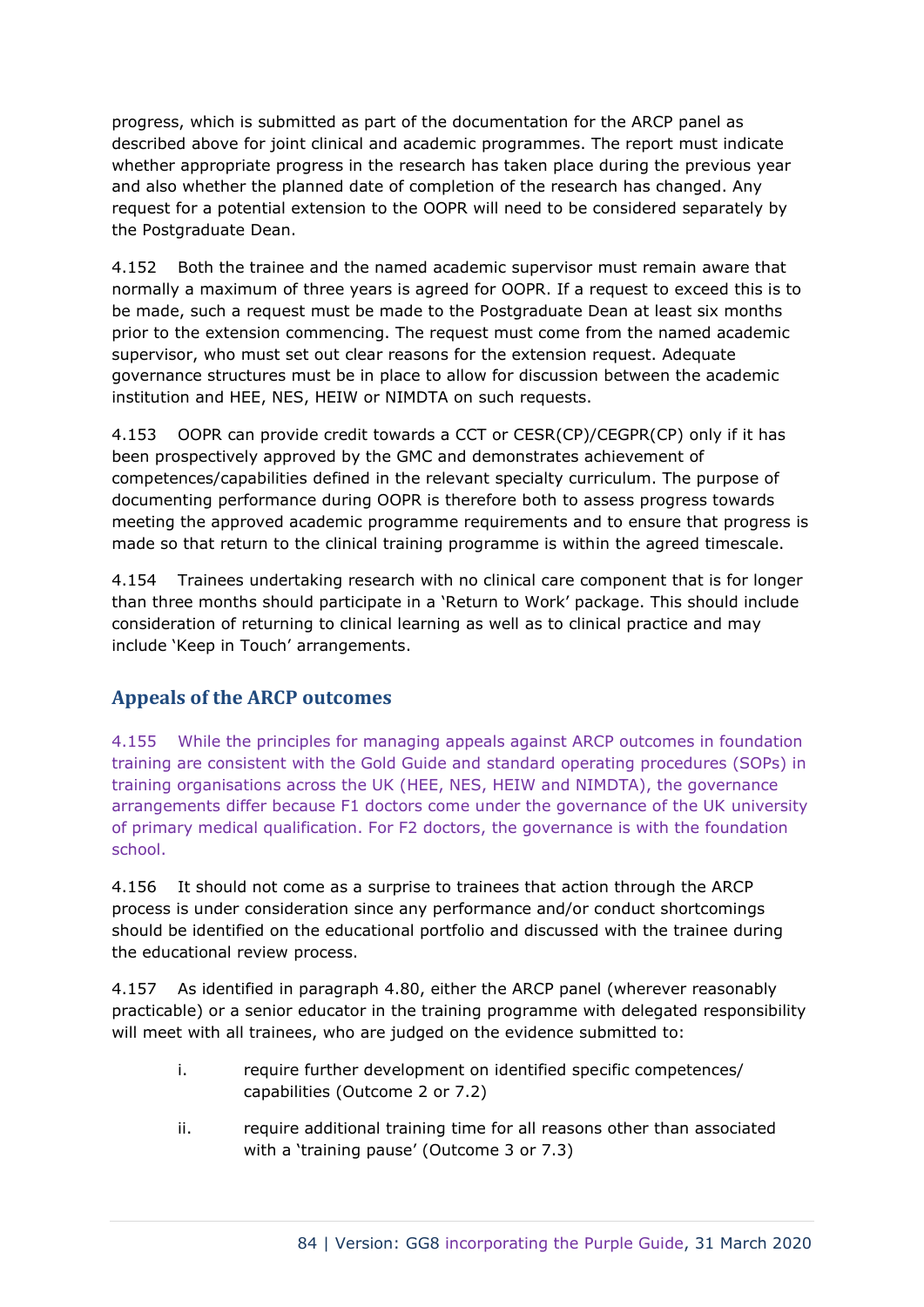iii. be required to leave the training programme before completion, with identified competences/capabilities achieved or with an identified and specified level of training attained (Outcome 4)

4.158 The purpose of the post-ARCP meeting identified in paragraphs 4.83 and 4.84 is to inform the trainee of the decision of the panel. The meeting should also plan the further action that is required to address issues of progress (in relation to Outcomes 2 and 3) or make clear to the trainee the competences/capabilities with which they will leave the programme (in relation to an Outcome 4).

4.159 However, a trainee has the right to request a review and (in some circumstances) an appeal (paragraphs 4.155–4.179) if one of these outcomes is recommended by the ARCP panel.

4.160 If the trainee requests a review or appeal, the outcome documentation from the original ARCP panel should not be signed off by the Postgraduate Dean and the training number/contract is not removed until all review or appeal procedures have been completed. Only at this stage should the Postgraduate Dean sign off the ARCP panel's outcome.

## **Reviews and appeals**

4.161 A review is a process where an individual or a group who originally made a decision returns to it to reconsider whether it was appropriate. This does not require the panel to be formally reconvened and can be undertaken virtually. The review must take into account the representations of the trainee asking for the review and any other relevant information, including additional relevant evidence, whether it formed part of the original considerations or has been freshly submitted.

4.162 An appeal is a procedure whereby the decision of one individual or a group is considered by another (different) individual or group. An appeal can take into account information available at the time the original decision was made, newly submitted information $13$  relevant to the appeal and the representations of the appellant. Those involved in an appeal panel must not have played a part in the original decision or the review.

4.163 Through the process of review or appeal, it may be decided that the decision to withdraw a training number/contract or issue ARCP Outcomes 2, 3 or 4 is not justified. Where this occurs for ARCP outcomes, the facts of the case will be recorded and retained but the outcome should be amended to indicate only the agreed position following review or appeal. This revised documentation should be forwarded to those indicated in paragraph 4.176.

<sup>&</sup>lt;sup>13</sup> New information for an appeal might include new evidence of mitigating circumstances not available to the ARCP panel. New information would not normally include competences/capabilities or evidence from assessments acquired after the date of the ARCP subject to appeal.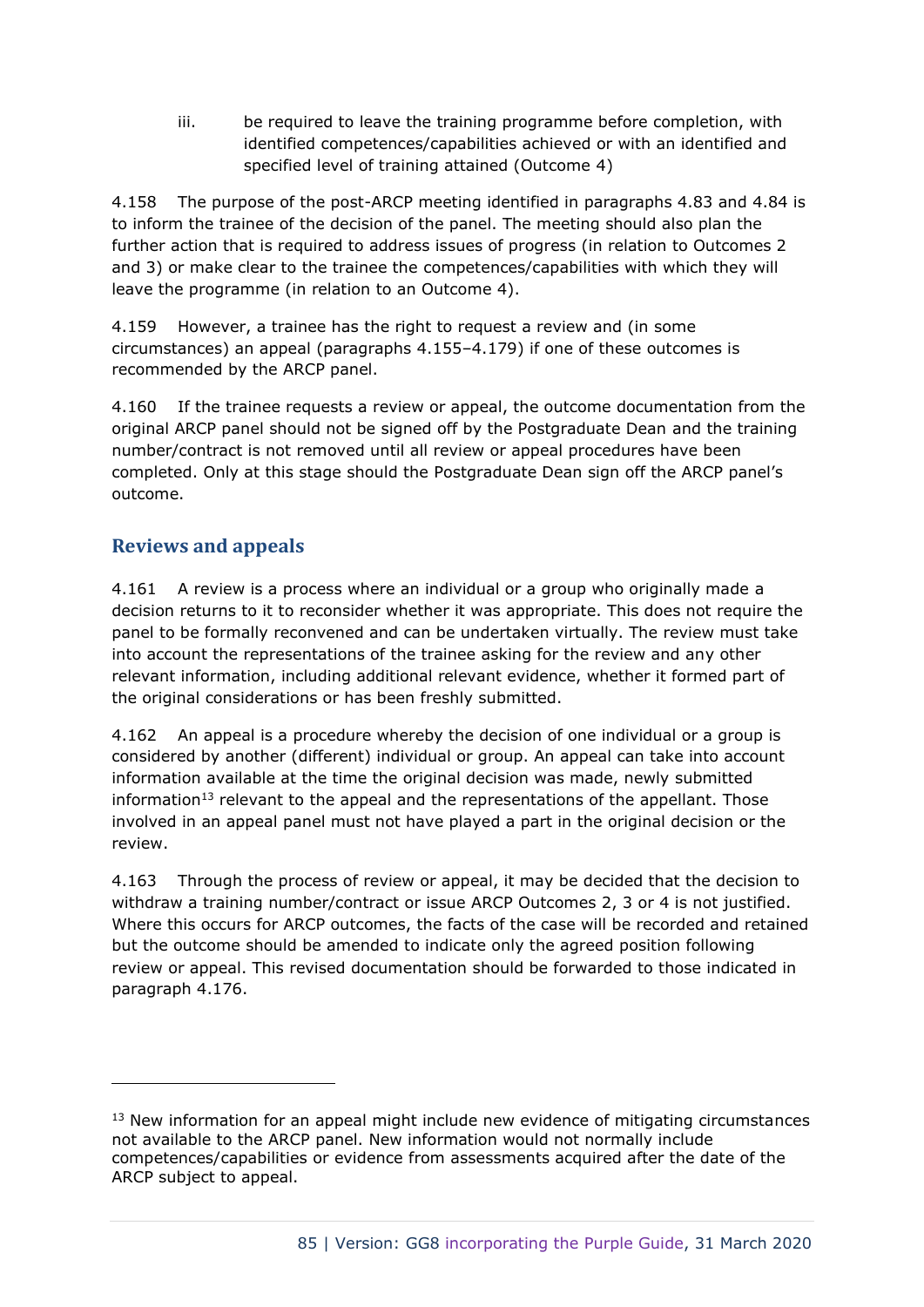#### **Review of Outcomes 2 and 7.2**

4.164 If the trainee requests a review of an Outcome 2 recommendation, this must be made in writing and with supporting evidence to the Chair of the ARCP panel or a nominated alternative within ten working days of being notified of the panel's decision. Trainees may provide additional evidence at this stage (e.g. evidence of mitigating circumstances or other evidence relevant to the original panel's decision) and this must be received as part of the request for the review so that the panel is able to consider it in detail. The original ARCP panel will review its decision where practical within 15 working days of receipt of such a request from a trainee. This may be undertaken virtually and the Chair will endeavour to include as many panel members as possible. After the review, the panel will ensure that the trainee receives its decision with reasons in writing. If the panel considers it appropriate, it may invite the trainee to meet with a senior representative to discuss the decision of the review.

4.165 The decision of the review of Outcomes 2 and 7.2 is final and there is no further appeals process.

#### **Appeal against Outcomes 3 and 4 or withdrawal of a training number/contract**

4.166 Trainees have the right of appeal if their training number/contract is withdrawn under paragraphs 3.99 iii–vii or if they receive an ARCP outcome that results in a recommendation for:

- i. an extension of the indicative time to complete the training programme (Outcome 3)
- ii. release of the trainee from the training programme with or without identified competences/capabilities having been achieved and without completion of the programme (Outcome 4)

4.167 Appeal requests should be made in writing to the Postgraduate Dean within ten working days of the trainee being notified of the decision. The request must specifically state the grounds for appeal.

4.168 Where the training number/contract withdrawal decision relates to an external body's decision that cannot be changed (e.g. erasure from the register by the GMC, imprisonment, examination failure where the trainee has exhausted the permitted number of attempts and any related complaints process), then an appeal would normally be refused.

4.169 Where the appeal is being made against a decision to withdraw a training number/contract as defined in paragraphs 3.99 iii–vii, the Postgraduate Dean will review the decision in the light of the information contained within the trainee's appeal request. If the Postgraduate Dean decides to reverse the original decision, then the trainee will not have their number withdrawn but if the Postgraduate Dean determines that there is insufficient reason to reverse the decision, the Postgraduate Dean will confirm with the trainee that they wish to proceed to an appeal hearing and this will then be arranged.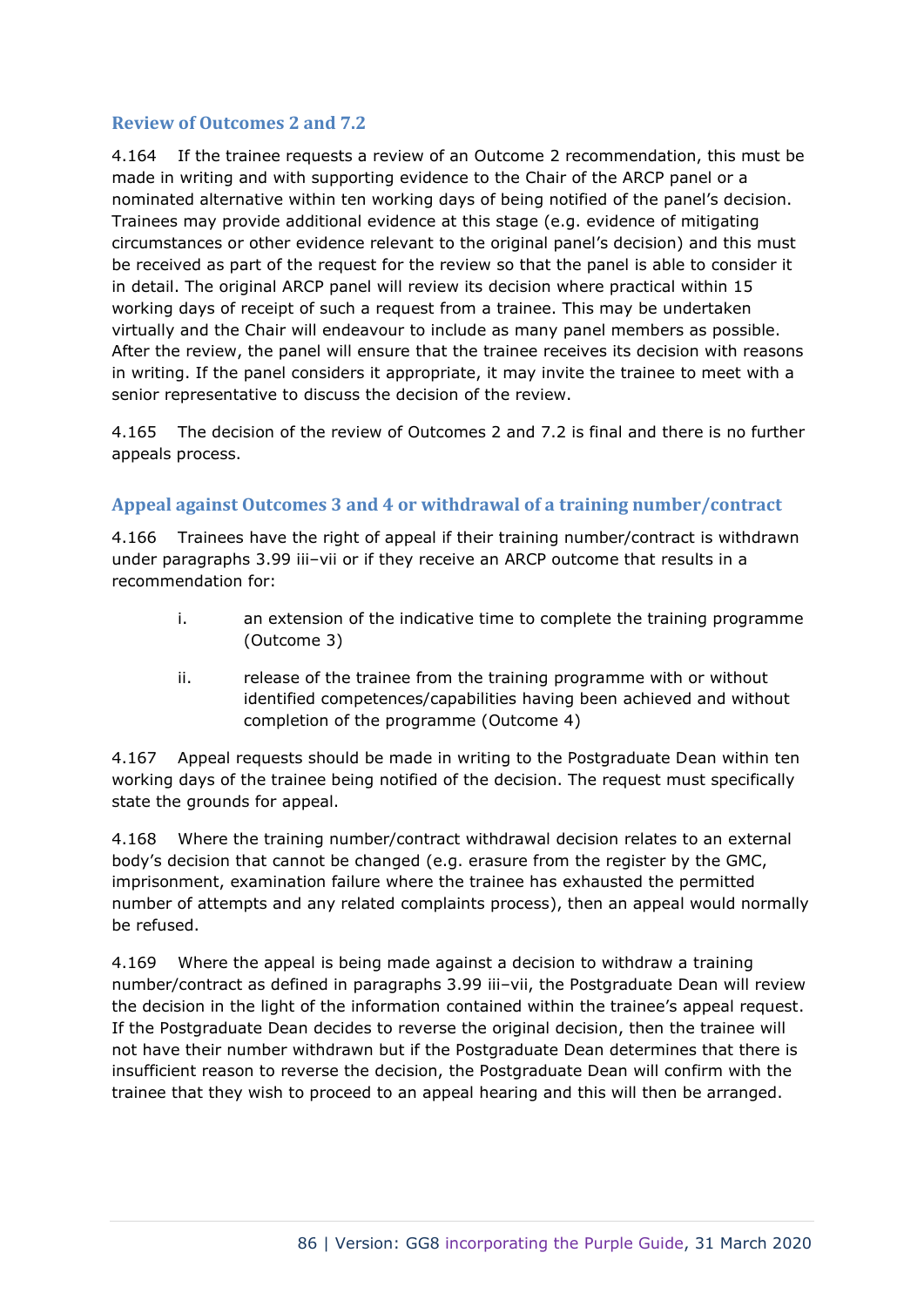4.170 On receipt of an appeal request, the Postgraduate Dean will first arrange for a review of the original recommendation.<sup>14</sup> This review will follow the process outlined in paragraphs 4.164 and 4.165. The decision of the review panel will be communicated to the trainee.

4.171 Where the review panel has modified the decision of the original ARCP panel to an Outcome 1 or 2, this completes any appeals process.

4.172 Where the review panel does not alter the decision of the original ARCP panel or where an Outcome 4 is converted to an Outcome 3, the Postgraduate Dean will confirm with the trainee that they wish to proceed to an appeal hearing and this will then be arranged.

## **Appeal hearing**

4.173 A formal appeal hearing should normally take place as soon as practical, without unreasonable delay and normally within 30 working days of the appeal request.<sup>15</sup> In exceptional circumstances (e.g. outstanding disciplinary, GMC or legal proceedings that might impact on the appeal outcome), the appeal hearing might be delayed beyond the 30-day limit. However, where it has not been possible to hear an appeal within the 30 day period, appeals should normally be heard within 1 year of the decision that is subject to appeal.<sup>16</sup> Where there have been reasonable endeavours to progress the appeal and the appeal has not taken place within one year of the decision date, then the original decision is final. The Postgraduate Dean has discretion to consider requests for a reasonable postponement of the appeal beyond a year from the decision date in exceptional circumstances.

4.174 If the trainee agrees, it is not always necessary for an appeal hearing to be face to face and an appeal can be dealt with on written submissions. Members of the original ARCP panel must not take part as members of the appeal panel. Trainees may support their appeals with further written evidence relevant to the grounds of the appeal. All documentation presented to the appeal panel must also be made available to the trainee.

4.175 HEE, NES, HEIW and NIMDTA have agreed SOPs that will define how appeals will be managed and that will take into account:

i. the timing of the notification by the trainee of their intention to appeal, the timing at which all additional evidence will be presented and the timing for the outcome of any appeal hearing to be notified to the trainee

 $14$  This is commonly referred to as a 'Step 1 Review' as the first stage of the appeals process. It is without prejudice and does not affect the right to proceed to a full 'Step 2' appeal hearing.

<sup>&</sup>lt;sup>15</sup> Appeals should normally be heard within 30 working days consistent with timescales for similar processes – NHS Employers.

 $16$  In accordance with recommendations from NHS Improvement – Learning lessons to improve our people practices, May 2019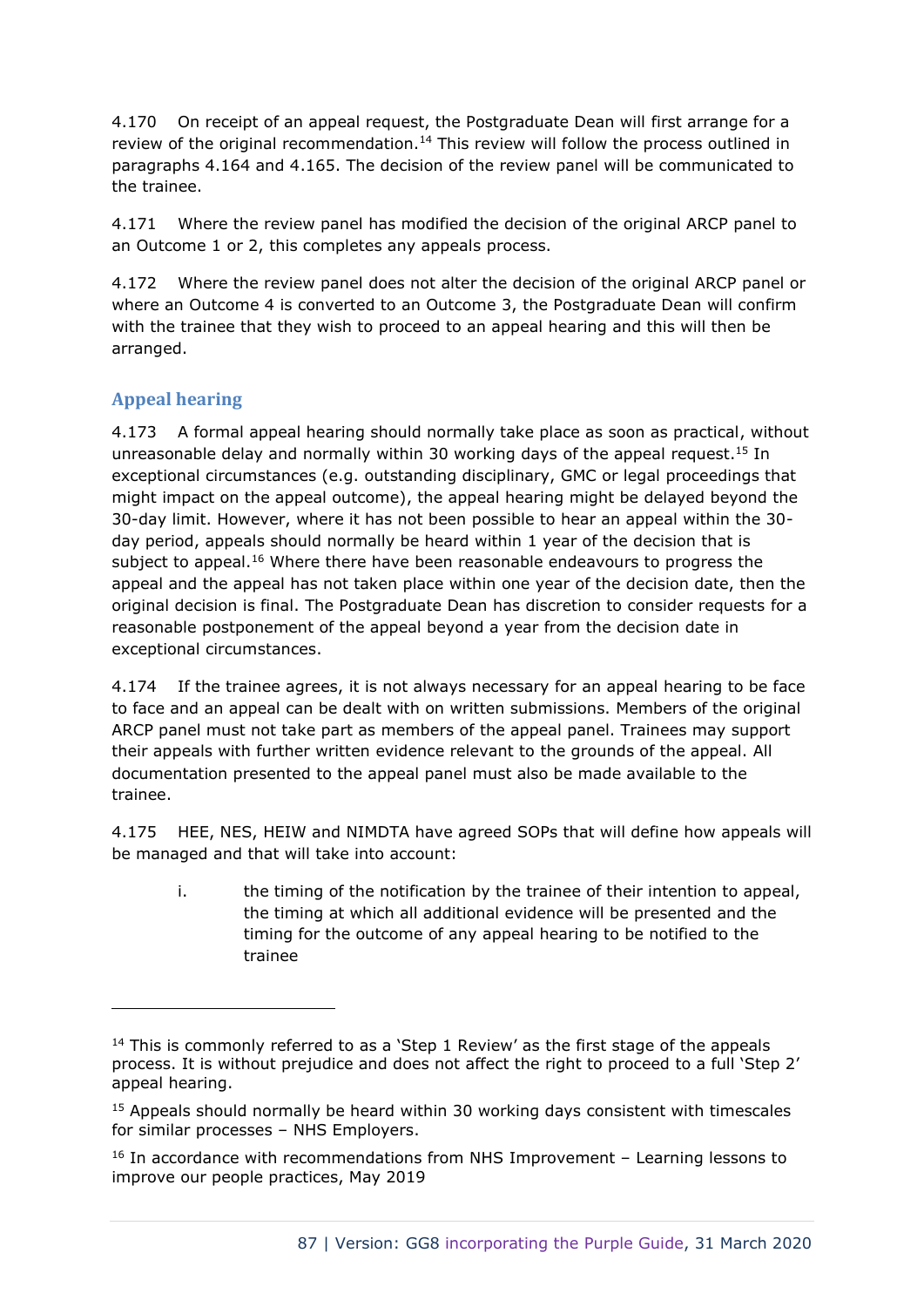- ii. the membership of the panel and permitted attendees
- iii. the standard format for an appeal hearing

#### **Notification of appeal outcome**

4.176 Trainees will be notified in writing of the panel's decision with reasons within five working days (where possible) of the appeal hearing. The decision of the appeal panel is final and there is no further right of appeal.

4.177 If the appeal is in relation to an ARCP outcome, the appeal panel should not impose an increased sanction on the trainee (e.g. an Outcome 3 should not be changed to an Outcome 4). In circumstances where new information has come to light that may inform such a decision, these issues will be brought to the attention of the Postgraduate Dean.

4.178 In appeals relating to Outcomes 3 and 4 or to a decision to withdraw a training number/contract, the employer should be kept informed of progress at each step in the appeals process.

4.179 When an Outcome 4 recommendation is upheld by the appeal panel or it upholds the decision to withdraw a training number/contract under paragraph 3.99 ii, the Postgraduate Dean will be notified. The Postgraduate Dean or their nominated deputy will write to the trainee to confirm the decision and the withdrawal of the training number/contract. This will be done either ten working days after the original recommendation is made when the trainee has not requested an appeal or at the completion of the appeals process, whichever is later. The effective date for the cessation of the training programme is the date of the letter confirming the decision by the Postgraduate Dean. This will also be the date of removal of the training number/contract. For trainees working in general practice, from the date of actual removal of the training number, they are not eligible for inclusion on the Medical Performers List (in NHS England) and normally, this triggers the process for removal from the Medical Performers List.

#### **Appeal against a decision not to award a CCT/CESR(CP)/CEGPR(CP)**

4.180 The decision regarding the award of the CCT or CESR(CP)/CEGPR(CP) is the responsibility of the GMC and all appeals against decisions not to award such a certificate should therefore be directed to the GMC.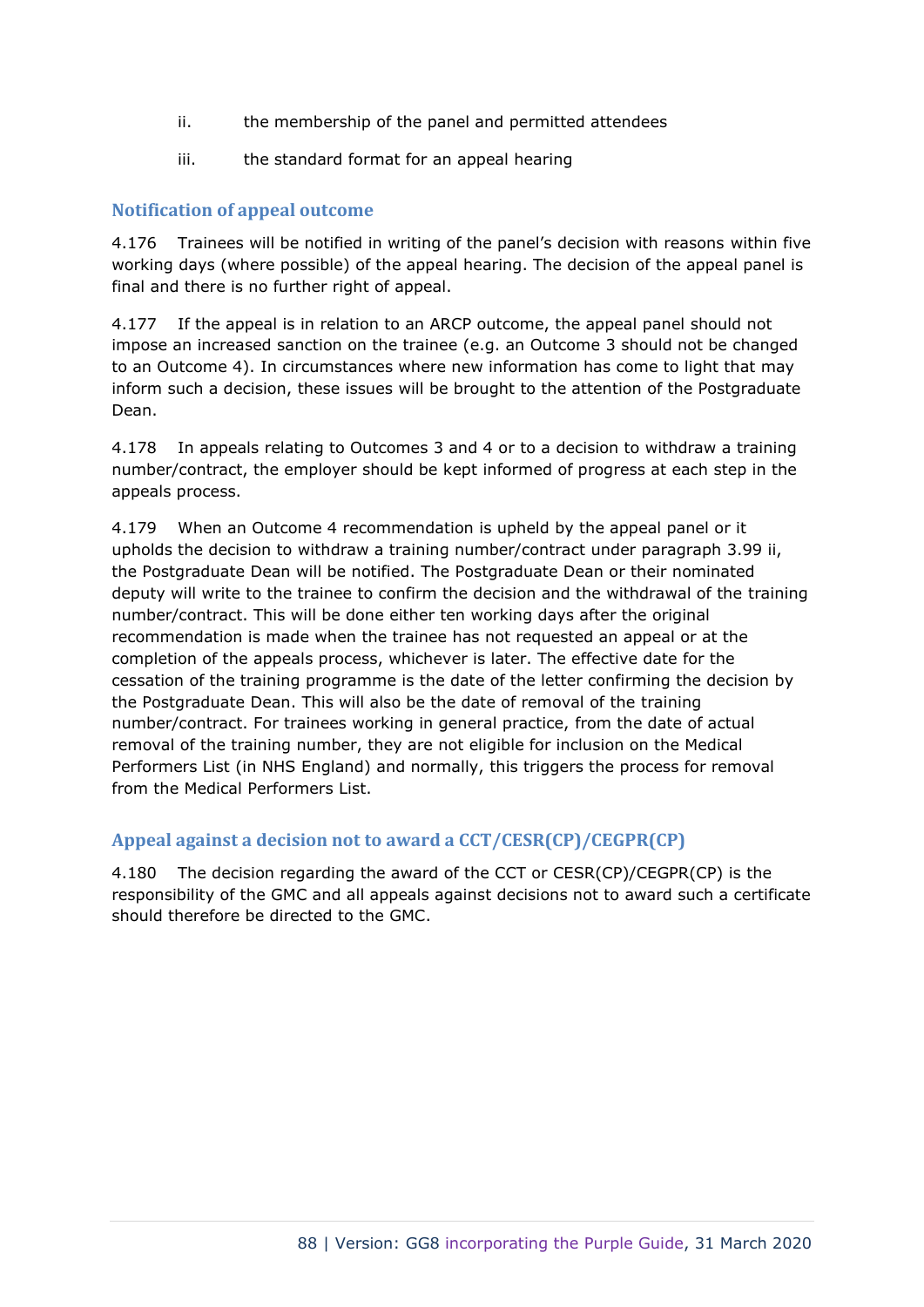## **Section 5: Being a Trainee and an Employee**

## **Postgraduate trainees (foundation and specialty)**

5.1 Foundation and specialty trainees are expected to take control of their own learning and become fully involved in the educational, supervised learning and assessment processes of their training programme.

- 5.2 Their responsibilities include:
	- i. abiding by the conditions of taking up a training post
	- ii. demonstrating professional behaviour in line with [Good Medical Practice](http://www.gmc-uk.org/guidance/good_medical_practice.asp)
	- iii. working within the human resources policies and procedures as outlined by the local education provider
	- iv. becoming familiar with the requirements for satisfactory completion of a training programme
	- v. becoming fully involved in the educational, supervised learning and assessment processes, including attending core generic training sessions, meeting regularly with their educational and clinical supervisor, and maintaining an up-to-date e-portfolio
	- vi. taking part in the career management process to help them match their skills, interests and ambitions with the available opportunities
	- vii. taking part in systems of quality assurance and quality improvement in their clinical work and training. In particular, doctors should complete the General Medical Council's (GMC's) national training survey and other surveys required by Health Education England (HEE)/NHS Education for Scotland (NES)/Health Education and Improvement Wales (HEIW)/the Northern Ireland Medical and Dental Training Agency (NIMDTA).

5.3 All trainees should be assigned a named educational supervisor for their programme and a named clinical supervisor for each placement. Trainees must make arrangements to see their educational supervisor and named clinical supervisor as regularly as is required by their training programme.

5.4 Wherever possible, trainees should raise any difficulties with their educational supervisor and/or named clinical supervisor and keep them informed of their progress. Trainees who have difficulties arranging appointments with their educational supervisor or named clinical supervisor and/or who have concerns about the quality of their training should contact their Training Programme Director.

5.5 If a trainee has concerns about poor quality care, harassment, criminal offences, fraud or corruption, they should follow their employer's whistle blowing policy or that of HEE/NES/HEIW/NIMDTA.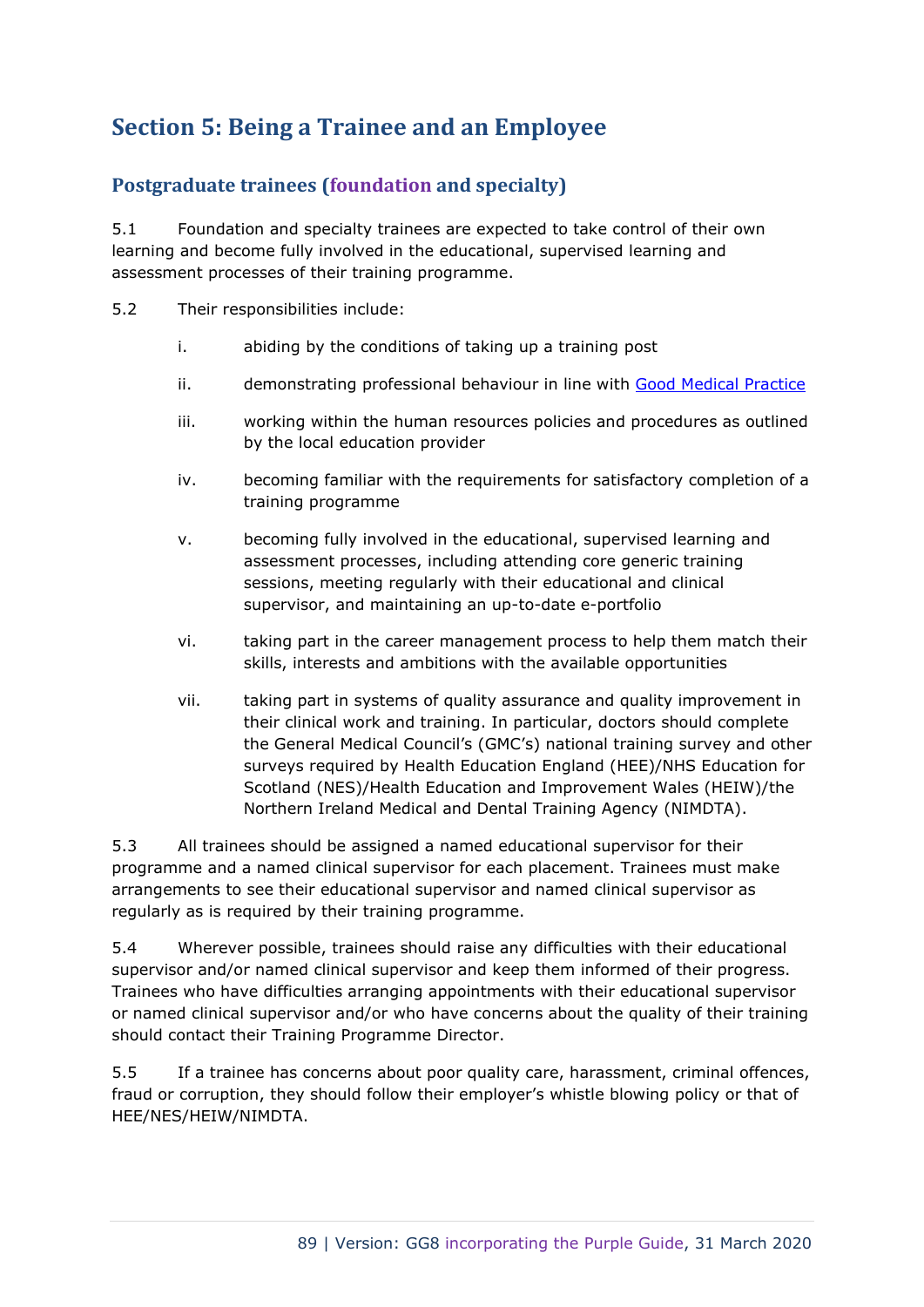## **Accountability issues for employers, Postgraduate Deans and trainees**

5.6 The Postgraduate Dean is responsible for commissioning and managing the delivery of good quality training and education to postgraduate trainees. In the majority of cases, trainees in foundation and specialty training are employed by separate healthcare organisations. HEE and HEIW do not employ doctors in training. NES and NIMDTA do not usually employ doctors in training except where they have elected to take a lead employer role.<sup>17</sup> The guidance below relates to doctors who are not employed by HEE, NES, HEIW or NIMDTA. Where trainees are employed by NES or NIMDTA, separate guidance will be provided.

5.7 Trainees have an employment relationship with their employer, and issues such as misconduct and ill heath are subject to their employing organisation's policies, procedures and nationally agreed standards such as [Maintaining High Professional](http://webarchive.nationalarchives.gov.uk/20130124065523/http:/www.dh.gov.uk/prod_consum_dh/groups/dh_digitalassets/@dh/@en/documents/digitalasset/dh_4103344.pdf)  [Standards in the Modern NHS](http://webarchive.nationalarchives.gov.uk/20130124065523/http:/www.dh.gov.uk/prod_consum_dh/groups/dh_digitalassets/@dh/@en/documents/digitalasset/dh_4103344.pdf) (in England) or the equivalent documents/processes in the other jurisdictions of the UK.

5.8 In the first instance where there are issues around conduct, poor performance and professional competence, employers and host organisations should advise the Postgraduate Dean of any trainee who is experiencing difficulties as well as the action being taken, including steps to support and remedy any deficiencies. Where appropriate, the Postgraduate Dean, employers and host organisations will work closely together to identify the most effective means of helping/supporting the trainee while ensuring that patient safety is maintained at all times. There may also be a need for early involvement of services such as the Professional Support Unit provision in HEE, NES, HEIW and NIMDTA or [NHS Resolution](https://resolution.nhs.uk/) (formerly the National Clinical Assessment Service) to provide advice about how best to support the process.

5.9 Employers must ensure that mechanisms are in place to support the training of trainees, and to manage employment-related issues in an open and supportive way. Where personal misconduct is identified, employers may need to take action. In such cases, the Postgraduate Dean should be notified from the outset. Any decision by the employer to dismiss a trainee should be communicated to the Postgraduate Dean and considered in line with paragraph 3.99 vii of this Guide.

5.10 Payment in respect of ill health, jury service, maternity/paternity/adoption absence remains the responsibility of the employing organisation.

5.11 Trainees should participate in an employer's 'Return to Work' package at the end of any prolonged absence from work, including maternity/paternity/adoption leave. This should include consideration of returning to clinical learning as well as to clinical practice and may include 'Keep in Touch' arrangements organised by the healthcare organisation.

5.12 Under the Responsible Officers Regulations, every doctor with a full licence to practise must have a 'designated body' and relate to a named Responsible Officer (RO). ROs are responsible for ensuring the fitness to practise of their doctors, and that

<sup>&</sup>lt;sup>17</sup> From August 2020, NIMDTA will be the employer for doctors in training in Northern Ireland.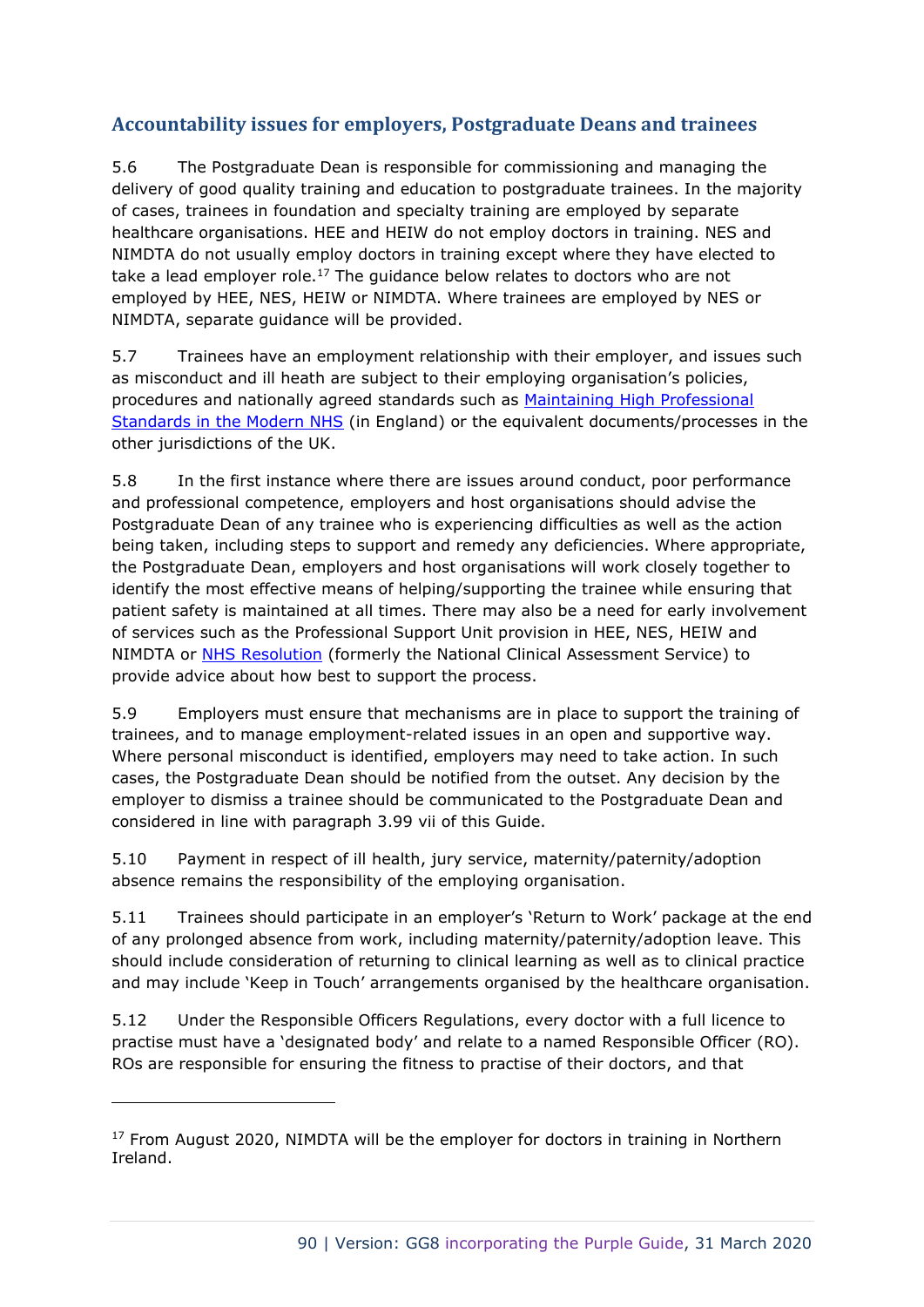appropriate systems are in place to allow effective identification, remediation and monitoring of the doctor in difficulty. For doctors in postgraduate training, their RO is their Postgraduate Dean and their designated body is the locality in HEE, NES, HEIW or NIMDTA responsible for the management of their training programme. Further guidance on the role of the RO is available at [GMC | Checklist for Responsible Officers.](https://www.gmc-uk.org/registration-and-licensing/managing-your-registration/revalidation/the-responsibilities-of-responsible-officers-and-designated-bodies-in-preparing-for-revalidation/checklist-for-responsible-officers)<sup>18</sup>

5.13 On occasion, the performance of a doctor may be poor enough to warrant referral to the GMC's fitness to practise process. Trainees, in common with all doctors, may be subject to fitness to practise investigation by the GMC and adjudication by the Medical Practitioners Tribunal Service. Significant fitness to practise concerns may include serious misconduct, health concerns or sustained poor performance, all of which may threaten patient safety or public confidence in the medical profession. Where there are concerns, ensuring that doctors are referred to the GMC is a key part of the role of the RO. Guidance on referring a doctor is available at **GMC | Raise a Concern or Refer** [Yourself to Us](http://www.gmc-uk.org/concerns/making_a_complaint/a_guide_for_health_professionals.asp) and support is provided by the Employer Liaison Service. Where such serious issues arise, advice should be sought from the relevant regional Employer Liaison Advisor about whether the doctor is likely to meet the GMC's fitness to practise threshold.

5.14 The Postgraduate Dean (or other HEE, NES, HEIW or NIMDTA staff) must not be involved as a member of a disciplinary or appeal panel in any disciplinary procedures taken by an employer against a trainee but may provide evidence to the panel, and may advise on training and education matters if required.

5.15 Medical professionals have ethical and professional responsibilities to raise concerns about matters that may harm patients or colleagues. Within the NHS and social care sector, these issues have the potential to undermine public confidence in these vital services and patient safety. Whistle blowing is the popular term applied to reporting such concerns about malpractice, wrongdoing or fraud. Such concerns should usually be raised by the trainee to their employer or an appropriate regulator. However, HEE, NES, HEIW and NIMDTA recognise that a trainee may feel it is not appropriate for them to raise a concern with their employer, or may be concerned that they will suffer detriment from their employer or others as a result of raising such concerns. In these circumstances, HEE, NES, HEIW or NIMDTA will offer appropriate guidance and signposting to support any trainee wishing to raise concerns.

## **Transfer of information**

5.16 Trainees must maintain an educational portfolio that is programme specific and covers all aspects of their training. They must share this with their educational supervisors as they move through their rotational programme, as part of the ongoing training process. The transfer of educational information from placement to placement in the training programme is fundamental to the training process and is applicable to every trainee.

5.17 The Annual Review of Competence Progression process, which incorporates educational and named clinical supervisor reports, will also be shared with employers to

<sup>&</sup>lt;sup>18</sup> Medical Profession (Responsible Officers) Regulations  $2010 + 2013$  amendments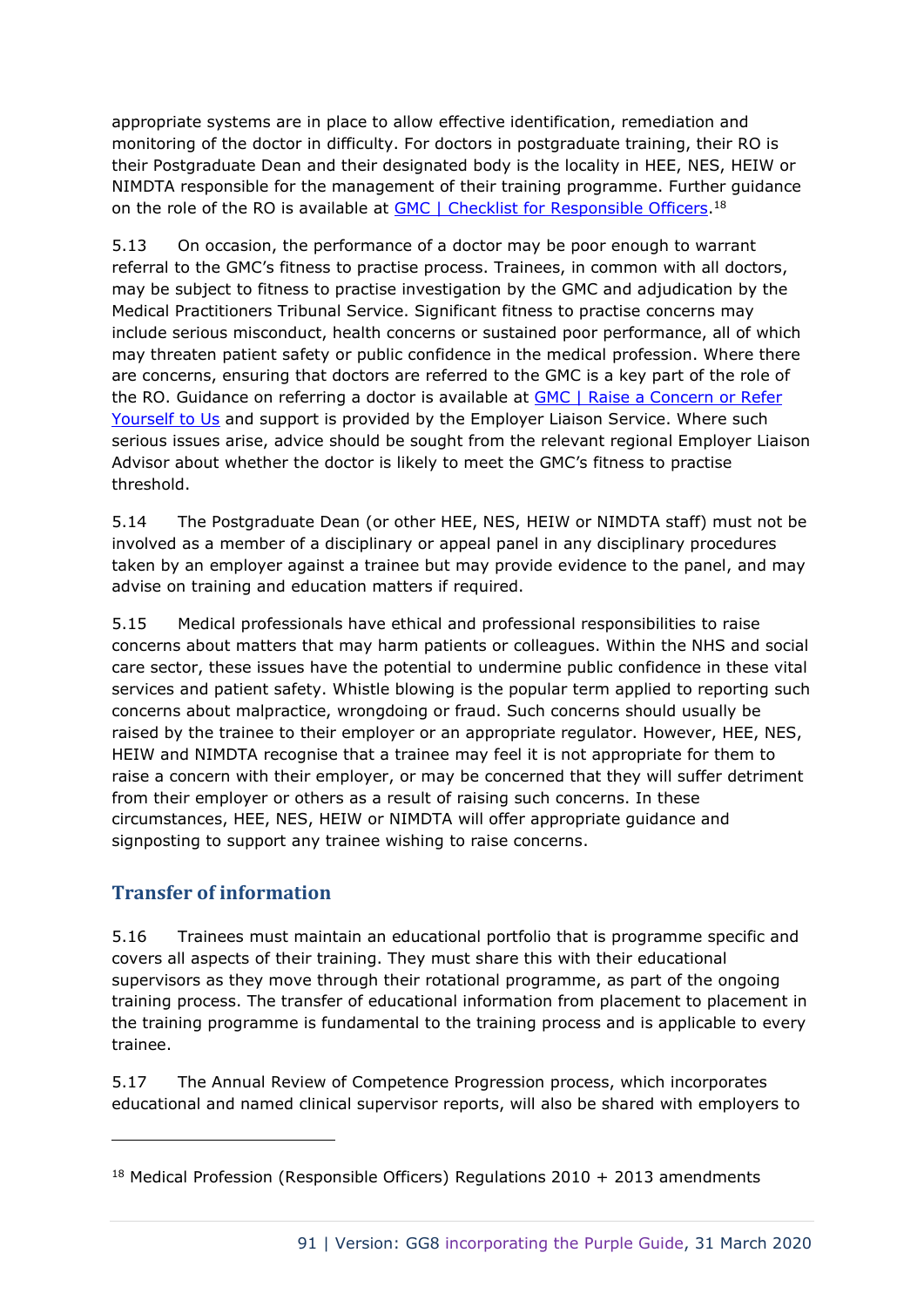ensure that they are aware of the progress and performance of all their doctors in postgraduate training.

5.18 Trainees in general practice must be eligible for inclusion on the Medical Performers List. (This does not apply to foundation doctors in general practice in England, Wales and Northern Ireland.) They must comply with the provision of information that is necessary for their inclusion and continuation on the List. If trainees are not included on the Medical Performers List (outside of the initial period of grace), they must discontinue clinical activity in general practice.

5.19 In situations where an employer has taken action because of concerns about a trainee's conduct or performance, it will be essential for the educational supervisor and Director of Medical Education at the trainee's placement to be made aware of the ongoing training and/or pastoral needs to ensure that these issues are addressed.

5.20 Where a trainee has significant health issues that may impact on their training, the trainee must engage with the healthcare organisation's and/or the Postgraduate Dean's requests for health assessment and information. For example, a trainee must not unreasonably refuse to engage with an employer's request for a trainee to attend an occupational health appointment. If a trainee fails to engage with the process, it may not be possible to safely continue training and removal of the training number/contract will be considered in line with paragraph 3.99 of this Guide.

5.21 It may also be essential, for the sake of patient safety and to support the trainee, that relevant information regarding any completed or outstanding disciplinary or competence issue is transferred to the next placement provider. This may make reference to any educational or supervisory needs that must be addressed, and any formal action taken against the trainee, including the nature of the incident triggering such action. Information about any completed disciplinary procedure that exonerated the trainee will not be shared unless issues relevant to the trainee's progression or training are identified.

5.22 In addition, where there are potential fitness to practise concerns or information relating to a doctor's revalidation, the Postgraduate Dean (as the trainee's RO) and the RO for the employing organisation may have a statutory responsibility to share relevant information with the GMC, the Medical Performers List and/or other external agencies.

5.23 In all of these circumstances, any information shared will comply with the principles set out in the General [Data Protection Regulation,](https://gdpr-info.eu/) implemented in May 2018, and with the Gold Guide Privacy Notice set out in [GG8 Appendix 6.](https://www.copmed.org.uk/images/docs/gold_guide_8th_edition/GG8_Appendix_6_-_Gold_Guide_Privacy_Notice.pdf)

## **Managing absence from training other than annual leave**

5.24 Sections 34J and 34K of the Medical Act 1983 outline the minimum training times for general practice and specialty training respectively, and section 34L outlines that for the GMC to be able to award a Certificate of Completion of Training, it must be satisfied that the trainee has satisfactorily completed the approved course of training. The course of training is based on meeting required competences/capabilities. All trainees must complete the GMC prospectively approved full course of training to be eligible for the award of a Certificate of Completion of Training. The following applies to trainees absent from training when they would be expected to be training: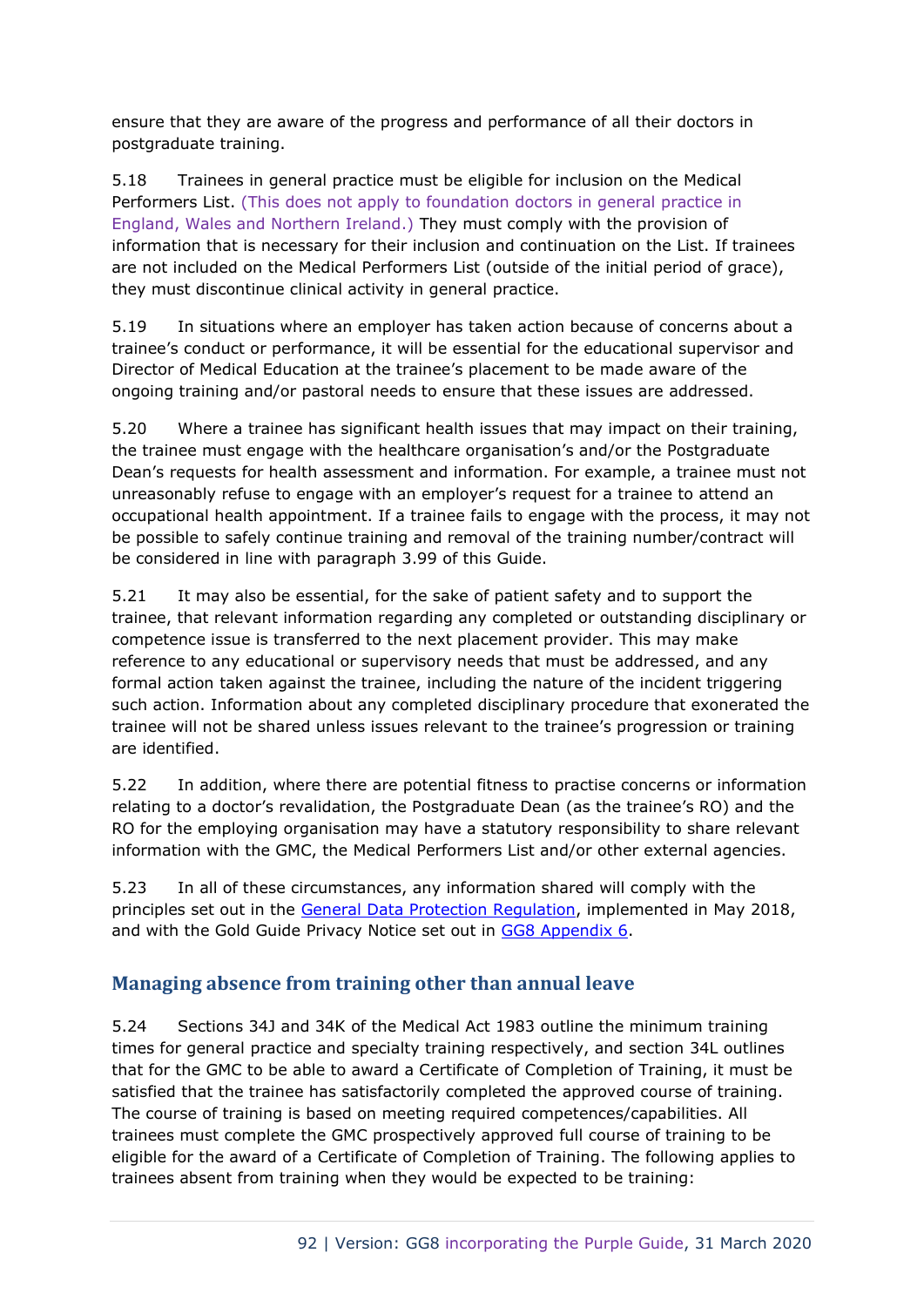- i. The trainee must advise the employing organisation and the Postgraduate Dean if they are absent owing to ill health, if they are going to be taking maternity/paternity/adoption leave or if they have to attend jury service.
- ii. If the trainee is taking time off from the training programme for sickness, maternity/paternity/adoption leave or jury service and the sum of these absences exceeds 14 days in any 12-month period, then a review of training should be undertaken and the expected date for end of training adjusted if required.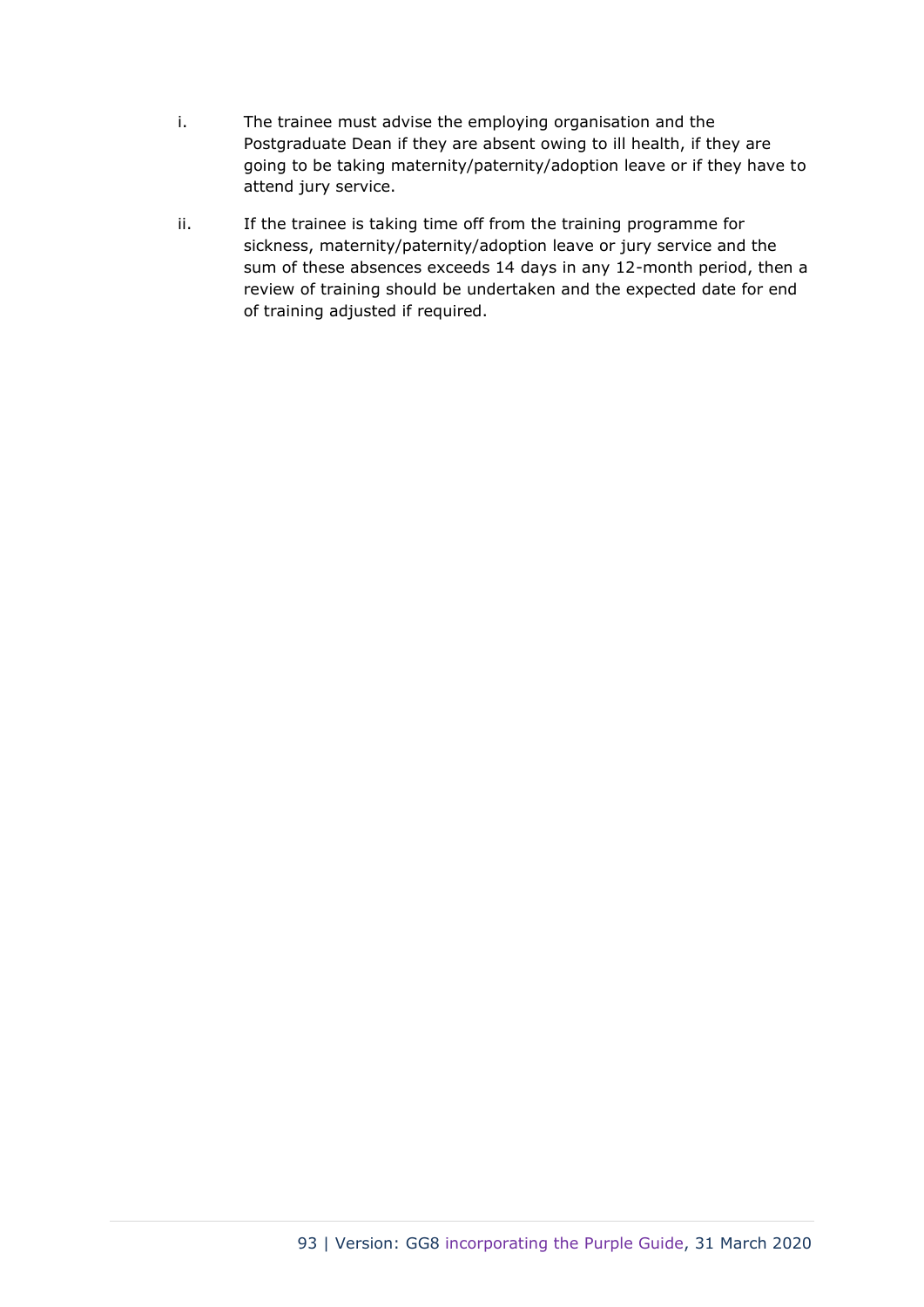# **Gold Guide 8 Appendices**

- **[GG8 Appendix 1:](https://www.copmed.org.uk/images/docs/gold_guide_8th_edition/GG8_Appendix_1_-_Form_R_Parts_A_and_B.docx)** Form R (Parts A and B)
- **[GG8 Appendix 2:](https://www.copmed.org.uk/images/docs/gold_guide_8th_edition/GG8_Appendix_2_-_Conditions_of_joining_a_specialty_training_programme.docx)** Conditions of Joining a Specialty Training Programme
- **[GG8 Appendix 3:](https://www.copmed.org.uk/images/docs/gold_guide_8th_edition/GG8_Appendix_3_-_ARCP_Outcome_Form.docx)** ARCP Outcome Form
- **[GG8 Appendix 4:](https://www.copmed.org.uk/images/docs/gold_guide_8th_edition/GG8_Appendix_4_-_Out_of_Programme_Form.docx)** Out of Programme Templates
- **[GG8 Appendix 5:](https://www.copmed.org.uk/images/docs/gold_guide_8th_edition/GG8_Appendix_5_-_Report_on_Academic_Trainees_Progress.docx)** Report on Academic Trainees' Progress
- **[GG8 Appendix 6:](https://www.copmed.org.uk/images/docs/gold_guide_8th_edition/GG8_Appendix_6_-_Gold_Guide_Privacy_Notice.pdf)** Gold Guide Privacy Notice
- **[GG8 Appendix 7:](https://www.copmed.org.uk/images/docs/gold_guide_8th_edition/GG8_Appendix_7_Gold_Guide_Glossary.pdf)** Glossary